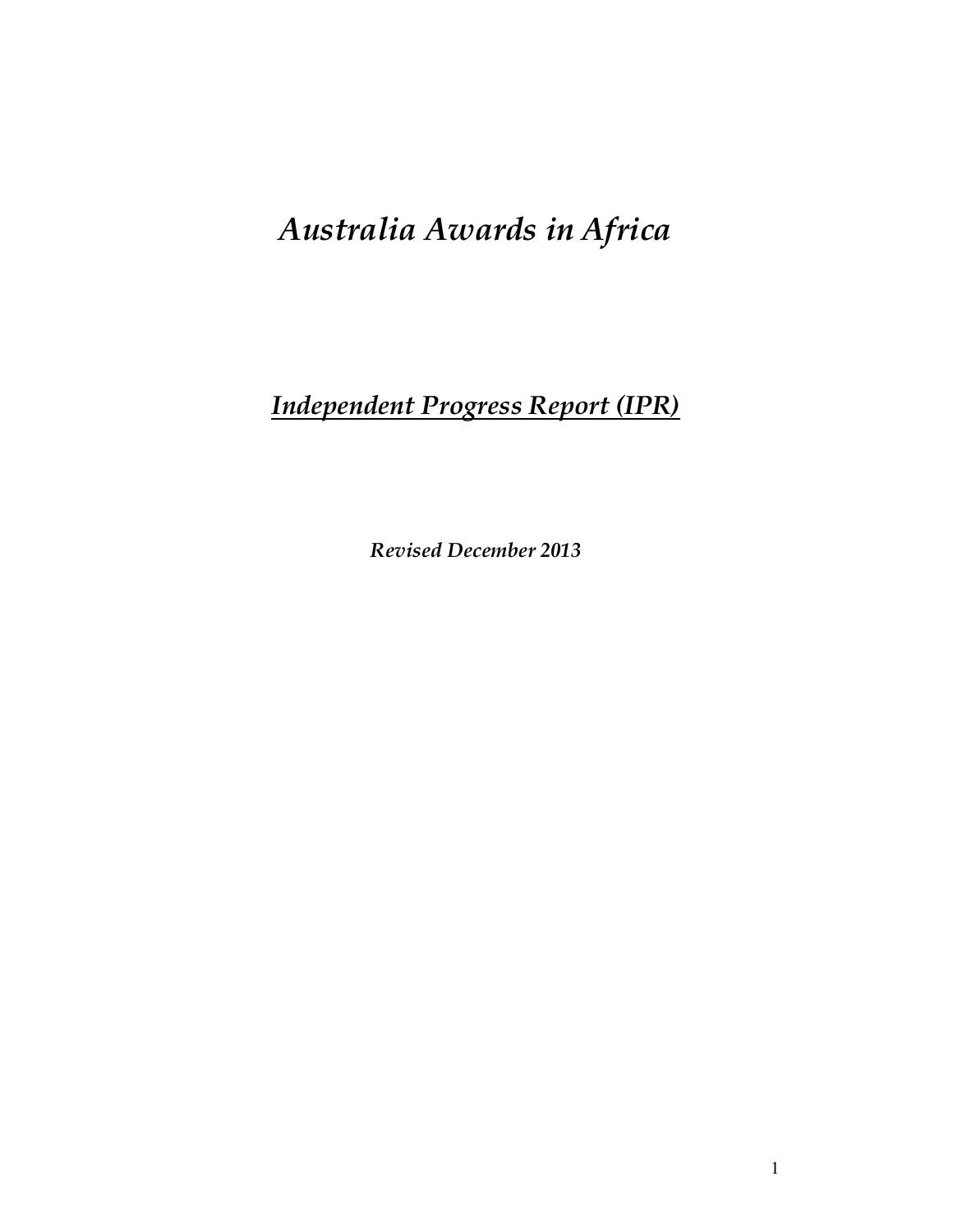# *Table of Contents*

| 3.1 EXPANSION OF AUSAID HUMAN RESOURCE DEVELOPMENT EFFORTS IN AFRICA                |
|-------------------------------------------------------------------------------------|
|                                                                                     |
| 3.3 DIVERGENCE FROM AUSAID AND WHOLE-OF-GOVERNMENT POLICY  15                       |
|                                                                                     |
|                                                                                     |
| 4. KEY ISSUES AFFECTING PROGRAM OPERATION AND                                       |
|                                                                                     |
| 4.1                                                                                 |
|                                                                                     |
|                                                                                     |
|                                                                                     |
| 4.2 ASSESSMENT OF THE PROGRAM AGAINST DAC AND AUSAID CRITERIA 29                    |
|                                                                                     |
| Question 1: With reference to the five focus countries, are the program             |
|                                                                                     |
| Question 2: With reference to the five focus countries, what unintended             |
| consequences (positive or negative) is AAA having? (Relevance & Effectiveness)      |
| Question 3: Where do the elements of the program that contribute or reduce          |
|                                                                                     |
| Question 4: Is the MC effectively delivering the services specified in the Scope of |
| Services (Schedule 1) of Contract 57041? (Efficiency and Analysis & Learning)       |
| Question 5: How effectively are enhanced AAA design elements being                  |
| Question 6. To what extent is the Monitoring and Evaluation ( $M \& E$ )            |
| information provided by the MC useful, and being used? (Monitoring $\&$             |
|                                                                                     |
| Question 7. How effective are current AAA selection processes for both long         |
| term and short course awards and how could they be improved? (Efficiency) 51        |
| Question 8. What are the implications to AusAID and the MC of refocusing key        |
| aspects of AAA promotions, engagement and M&E to fewer countries, while             |
|                                                                                     |
| 4.4 RECOMMENDATIONS ARISING FROM RESPONSES TO EVALUATIVE QUESTIONS 52               |
| 5. CONCLUSION AND SUMMARY OF RECOMMENDATIONS 55                                     |
|                                                                                     |
|                                                                                     |
| TABLE 3. RECOMMENDATION PRIORITY AND RESPONSIBILITY MATRIX 61                       |
|                                                                                     |
|                                                                                     |
|                                                                                     |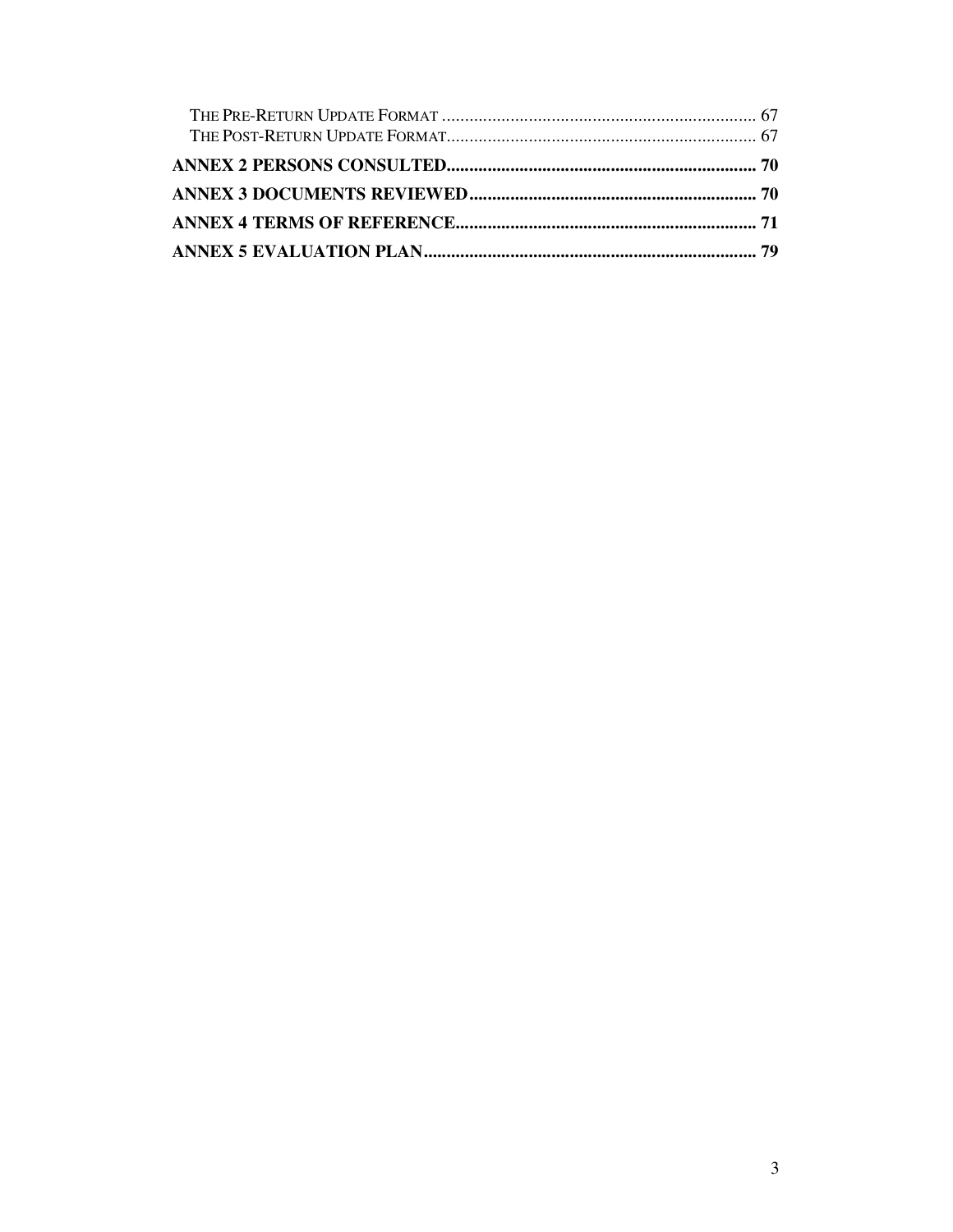# *Abbreviations*

| <b>AAA</b>   | Australia Awards in Africa                           |
|--------------|------------------------------------------------------|
| <b>AUD</b>   | <b>Australian Dollars</b>                            |
| AusAID       | Australian Agency for International Development      |
| <b>ALAF</b>  | <b>Australian Leadership Award Fellowships</b>       |
| <b>ALAS</b>  | <b>Australian Leadership Award Scholarships</b>      |
| <b>CLE</b>   | <b>Cost of Living Entitlement</b>                    |
| <b>CRC</b>   | <b>Contribution to Research Cost</b>                 |
| <b>EAFD</b>  | Equity and Access Fund (Disability)                  |
| <b>IELTS</b> | <b>International English Language Testing System</b> |
| <b>HRD</b>   | Human Resource Development                           |
| <b>LTA</b>   | Long Term Awards                                     |
| M&E          | Monitoring and Evaluation                            |
| <b>MSC</b>   | Most Significant Change                              |
| <b>NUP</b>   | Notification of Unsatisfactory Performance           |
| <b>PDA</b>   | Professional Development Awards                      |
| <b>PDB</b>   | Pre-Departure Briefing                               |
| <b>PWD</b>   | People with a Disability                             |
| <b>OASIS</b> | Online Australian Scholarship Information System     |
| RP           | <b>Reintegration Plan</b>                            |
| <b>SCA</b>   | <b>Short Course Awards</b>                           |
| SCO          | <b>Student Contact Officers</b>                      |
| SGS          | <b>Small Grants Scheme</b>                           |
| SoS          | Scope of Services                                    |
| <b>VET</b>   | <b>Vocational Education and Training</b>             |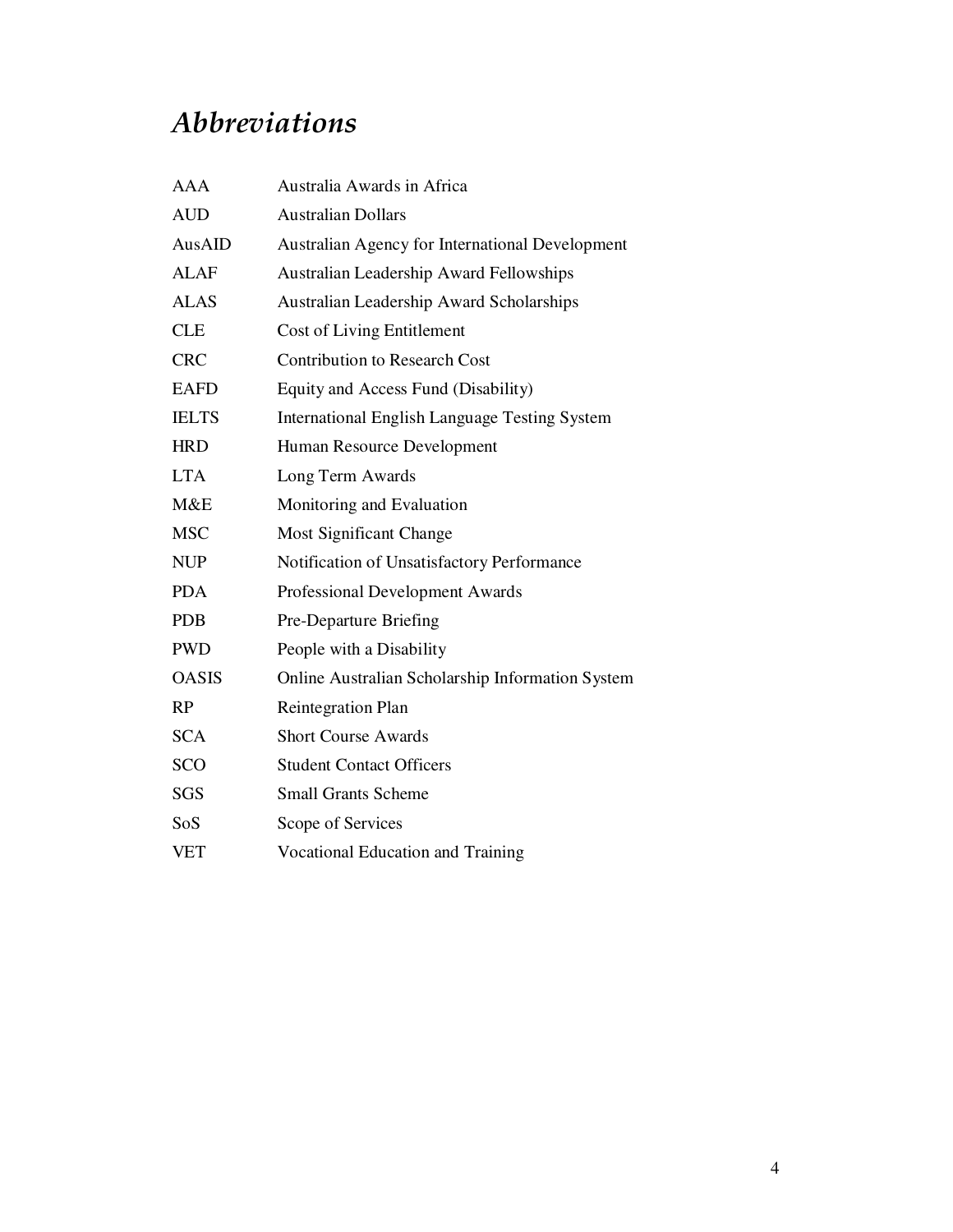# *Executive Summary*

The fact that this program has achieved the targeted scale-up of award numbers well within the intended timelines is an achievement that is strongly commended by the Independent Progress Report (IPR) team. This achievement was a joint effort between AusAID and the managing contractor in which both parties played critical and indispensable roles. The IPR team found some evidence of appropriate impacts in relation to development, linkages and improved Australian profile. From this basic standpoint the program should be considered successful in an overall sense.

The program has also been highly successful in specific areas. The program pioneered short course awards, and during the short life of the program to date, these have become well established and highly valued by all stakeholders. The level of visa overstays and Protection Visa issues have been far lower than anticipated in the design's risk assessment. An approximate gender balance has been maintained in award provision, and AusAID staff members have been active in valuable gender initiatives, such as linking in the Governor General to provide networking opportunities for outstanding African women. Awards have clearly been inclusive and supportive of participation by a significant number of persons living with disabilities. The failure rate of Australian Awards in Africa (AAA) awardees has been extremely low, suggesting that selection approaches are obtaining high quality candidates.

However, it would be inaccurate to suggest that the delivery of this program has been flawless. The relationship between AusAID and the managing contractor (MC) developed into a mutually defensive, rather than cooperative, one. This was partially as a result of 'mixed messages' coming from AusAID, and is predominantly attributable to an ongoing lack of quality assurance by the contractor in certain areas that necessitated a degree of close management by AusAID operational staff.

A significant proportion of the MC's scope of services<sup>1</sup> were only addressed in a belated or cursory manner -particularly those elements seeking to improve the overall quality of the program. There also appears to have been some diversion of already stressed contractor resources into areas not covered by the scope of services, both by AusAID and the contractor themselves. While some of these diversions can partially be attributed to a legitimate need to adapt to changing circumstances, some appear to have been superfluous and wasteful.

<sup>1</sup> Not including the dropped PDA associated requirements.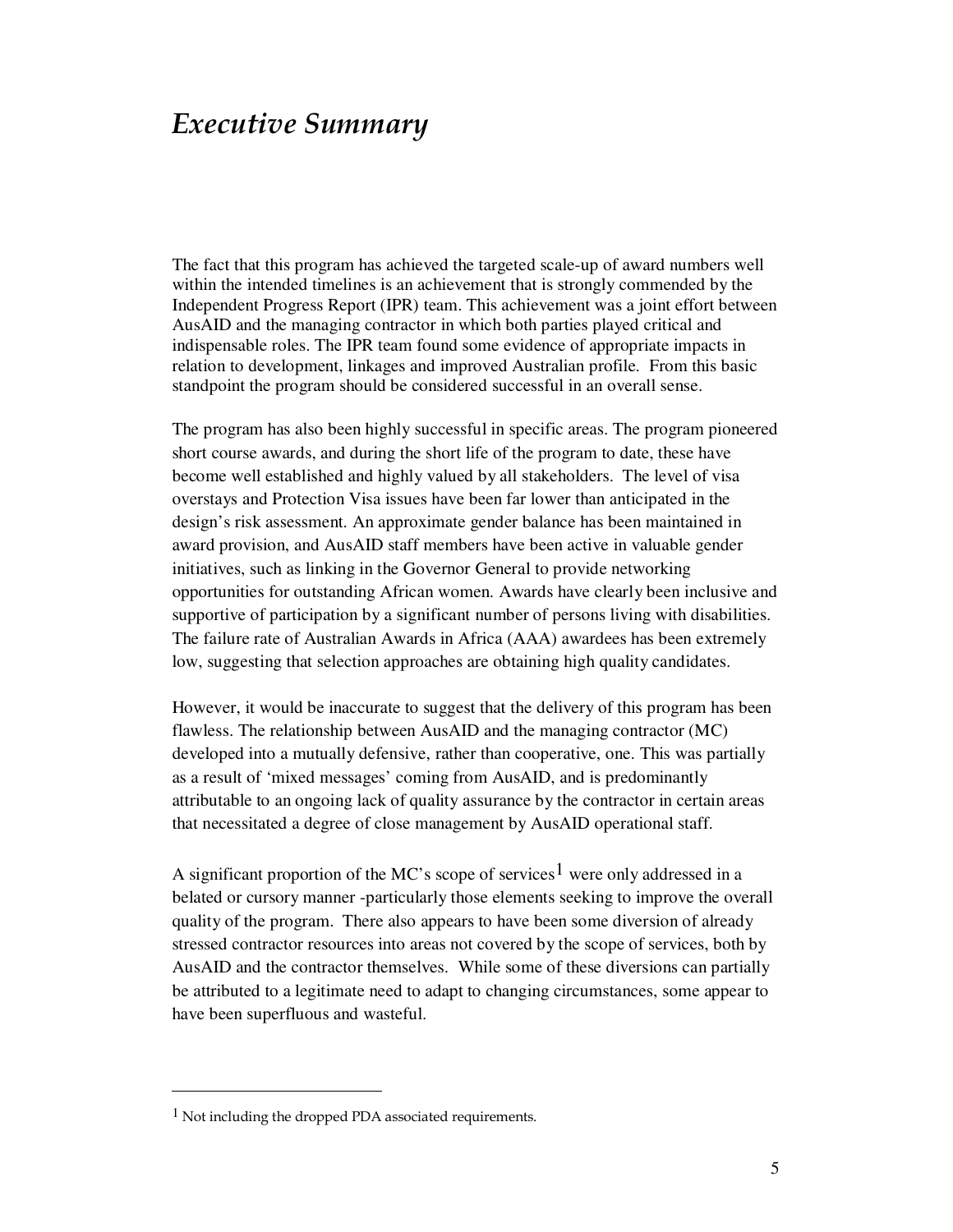While the monitoring and evaluation (M&E) systems of the program are one area that was addressed quite early in the program, the information collected by the program to date has been largely output based. The little outcome related data obtained are largely anecdotal. Far more focussed and usable outcome level M&E needs to be undertaken to be able to defensibly assess whether the program has succeeded in fulfilling its objectives<sup>2</sup> and whether the degree of success is commensurate with the resources invested. Despite the fact that it is recognised that the program has made substantial efforts in this regard, the penetration of promotional activities, especially to line ministry level, has been poor. This has resulted in a number of misconceptions about the program amongst targeted employers. These shortcomings will need to be addressed if the benefits of the program are to become sustainable.

The IPR team recognises that achieving the targeted scale up in award number is a commendable achievement. However in accepting the contract, the managing contractor has agreed to meet the full scope of services, not a compromised or expedient lower-quality version. Hence, while the IPR team would agree that the contractor was preoccupied with trying to cope with the huge process-oriented workloads of the scale-up, this factor cannot fully excuse poor performance in other important areas –especially given contractor staffing issues that delayed action in these areas.

The bigger picture in relation to AusAID Human Resource Development (HRD) efforts in Africa has changed significantly since the initial design of this program, and additional plans are in place for continued change during the near future. In taking the program forward, the responses necessary to improve the quality of the program can no longer be considered in the same context as the program was originally designed. These broader changes primarily focus on an expansion of HRD efforts, both in scope and number of programs involved.

To maintain optimal usefulness of the various HRD (capacity building) tools represented by the different forms of Australia Awards, means must be developed of enabling use of these tools across all relevant programs. This will require a review of the provision of AAA as a stand-alone program and will have implications for both external contracting and internal AusAID management. More specifically, it will require that AusAID create contracts that incorporate a service provision function for other AusAID programs and restructure AusAID work units and associated roles to allow AusAID to play an expanded role in producing and implementing a combined HRD strategy and an associated shared promotional plan (applying to all HRD programs).

 $2$  While the IPR team observed some evidence of appropriate outcomes, the sample involved in this review is far too small to be conclusive.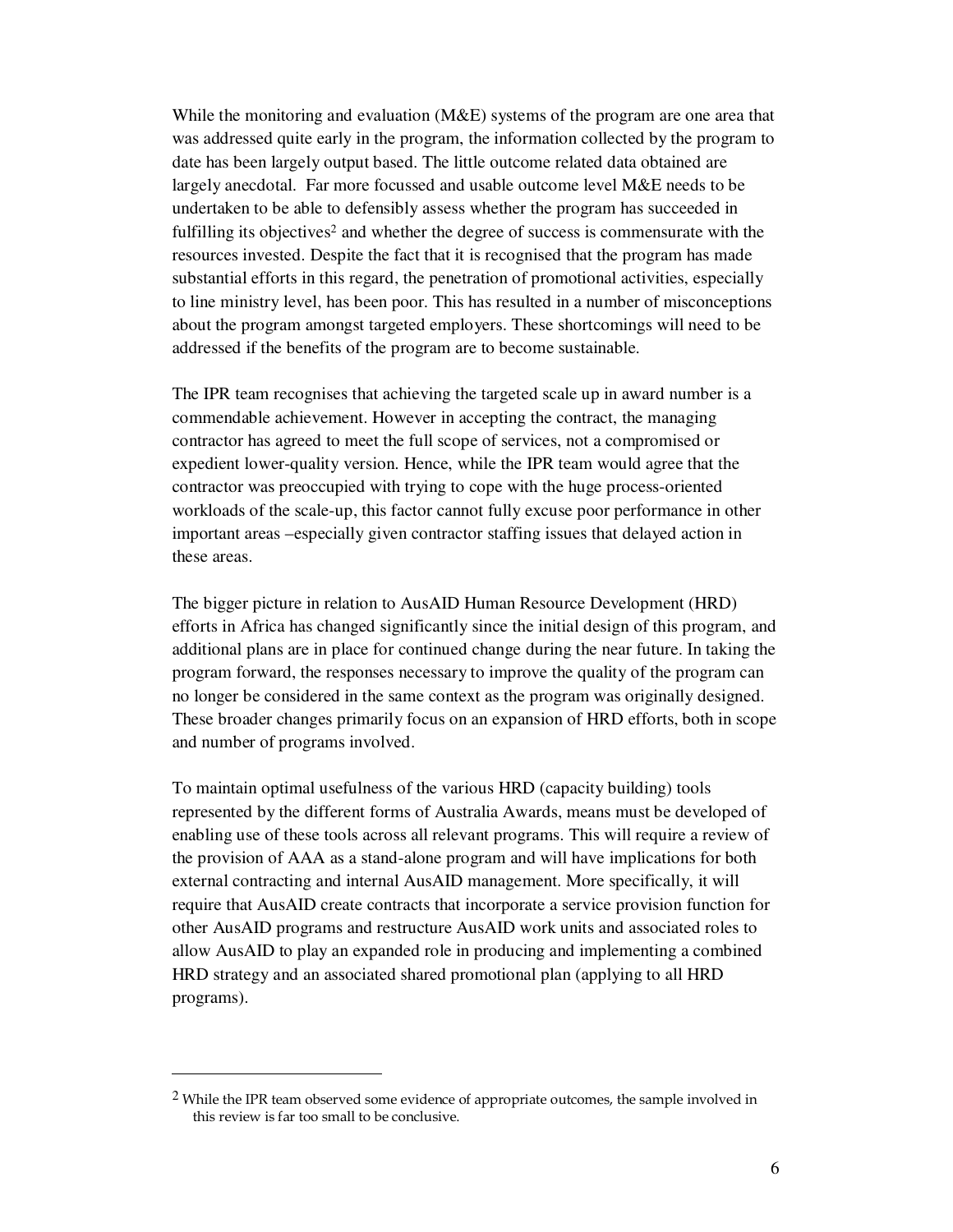This revision of the approach to award delivery will also provide a critical opportunity to revise and clarify the definitions of the full range of capacity-building tools available to HRD programs. This includes more formal tools provided under the Australia Awards banner and the more ad-hoc and highly responsive tools used outside this banner.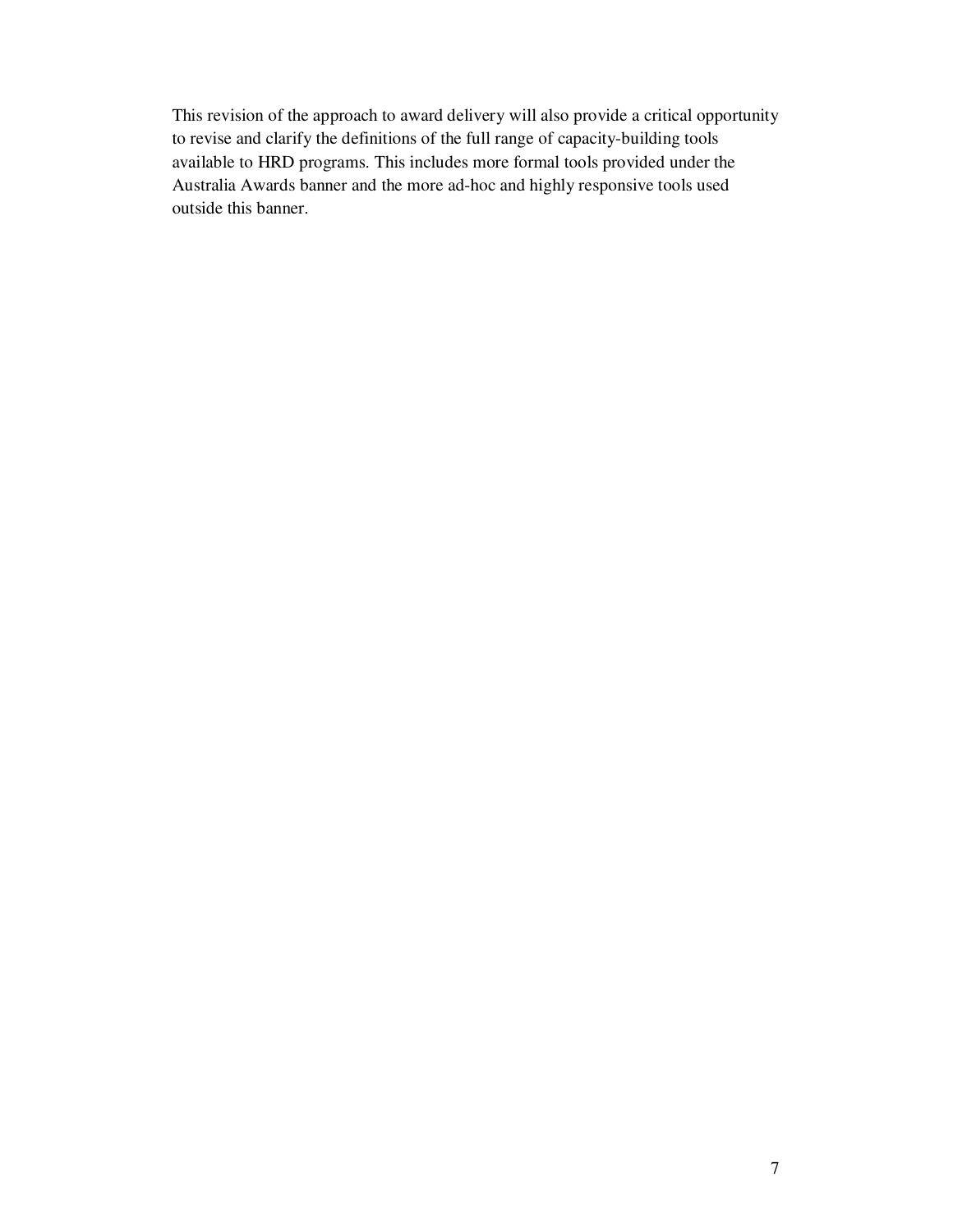# *1. Introduction and Background*

Australia Awards in Africa (AAA) is Australia's flagship program for development cooperation efforts on the continent. The Australian Government's announcement of its intentions to re-engage in Africa in late 2007 brought about AusAID's development of AAA with the final design being completed in 2009. The AAA design built on the previous scholarships program that offered up to 100 scholarships a year to 12 African countries. The current program is designed to deliver a range of development scholarships across Africa and the South West Indian Ocean islands and currently provides approximately 1,000 scholarships to 50 African countries.

On 20 December 2010 AusAID signed a three-year contract with GRM International to manage AAA. GRM International has served as the managing contractor (MC) since April 2004 when AusAID began outsourcing its scholarships management in Africa. GRM International's contract ends 31 December 2013 and has a two-year contract extension option.

# *2. Key Program Achievements*

Strong scepticism existed during the design and the start-up of the AAA program regarding the feasibility of achieving the rapid scale up in award numbers proposed. The AAA monitoring data indicate that these output targets have been achieved, and no program-halting incidents have been reported during this period. The Independent Progress Report (IPR) acknowledges that the meeting of these output targets constitutes a very significant achievement.

The IPR team found that credit for this achievement needs to be shared between both the contractor and AusAID. This finding is based on clear evidence that both have played critical roles in shouldering the extreme workloads that delivering these targets has required, and both have been instrumental in addressing issues that, left unchecked, could potentially have become significant problems.

AusAID's operational staff provided sustained support to the implementation of AAA. This support was necessary to ensure the AAA processes met the set targets and delivered quality outputs. Attention to detail by AusAID operational staff was largely responsible for maintaining quality products in relation to partner government liaison and program promotion. While the contractor sometimes interpreted AusAID's attention to detail as 'micromanagement', the IPR team identified multiple past and on-going examples of GRM lapses in quality control in external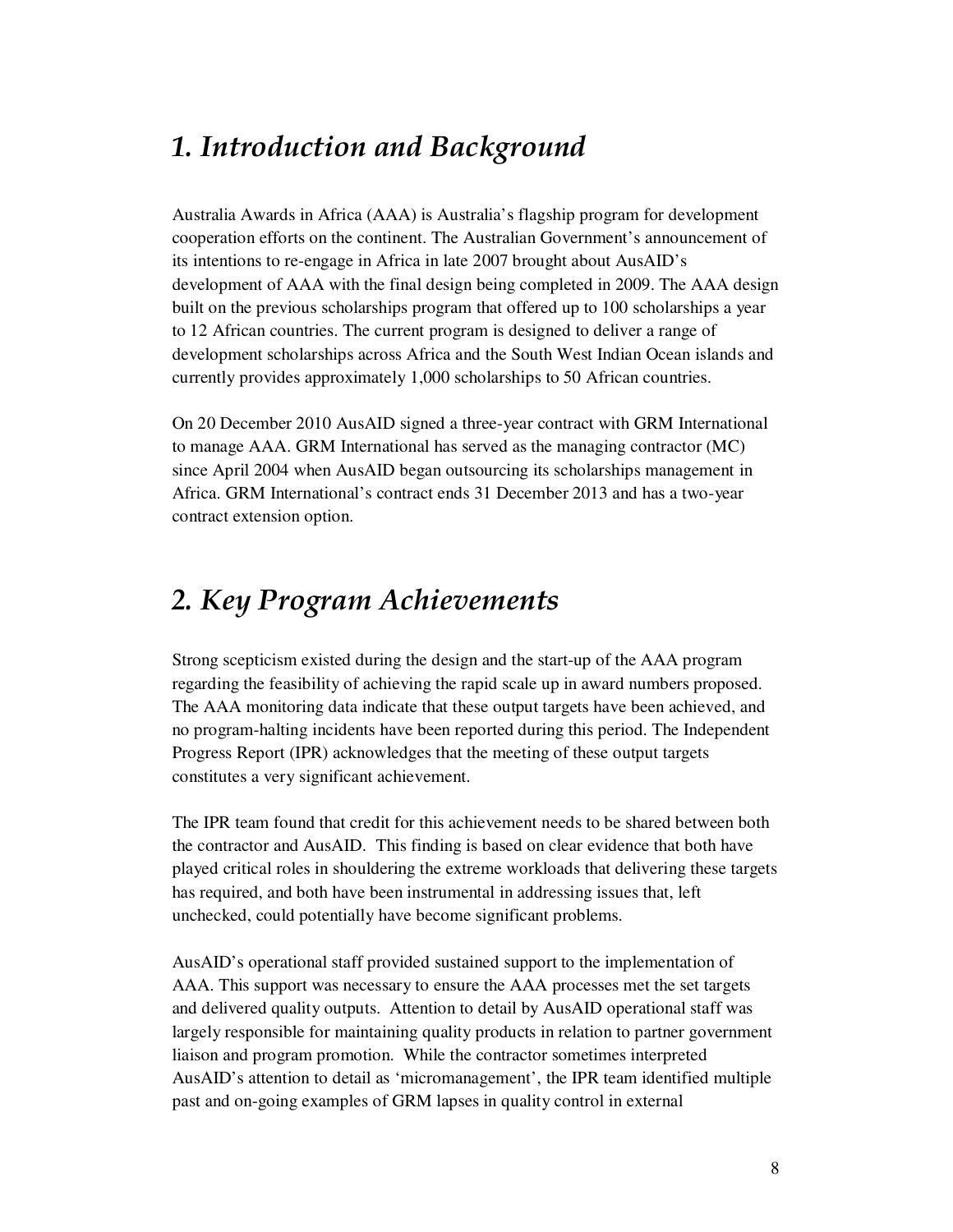correspondence and other externally targeted material. This suggests that AusAID's sustained close scrutiny of GRM International's work in these areas was necessary for ensuring quality.

Contractor staff members were also instrumental in successfully achieving the scaling up of award numbers to meet targets. AusAID would not have been able to meet these targets without the administrative and logistical resources provided by the contractor. In working with AusAID, the contractor has been willing to rapidly adapt to changing process requirements and AusAID policy revision<sup>3</sup>. Some responses, especially those related to selection processes and development of associated IT tools within SCHOLAR, have been both successful and well regarded. Others have been less successful. While there is also a perception that there is more to be done in regard to streamlining selection process and associated reporting workloads, there is a recognition that many improvements have been made, especially since the arrival of the new Deputy Team Leader who has had a clear operational focus.

During this scale-up to unprecedented award numbers across an unprecedented number of partner countries, both AusAID and contractor staff members have needed to go well beyond the levels of adaptability and effort required by other AusAID Australia Award programs, especially in the area of promotional activities and course provider liaison. The design document for the program also makes it clear that these very ambitious target numbers (both awards and countries) were set by a range of administratively desired outcomes, rather than a more rational feasibility assessment.

The program has also been highly successful in specific areas. The program pioneered short course awards, and during the short life of the program to date, these have become well established and are highly valued by all stakeholders. The level of visa overstays and Protection Visa issues have been far lower than anticipated in the design's risk assessment. An approximate gender balance has been maintained in award provision, and AusAID staff members have been active in valuable gender initiatives, such as linking in the Governor General to provide networking opportunities for outstanding African women. Awards have clearly been inclusive and supportive of participation by a significant number of persons living with disabilities. The failure rate of AAA awardees has been extremely low, suggesting that selection approaches are obtaining high quality candidates.

Australian Leadership Award Scholarships and Australian Leadership Award Fellowships have also been successfully incorporated into the program, although they were not considered in the design.

Therefore the IPR Team explicitly recognise and commends the level of dedication that was required to achieve the results observed.

<sup>&</sup>lt;sup>3</sup> Including the introduction of the Adviser Remuneration Framework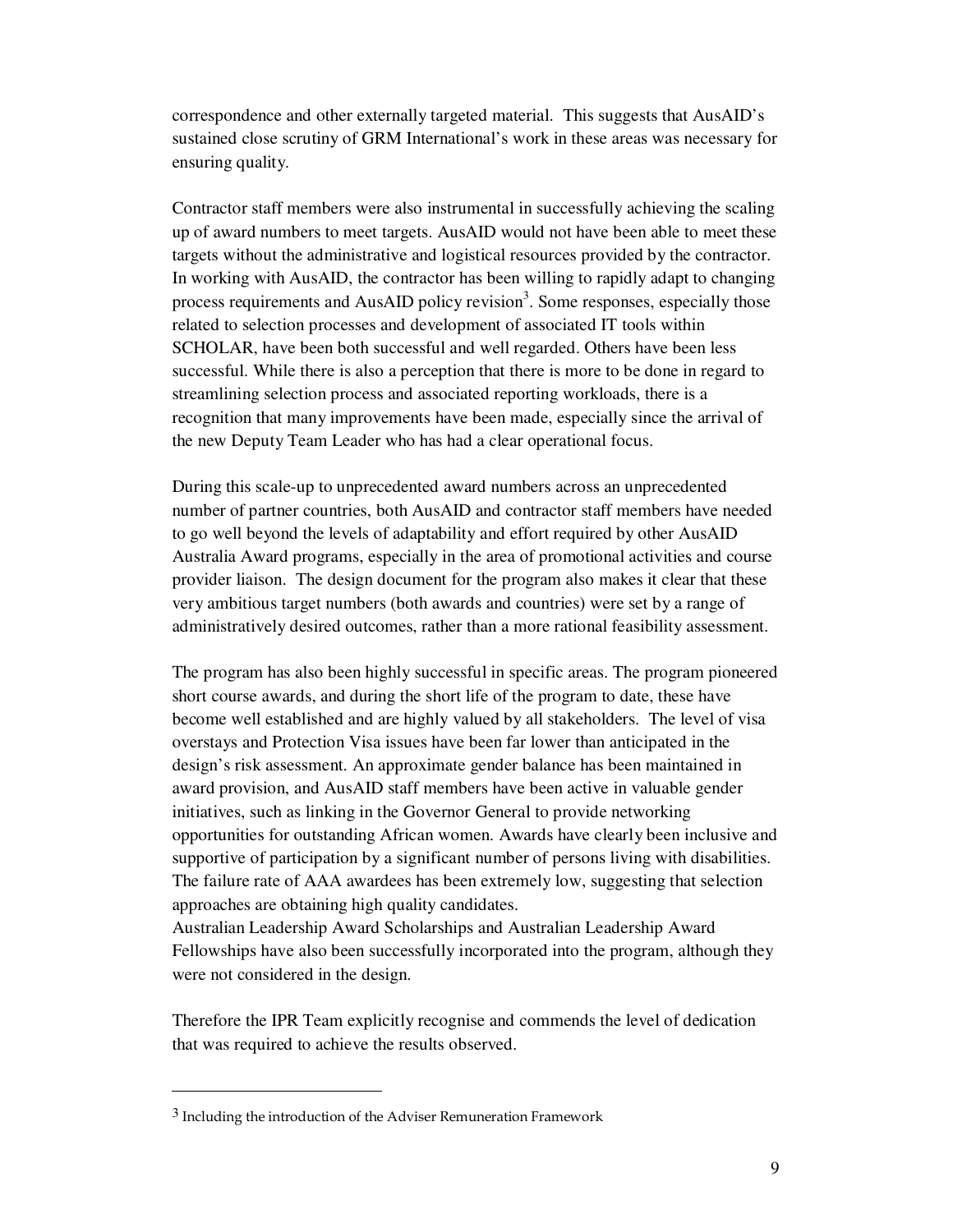In addressing the unprecedented tasks associated with the scale up of award numbers in Africa, a significant number of compromises have needed to be made. The contractor, in particular, has not been able to provide the expected level of attention to its full scope of services. Some of these compromises were necessary and some may have been avoided (discussed in Section 4). However, it would be wrong to judge this program's overall performance in comparison to the more routine operation of other AusAID Australia Awards programs. This program spent much of its relatively short implementation period to date (less than two years) in uncharted territory. This suggests that the demands placed on both AusAID and MC staff generated frenetic activity for the entire implementation period. That some compromises were made is therefore unsurprising.

The format of an IPR requires that this program be rated against a number of criteria. The level of these ratings is primarily based upon whether the current situation is 'satisfactory' or not. Given that such a huge amount of effort has been needed to simply achieve the unprecedented output targets and the subsequent compromises made to do so, it is impossible not to recognise that more may need to be done against many of the IPR assessment criteria to bring this program in line with the standards generally set by other (less onerous) AusAID Award Programs. The IPR team therefore provides these rating as an indication of where the next round of effort needs to be focussed, rather than as a statement of relative program performance.

# *3. Key Strategic Issues*

There are several key external considerations that have influenced this IPR. While some of these were outside the original ToR for the report, failure to address them would render the IPR recommendations contextually irrelevant.

## *3.1 Expansion of AusAID Human Resource Development efforts in Africa*

The operational environment of the AAA program within AusAID's broader Africa Program is about to change. Anticipated changes include:

- reconsideration of how to engage in a sustainable way with different African countries,
- significant expansion of the number and scope of human resource development (capacity-building) programs [e.g. Australia Africa Partnership Facility; Mining for Development Institute, Food Security Institute, etc.]
- the need to apply revised AusAID or Whole-of-Government policies pertaining to delivery of Australia Awards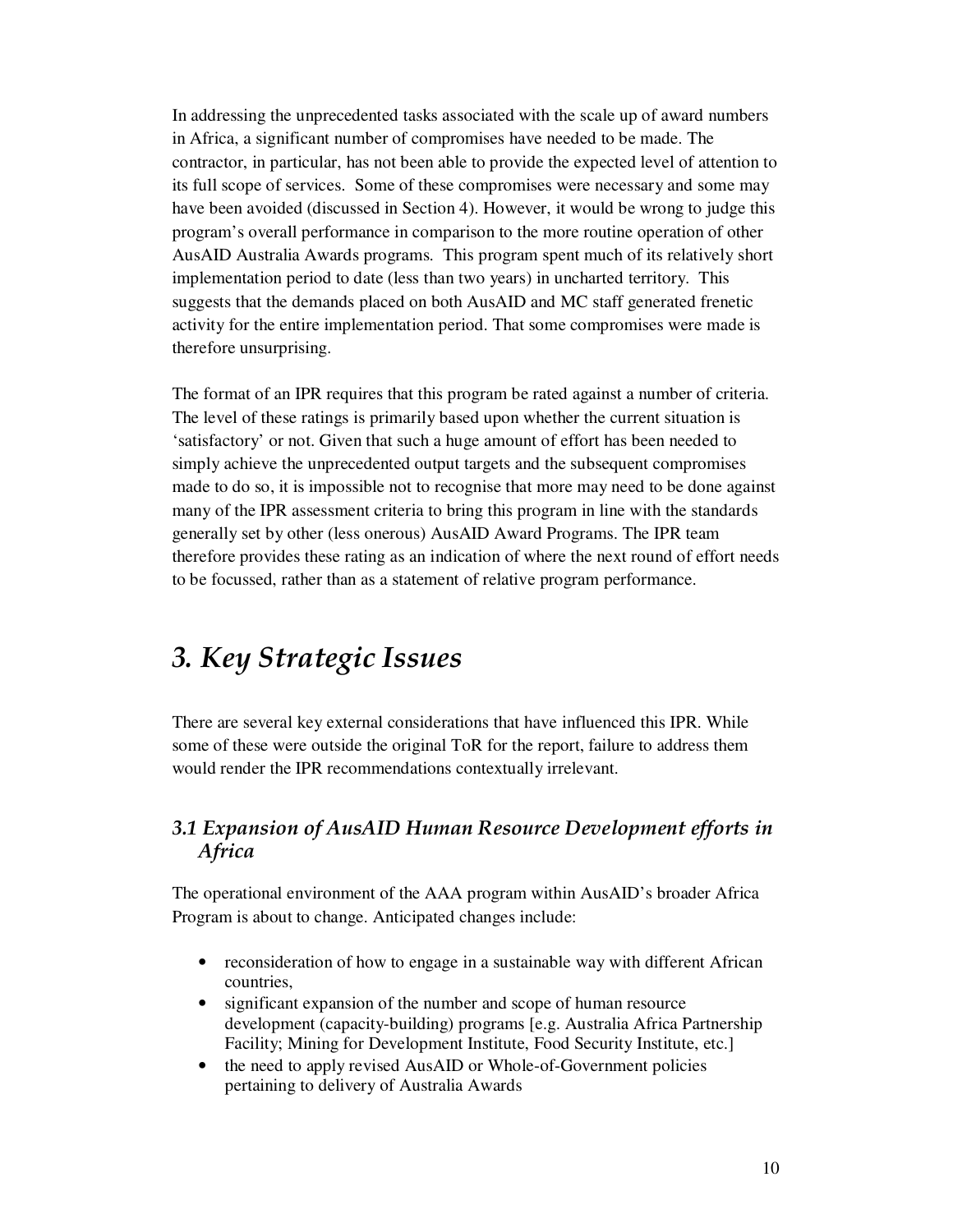These changes will have significant ramifications on the AAA program.

A number of key findings of the IPR stakeholder interviews are also relevant to this changing context of operation:

### *A. Limited Penetration of Promotional Effort*

It is recognised that the program has made substantial efforts in this regard. However, the evidence provided by stakeholders interviewed by the IPR team strongly suggests that the promotional activities carried out by the program to date have only been effective in raising the profile of the revised program within the highest level of partner governments; namely among direct contacts in the coordinating authorities and government officials directly engaged by diplomatic efforts. There was a clear lack of penetration of these promotional efforts to line ministry human resource (HR) officials, and few persons outside the direct AusAID contacts within coordinating authorities knew about the program. While the high-level engagement achieved to date has been favourable and commendably successful in regard to addressing the fourth objective of the program4, it is not a sufficient promotional approach to address the first three program objectives.

This limited penetration of promotional effort was consistently encountered in both newly engaged and longer-term partner countries and has already had serious consequences. Given that, within the sample of respondents interviewed, line ministry officials appeared universally unaware that there were simple strategies they could follow for maximizing their proactive participation in the program<sup>5</sup>, it was not surprising that most who had had experience of AAA's precursor programs regarded the competitive 'open' application approach now used as a 'semi-intentional' means of preventing them from making strategic use of the program. The competitive 'open' application approach has significant transparency and probity benefits, so the IPR team does not support retreating from this particular reform of selection processes. However, it is very important that this reform be accompanied by efforts to inform line ministries and other employer organization of how to utilise the new application approach in a strategic and optimal manner to address their HR needs.

It is recognised that both AusAID and the contractor continually undertook promotional exercises that severely stretched their existing capacity. While some feedback suggested that the formal 'presentations' provided by the contractor were 'unengaging', most relevant respondents clearly appreciated the personal contacts made in these promotional efforts.

 $\ddot{\phantom{a}}$ 

 $4$  Viz. Objective 4: Recognition of Australia as an active partner in African development.

<sup>&</sup>lt;sup>5</sup> E.g. assisting key candidates in course selection, completion of high quality applications and endorsement of reintegration plans.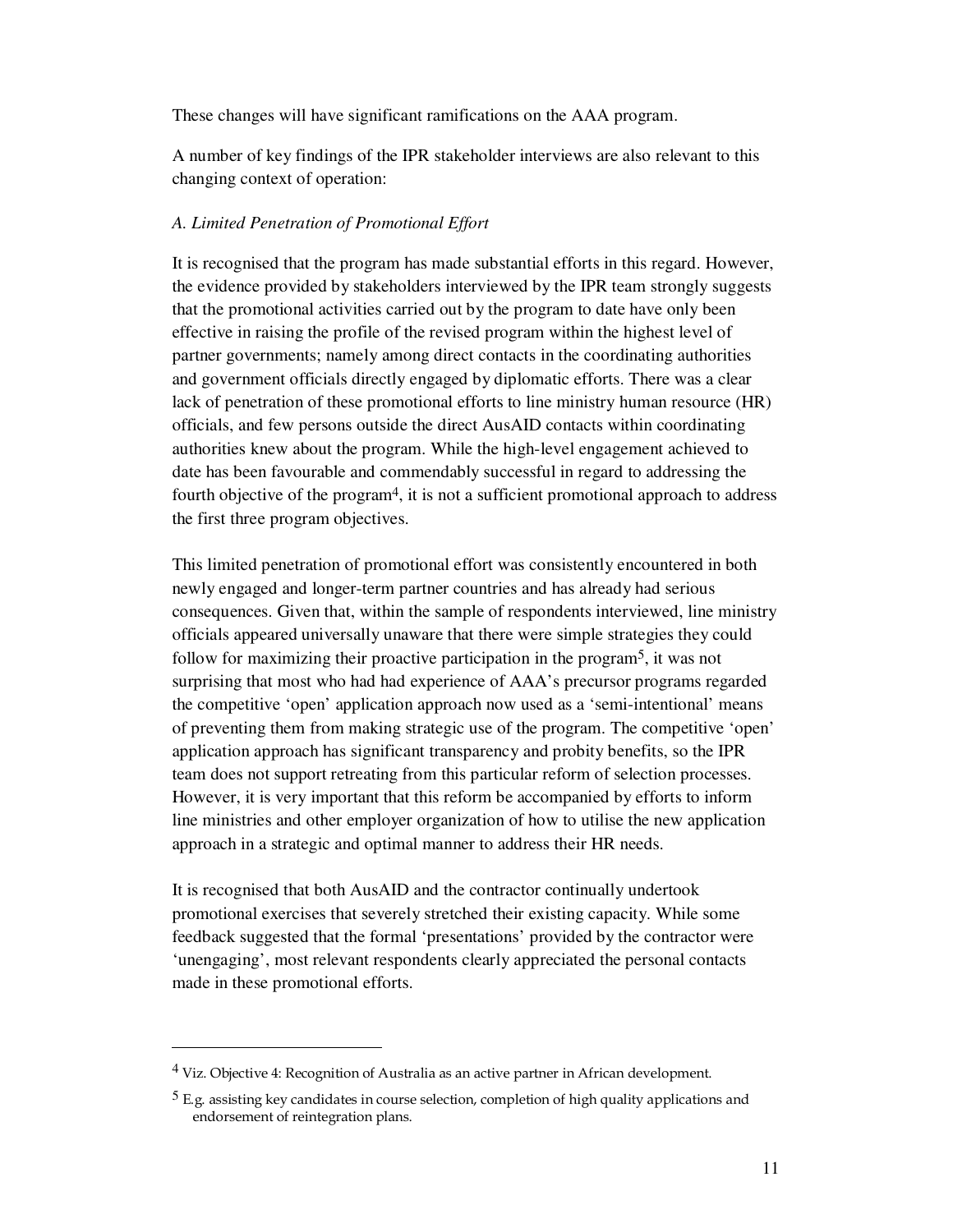Unfortunately, regardless of the level of effort put into promotional exercises, feedback from stakeholders clearly showed that it had little penetration into the recipient employer organizations that are best placed to utilise the AAA's capacitybuilding tools to effectively achieve the first three objectives of the program.

Given that such effective promotion appears beyond the current capacity of either AusAID or the contractor, two options exist to address this problem. The first is to substantially boost the human resources available to undertake promotional activities. The second is to rationalize current promotional efforts. The ToR of this IPR makes it clear that the first option is not a realistic one. However, the second option is wholly in line with discussion papers produced by AusAID's Africa Program that propose something approaching a 'tiered' system of engagement with different African nations.

This lack of penetration of promotional efforts must be improved if the first three objectives of the program are to be effectively addressed. By focussing available promotional effort on the countries with which the program is most substantively engaged, more effective penetration may be achieved for the majority of awards provided without unattainable expansion in human resources. Of course, this means accepting a lesser standard of promotional engagement within non-focus countries, but if the aim is to maximize the overall development impact, this is a necessary compromise.

### *B. Confusion and Duplication in Promotional Effort*

Another serious issue commonly arising in stakeholder feedback was confusion between the different capacity-building tools provided by AAA6, as well as confusion between AAA capacity building tools and similar tools provided under other AusAID programs (e.g. the Australia Africa Partnership Facility). This inability to distinguish between the different AusAID offered capacity-building tools has inherent problems that are discussed in the next section (s.3.2), but one ramification was that stakeholders often reported being contacted by multiple AusAID-affiliated parties at varying times of year who all seemed to be offering the same thing, but with different application processes, timelines and associated requirements. The general perception thereby generated was that 'AusAID is unable to organise itself properly', and it was also observed that 'other donors did not have this problem'.

Clearly this is not a favourable perspective, and an effort to remove this confusion and duplicative promotional effort is required.

### *C. Constraints on Engaging Private Sector Organizations*

<sup>6</sup> Few respondents appeared to know the difference between a Short Course Award and an ALAF.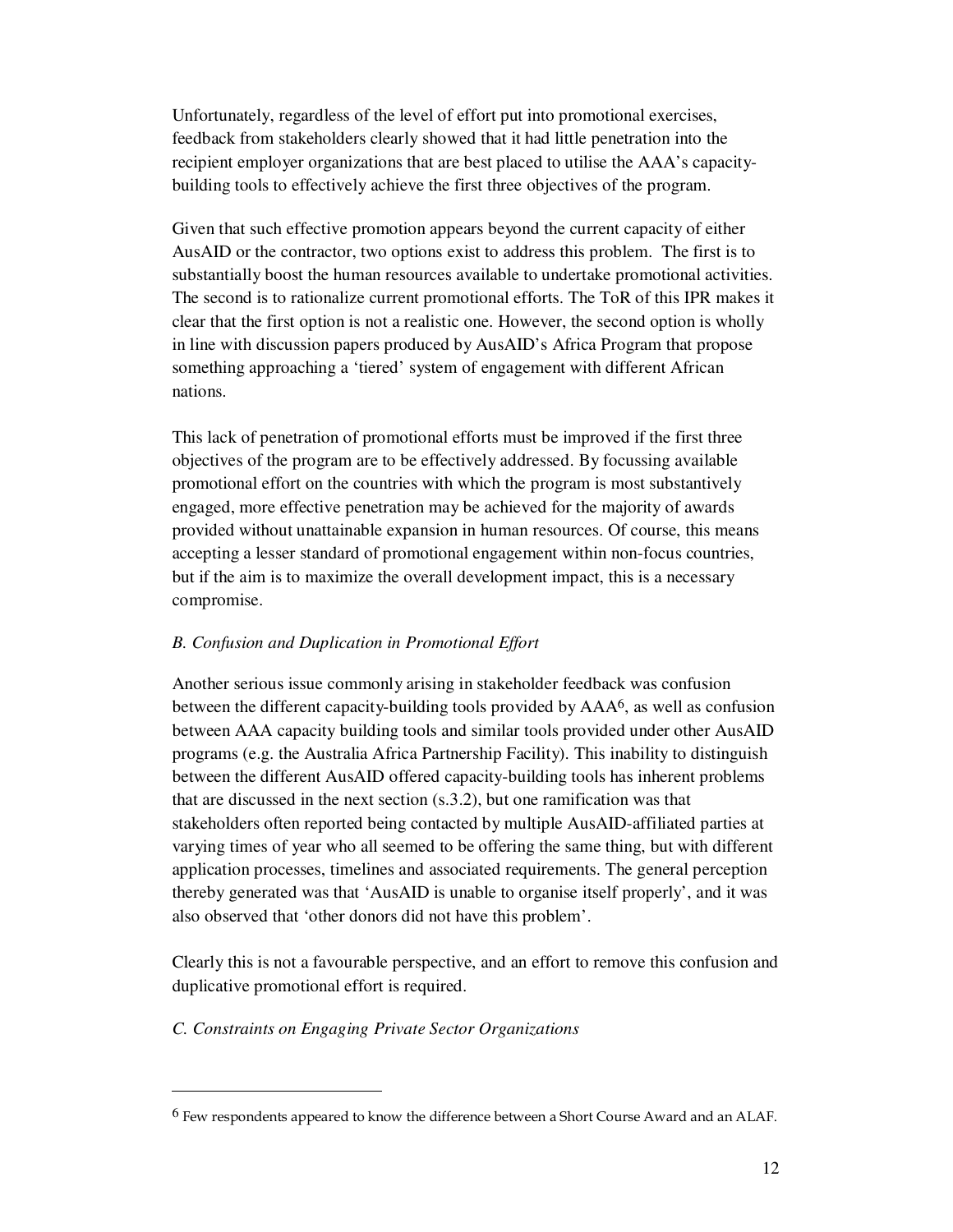Key feedback received from both AusAID and the managing contractor (which is also reflected in the AAA program's output data), is that there have been unforseen constraints on successfully engaging the private sector in the use of long term awards as institutionally-relevant capacity-building tools. In real terms, this has meant that private employers have generally been unwilling to allow their employees to undertake long term awards on any form of paid or unpaid leave arrangements, thereby forcing successful candidates to resign from their posts in order to take up awards. This clearly defeats the intent of attempting to engage relevantly employed candidates in the first instance. While such awardees may still make development contributions on their return, the opportunity to provide targeted institutional benefits is lost. It also results in an understandable reluctance of many private sector candidates to go through with an award, even if they are successfully selected.

Despite clear and sustained efforts on behalf of AusAID staff to lobby private sector employers to revise this stance, little progress has been made on this issue. A key problem is that many private organizations have explicit policies that prevent them giving leave for such extended periods.

As it is well beyond the scope of the AAA program to generate broad reforms in private sector employment policies, this constraint is likely to be a persistent one. Hence, it is appropriate to regard the current targets for inclusion of private sector candidates in LTA provision as unrealistic.

To some extent, this issue may be compensated for through provision of shorter term awards, but LTA private sector targets should still be adjusted down to a more realistic level to prevent the program being inappropriately held to account for a factor that was not fully recognised in the original design.

### *D. Questionable Cost-Benefit relationship in Provision of PhDs*

Issues raised by AusAID staff in relation to the PhD component of LTA provision usually pertained to the disproportionally high workloads associated with their delivery. These PhD awards were often seen as a 'high-prestige' option, rather than more proven development mechanisms, but the fact that partner governments had very little engagement in the provision of these PhD, especially in regard to selection of relevant research topics, also raises doubts as to the related diplomatic impacts of such awards.

In short, there was a perception that offering these PhDs may simply be not a value for money option. The fact that ACIAR already provides Australian PhD scholarships in Africa adds an additional redundancy aspect to this issue. The provision of PhDs under the program and their usefulness to achieving the program's objectives are areas that need careful consideration.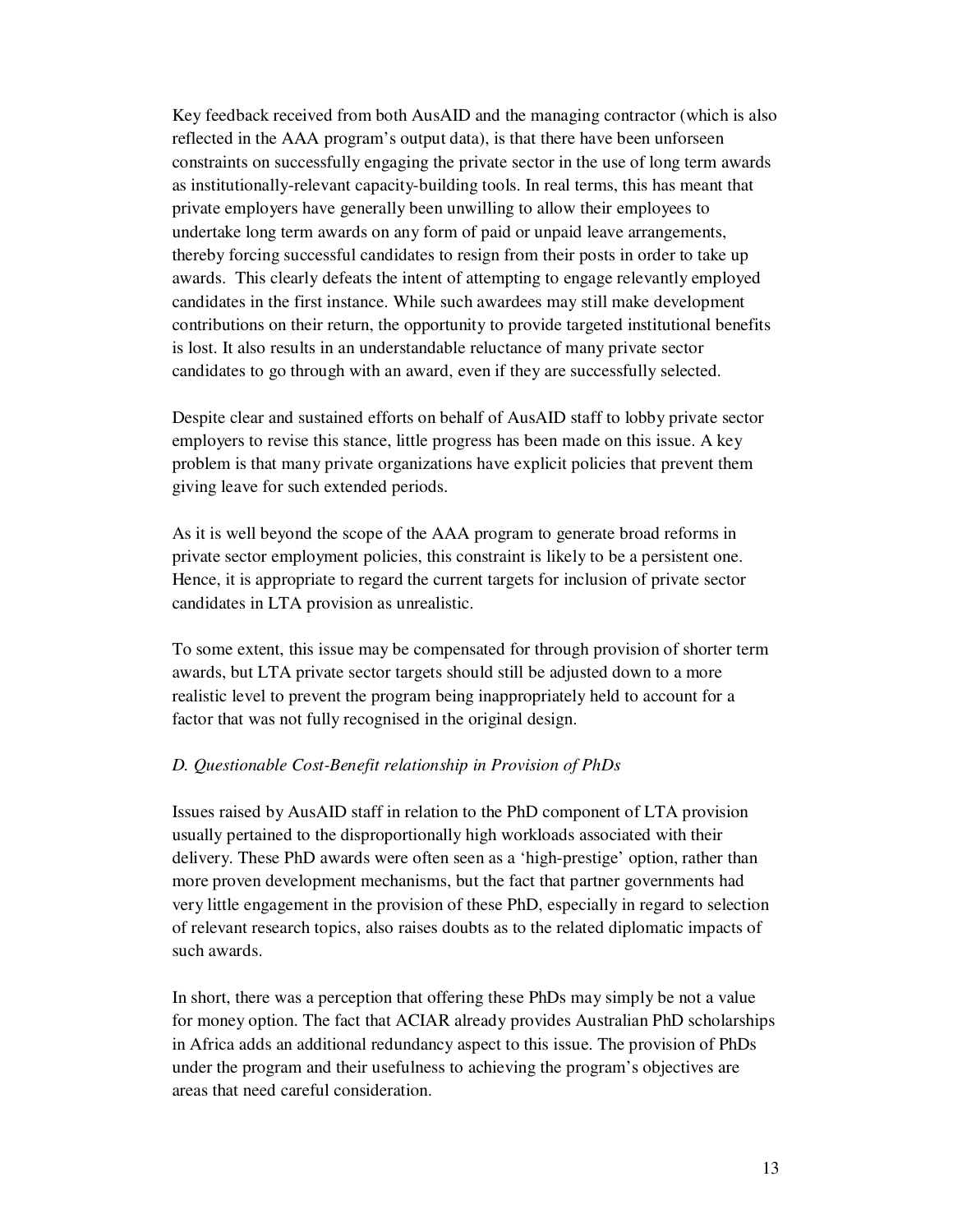### *3.2. Academic Level of Awards*

A very consistent message arising from line ministries HR officials and alumni was that the current focus of awards on postgraduate level study is not an effective approach for achieving on-the-ground development impacts. Alumni often complained that the courses they attended had "too much theory and not enough practical work". Even alumni who were already operating at higher levels pointed out that while they appreciated their own training, they were not able to put much of what they had learned into practice because of a lack of trained staff below them with the more practical skills needed to operationalise their proposals or plans. While the IPR team fully acknowledge that the program does already provide some vocational-level technical training<sup>7</sup>, the fact that the program has sector foci in technical fields such as agriculture<sup>8</sup> and mining governance<sup>9</sup> suggests the proportion of technical (VET<sup>10</sup>level) training provided could be greatly expanded.

It is also acknowledged that it would be inappropriate to attempt a 'shotgun' approach to provision of such expanded technical training. The provision of such technical training should always be integrated into provision of the higher-level capacity building that it is intended to support. The AusAID Africa program has already pioneered such an approach in its provision of integrated TVET ALAFs in Ethiopia, and this pilot now needs to be expanded. This level of integration requires a relatively high level of engagement with participating employer organizations, and is therefore another reason why rationalized engagement with different countries through the proposed 'tier' system is recommended. It is also a strong argument for the integration of the provision of awards into other AusAID programs in Africa, including but not limited to the other HRD programs (see fourth dot point of Recommendation 1.)

This expansion into a more balanced emphasis on Vocational Education and Training should apply to all award types. In the case of LTAs, this would require a high-level policy change to allow candidates to choose either Masters level or Diploma/Certificate level VET courses<sup>11</sup>. This expansion into longer-term (up to one year) VET courses would have the added benefit of helping address the potential

10 Vocational Education and Training

 $<sup>7</sup>$  e.g. the TVET teacher training courses run in Ethiopia, and GIS-related ALAFs.</sup>

 $8$  An example given by alumni in this field was that they now knew (as a result of their course) that the likely best option for their local farmers was to utilize sub-surface irrigation systems, but that they could not organise trials of this technique, because no one in their department of the local commercial sector had the necessary technical skills to install such systems.

 $9\,$  An example given by alumni in this field was that while they, as mine inspectors, knew what they should be doing in terms planning for inspections, they still did not have the practical skills to actually do the inspections themselves, and neither did any of their staff.

 $11$  Allowing for undergraduate degree level courses for LTAs remains problematic, and is not recommended.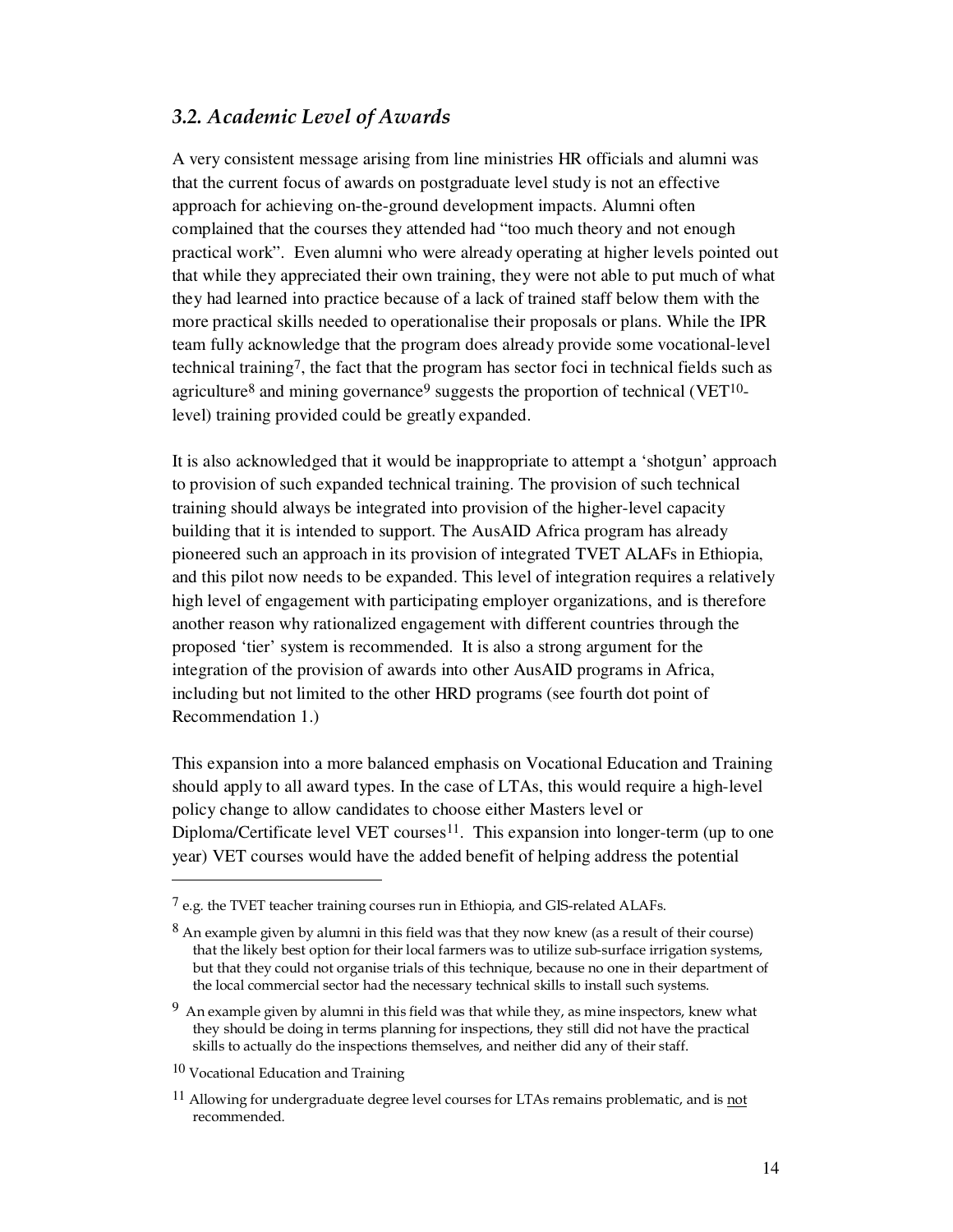financial implications for the AAA program of Australian universities now standardizing all Masters level courses to two years duration.

In the case of short courses or fellowships it would simply mean expanding the number and range of VET level opportunities offered. This increased expansion of short course provision into the VET sector would also have the additional benefit of removing high barriers to entry to short courses that might need to be applied if providers are required by new Australia Awards definitions to provide *accredited*  training<sup>12</sup>.

### *3.3 Divergence from AusAID and Whole-of-Government Policy*

Another strategic consideration relates to AusAID and Australian Government policy pertaining to provision of Australia Awards. Centralised policy regarding Australia Awards has been evolving rapidly since the initial design of the AAA program. Many of these policy changes amount to simplification and other reforms that could potentially reduce current workloads associated with delivering the AAA program. Other policies are revising the standards that Australia Awards are required to uphold.

Policy changes that provide opportunities for reducing workloads primarily pertain to the maintenance of alumni databases and more focussed M&E effort. These are discussed further under other sections (see s3.4  $\&$  s4). The policies that set new standards generally define what can be 'counted' as an Australia Award. It is important to note that AusAID is not solely responsible for setting these standards, as Australia Awards now have their own whole-of-government (WoG) secretariat in which agencies like DFAT and DEEWR play leading roles. The implication of these policies is that it is no longer possible for the AusAID Africa Program to 'go it alone' on issues such as its definition of short course awards (SCAs), which is now inconsistent with the Whole of Government standard. While it is fully recognised that the Africa program pioneered the practice of delivering such SCAs, the centralised theory has now started to catch up with this practice and has identified the need to maintain some consistency across delivery to different countries.

<sup>&</sup>lt;sup>12</sup> For example, if course providers are themselves required to formally recognise the training they are contracted to provide (beyond a nominal 'certificate of participation'), they may need to require that short course participants be able the 'enrol ' at the level of the course material presented. If all short courses are offered at postgraduate level, the field of potential candidates who can meet university prerequisites for enrolment will be limited. However, when an expanded range and number of VET-level courses are also offered, these entry prerequisites become minimal and such barriers to broad participation in the program would be removed. Note that there should no limitation placed on the level of course material presented in short courses, so undergraduate degree level material should not be avoided. There simply needs to be recognition that the higher the level of the course material presented, the smaller will be the pool of potential applicants.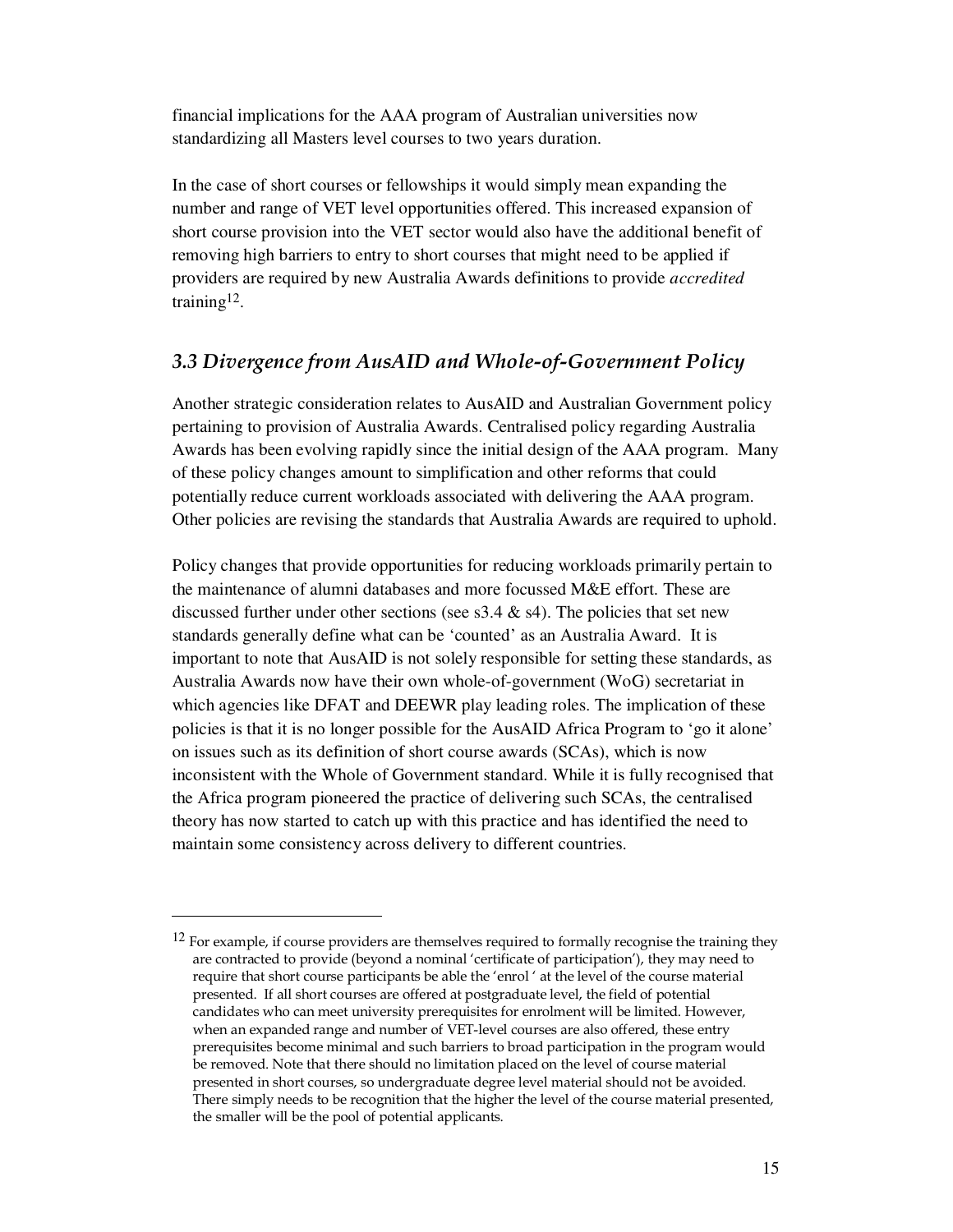One key problem is that the definition of SCAs adopted by AAA is so 'loose' that it is not possible to distinguish (on the basis of objective standards) between an SCA, an ALAF or more ad-hoc training offered by other AusAID HRD programs. All of these programs can use Australian course providers or link to Australian institutions.

This lack of clarity not only leads to confusion amongst recipient organizations and individuals (see s3.1 above), but also defeats the original purpose of having three types of formal awards. Together, the three types of Australia Awards form an intentional spectrum. The long term awards are very formal, qualification-linked opportunities that must conform to external (provider) timeframes and other requirements. The Short Course Awards offer an intermediate level of flexibility and responsiveness, in that they can be tailored within set limits to meet demand. This partial tailoring can be carried out in terms of content, timing, length and location of delivery. The ALAFs are at the far end of the flexibility/responsiveness spectrum. They can be practically any interaction with an organization maintaining an Australian standard operating environment (i.e. any organization holding an ABN or ACN). Hence, the current definition of SCAs used by the AAA program effectively removes one of the already limited range of capacity-building tools available under the Australia Awards spectrum.

This picture is further complicated in Africa due to the introduction of a number of highly flexible and responsive capacity-building tools under other AusAID HRD programs. While it is acknowledged that there has been some formal coordination between AAA and AAPF in terms of provision of Australia Awards short courses, this coordination has been largely opportunistic, rather than systematic. The problems this overlap creates include confusion and associated unfavourable perceptions within client organizations (see 3.1 *B*.), but equally importantly, an inability to distinguish between the capacity building tools offered at the highly flexible and responsive end of the spectrum.

This has two main ramifications. The first is that it will become increasingly difficult to 'count' the number of legitimate Australia Awards provided in Africa. Secondly, it may easily result in delivery of capacity building opportunities that would fully qualify as Australia Awards not being able to be officially counted as such merely because they are not administered directly by the AAA program or the ALAF program (from Canberra).

The upcoming imposition of a more formal definition of short course awards (see also recommendation 4.) will largely fix this problem in relation to the reestablishment of a full spectrum of Australia Award tools. IPR consultations with alumni and employers suggest that they already have the expectation that any short course completed under the Australia Awards banner will at least be some form of formally recognised training. Although they do not expect that short courses will necessarily lead to a full qualification, they do expect that their successful completion of such an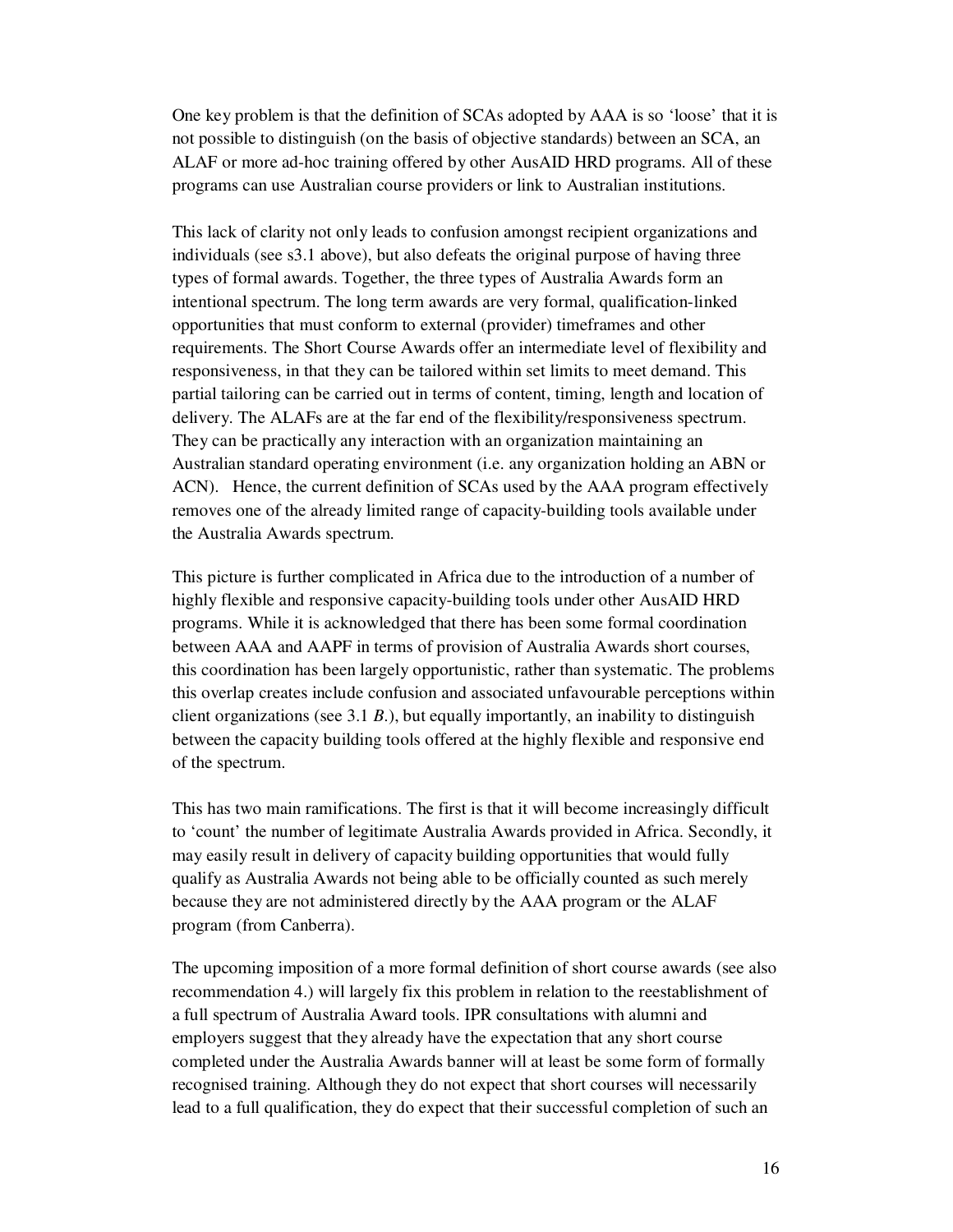Australia Award would provide recognised 'credit' (e.g. a formal transcript of achievement) towards a qualification that might receive recognition in later study. While some of the short courses provided to date have already satisfied this requirement, others have not. The fact that the 'certificates of participation' provided by some current short courses delivered under the Australia Awards program in Africa do not necessarily constitute this level of recognition was received with serious concern and disappointment by both institutions and individuals $13$ . This inconsistency also raises an obvious question of why some course providers are able to meet such standards while others are not.

Despite the clarification that may soon to be achieved in relation to short course awards, confusion and overlap will remain between ALAFs and other, more ad-hoc approaches to capacity building. This problem could be solved by the establishment of appropriate protocols with the ALAF desk in Canberra, such that whenever a program other than AAA wishes to undertake a capacity-building exercise that meets the standards of an ALAF, it would apply to the ALAF desk to have the exercise jointly recognised/recorded as such (both in Canberra and in Africa). In practice, this would mean that any exercise that involved registered Australian training providers or linkages to Australian-registered organizations could, at least, be consistently called an ALAF and would be counted as such. No other content standards would apply for ALAFs. The proviso likely to be required by the ALAF desk in Canberra would be that the programs designing and facilitating these 'external' ALAFs would remain entirely responsible for their funding and administration. This approach to ALAFs is not without precedent within AusAID and establishment of such locally driven ALAFs would also address a concern that was commonly expressed to the IPR team, which was that the current approach to ALAFs renders them more supply-driven than demand-driven14.

More ad-hoc capacity building exercises that do not involve registered Australian training providers or linkages to Australian registered organizations would remain very important, and would sit on the spectrum of capacity-building tools available in Africa (but not under the Australia Awards banner) as totally unconstrained, 'superresponsive' options, that exceed even the high flexibility offered by ALAFs. This four-point spectrum of tools would provide a systematised approach to AusAID HRD in Africa that could then support unambiguous reporting and consistent promotional strategies.

 $\ddot{\phantom{a}}$ 

<sup>&</sup>lt;sup>13</sup> Note that there is no suggested implication that all capacity-building provided by AusAID should meet this standard. These comments apply only those courses promoted as Australia Awards. Ad-hoc and highly responsive approaches to training courses, such as those provided separately under the AAPF remain both very necessary and highly valuable (see also s3.2).

<sup>&</sup>lt;sup>14</sup> Note that the current (approximately 200) Canberra administered ALAFs would continue to be delivered under this scenario, their numbers would simply be augmented by the suggested 'external' ALAFs.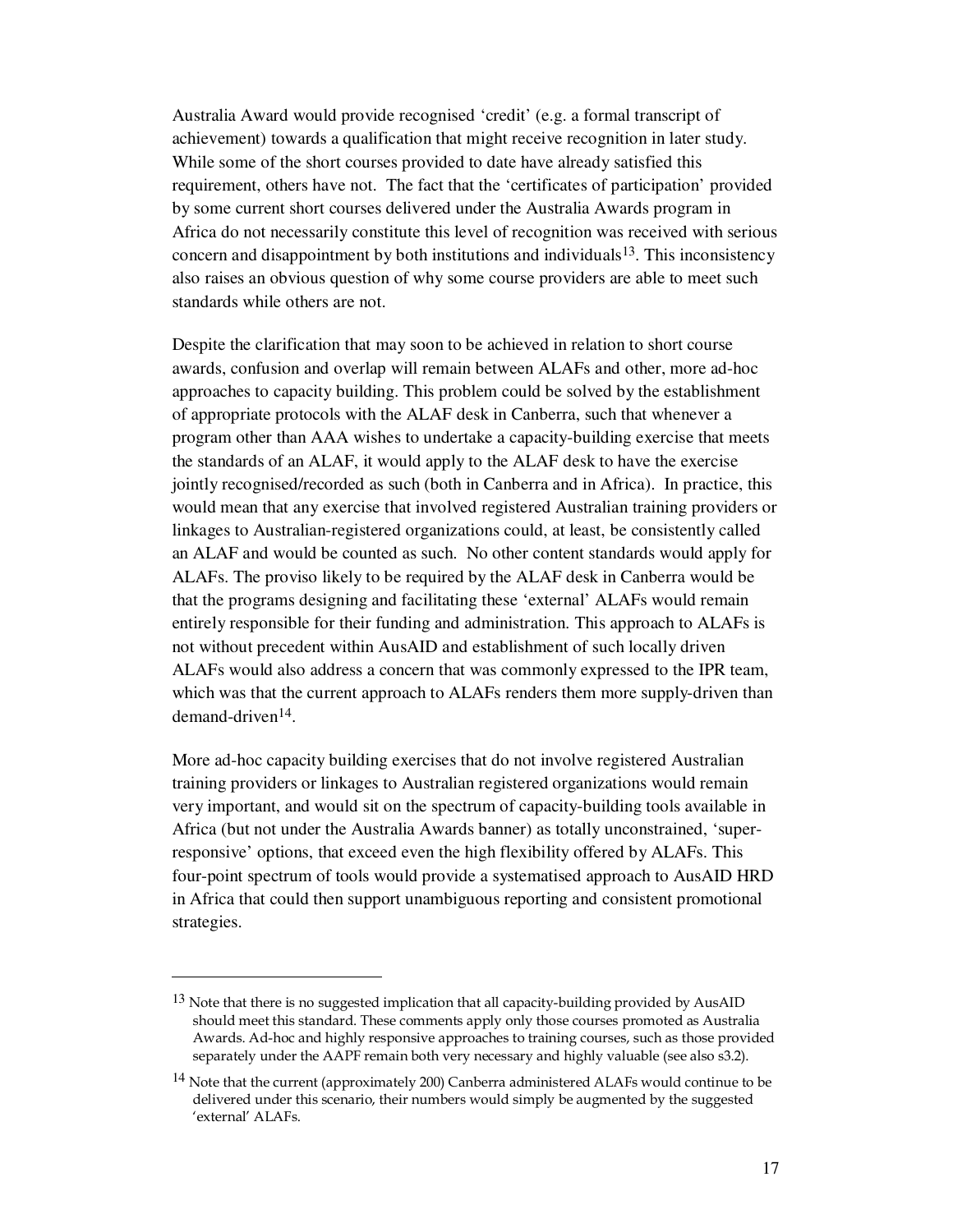### *3.4 Role Delineation*

 $\ddot{\phantom{a}}$ 

The consultations conducted by the IPR team revealed significant confusion regarding the roles of AusAID and the contractor in relation to:

- Partner Government and Coordination Authority Engagement (and associated promotional activities)
- Populating an alumni database with individuals predating the contractors' involvement in AusAID scholarships in Africa

It is important to note that involvement of both parties in the above matters was necessary and unavoidable, so the IPR does not criticise the joint involvement to date. Rather, it is the confusion surrounding the delineation of roles that has created issues15. The expansion of AusAID's portfolio of HRD programs in Africa will likely exacerbate role delineation issues, not only with the AAA program, but also across all HRD programs. It is therefore an opportune point in time to consider how best to revise and clarify roles in relation to the issues listed above so that a new approach can be adopted that will serve the broader needs of the AusAID Africa program in the longer term.

The first requirement for rationalizing management roles across a more coordinated HRD portfolio is the development of a HRD Strategy covering all relevant programs. This is naturally an in-house task for AusAID, as it will span a number of separate contractors. The development of an overarching HRD Strategy is a necessary precursor to development of a shared HRD Promotional Strategy covering all relevant programs and the full spectrum of capacity-building tools (see s.3.2). Again, as this shared promotional strategy spans multiple programs and contractors, it will be necessary for AusAID to take a lead role in its implementation. This means that while some of the administrative and logistical tasks associated with its implementation would still be assigned to relevant contractors, all higher-level functions, including consistent and non-duplicative partner government/organization engagement, strategic planning and policy related decision-making would necessarily remain within AusAID $16$ .

To support this consolidated approach to HRD programming within AusAID, it will be necessary to subsume the Africa Post's current scholarships unit into a broader HRD unit. Creating a combined HRD management structure within AusAID would allow for better-coordinated implementation of all existing and future HRD programs.

<sup>15</sup> E.g. the 'doubling up' of approaches to CAs in some countries and inconsistencies in 'who does what' in different sub-regions; and ad-hoc approaches to dealing with opportunistically obtained 'names' of older alumni.

<sup>&</sup>lt;sup>16</sup> To leave this coordination role to the competing managing contractors responsible for separate programs is never likely to result in good practice due to their naturally competitive relationships. In reality, coordination-oriented negotiations between contractors always require strong AusAID arbitration and direction.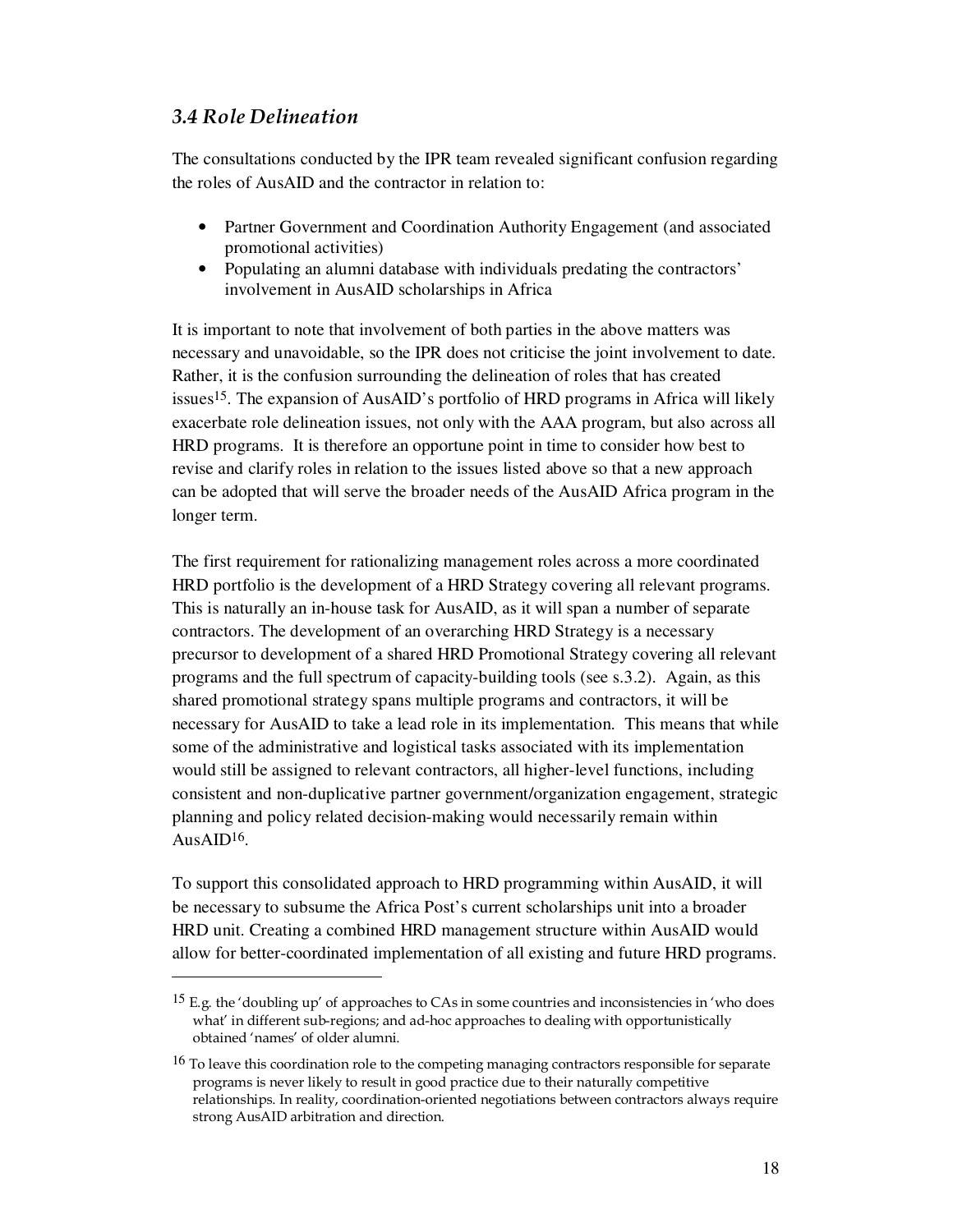The creation of such a management structure also provides an opportunity to establish clear lines of command and communication, both within AusAID and between AusAID and HRD contractors, including the AAA managing contractor. This revised structure could be used to address both 'mixed messaging' issues associated with current management of AAA and attempt to break the current cycle of mutually defensive communication that has developed between AusAID and the AAA contractor (-as discussed in relation to operational issues: see s.4).

The reclaiming of such key strategic functions is in line with broader trends in AusAID scholarship program design $17$ , which are based on lessons learnt in earlier programs that have:

- inadvertently lost the necessary level of control of strategic decision-making by outsourcing closely related operational functions;
- lost the ability to acquire and maintain key relationships and retain institutional memory in relation to award provision; and
- come to the realization that in many respects it is simply easier to do certain sensitive and strategically important work yourself, rather than continually scrutinize and iteratively redirect a contractor who is not directly privy to the rapidly changing strategic and policy environments existing within Government, and whose internal communications systems add an additional layer in which strategic direction and policy may be misinterpreted in application18.

Under a more integrated HRD strategy, the AAA program would need to be revised into a 'partial facility'. Rather than servicing external stakeholders, this 'facility' component of the revised AAA program would service other AusAID programs. This approach simply recognises that Australia Awards are valuable capacity building tools that can and should be utilised across any AusAID development program that would find them relevant to achieving their desired outcomes. Thinking of a scholarship program as a stand-alone entity actively prevents Australia Awards from coordinating with other AusAID development efforts and thereby reduces both their development credibility and impact.

Encouraging the use of Australia Awards (and their precursors) as capacity building tools across entire country strategies has been AusAID policy for many years. To its credit, the Africa program has recently put this into practice through ad-hoc coordination between the AAA program and AAPF in the area of short course provision. Although a good start, this ad-hoc approach needs formalisation, especially in the area of maintaining appropriate Australia Awards' standards (see s.3.3). Under

 $\ddot{\phantom{a}}$ 

<sup>17</sup> See the Aide Memoire for the Pacific Outsourcing Design. AusAID, July 2012.

<sup>&</sup>lt;sup>18</sup> In the AAA context, the development of an agreed set of Terms of Reference for the recently completed Gender Study provides an example of a task that took many months of iterative adjustments between AusAID and the contractor, but could have been completed much more quickly and efficiently if AusAID had simply kept this task in-house.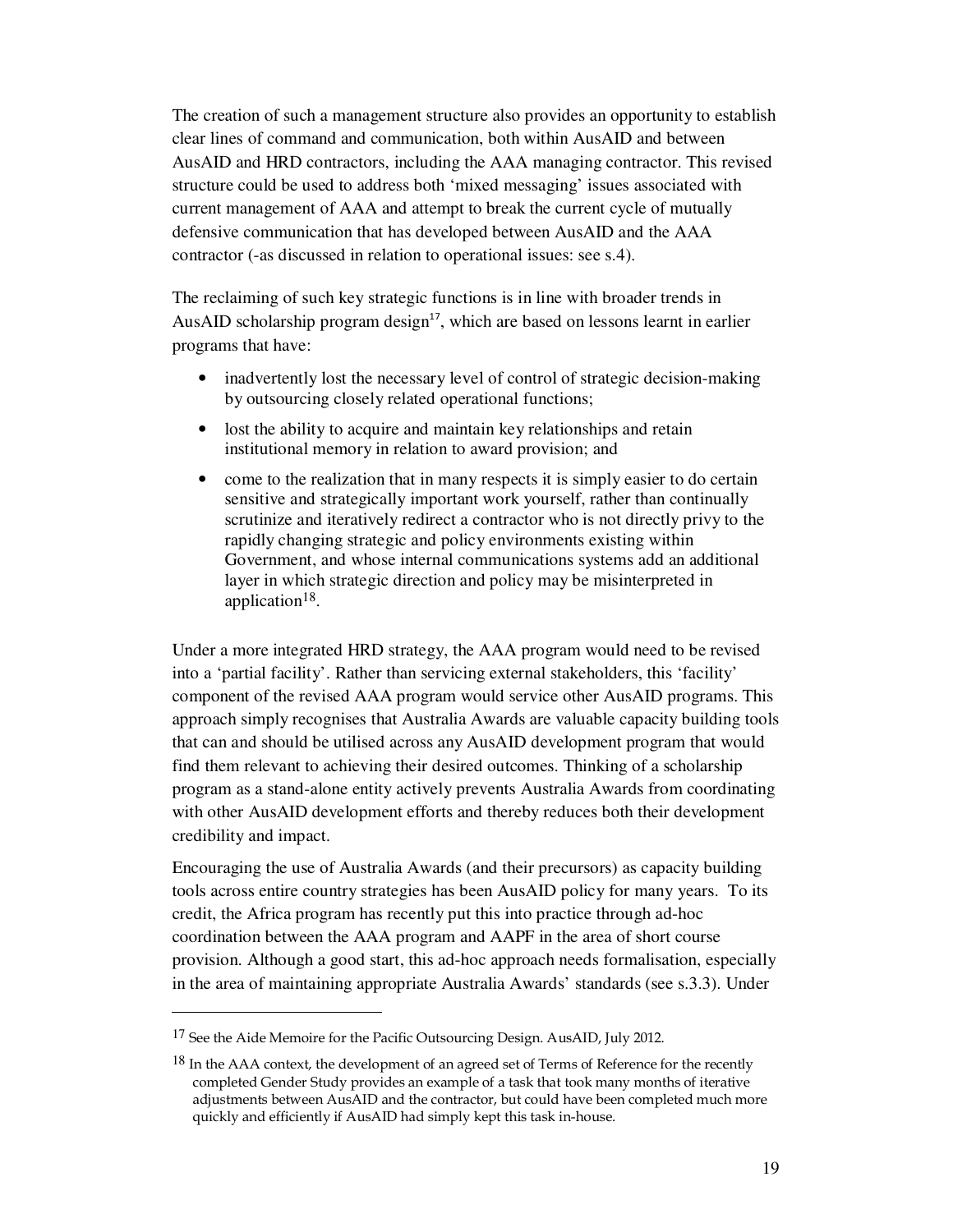a partial facility approach, AAA would become responsible for assisting other AusAID programs (including, *but not limited to* other HRD programs) to utilize Australia Awards as capacity building tools. This would cover both long and short term award types, where relevant. The assistance provided by the AAA contractor would include advice as to the requirements for proposing or accessing an Australia Award and potentially some administrative and logistical assistance. However, a significant proportion of the associated workloads (including standardized M&E requirements) could be passed on to the recipient program (and/or to the course provider).

The maintenance of a useful alumni database that has reasonably complete historical content is an area that would need greater AusAID involvement in the context of a better-coordinated portfolio of HRD programs. No single program contractor would be capable of compiling the complete picture of alumni arising from application of the available spectrum of capacity-building tools in any one year, and no existing managing contractor, including the AAA incumbent, currently has the capacity to 'backfill' a database with entries that predate their involvement in AusAID scholarships in Africa.

To date, the AAA managing contractor has been responsive in attempting to update earlier entries based on opportunistic or anecdotal information gathering by their own or AusAID personnel. However, this opportunistic approach is neither effective nor sustainable in the long term, and is responsible for significant diversion of already stretched contractor administrative resources. To attempt to create or update full entries on the basis of only a name acquired in passing is not easy. Internet and other searches are only likely to succeed in the case of highly visible persons, and will not be useful in cases of most 'standard' development workers in Africa.

The best approach to backfilling would be to conduct a substantial 'one-off' tracing exercise. This exercise would be limited to identifying earlier alumni and obtaining the minimum mandatory information from them19. It would require specialist expertise in techniques for locating persons (to a non-intrusive extent), and could be systematically based on the historical records of AusAID scholars obtained from the Scholarships Section in Canberra and/or teaching institutions. Once this tracer exercise has been completed, its outputs would be accepted as the new and permanent baseline of alumni data to be kept up to date from that point forwards.

Centralised initiatives associated with Australia Awards alumni management that are currently underway make it a very good time to reform the AAA approaches to maintaining an alumni database. A global Australia Awards Alumni Database has just been launched. This is a centralised database that requires no IT support from Posts and is able to be updated *and searched* over a web-based portal. The mass uploading of existing AAA alumni data to this new database will soon make the current AAA contractor-maintained database redundant. Ongoing updating of the information in

<sup>19</sup> It would have little methodological resemblance to a 'tracer study'.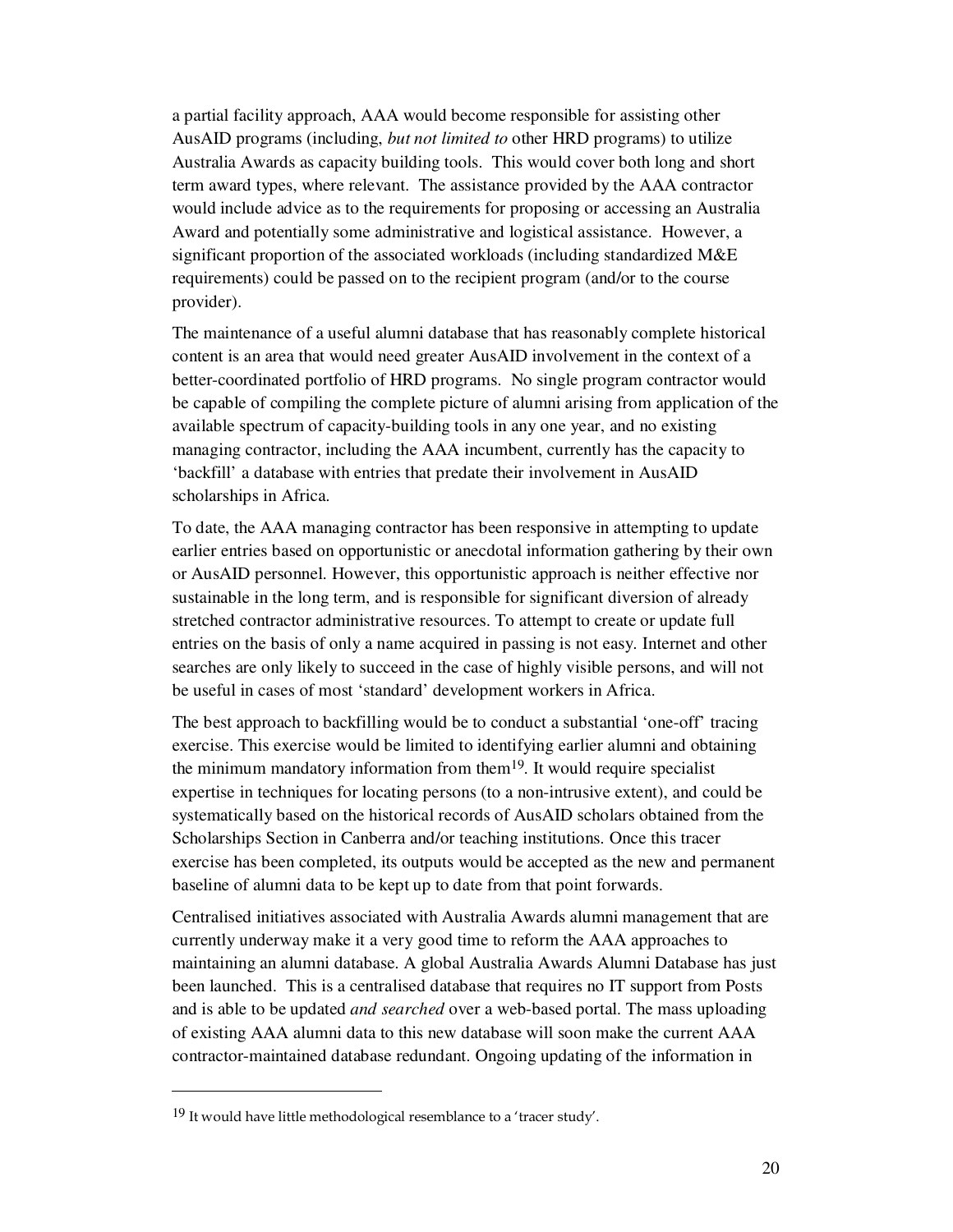this central database will remain the responsibility of relevant Posts (or their contractors), but the creation of this permanently AusAID-owned resource would avoid well-documented problems associated with having transitory contractors manage long term information storage. In addition to the introduction of this centralised database, funds have already been made available to help improve the completeness and currency of the alumni information to be entered. Such funding may well be available to partially cover the cost of the tracer exercise suggested above.

It is recognised that AusAID is not in a position to markedly increase its own staffing in order to create a combined HRD unit, especially in regard to creation of new Abased positions. However, given the reform opportunities discussed above and the improved coordination of currently separate staff duties across different HRD programs, some redundancies may be removed and only a modest increase in O-based staffing (an additional 2-3 positions) and reassignment of a small number of existing A-based resources might be necessary.

The scope and specific details of AusAID restructuring and the various contract revisions required for such an approach is well beyond the scope of this IPR, and will (at least) require a partial redesign mission to determine. Recommendations provided in this regard are therefore offered as general rather than detailed guidance.

## *3.5 Strategic-level Recommendations*

### **Recommendation 1**

AusAID should:

- combine all of its existing and proposed human resource development (HRD) programs under a single management structure with clear and unambiguous lines of internal authority and contractor communication
- have this combined AusAID HRD unit develop and implement an overall HRD strategy that clearly identifies the capacity building tools available from AusAID and their appropriate application
- have this combined AusAID HRD unit formulate a related *joint promotional and partner government engagement strategy* that consistently pertains to all HRD programs
- enable the AAA program to be modified into a 'partial facility' with the aim of assisting other AusAID programs (including, *but not limited to*, other HRD programs) to utilize the various capacity development tools offered by Australia Awards, while also maintaining the ability to maintain a 'base-load' of direct award provision to ensure overall targets continue to be met.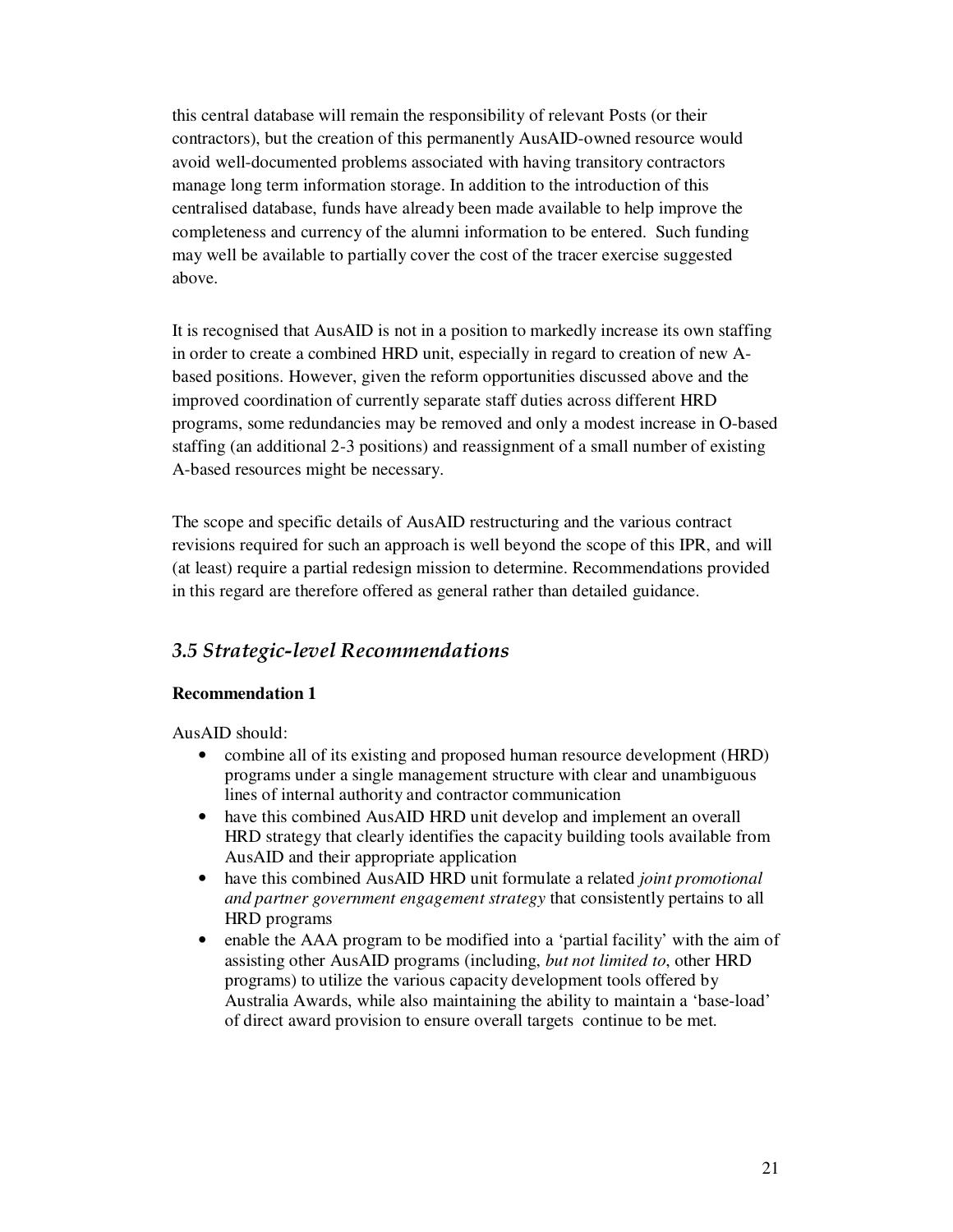### **Interim Recommendation 1a**

AusAID immediately develop an action plan to begin bringing selected responsibilities for AAA partner government engagement, promotional, and alumni activities back to existing AusAID Scholarships staff.

### **Recommendation 2**

AusAID utilise the proposed 'tiered' approach to rationalizing engagement in Africa to streamline (and therefore render more effective) HRD promotional workloads. In the case of HRD programs, including the AAA program, it may be best to limit the number of tiers to two levels. In the first (most engaged) tier countries, expanded promotional activities would be designed and implemented to more substantially engage potential employer agencies. In the second (lesser engaged) tier countries promotional activities would mostly target Coordinating Authorities, and would only expect to directly engage employer agencies opportunistically, such as through other AusAID programs.

### **Recommendation 3**

Use the option available in the current managing contractor's contract to extend their period of service for an additional period of one year, in order to:

- allow the necessary amendments to current roles to be clarified and contractual responses to be formulated
- provide an opportunity for the contractor to better demonstrate its ability to fulfil the broader requirements of the current Scope of Service.

### **Recommendation 4**

The definition of Short Course Awards under the AA program be readjusted to: *"Opportunities for formal study or training, generally of less than 3 months duration, and no more than 5 months' duration, delivered by an approved Australian higher education provider (see Table A, B, & C of the Higher Education Support Act 2003) or an Australian Registered Training Organisation (RTO), that while being customised to specific needs of recipients will, as far as practicable, also result in a formal statement of credit or attainment that is:* 

- *recognised under the Australian Qualifications Framework (AQF)\*;*
- *approved in accordance with state- specific legislative frameworks for Australian universities; or*
- *recognised under Australian Nationally registered Vocational Education or Training (VET) material.*

### *Standard notes:*

*1. In competitive bidding for course provision, preference will always be given to providers willing to formally recognise their own training delivery (through a statement of credit or attainment)*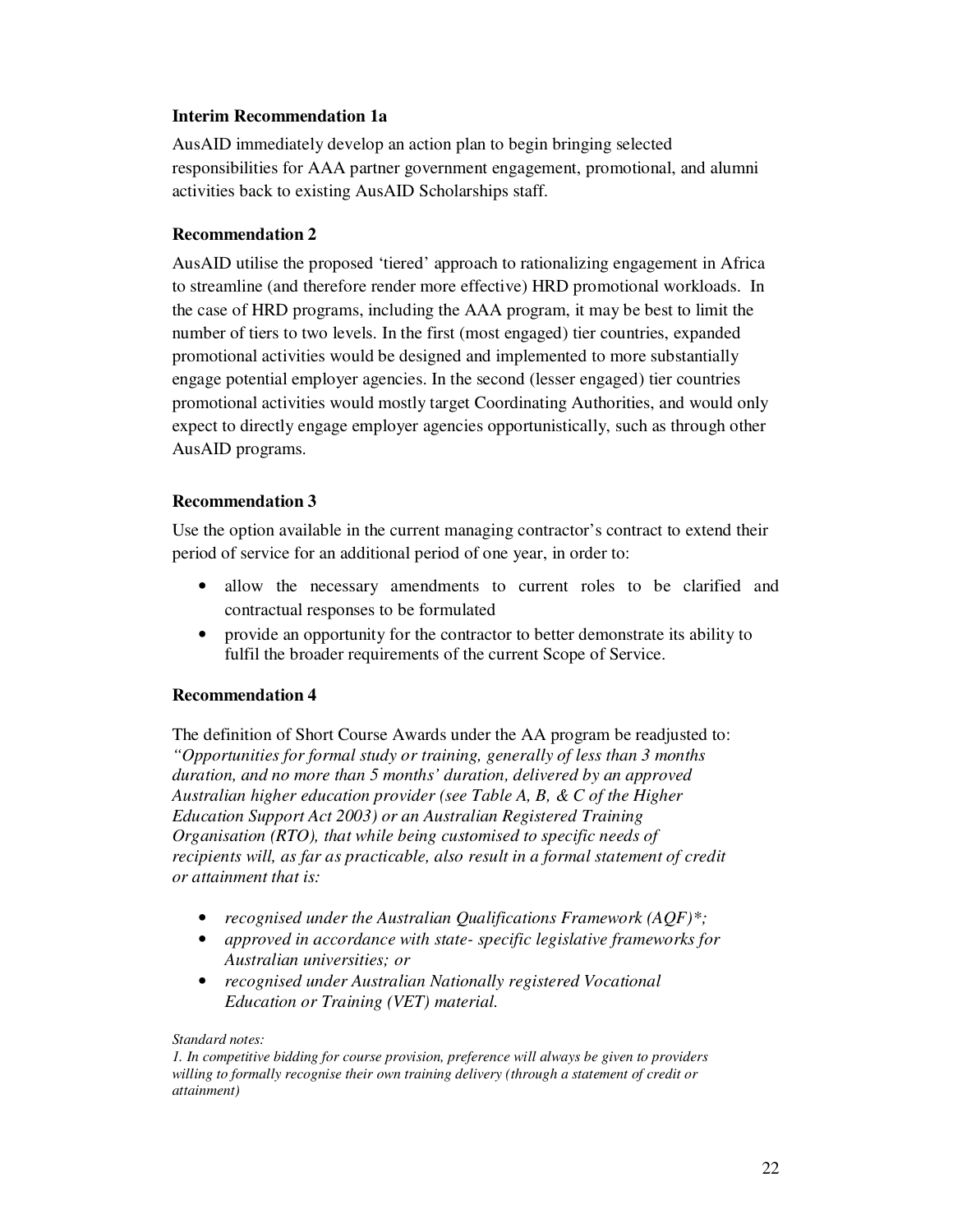*2. In cases where a qualification of any form can realistically be attained, opportunities to do so should be maximized. and this will also be viewed favorably in competitive bidding processes.* 

*\*Excluding school sector accreditation (primary and secondary) see: http://www.aqf.edu.au/aqfqual.htm*

### **Recommendation 5**

Selection processes for contracted short course providers, and bidding processes for specific course delivery to include a dominant selection criterion related to the providers willingness to provide accredited recognition of course completion. Such recognition may be made available on the basis of opt-in/opt-out assessment, if necessary, but any selection by a course participant to opt out of assessment would require written approval of their employer.

### **Recommendation 6**

AusAID expand the permissible form of LTAs beyond solely Masters courses by allowing VET diploma or certificate courses of up to one year duration to be included in what may be applied for under long term awards in Africa. No target should be set for proportion of Masters versus VET courses provided as LTAs; rather this should be informed by demand identified in the application process.

### **Recommendation 7**

The current range of contracted short course providers be reviewed to enable delivery of a greater percentage of VET-oriented short courses. Coordinating Authorities, line ministries and other employee organizations should be made aware that VET opportunities are available under the program and encouraged to identify relevant course topics at this level.

### **Recommendation 8**

The delivery of VET-oriented long or short term awards be focused on 'Tier 1' countries (see Recommendation 2.), so that they are applied in a coordinated manner with higher level Australia Awards (e.g. post-graduate courses) to vertically integrate capacity development and thereby remove existing skills-based barriers to generating positive development impacts.

### **Recommendation 9**

Prescriptive targets for private sector involvement in LTA provision be removed, and replaced with a stated aim to progressively increase private sector involvement from its current baseline.

### **Recommendation 10**

Remove the PhD component from the program. If the benefits of retaining them are assessed to outweigh the streamlining opportunity represented by their potential removal, investigate the feasibility of the allocation of a set number of Australia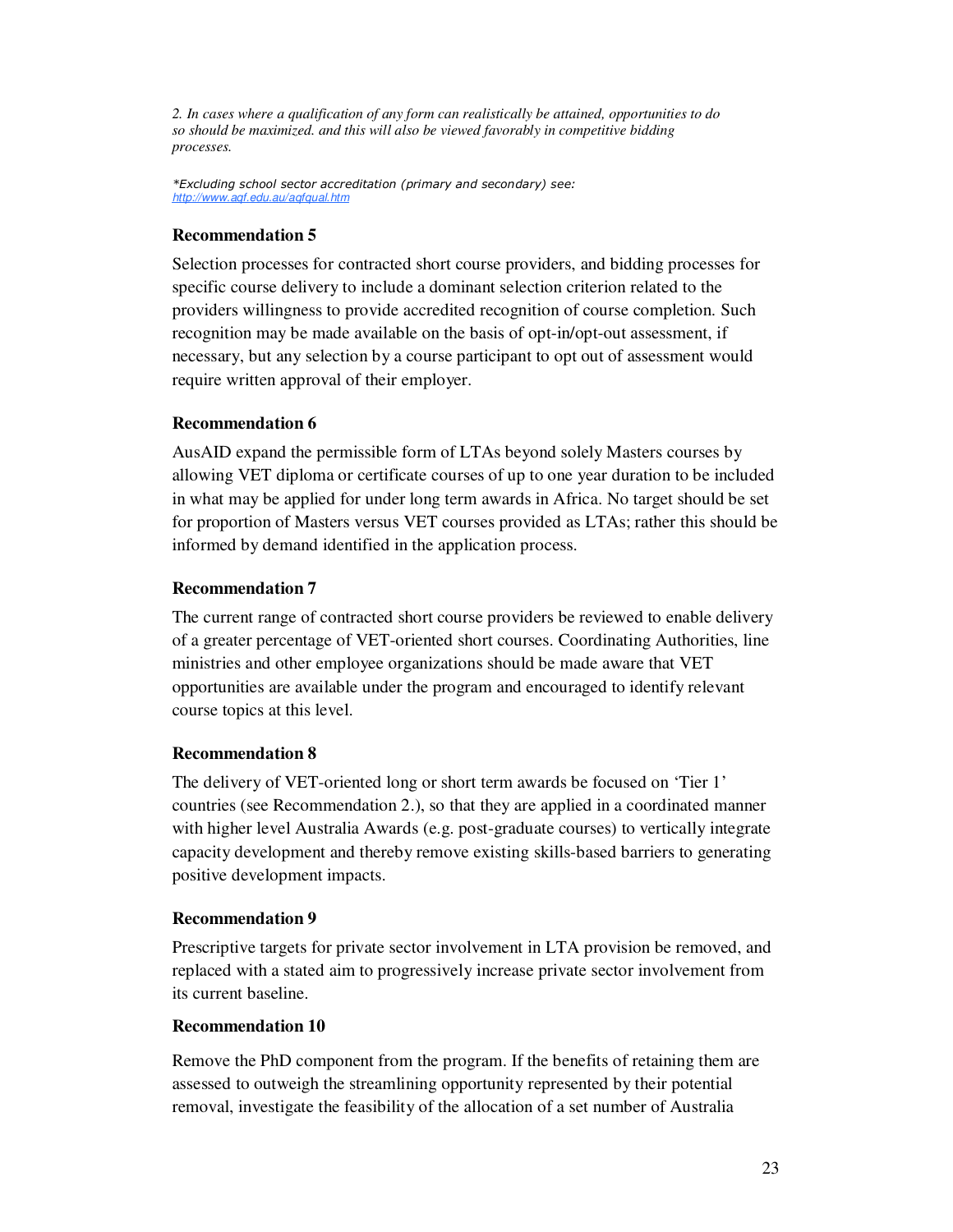Award PhDs to CSIRO and/or ACIAR to administer and deliver should be considered to remove administrative and promotional redundancies.

### **Recommendation 11**

The AAA program make full use of the opportunities related to alumni now offered by centralised Australia Awards initiatives, including use of the centralized alumni database, and potential partial funding for conducting a definitive 'tracing exercise'.

# *4. Key Issues Affecting Program Operation and Performance*

## *4.1 Overall Program Performance Issues*

As discussed above, strong scepticism existed during the design and start-up of the AAA program regarding the feasibility of achieving the rapid scale up in award numbers proposed. The AAA monitoring data indicate that these output targets were achieved, and no catastrophic incidents were reported during this scale-up period.

The IPR team found that credit for this achievement needs to be shared between both the contractor and AusAID. Both have played clear roles in shouldering the massive workloads that delivering these targets has required, and both have been instrumental in addressing issues that, left unchecked, could potentially have become catastrophic problems.

However, the delivery of output targets alone is not a clear indication of overall program success, and many other aspects of implementation have had problems.

- There are challenges with the gender representation in the program. This encouraged a gender study that identified key areas to focus on in order to increase gender equity. At the time of this report these findings and recommendations had not been shared and therefore the IPR team could not assess their feasibility or useability.
- The program has been slow to encourage alumni networks. A strategy now employed by GRM International is to conduct regional workshops that encourage engagement with alumni and the formation of alumni associations. This has resulted in the development of at least one alumni association recently established in Uganda.
- Targeted promotional strategies are only now starting to show progress, and this progress has been limited.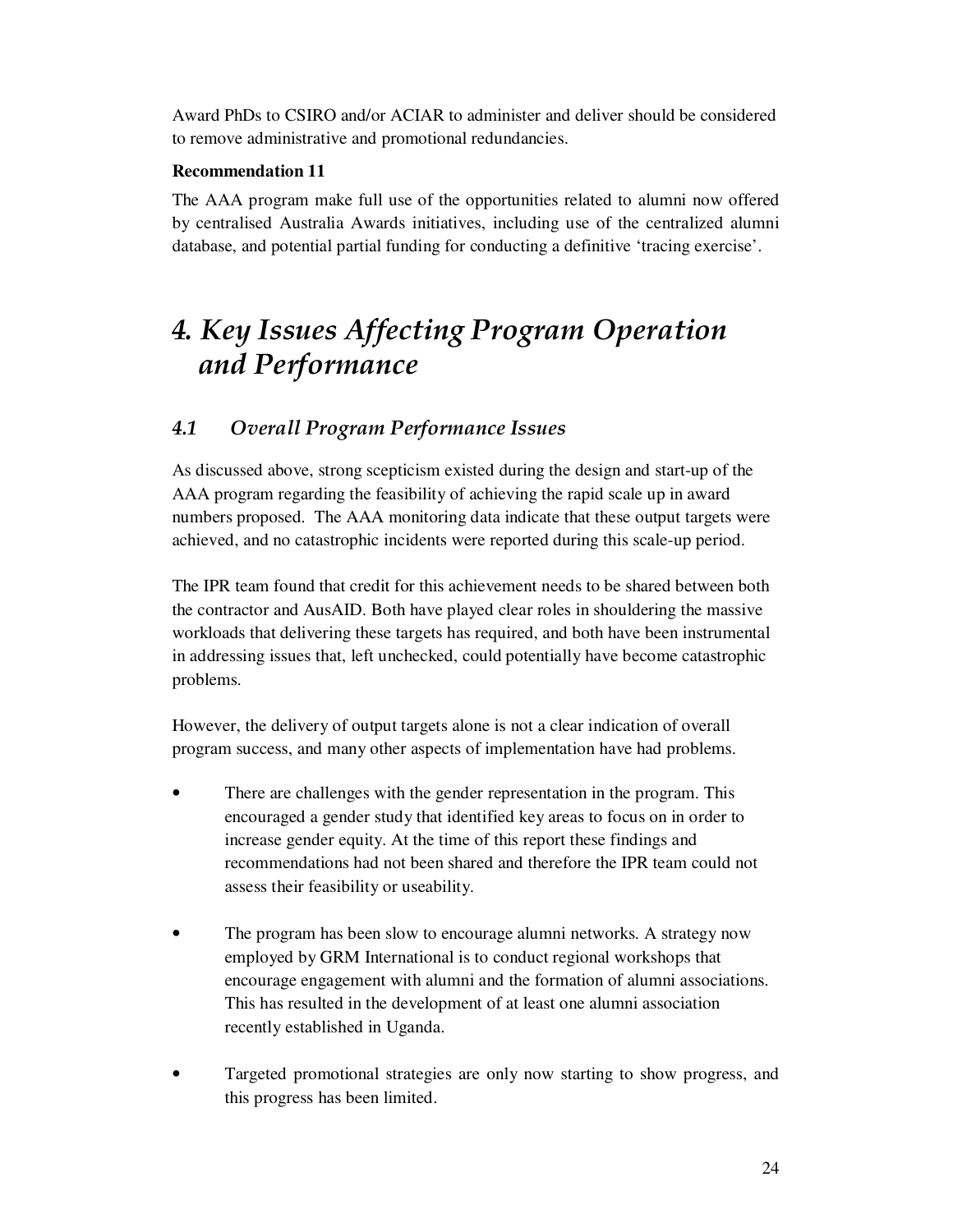- Outcome level monitoring is still in a nascent and somewhat 'work-inprogress' form. While this might be partially attributed to a lack of significant numbers of long term award returnees to date from within the lifespan of the AAA program, the program did have responsibility for two returning long term award cohorts from the previous program and generated significant numbers of short course award returnees.
- Long standing vacancies in mid-level and technical advisory positions within the MC has impeded delivery of quality-oriented aspects of the program.
- Change management has not been well planned.

### *4.1.1 Key AusAID Performance Issues*

### *Attention to detail by AusAID operational staff*

AusAID operational staff provided sustained support to the implementation of AAA. This support was needed to ensure the AAA processes met set targets and delivered quality outputs. Attention to detail by AusAID operational staff was largely responsible for maintaining quality products in relation to partner government liaison and program promotion. While the contractor sometimes interpreted AusAID's attention to detail as 'micromanagement', the IPR team identified multiple past and on-going examples of GRM lapses in quality control in external correspondence and other externally targeted material. This suggests that AusAID's sustained close scrutiny of GRM International's work in these areas was necessary for ensuring quality. While some of the mutually defensive communication dynamics that this close scrutiny has generated are unfortunate, it does not negate the demonstrated need for such scrutiny.

### *Inconsistent messages from AusAID to GRM International*

One sustained problem in AusAID's oversight of AAA is inconsistent messages provided to the MC. A number of AusAID A-based officers have had responsibility for providing direction to the MC and this direction has not always been consistent. There have been examples of simultaneous conflicting direction being given, and initial direction being given by one officer and then rescinded by another at a later stage. These mixed messages had several results. First, the mixed messages negatively influenced partner government liaison and promotional areas due to inconsistency in approaches. Second, it impacted on the MC's ability to set management directions. Third, it made the contractor's expected role in more strategic areas less certain. For example, in some cases the contractor was directed to take the lead in contacting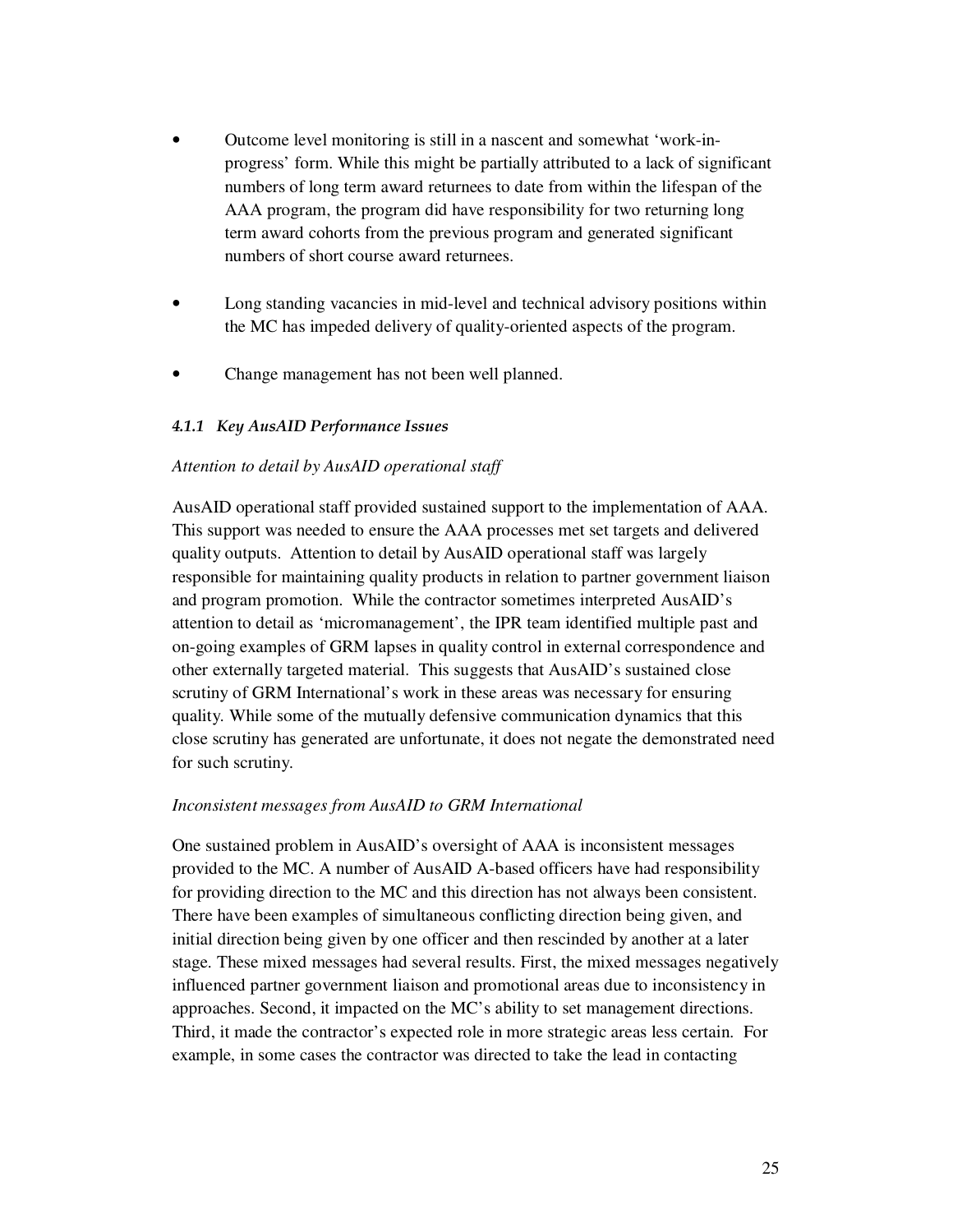partner governments, while in other cases they were instructed to excuse themselves from related meetings<sup>20</sup>.

This 'mixed messaging' issue needs to be addressed urgently as the relatively recent split of award management within AusAID, to now include an additional Scholarships Counsellor position, is widely perceived to have exacerbated the problem. More consistent and regular information sharing with relevant AusAID staff prior to interacting with the MC would be extremely useful. As this problem is not wholly personality driven, modifying AusAID staffing frameworks and communication mechanisms would also assist in addressing this issue.

### *4.1.2 Key Contractor Performance Issues*

### *Responses to the scale-up in award numbers*

The contractor was instrumental in successfully achieving the scaling up of award numbers to meet targets. AusAID would not have been able to meet these targets without the resources and other assistance provided by the contractor. In working with AusAID, the contractor has been willing to rapidly adapt to changing process requirements and AusAID policy revision<sup>21</sup>. While the level of success of innovations introduced by the contractor has been variable, there has always been a willingness to respond to requests.

Some responses, especially those related to selection processes and development of associated IT tools within SCHOLAR, have been successful and well regarded. While there is a perception that there is more to be done to streamline selection process workloads, there is recognition that many improvements have been made.

### *Responses to other aspects of the program*

 $\ddot{\phantom{a}}$ 

The outcomes of other contractor responses have been regarded as less favourable. At times the responses have appeared to be based on misinterpretation of what AusAID wanted as an end product (e.g. early attempts at promotional material, the initial gender study terms of reference and some issues with outcome-level M&E data targeted). One explanation proposed for this performance issue is that the MC's higher leadership appears to primarily promote an academic or educational approach to delivery of scholarships, rather than AusAID's required 'capacity-building for development outcomes' focus.

 $20$  The scope of services identifies AusAID as being responsible for partner government engagement.

<sup>&</sup>lt;sup>21</sup> Including the introduction of the Adviser Remuneration Framework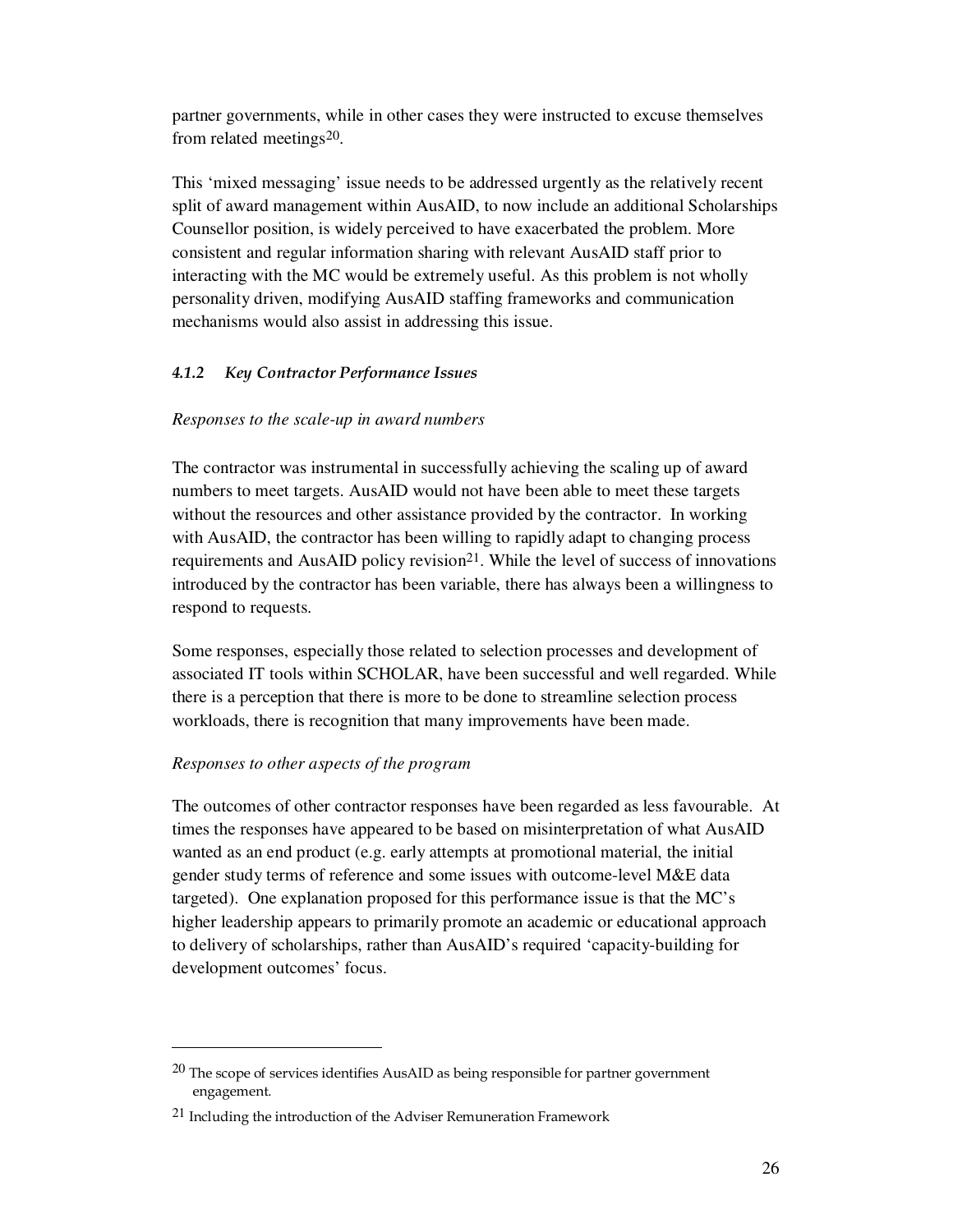IPR interviews with senior contractor staff did not reveal any lack of awareness of the intended development focus of the program, but there remains an ongoing overemphasis on monitoring of process-oriented output data and collection of outcome data that disproportionately identifies individual benefits. A lack of firm planning for the collection of outcome data to provide for analyses of verifiable, developmentrelated actions by alumni, potentially contributes to this 'academic bias' perspective – especially in comparison to other AusAID capacity-building programs such as the Africa Australia Partnership Facility (AAPF).

A complicating factor in the MC's gathering of outcome data that emphasizes individual benefits, has been the apparent creation of a misperception within HOMs and other diplomatic stakeholders that this is what the scholarships are legitimately meant to achieve. This perception has subsequently generated an increased demand for these types of welfare-oriented 'good news stories' (rather than developmentrelated 'good news stories'). This type of emphasis on welfare-related reporting and publicity has generated a high degree of public and institutional cynicism in Australia regarding the validity of scholarships as an aid delivery mechanism. This cynicism is understandable; given that both AusAID and ACFID have strict policies that (except in the case of humanitarian emergencies) forbid the use of aid funding for welfareoriented activities.

In relation to process/output data, the MC was often challenged by AusAID to provide ad hoc data in a very short time frame. For most of the first two years of the program the contractor did not have systems in place that allowed rapid extraction and presentation of this data. The need to prepare ad-hoc responses to these requests placed significant strain on the MC's resources, and diverted them from other pressing tasks. This problem appears to have been addressed recently by upgrading the SCHOLAR system.

Another responsiveness-related issue that appears to negatively influence AusAID's perceptions of contractor performance was an apparent tendency for the contractor to agree to some requests too readily or ambitiously. Subsequent 'reality checks' related to on-the-ground constraints or resourcing issues resulted in the MC occasionally withdrawing or downgrading initial commitments or, in some cases, failing to deliver them on time. The IPR noted that in a number of these cases (e.g. production of a new [versus updated] AAA website by September  $1<sup>st</sup>$ , this year) the requests were largely outside the MC's existing contractual requirements. However, the MC must take some responsibility for creating the expectation within AusAID (and subsequently within their whole-of-government partners, coordinating authorities and potential candidates) that these products were to be delivered.

### *Mutually Defensive Communication*

The development of a mutually defensive approach to communication between AusAID and the contractor is discussed earlier in this report. A mitigating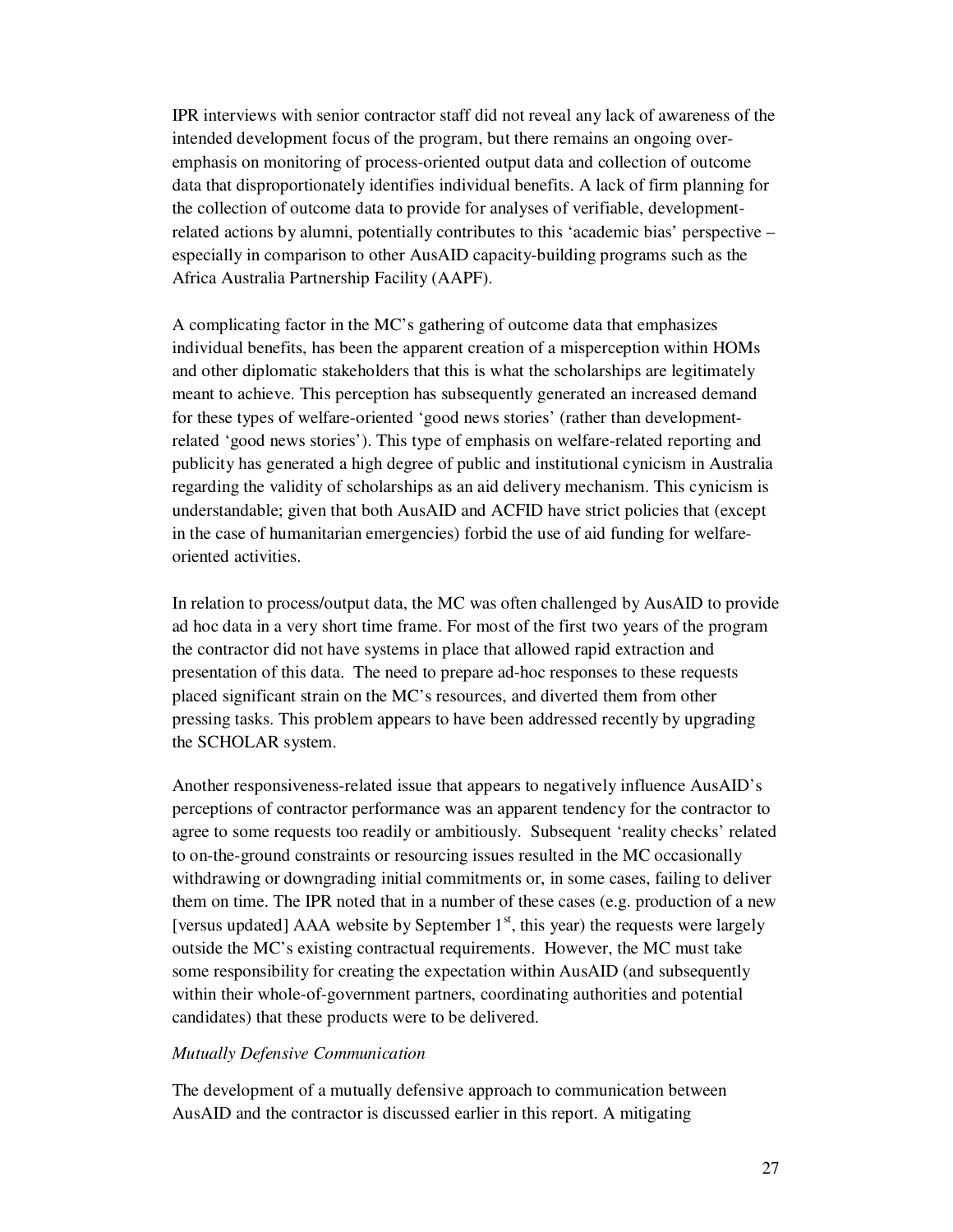consideration in the development of this mutually defensive approach may have been the late finalization of initial contracting of GRM to begin processes for the first intake of AAA. This late finalization of the contract resulted in compressed timelines and placed extreme pressure on GRM for rapid program start-up in order to begin the scale-up process. This 'busyness' was likely a contributing factor in generating early quality assurance lapses in regard to external correspondence and other matters. Although relatively minor in nature, these quality assurance lapses have continued throughout later intakes thereby sustaining the need for close scrutiny by AusAID of minor program outputs. The mutually defensive approach to communications needs to be addressed on both sides, but it will be difficult to do so while such quality assurance lapses continue.

#### *4.1.3 Performance Related Recommendations*

#### **Recommendation 12**

AusAID should use the opportunity presented by consolidation of an overarching AusAID HRD program in Africa to streamline and clarify lines of decision making and communication thereby ensuring unambiguous directions from AusAID to the AAA MC.

#### **Interim Recommendation 12a**

Current overlaps between AusAID staff responsible for direction of the MC, in relation to both short and long term courses, to be clearly identified and related interim protocols to be developed for avoiding conflicting direction.

### **Interim Recommendation 12b**

The current schedule of fortnightly inter-regional forums between AusAID scholarships staff should be expanded to include fortnightly meetings of key staff with duties that are separated along long and short course lines.

### **Recommendation 13**

Both the MC and AusAID should take greater care when suggesting or approving tasks that are outside the existing scope of services. Approval for such additional tasks should only be given in cases where additional associated workloads do not divert resources from other critical tasks.

### **Recommendation 14**

Greater direct involvement by AusAID in partner government engagements, promotions and alumni activities, should be used to reduce the potential for minor mistakes and diffuse the mutually defensive communications.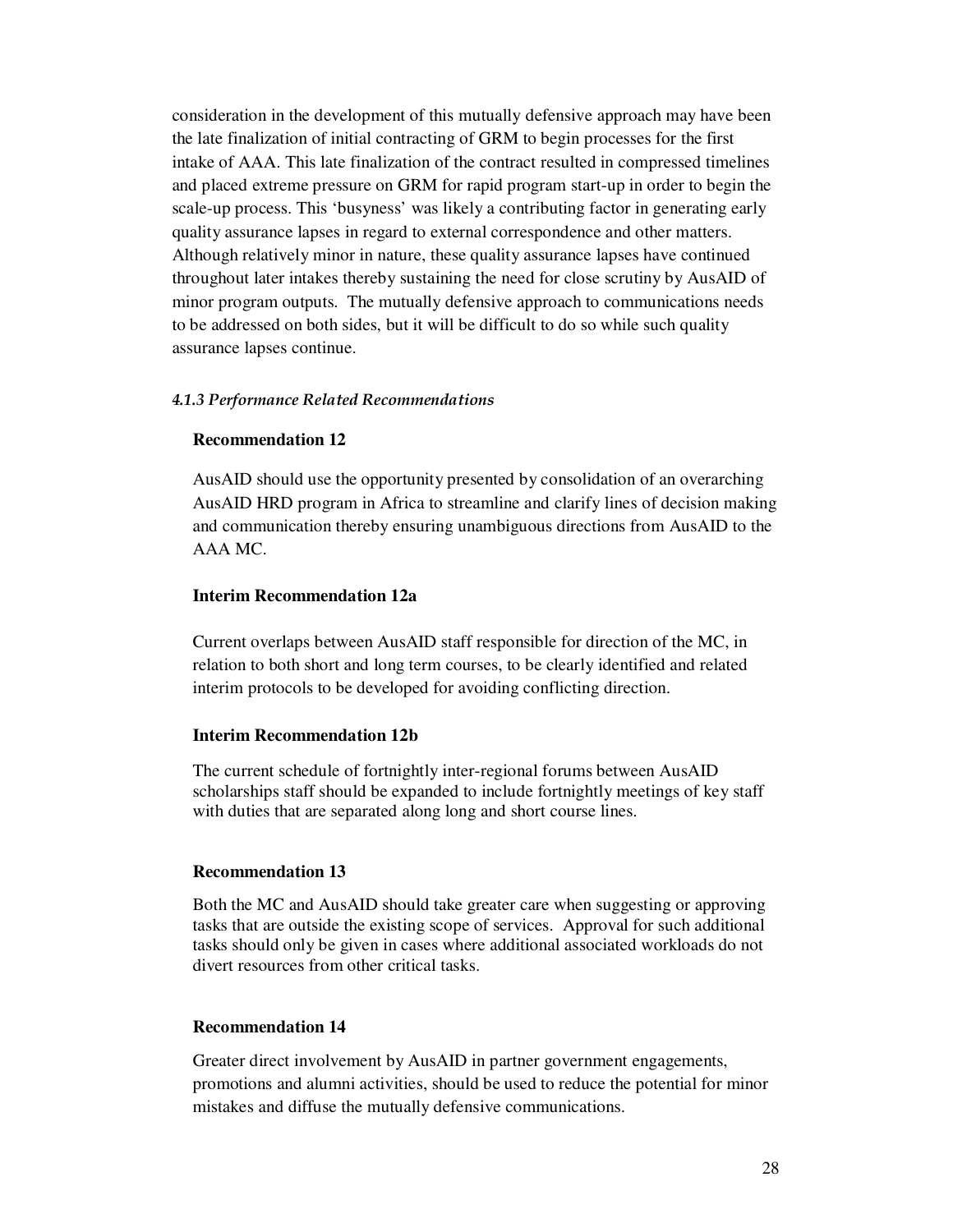### **Recommendation 15**

The MC should continue to review and hasten implementation of its recruitment processes, particularly in relation to advisory and mid-level staff.

### *4.2 Assessment of the Program against DAC and AusAID Criteria*

The IPR's terms of reference require that the team respond to eight key evaluative questions. To avoid extensive repetitiveness in this report the evaluative questions from the terms of reference have been mapped to relevant DAC and AusAID criteria that need to be addressed under an IPR. This mapping is as follows:

| <b>Evaluation Criteria</b>    | <b>Related Primary Focus Questions (pages 3-4)</b> |
|-------------------------------|----------------------------------------------------|
| Relevance                     | Q1 & Q2 & Q8                                       |
| <b>Effectiveness</b>          | Q1 & Q2                                            |
| Efficiency                    | Q3 & Q4 & Q7                                       |
| Sustainability                | Q <sub>5</sub>                                     |
| Gender Equality               | Q <sub>5</sub>                                     |
| Monitoring $\&$<br>Evaluation | Q <sub>6</sub>                                     |
| Analysis & Learning           | Q4 & Q5 & Q6                                       |

Hence the responses to these questions constitute the discussion of each criterion. A summary of scores against each criterion is provided at the end of section 4.

## *4.3 Responses to Terms of Reference Questions*

*Question 1: With reference to the five focus countries, are the program objectives being achieved? (Relevance & Effectiveness)* 

*Objective 1: AusAID alumni within African government agencies develop and apply sound policy and practice relevant to designated sectors, particularly in specified sub-sectors, and in additional areas of demand.* 

While the IPR team collected data with regard to this objective, the sample size was limited. In the public sector of each country visited, the IPR team identified that the majority of alumni met were able to provide verifiable examples of developmentrelated policies or practices they have used their award-gained skills to contribute to since their return. Many alumni from earlier AusAID scholarship programs gave strong examples spanning a decade or more of contributions; demonstrating a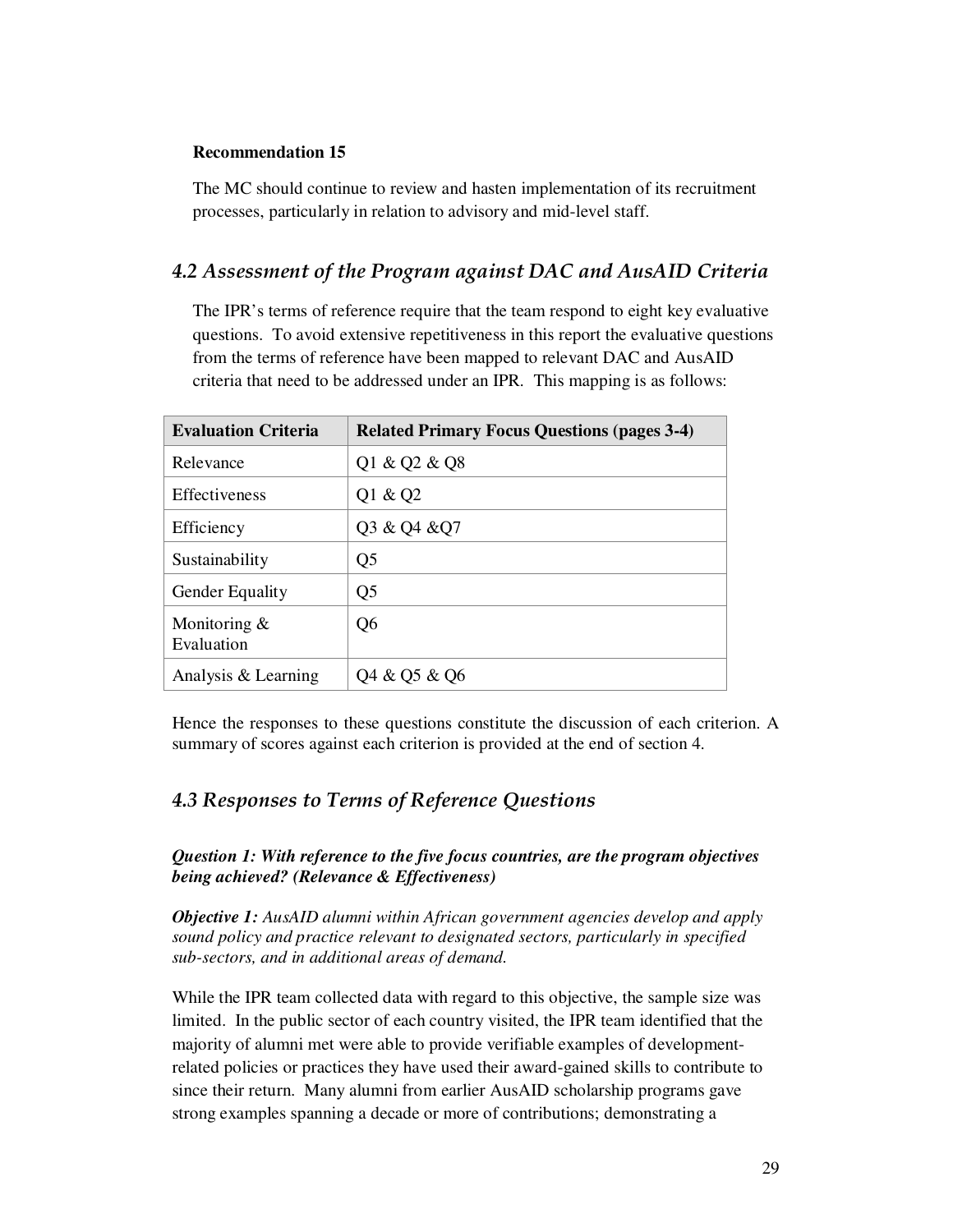sustainability of benefits that is rare in most aid programs. While these earlier alumni predated the current program, there is no reason to believe that recent changes to the program have affected the ability of alumni to deliver such long-term contributions.

While the IPR cannot fulfil the role of an impact evaluation, a wide range of contributions were identified, including  $22$ :

### **Long-term Awards**

 $\overline{a}$ 

An alumnus now designs and facilitates national cabinet processes, including translating cabinet decisions into policy and issuing directives to related implementing agencies.

An alumnus set up and runs the Research, Planning, Monitoring and Evaluation Section of the Ministry of Finance to deliver new products like a local market price indexes, etc.

An alumnus revised curricula and supervises delivery of nursing courses offered in government health services institutes

An alumnus designed and implemented government-sponsored youth training in rural areas

An alumnus now oversees Reserves Management and Financial Risk Management at National Reserve Bank

Two Alumni, one older, one more recent, have each (sequentially) been on the core drafting teams of the last two successive 5-year National Development Strategies (the latest version included strategies for meeting all relevant MDGs)

An alumnus conducted baseline studies of disabled persons and their issues, and developed and implemented responsive government policies/programs of assistance to disabled persons. Also the alumnus developed volunteerism programs as a low-cost means of assisting disabled persons.

An alumnus developed and implemented government programs designed to improve linkages between small farmers and potential markets.

An alumnus developed and implemented national health and nutrition policies, reproductive health policies and programs and became chair of the Forum for African Women's Education in home country. Also set up self-help groups for people living with HIV.

 $^{22}$  Note associating these contributions with specific alumni is problematic as IPR interviews were conducted in-confidence.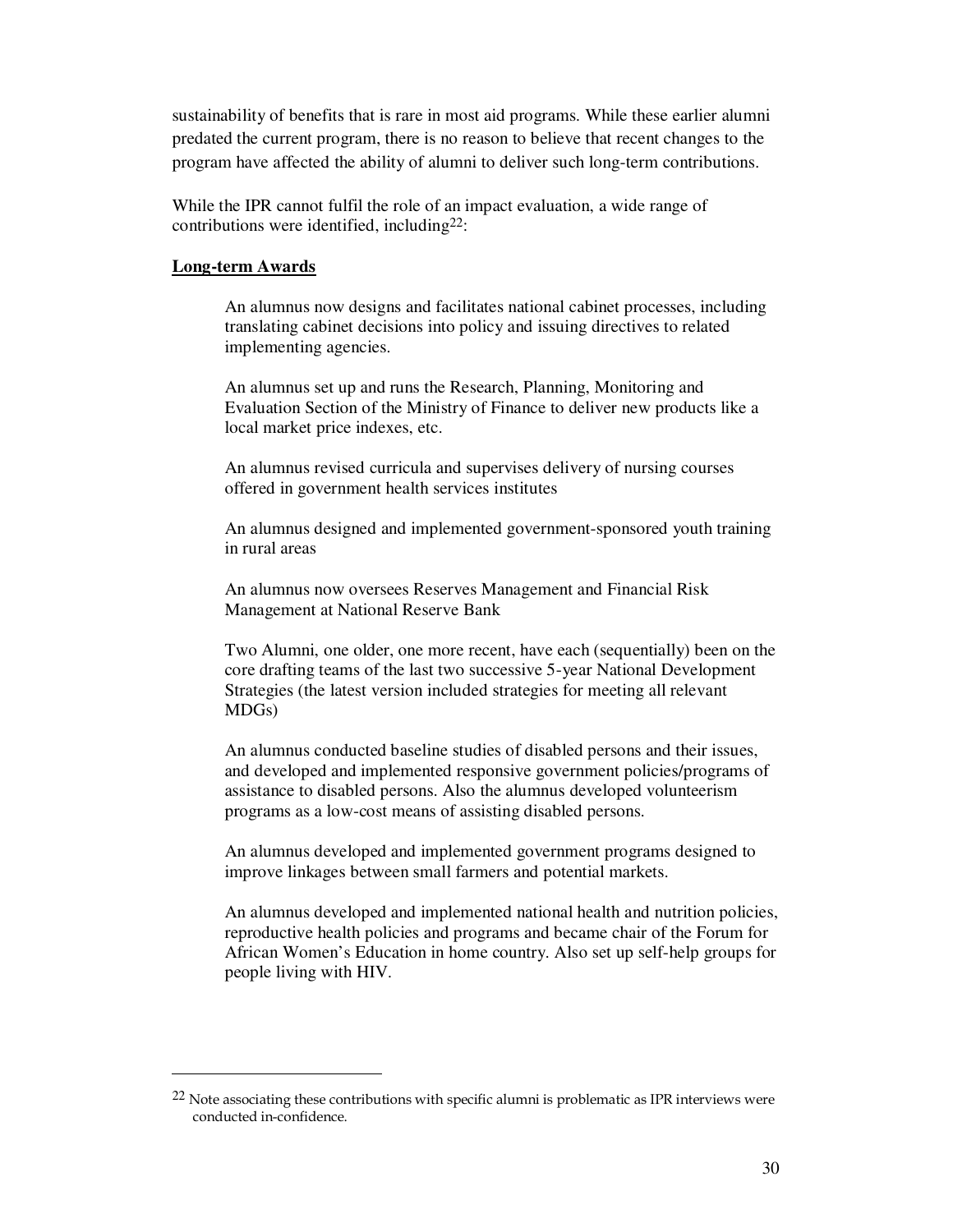An alumnus conducted a Functional Review of all government line ministries, developed the National Training Policy and National Performance Management Policy.

An alumnus developed and applied economic modelling necessary to provide GDP growth projections to government.

An alumnus designed and provided national extension services to maize and corn farmers, food processors, and other industry players

An alumnus provided analysis of agricultural market information for use by government and related industries (food security)

An alumnus undertook a study of the effects of irrigation on market prices of food crops (food security)

An alumnus developed and implemented a pilot program on small feedlot dairy production in peri-urban areas.

An alumnus undertook a study of post-harvest loss in food production (food security)

### **Short-Term Awards (including ALAFs)**

An alumnus was able to digitise geologic survey maps that had only been available in (non-updated) hard copies since the Soviet era.

Alumni were able to provide digital cartographic services to government agency responsible for geologic survey.

An alumnus developed a data management policy for the (entire) public service.

This small sample of outcomes is a good indication of the types of findings available on a much larger scale, if M&E instruments focus on the collection of the right forms of data (see Annex 1.)

*Objective 2: AusAID Alumni within African non-profit civil society and African development organisations develop and apply sound operational policy and practice, including collaborative engagement, relevant to designated sectors, particularly in specified sub-sectors.* 

There were few IPR team interactions with alumni that are currently working in the non-profit civil society sector or in African development organisations. While the data are limited, they did provide some indication that these alumni are also contributing to development in their sub-sectors and to the public sector, with the few that were interviewed providing examples of how they supported government policies and rollouts of health government health programs. Additional impact research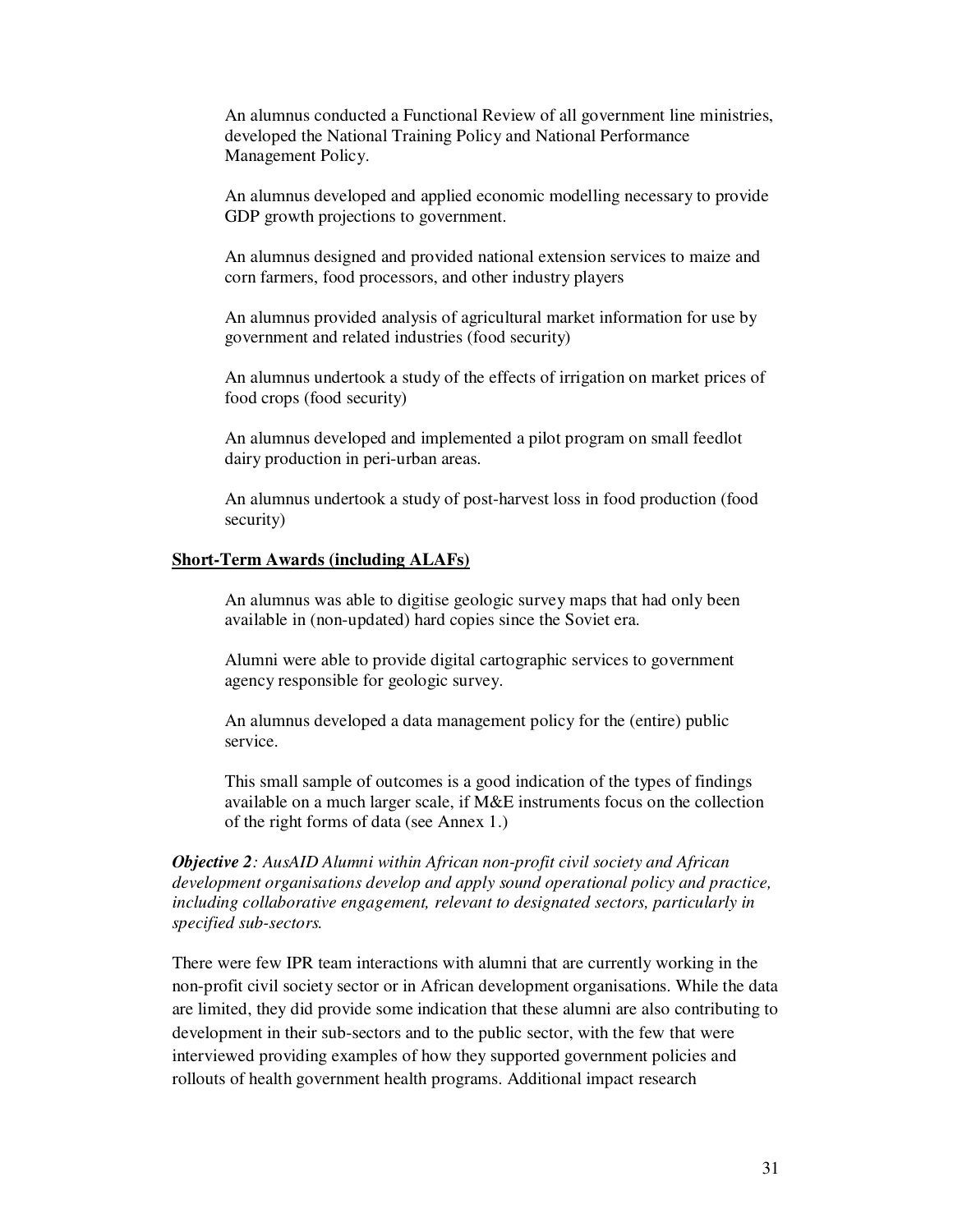specifically targeting this alumni group is needed before any firm conclusions are made about success against this objective.

### *Objective 3: AusAID alumni within African commercial private sector organisations develop and apply sound corporate policy and practice, including industry linkages, relevant to designated sectors, particularly in specified subsectors.*

Issues associated with private sector involvement include the reluctance of commercial organizations to allow their staff to take the long term leaves of absence necessary for them to undertake long term awards. The program has usefully applied short term awards to address these issues, but private sector involvement remains problematic (see s3.1 C). Alumni rarely demonstrated the maintenance of sustained linkages with Australia. This also applied to public and civil society sectors. In a few identified cases where such linkages still existed, they were mostly of a personal nature. Inter-alumni links were also found to be relatively rare and weak in most countries visited, especially at a professional level. Exceptions included inter-country (in Africa) networks of recently returned SCA alumni.

### *Objective 4: Recognition of Australia as an active partner in African development.*

Identifying how and to what extent Australia is recognized as an active partner in African development proved challenging. In terms of raising the profile of Australia as an African development partner within the public sector, the program has only had significant success at the highest levels of governments. These higher levels of governments are generally senior staff of agencies directly engaged in the program (e.g. coordinating authorities) or senior government officials and politicians contacted through AusAID or DFAT diplomatic efforts. This higher-level success in increasing the profile of Australia is important given broader aid program policy objectives, but for such an increase in profile to become sustainable, it will need to eventually penetrate further into the more operational levels of governments. AusAID alumni from earlier programs working within the public service knew very little about recent (< 3 years) changes to the program. Senior line ministry HR staff from countries that were not newly engaged by the AAA program were also generally unaware of any recent changes.

### *Question 2: With reference to the five focus countries, what unintended consequences (positive or negative) is AAA having? (Relevance & Effectiveness)*

The team identified the following positive unintended consequence of changes to scholarship provision introduced under the AAA program:

Reduction in risk of fraud and an increase in transparency in selection processes. Strong AusAID involvement in selection processes has included detailed reviews of applicant pools, close scrutiny of short-listing outcomes, chairing of interview panels and moderation of final selections. While some of this earlier involvement was regarded as a necessary response to quality issues associated with the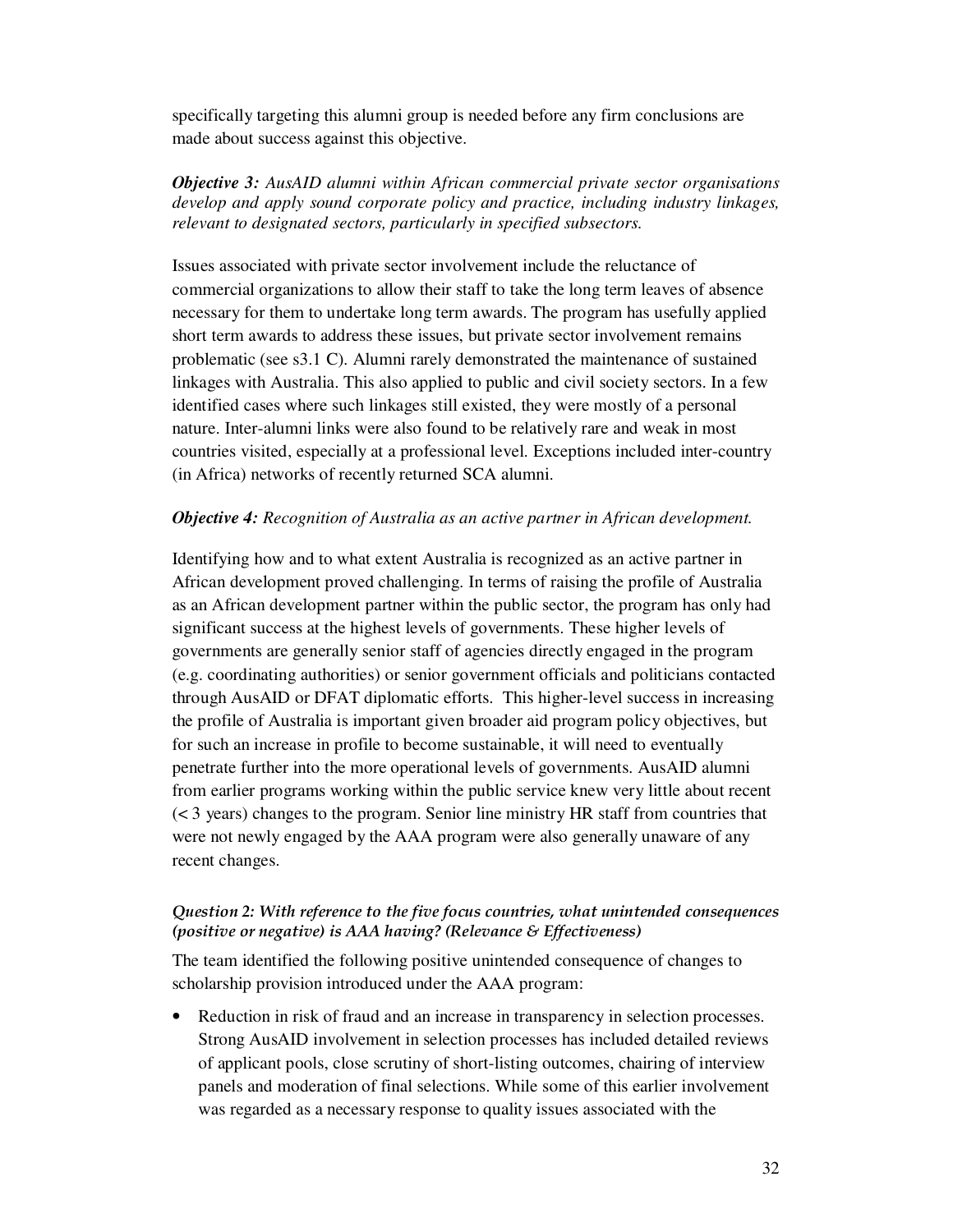outcomes of managing contractor approaches, the high level of AusAID participation has significantly reduced the risk of fraudulent or corrupt activities within selection processes. This risk has been further reduced through the recent introduction by the contractor of a set process for dealing with 'exceptions'.

For the last AAA intake, this exception process allowed for the provision of additional assistance to deserving candidates to complete applications that would otherwise be deemed incomplete and therefore ineligible. The high percentage of incomplete applications received to date has meant that the provision of such 'follow-up' assistance on applications is necessary, but the growing total number of applications received has rendered it impossible to provide such assistance to all applicants.

The exception process allows program officers to select incomplete applications deserving of further assistance, but in doing so they must document the reasons for making each selection against a set of fixed 'exception criteria'. Both the relevant senior program officer and the LTA or SCA manager review these selections and justifications before any approval to allow an application to proceed further is given.

While this exception process was primarily designed to overcome an untenable increase in workload, the probity checks included have successfully avoided an otherwise inevitable risk-laden situation in which the need to identify exceptions in an ad-hoc manner provided opportunity for fraudulent or corrupt activities. It should be noted that the IPR team does not feel that such risks of fraud were high amongst contractor staff, but the actions taken by both the contractor and AusAID have increased the resilience of program selection systems to potential probity problems.

The IPR Team identified the following negative unintended consequences of changes to scholarship provision introduced under the AAA program:

• The failure of the program to communicate existing options for maximizing line ministry involvement in supporting and influencing applications from their staff led to some problems. HR staff of previously engaged line ministries reported a feeling of disempowerment. For example HR staff that did know of some changes in the selection approach adopted under AAA pointed to the use of direct applications as a factor that has disempowered their involvement in putting forward candidates. Further there was a general lack of awareness of how to be engaged in the new process by past and newly engaged line ministries.

This perception by line ministries' HR personnel is a dangerous misconception. These HR staff need to be made aware that AusAID would welcome line ministries responding to calls for applications by reviewing their HR needs (within stated priority areas), identifying appropriate staff to apply, identifying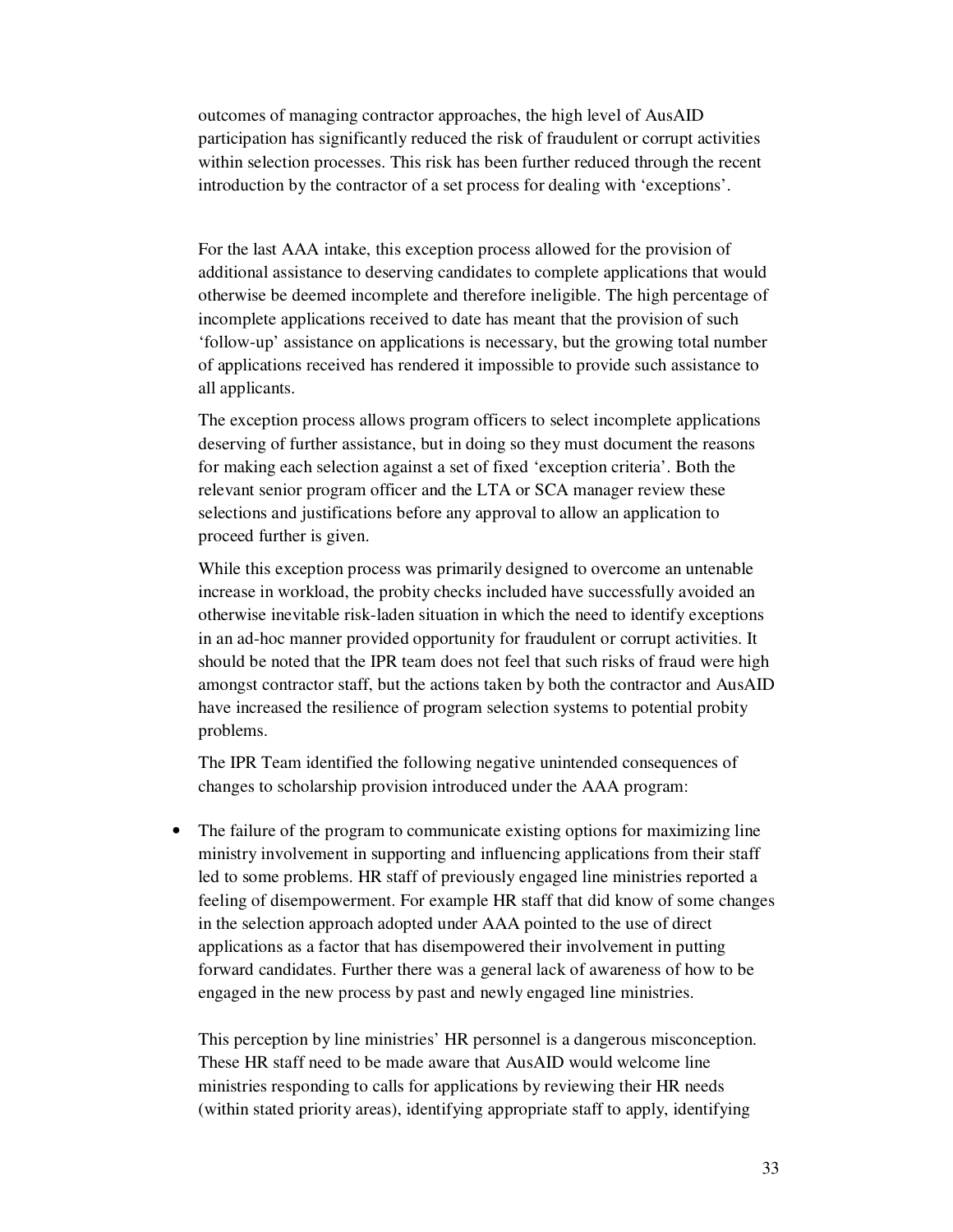appropriate courses for these staff to undertake, and assisting their preferred applicants to complete high quality applications, including employer endorsement and input in reintegration planning. Deepening the penetration of targeted promotion to line ministry HR staff would be likely to result in far less resistance to the improved transparency of AAA application systems<sup>23</sup> and an improvement to the average quality of applications from the public sector.

This relatively shallow level of engagement is regarded as a consequence of fact that the involvement of all African nations in the program has spread the available promotional and engagement resources, both within the contractor and AusAID, very thinly across the continent. It is unlikely that this situation will improve without some rationalization of this engagement or a significant boost in promotional and engagement resource.

• Weakening the definition of what can constitute a short course award (SCA) under the Australia Awards banner for the African program has led to a situation in which it is often difficult to separate these SCAs from more ad-hoc capacitybuilding efforts.

One result of this has been confusion between the roles and outputs of the AAA program and other capacity-building programs, such as the Australia Africa Partnership Facility (AAPF). This confusion has been noted amongst candidates, coordinating authorities and program staff. Another consequence of this poor delineation of Australia Awards from ad-hoc short courses or other ad-hoc capacity-building exercises is that, if it is allowed to continue, it will eventually result in an inability to separate and report specifically upon delivery and impact of Australia Awards in Africa. This is a serious issue, given that AusAID is not the sole manager of Australia Awards and that such separate reporting is a necessary requirement of the overall Australia Awards program.

In contradiction to the use of the weaker SCA definition, the IPR Team also found a strong preference within line ministry staff and alumni that SCAs offered under the Australia Awards banner include internationally recognised assessment and accreditation. While they did not expect a full qualification of any kind, many alumni and HR staff interviewed wanted the short courses to partially contribute to attaining a qualification. For line ministries this consideration links directly to their desire to increase their levels of appropriately qualified staff. While most people interviewed also value more ad-hoc training options as provided by programs such as AAPF, these ad-hoc opportunities do not meet this particular agenda, and are therefore a potential strength of the SCA modality.

<sup>23</sup> Which was consistently supported by applicants.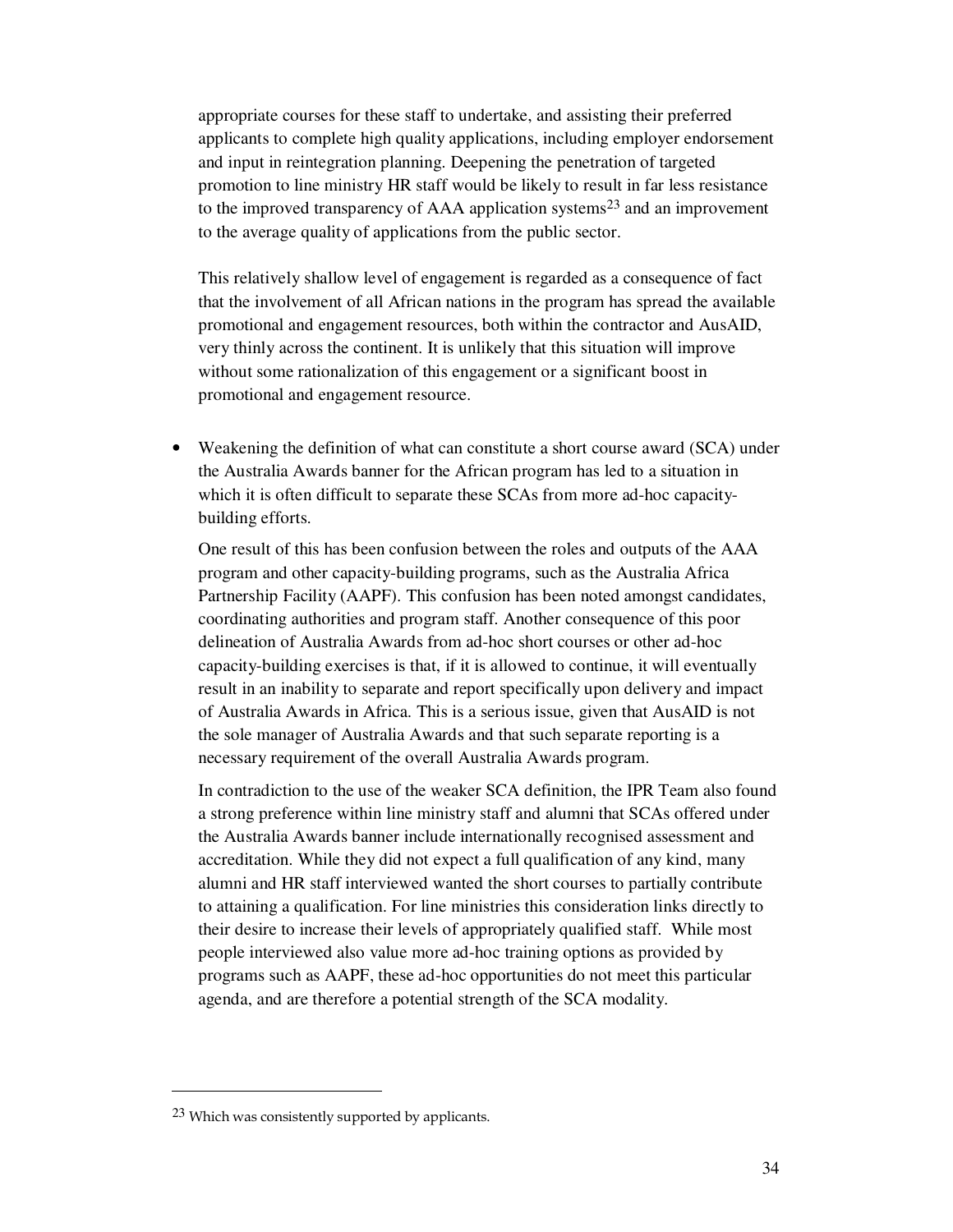- The mutually defensive approach to communications that has developed between AusAID and the managing contractor has had the highly undesirable effect of placing a great deal of stress on lower-level, operational staff of the MC. The word "fear" was mentioned in several MC interviews. For example, a disproportionate "fear" of making even minor errors is now not uncommon and has led to these staff being reluctant to embrace changes, especially given that a large number of changes have been happening very rapidly. This fear within such operational staff has resulted in some resistance to innovation, even when it was universally agreed that such innovation would be beneficial in the longer term. From the perspective of lower level staff, these reactions appear understandable. It is the responsibility of higher contractor management to ensure that change management measures are sufficient to mitigate such effects at lower levels.
- The rapidity of the scale up in numbers of awards under the AAA program was responsively met by the managing contractor; with a number of positive and innovative changes made to operational practice, including streamlining of parts of the selection process. The rapidity of this change created an additional problem; the contractor's change management and technical systems were not able effectively or efficiently manage this high rate of change. This problem was further exacerbated by a lack of staff training (other than on-the-job training), a reactive Quality Assurance Manual and the absence of a clear change management strategy. In short, the contractor appears to have attempted to persist in attempting to conduct processes in traditional ways until it became apparent that they were no longer feasible, rather than proactively plan for new and predictable operational scenarios.

### *Question 3: Where do the elements of the program that contribute or reduce program effectiveness and efficiency lie? (Efficiency)*

### *To what extent are existing management arrangements (including staffing) appropriate for delivering up to 1,000 scholarships across the African continent?*

The rapid and adaptive change necessary to achieve the output targets heavily stressed both AusAID and the MC's operational staff capacity. This situation was made worse by: (1) AusAID's partially ambiguous management/communications structures that created mixed messaging to the MC, and (2) the fact that a number of the contractor's mid-level and short-term adviser staff positions remained vacant for long periods and/or experienced significant turnover in personnel. These factors intensified change management issues, because program direction was less clear, and rapid 'catch-ups' were required when MC positions were filled with new staff who often needed to reform past practices that were no longer viable. At the time of this review several MC positions still remain empty.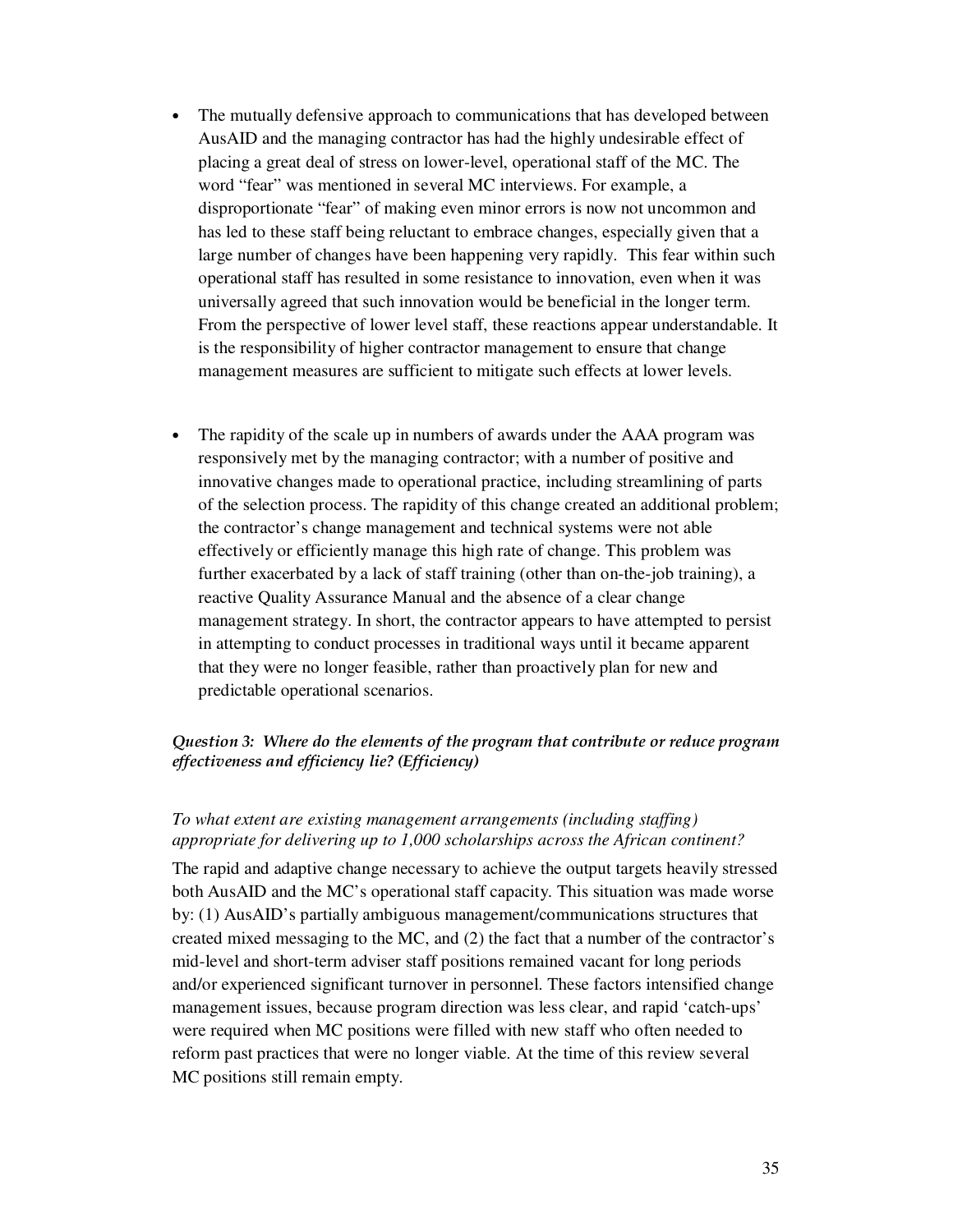The stress imposed by meeting output targets has also resulted in a reduction in the quality of the MC's workflow management. In practice this meant that self-tasking within the contractor often became reactive rather than forward-planned. Examples include not processing applications as they arrived (because relevant operational staff members were engaged in other duties) and leaving logistical arrangements for recent PhD interviews until the last minute due to immediate pressures to complete Masters interviews. In some cases this appeared to negatively influence the PhD process with panel members receiving the wrong information and being unprepared for the interviews. It should also be noted that the additional pressure placed on the PhD interview process was partially a result of AusAID Canberra revising forward the timelines for finalization of successful candidate lists.

Mitigating factors such as the need to respond to unforseen difficulties associated with an unprecedented scale-up, mixed messaging from AusAID, and agreeing to additional tasks outside of the TOR, predisposed the MC to these problems. Yet the MC could have positioned itself better to cope with largely predictable challenges by addressing internal issues such as having a full complement of staff, providing staff training and adapting key systems earlier, rather than at crisis points.

A final issue with regard to management arrangements relates to AusAID requests outside of the TOR, and the MC's acceptance (and at times suggestion) of those additional tasks (e.g. development of a 'new' website, etc.), with or without requests for associated additional funding. While accepting additional duties is partially the contractor's prerogative, AusAID also needs to take stock of existing contractor performance before adding additional work, or accepting the MC's suggestion of additional work not already specified in the Scope of Services.

Some contractor contributions had both positive and negative aspects on program management. For example, changes to the (AusAID owned) SCHOLAR information system enabled streamlining of real-time information flows amongst the MC, selection panels and real-time AusAID oversight of selection processes. The systems new 'Moderation Tools' were widely appreciated by AusAID and led to more effective and efficient processes. On the other hand, it would appear that the desire to 'keep everything electronic' has created a momentum that resists reform in some areas, such as the current time-consuming practice of uploading all documents from all applications, even those that are clearly incomplete or of very poor quality. This additional labour-intensive task affects the quality of all information uploaded on the system (as the increase in workload negatively impacts data quality assurance), and therefore affects operation of selection and interview panels.

*Document the efficiencies and innovations that have been introduced during implementation and consider how responsive the MC has been to the changes AusAID has requested?* 

The rapid up scaling of award numbers has necessitated considerable innovation by the contractor. The identified innovations have included: (1) streamlining of the selection process, including incorporating an 'exceptions process' to allow efficient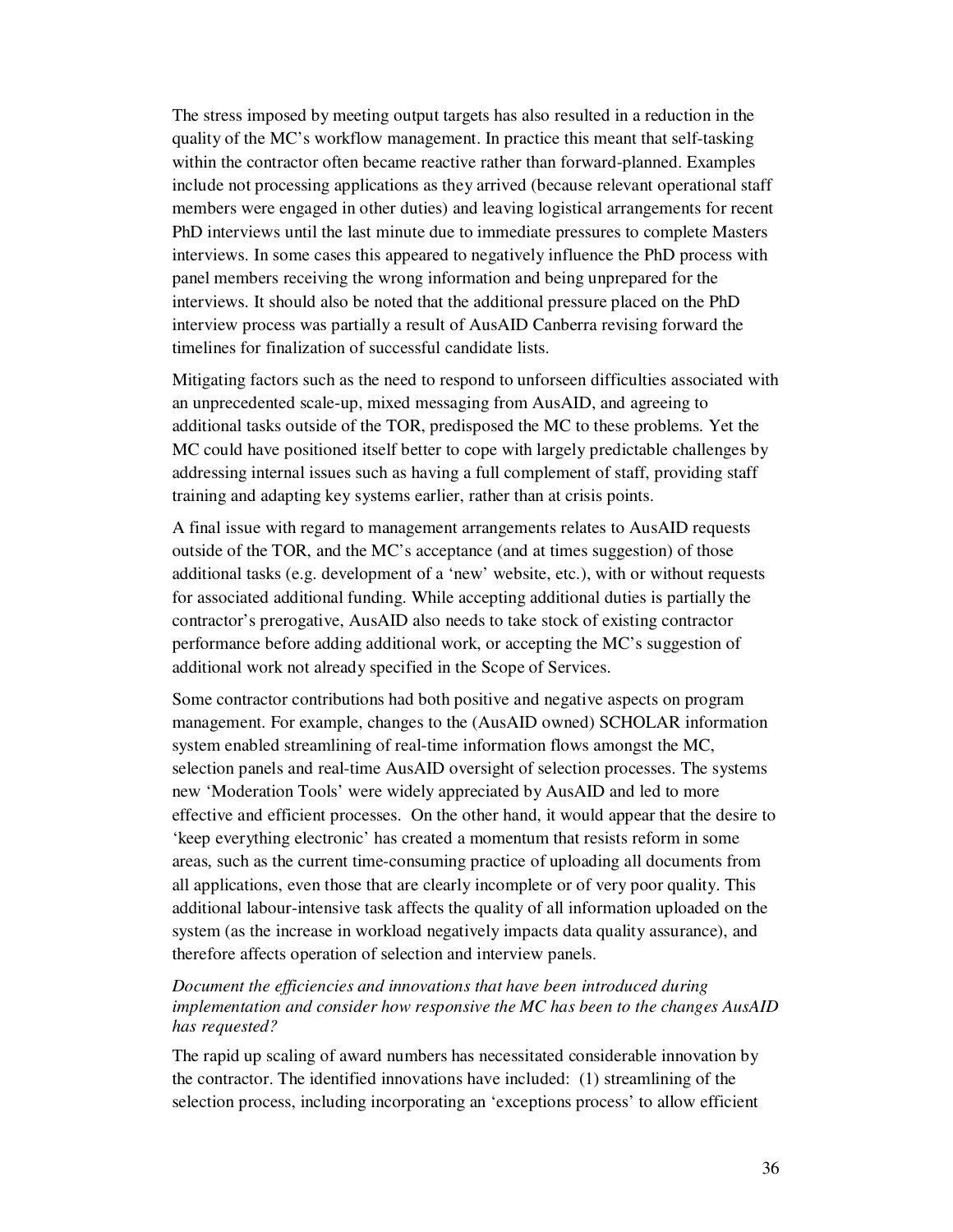and transparent targeting of application-related assistance to the most deserving candidates; (2) updating of SCHOLAR to include 'applicant checklists' which has provided selection and interview panels better access to candidate information and allowed real-time AusAID oversight of selection processes; and (3) the deployment of Moderation Tools within SCHOLAR which as added considerable efficiency to the final selection stage.

In regard to responsiveness to requests made by AusAID, the contractor has attempted to be responsive in most circumstances involving major requests, but in some cases appear to have unwisely over-committed themselves and therefore failed to deliver. Cases in which the contractor has been relatively non-responsive have included filling of long-standing vacant positions (e.g. the gender adviser) and improved quality assurance of external correspondence. While the latter example appears relatively minor, it has played a very significant role in the development of mutually defensive approaches to communication between AusAID and the MC, as well as associated perceptions of micromanagement. This problem has in turn had significant impact on effectiveness and efficiency of the program.

## *How have the main changes from the original design (especially Professional Development Awards being replaced by Australian Leadership Award Fellowships and using a different model for in-Africa Short Course Award delivery) affected efficiency and effectiveness of AAA delivery?*

The findings in the IPR suggest that the decision not to proceed with the introduction of Professional Development Awards (PDA) was appropriate. As the design document for the program indicated, these PDAs were expected to potentially be the most labour intensive awards to implement. The level of difficulty encountered to date in meeting the scale up targets suggests that including PDAs in this mix would not have been achievable. The introduction of ALAFs as one substitute has been useful and had the added benefit of further reducing AusAID Africa and contractor staff workloads and overall program costs (ALAFs are largely administered and funded centrally by the AusAID Scholarships Section).

The relaxing of the definition of what constitutes a short course award under the Australia Awards has also been useful in achieving overall target numbers of awards. However, as this definition now fails to effectively differentiate Australia Awards from more ad-hoc approaches to training (e.g. the two week courses providing only a 'certificate of attendance' offered under the AAPF), it is not sustainable. The IPR team has already observed evidence of confusion regarding what constitutes an Australia Award during interviews with candidates, partner governments and both AusAID and contractor operational staff. An inability to report specifically on the delivery and impact of Australia Awards will result in the longer term. This is unacceptable given that Australia Awards is a Whole of Government initiative with its own specified reporting requirements. Now that the scale up has been largely achieved, it is therefore necessary to consolidate this achievement by revising the existing definition of AAA Short Course Awards into one that is more sustainable and aligned to centralized policy.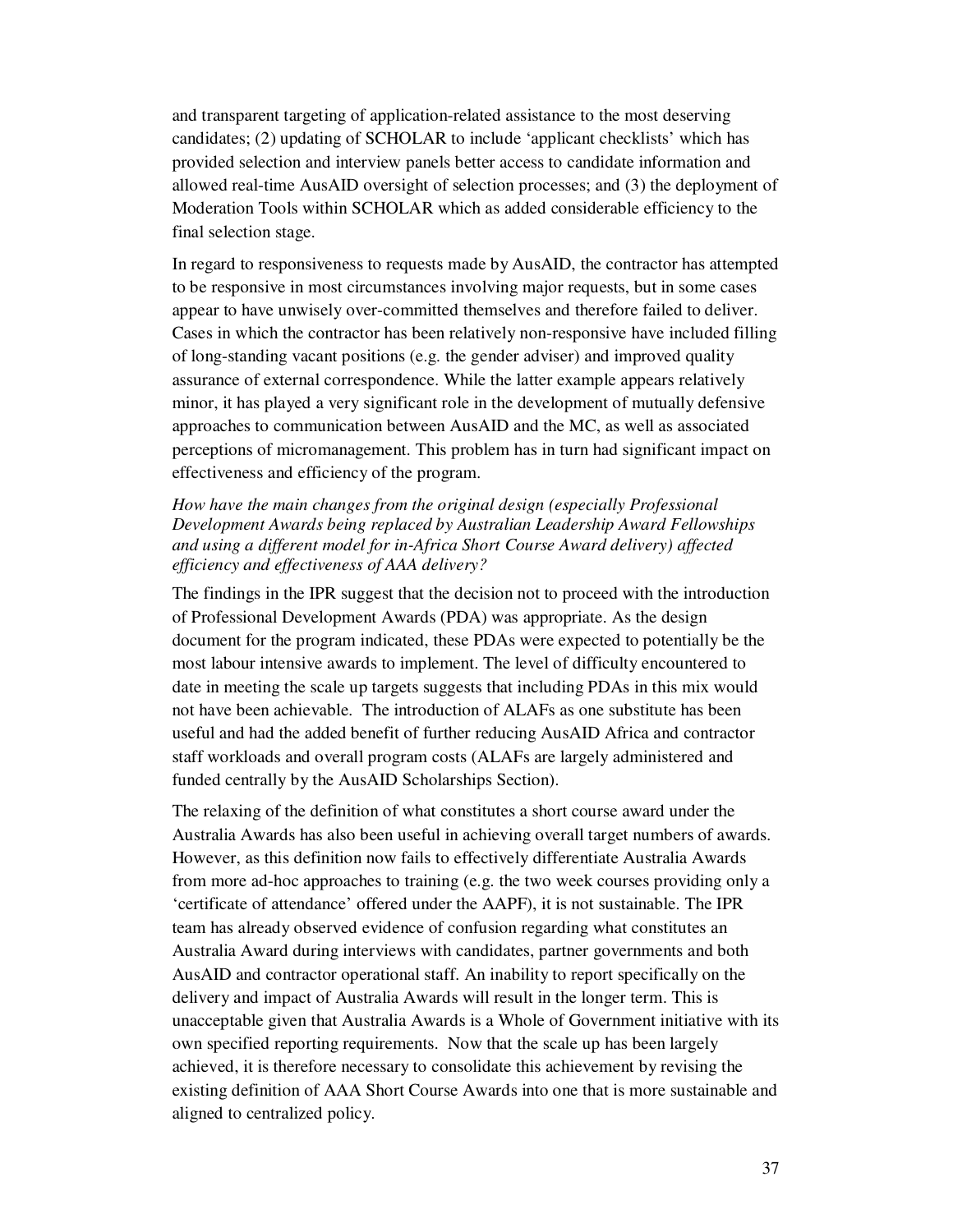IPR consultations with alumni and employers suggest that they already have the expectation that any short course completed under the Australia Awards banner will at least provide some type of formally recognised training. Although they do not expect that short courses will necessarily lead to a full qualification, they do expect that their successful completion of such an Australia Award would provide recognised 'credit' (e.g. a formal transcript of achievement) towards a qualification that might be used in later study. The fact that the 'certificates of participation' provided by some current short courses delivered under the Australia Awards program in Africa do not necessarily constitute this level of recognition was received with serious concern and disappointment by both institutions and individuals $^{24}$ .

Pressure to relax the original definition of Short Course Australia Awards used under the AusAID African program has often come from potential Australian-based course providers. This is problematic, as the Australian tertiary institution lobby has been a key champion for the firm linking of Australia Awards to accredited Australian institutions and recognised curricula standards. It should be noted that the current relaxed definition of SCAs used in Africa defeats this objective, as without the link to upholding formal Australian curricula standards, the relaxed definition effectively allows Australian providers to avoid upholding the same formal standards that they are governed by in Australia. Without this link to Australian standards under a formal Australia Awards program, the rationale for maintaining the link to provision solely by Australian institutions therefore becomes questionable from a development effectiveness perspective.

Bidding and proposal processes appear to reveal that some institutions have perceived a greater level of difficulty in regard to adhering to a more rigid definition of Australia Awards than others. This may be a reflection of the willingness of different potential providers to adapt and change their approaches to delivery of recognised and accredited course content. It would therefore appear that some institutions are far more willing to be adaptive and innovative than others. Given this variation and the need to maintain recognised Australian standards under the Australia Awards banner, it is therefore recommended that this responsiveness to meeting accredited standards be used as a selection criterion for tender and proposal assessment in future<sup>25</sup>. This may have the effect of shifting some of the balance of selection preference towards the VET (Vocational Education and Training) sector, but this would be competitively appropriate and would also address a strong demand for more practical, technical training identified by the IPR team within many line ministries.

 $\overline{a}$ 

 $24$  Note that there is no suggested implication that all capacity building provided by AusAID should meet this standard. These comments apply only those courses promoted as Australia Awards. Ad-hoc and highly responsive approaches to training courses, such as those provided separately under the AAPF remain both very necessary and highly valuable.

 $25$  I.e. their response to the 'as much as possible' clause in the suggested definition given in Recommendation 8.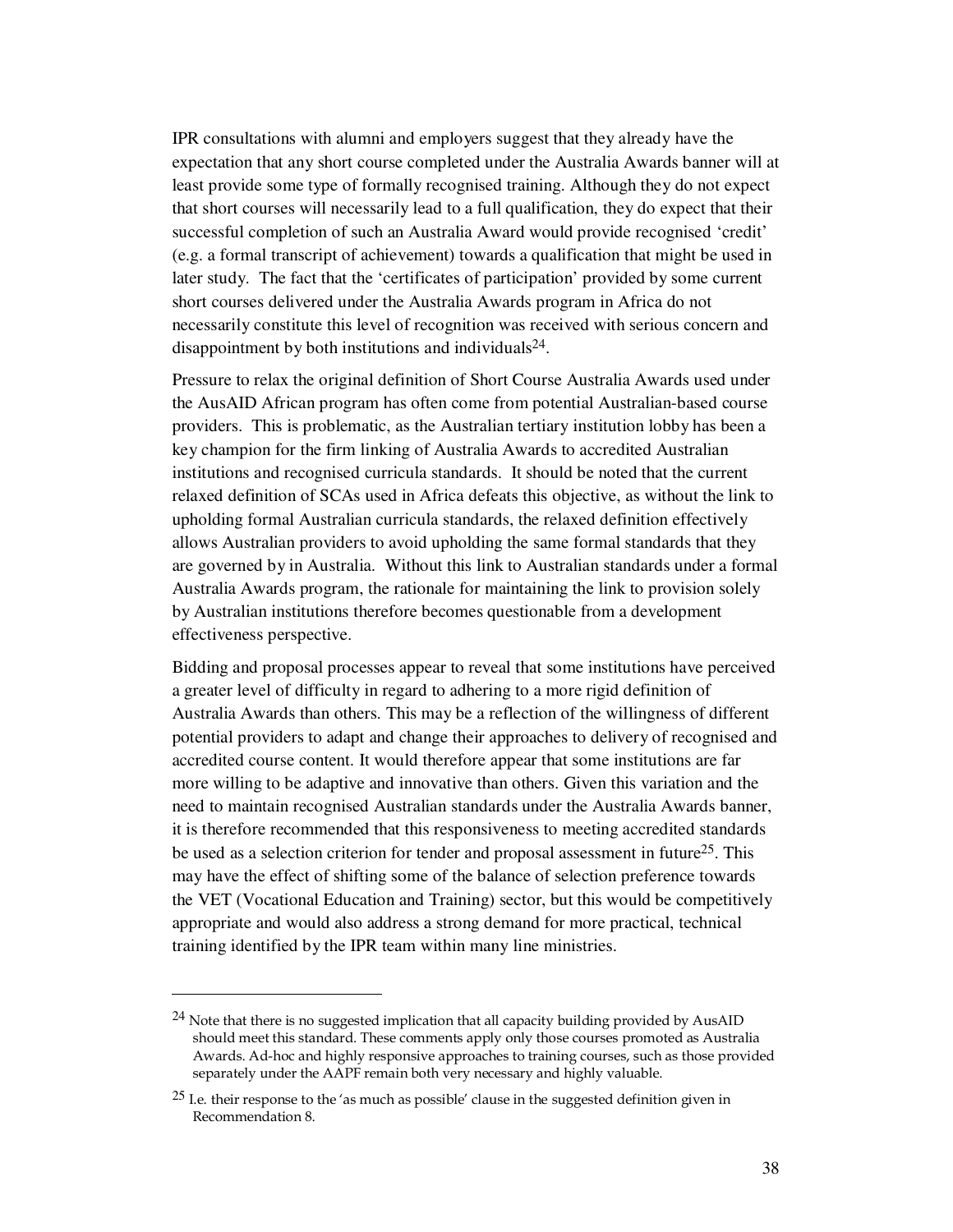The IPR team recognise that the ALAF component of the program is not required to meet the same standards as suggested here for SCAs. This is because the AusAID system of LTAs, SCAs and ALAFs (in Africa, used as a replacement to the PDAs of the original design) form an intentional spectrum ranging from highly formal opportunities for study, to more flexible and response ones. Hence, the definition of SCAs cannot be as relaxed as the definition used for ALAFs, because this would defeat the purpose of creating SCAs as a middle point on that spectrum. The application of ALAFs under the AAA program was useful, both in terms of reducing workloads and cost. To date, ALAFs have been regarded as heavily supply-driven, with providers having little interaction or integration with the rest of the AAA or broader AusAID Africa program.

## *Question 4: Is the MC effectively delivering the services specified in the Scope of Services (Schedule 1) of Contract 57041? (Efficiency and Analysis & Learning)*

## *Assess the quality of the services delivered by the MC to date, including their administrative systems and resourcing;*

Administrative systems and resourcing have been problematic. Specific issues identified include turnover of key MC staff, key MC staff positions not filled, shortcomings in effective systems to manage the award application processing and on-demand, output reporting. Some long-standing vacancies have recently been filled, and the MC has improved SCHOLAR to better manage their selection processes and output reporting.

The quality of LTA awards was generally regarded, by both alumni and employers, as high. Key issues raised included the overemphasis of higher academic opportunities (i.e. Masters) at the expense of more vocational and practice-oriented qualification. This was a very common theme presented to the IPR team by line ministry supervisors and HR officials, particularly in the agriculture and mining sectors. One senior HR official estimated that the most appropriate ratio of higher academic opportunities to VET opportunities needed in these fields should be around 1:4. Another official who was also an SCA alumnus gave a practical example of this problem by stating that from his experience in Australia he had learnt that subsurface irrigation systems may be very useful in his local agricultural context, but that neither he, nor his operational staff (nor anyone else in his country), had the technical knowhow to install such systems. In the interests of improving development effectiveness of the AAA program, this LTA focus on Masters courses requires careful reconsideration. A shift to also allow up to one year VET diploma or certificate courses as LTAs would have the added benefit of reducing the potential cost impact of the immanent shift to standardised 2 year Masters courses in Australia.

The demand for more VET focussed SCAs was found to be equally strong, with many alumni suggesting that the courses they attended were 'too theoretical', and supervisors/HR officials wanting to see more applied learning. While the program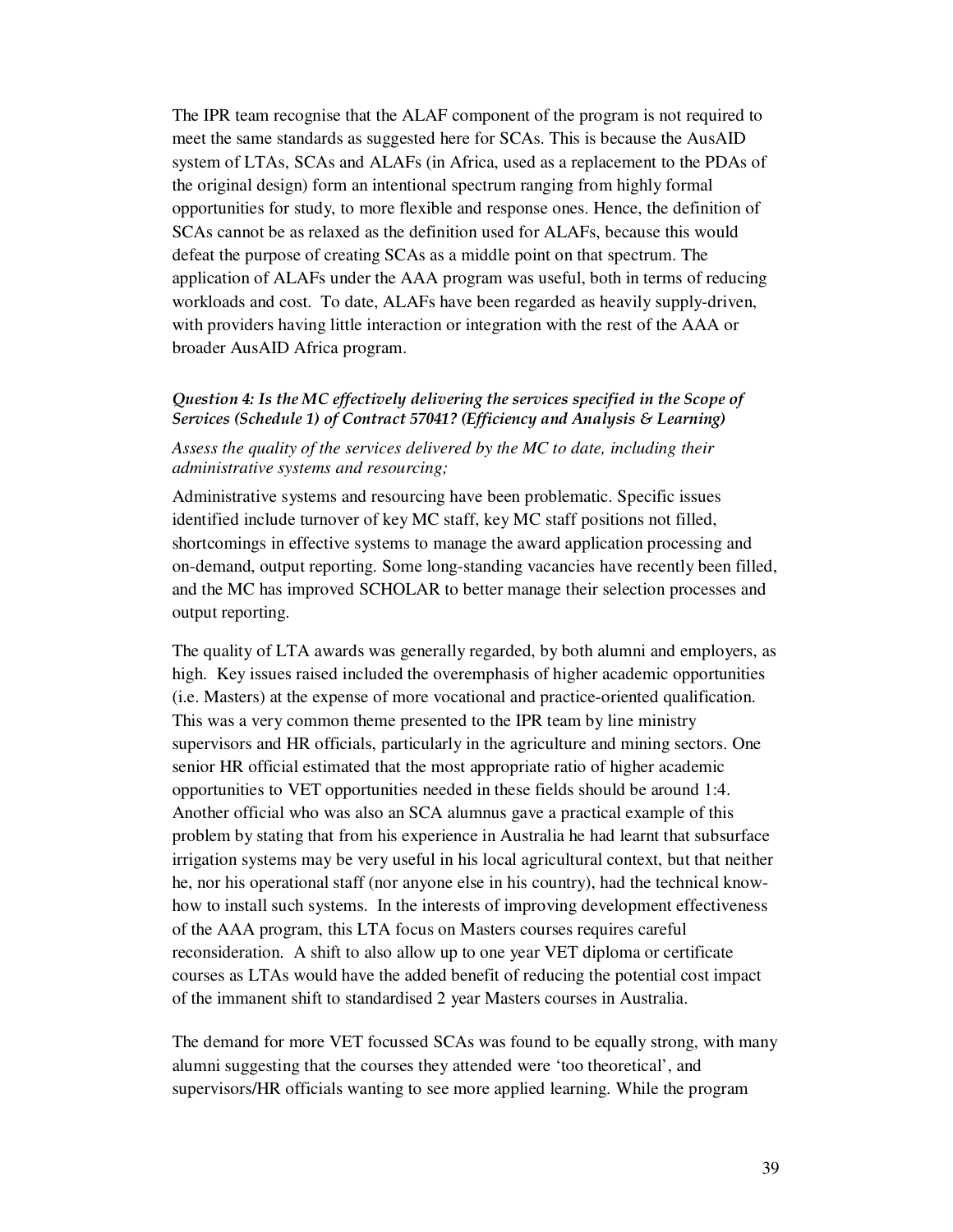already provides some 'train the trainer' opportunities at the VET level under SCAs, this needs to be expanded to allow direct tuition in more specialized fields.

Greater expansion into VET short course awards would also overcome a potential objection to the tightening of the SCA definition to encourage provision of official transcripts of credit to awardees. It has been suggested that one barrier to provision of such credit is that it creates a barrier to participation in SCAs, because providers would be obliged to check the ability of candidates to be enrolled in the course from which the accredited material and assessment are drawn. However, this barrier only exists if providers wish to maintain that only Masters or Degree level material and assessment be used in relation to SCAs. Entry requirements to VET level SCAs would be minimal. Even the relaxed definition of SCAs used in Africa explicitly allows any level of study to be targeted, but a universal misconception appears to have developed within AusAID and MC staff that the short courses need to target post-graduate level.

The quality of SCAs offered under the AAA program to date has varied. Most alumni and employers were generally satisfied with administration provided by course providers, but indicated a number of areas in which improvements may be made:

- More opportunities to practice and apply learning need to be incorporated into courses
- More vocational level courses and content should be offered
- Provision of translation services and recognition that it is neither efficient or effective to try to run all short courses only in English
- Care needs to be taken to ensure that all course participants have roughly equivalent prior knowledge and that teaching does not target those that already have higher levels of prior knowledge than is the norm.

With regard to language issues, while the original design for the AAA program included an ability to provide translation services (up to and including the delivery of entire courses in relevant languages), this does not appear to be happening.

It would seem obvious that if AusAID wishes to target non-English speaking parts of Africa it is necessary to deliver some courses (or at least provide simultaneous translations of presentations and course material) in the languages spoken in the various countries and regions involved. Some Alumni reported highly disruptive scenarios in which they and large subsets of their classes where receiving simultaneous tuition and English language training. This is not a conducive approach to learning for the non-English speaking candidates as they found that by the time their English proficiency was sufficient to understand the presentations, they had missed the prerequisite learning they needed to understand the material presented. The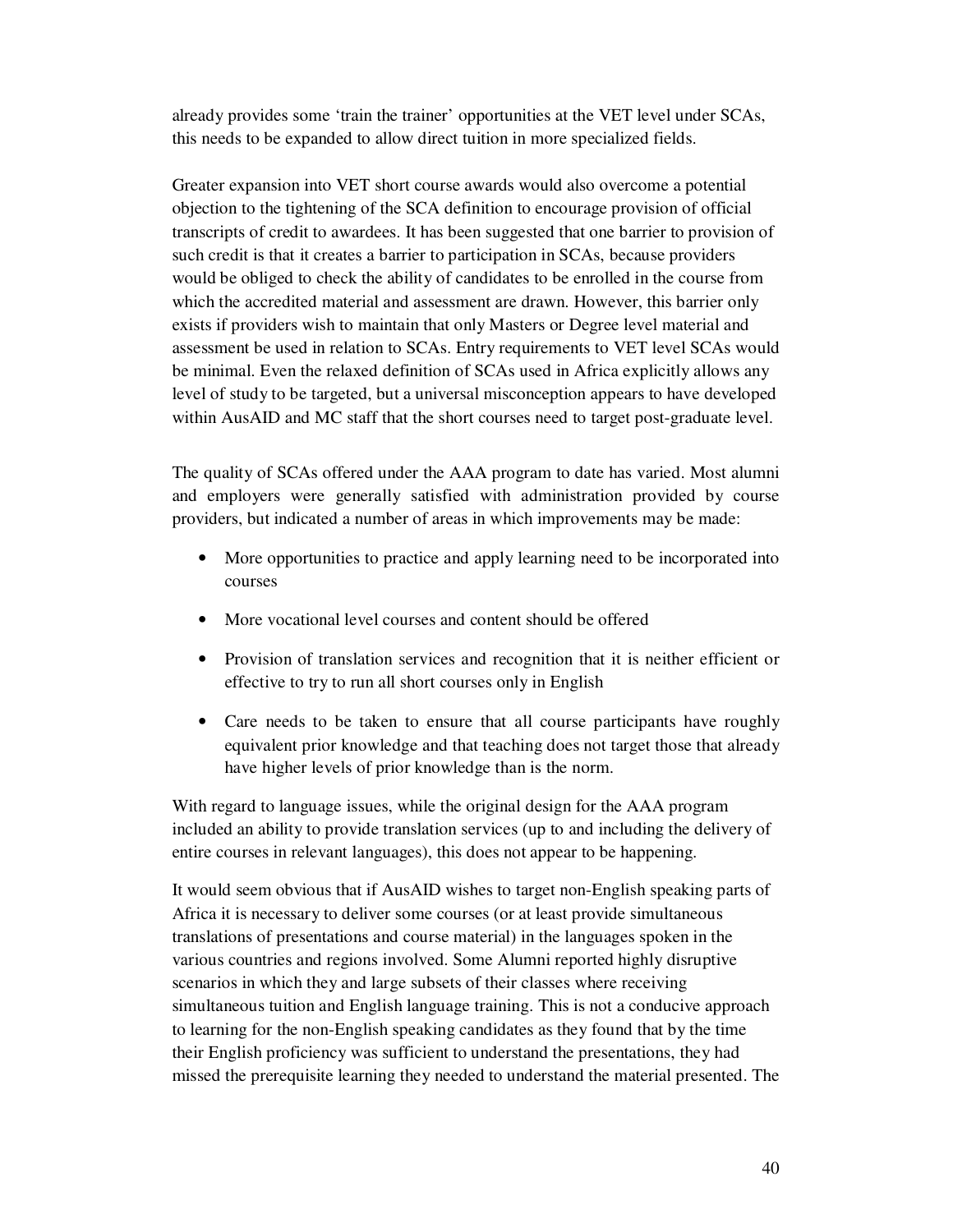English speaking candidates also reported that they found this 'teach half the class English as you go' approach very disruptive to their own learning.

From the limited information available to the IPR team it would appear that the main resistance to provision of translation services for short courses has come from course providers themselves, though this needs to be further researched. This is unacceptable, especially given the relaxation of the formal definition of short course awards to date. Often the largest hurdle to foreign language delivery of accredited Australian course content is that delivery other than in English requires an additional approval process. With the link to accredited course material effectively broken by the relaxed definition used for SCAs in Africa, there would appear to have been very little impediment to delivery of courses in other languages.

While this report also recommends the necessary revision of the SCA definition to reestablish appropriate standards in Australia Awards delivery, it should be noted that the Australian approval processes for delivery of accredited course material in other languages were created to be applied to precisely the types of challenges faced by this AusAID program. The fact that it is an additional requirement placed on course providers is simply a critical challenge of operating in a professional international development environment. It is therefore suggested that an ability to meet foreign language delivery requirements be used as a key selection criteria when assessing bids. Those institutions unable to meet such routine challenges of operating in a professional international development environment should rightly have selection biased against them in bidding processes.

The approach adopted by AAPF has also revealed that it may be possible to have short course providers be more responsible for the logistic and administrative support needed by participants. This shift of some of the administrative workload to the short course providers may assist the MC to place more time on the quality assurance aspects of program management. It would also serve to ensure that course providers face the full implications of designing courses that included more than two countries of delivery (i.e. Australia and one African country). While multi country delivery is not discouraged, it does add very significant administrative burdens relating to logistic and visa requirements. Having providers face these administrative burdens when suggesting non-standard approaches would ensure the overall efficiency of delivery (both academic and administrative) is maintained.

Other, more practical, problems reported in relation to perceived quality of award provision related to the difficulties associated with bringing families along on award stays. These problems were regarded as particularly significant for women with young children, and may be a very significant barrier to increasing the pool of available female candidates. More easily addressed problems included a lack of guidance as to where to book appropriate interim accommodation (for LTA awardees, where required). A number of awardees reported selecting accommodation from the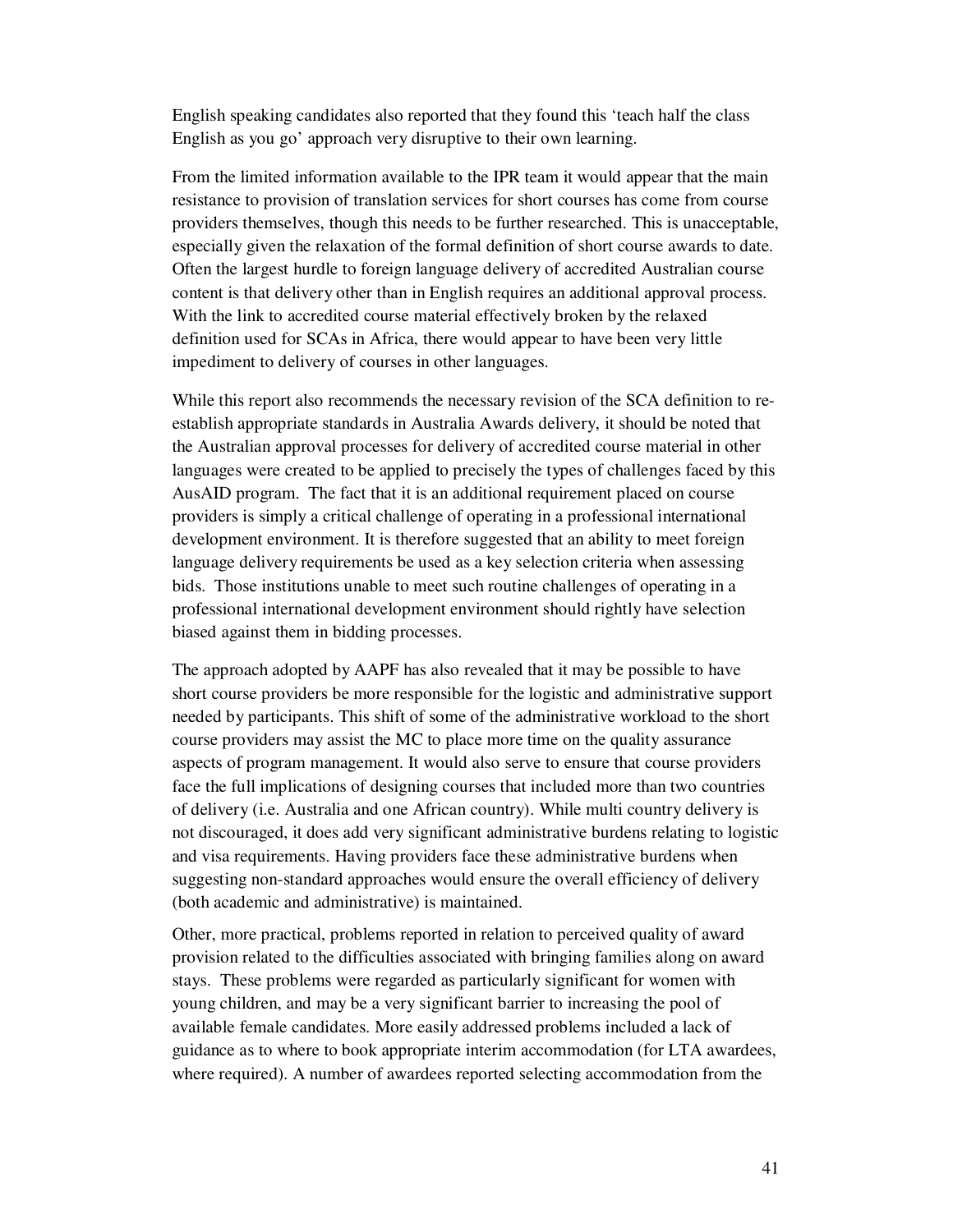Internet, only to find themselves in inappropriate backpacker (dormitory) style accommodation on arrival.

The IPR team also encourages the consideration and implementation of the recommendations as specified in the Gender Study (2012).

Issues associated with the PhD component of LTA provision usually pertained to the disproportionally high workloads associated with their delivery. These PhD awards were often seen as a 'high-prestige' option, rather than more proven development mechanisms, but the fact that partner governments had very little engagement in the provision of these PhD, especially in regard to selection of relevant research topics, also raises doubts as to the related diplomatic impacts of such awards.

 In short, there was a perception that offering these PhDs may simply be not a value for money option. The fact that ACIAR already provides Australian PhD scholarships in Africa adds a redundancy aspect to this issue. The provision of PhDs under the program and their usefulness to achieving the program's objectives are areas that need careful reconsideration.

*Consider whether the level of AusAID resourcing allocated to AAA is reasonable, particularly to provide strategic direction for the program and to support the MC's delivery. Recommend how AusAID could be organised more efficiently bearing in mind that it is unlikely AusAID will be able to allocate further human resources to AAA. Compare the Contractor Performance Assessments and resourcing of GRM with those of the Australia Africa Partnership Facility (AAPF), the other pan African capacity building program. Recommend how the two initiatives could collaborate to create further efficiencies and learn from each other.* 

AusAID resourcing to AAA programs has been appropriate to date, but the need for detailed oversight of the contractor (due to identified lapses in quality assurance of some outputs) has stretched these resources to their maximum limit. The suggestion to consolidate AusAID management structures across all HRD program, including the return of greater responsibilities in regard to partner government engagement, promotion and alumni to AusAID staff (see Recommendation 1  $\&$  1a), would require a revision of the current staff numbers. However, this is unlikely to exceed an addition 2-3 O-based positions and the reallocation of at least one A-based position to an alumni focus. This increased tasking of AusAID staff would naturally imply the 'moving' of the need for such resources from the contractor to AusAID, so the overall resource requirement would largely remain unchanged.

#### *Question 5: How effectively are enhanced AAA design elements being implemented*

#### *i. Promotions, Public Diplomacy and Communications*

Data collected suggest that the effectiveness of the promotions varied. With regard to identifying sufficient numbers of acceptable candidates, the promotions appear to be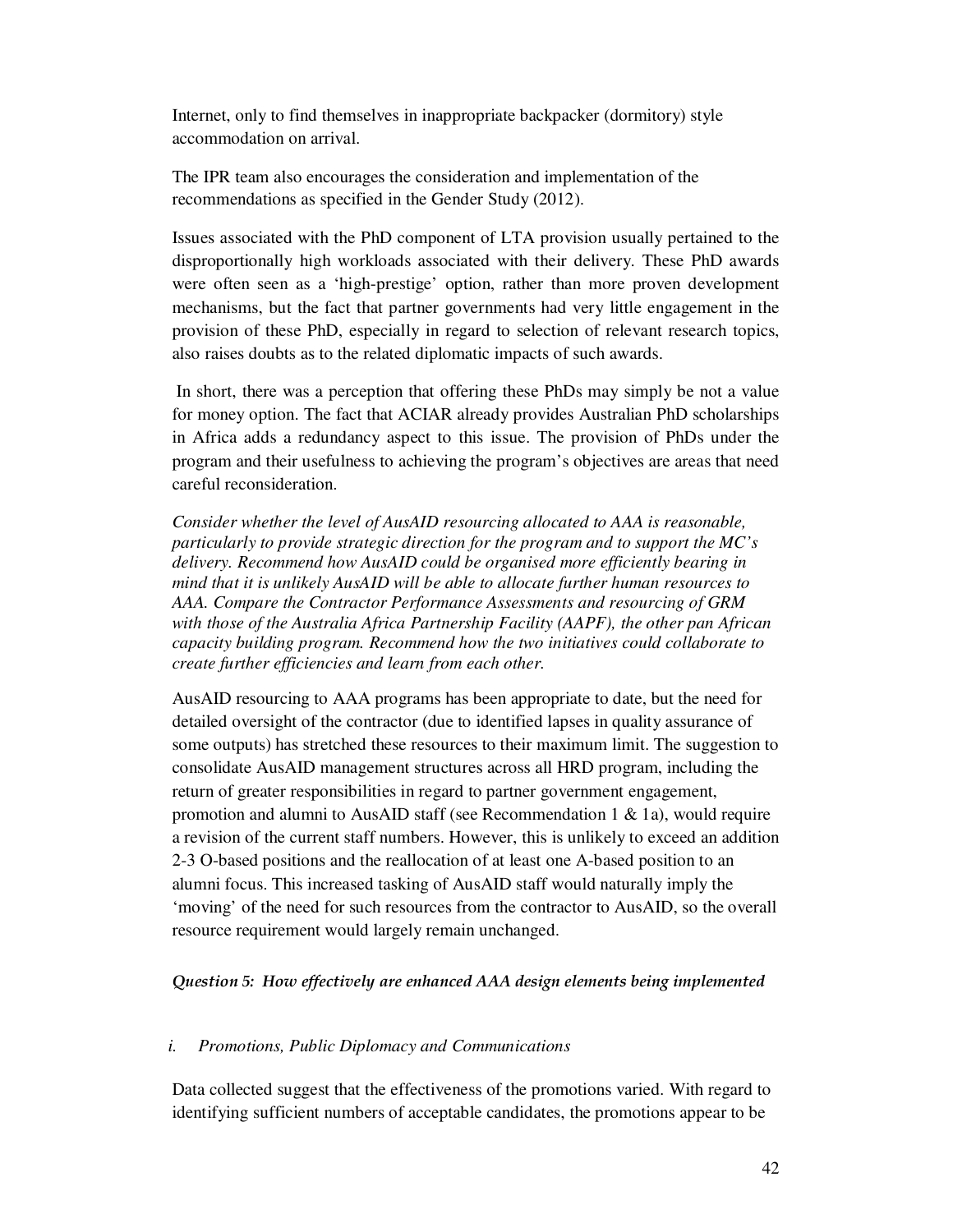adequate in the countries reviewed. There were some criticisms regarding the 'oneliner' used to emphasize the recruitment of women and the disabled (namely that both of these groups were mentioned simultaneously), although some data suggested that having this in the advertisement did at least encourage women to apply for the scholarship.

The use of newspaper advertisements and word of mouth appeared to be the default means of attracting applications in the countries reviewed. This is generally regarded as an adequate approach to attracting sufficient numbers of applications, but the very high percentage of incomplete or poorly completed applications received would suggest that it is not an efficient means of attracting quality applications.

There is considerable room for improvement with regard to direct promotions within line ministries and other private or civil society organizations. In regard to civil society, a quick interim measure might be to utilize existing AusAID links to NGOs operating in Africa through ANCP and similar programs. This would have the added benefit of further integrating scholarships with other programs that fall under the combined AusAID strategy for Africa.

One consequence of this lack of substantive engagement within the public sector line ministry level is that the SCAs offered to date have been strongly biased towards delivery by universities, and biased against more practical and hands on and vocationspecific learning opportunities that could be offered by TAFEs and other VET sector RTOs. The IPR team recorded a very strong and urgent demand for lower-level practical learning opportunities (especially in the agriculture and mining sectors), but also noted a prevalent lack of awareness that such courses could be offered. Line ministries were also largely unaware of their options for assisting their favoured candidates to compete for awards (including appropriate endorsement in work plans on return, and more practical measures such as assisting them to submit complete applications). This suggests that promotional and engagement activities can be greatly enhanced.

In fairness to the MC, the bias against VET sector courses to date can be nominally explained by an apparent greater effort from universities in proposal and bidding processes. However, this is not a fully satisfactory explanation, because the IPR team also found that many line ministries were unaware that such practical level courses were potentially on offer under the program (and within the Australian tertiary education system). They were therefore failing to request such courses through their relevant CAs. While this issue is currently mostly relevant to SCAs, it is also recommended that, given the very clear demand for VET opportunities, the sole focus of LTAs on Masters level courses should be reconsidered to allow for diploma and other long term VET courses.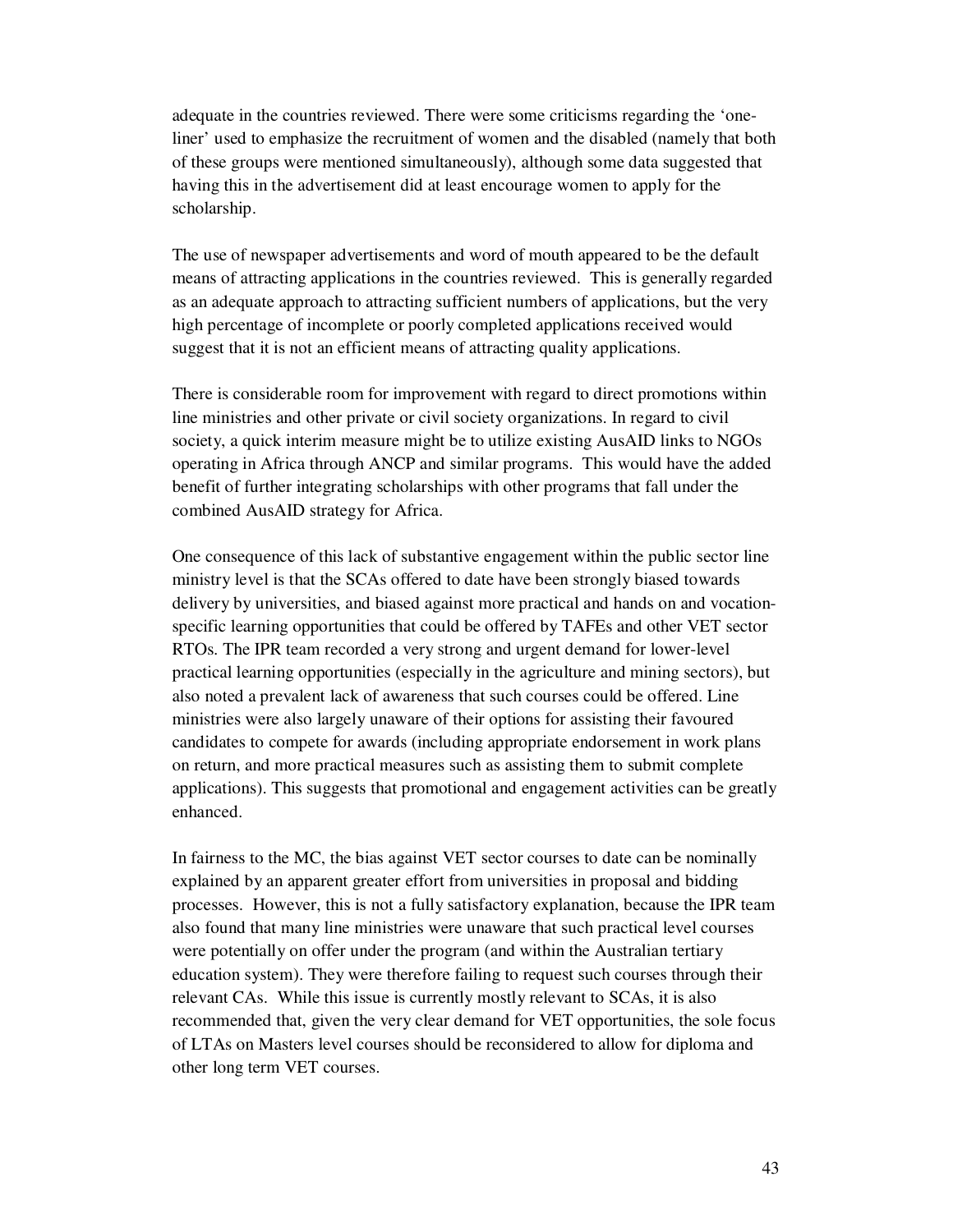#### *ii. Ancillary Awards*

## In the countries visited the ancillary awards appeared to be a useful part of the *overall program design.*

Ancillary awards appear to be operating efficiently. Most awardees who undertake these awards, meet the upgraded English proficiency required to undertake an LTA in Australia. Awardees suggested a number of operational modifications (e.g. the allowance for a reunion airfare in longer [9 month] ancillary awards), but also identified benefits in being able to network with their eventual AAA cohort prior to departure. The numbers of ancillary awards provided to date are considerably less than projected by the design, but the contractor has suggested that there may be more room for using these awards to promote inclusion of women and the disabled in the LTA component of the program. Other stakeholders also suggested targeted use of ancillary awards to actively increase the inclusion of awardees from non-English speaking countries.

#### *iii. Reintegration Planning*

Please refer to the more detailed response to Question 6 and the approach consequently suggested by Annex 1.

#### *iv. Alumni engagement*

 $\overline{a}$ 

Alumni engagement is an area of relatively poor performance by the program, though one that appears to be gaining some momentum in the last few months. For example, as the result of a GRM workshop that targeted all types of Australian alumni, Uganda started an official alumni chapter in April of this year that includes all Australian alumni. It needs to be noted that the options for progressing alumni engagement stipulated by the scope of services are limited. The MC could be said to have now addressed these contractual requirements, albeit often in a somewhat cursory manner. The problems associated with alumni engagement are therefore better viewed systemically as an issue that requires a response from within both AusAID and the MC26.

One key area of broadly perceived underperformance in relation to alumni is in the development and maintenance of a useful alumni database. To be useful, this

 $^{26}$  For example, other AusAID programs have recognised that creating alumni associations with no self-sustaining functions does not work, and have started approaching the establishment of such associations more as establishment of 'professional associations'; membership of which confers some enhanced professional recognition.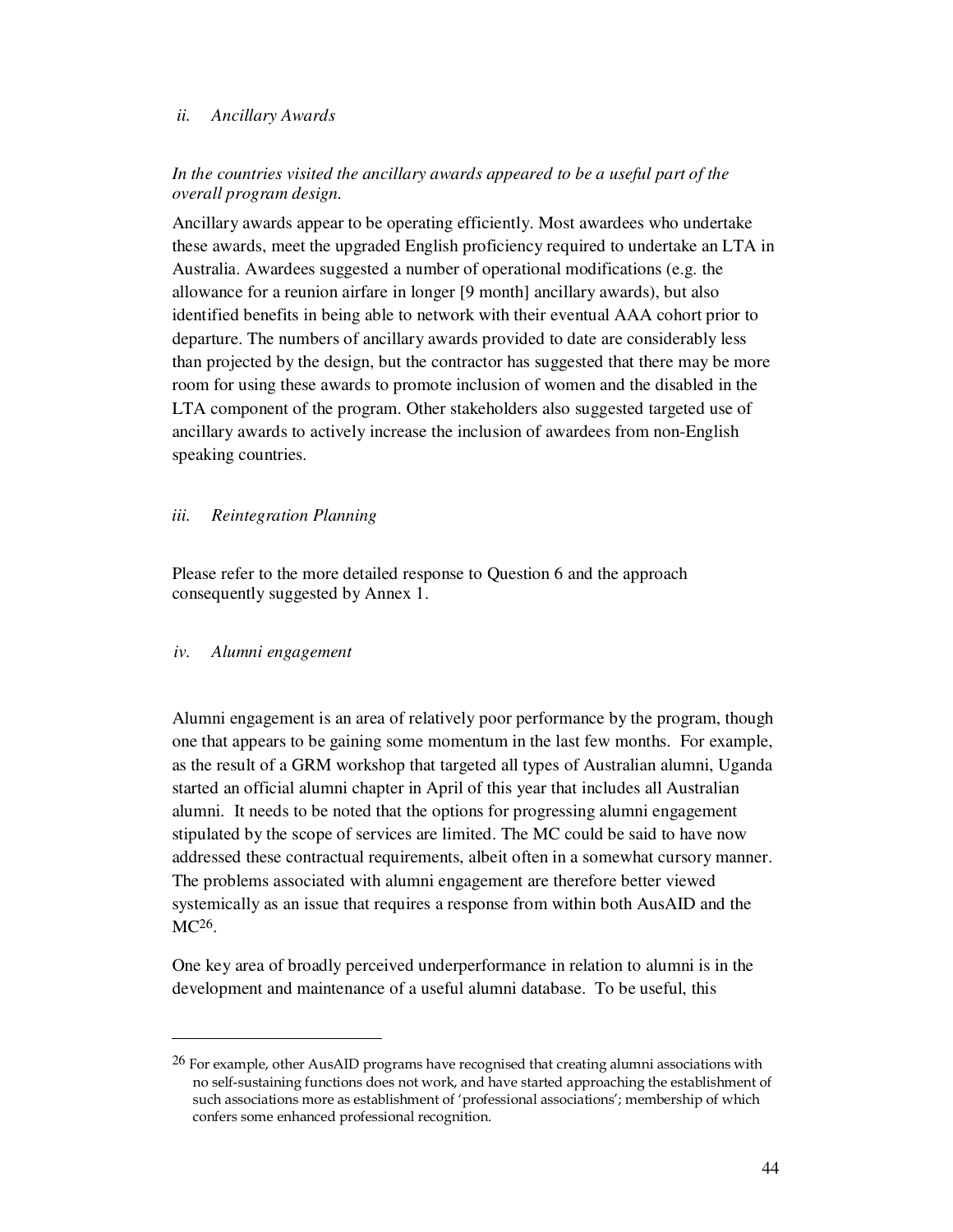database will need to include alumni from intakes and return cohorts preceding this program, and maintain up to date positions and contact details of all inclusions.

The level of difficulty associated with achieving these apparently modest requirements is extreme. AusAID (both in Africa and corporately) needs to bear some responsibility for this problem, as its own systems for maintaining records of past award provision have not been robust. In a context in which the contributions of contractors cannot be guaranteed to be continuous, problems with maintenance of database contents is predictable.

The current contractor only has a clear obligation for maintaining entries created during its engagement<sup>27</sup>. The MC has been responsive in attempting to update earlier entries based on opportunistic or anecdotal information gathering by itself or AusAID. However, this opportunistic approach is neither effective nor sustainable in the long term, and is responsible for significant diversion of already stretched contractor administrative resources. To attempt to create or update full entries on the basis of only a name acquired in passing is not easy. Internet and other searches are only likely to succeed in the case of highly visible persons, and will not be useful in cases of most 'standard' development workers in Africa. This suggests the need for more focussed and separately resourced tracing exercises.

Note that such tracing exercises would be limited to identifying earlier alumni and obtaining the minimum mandatory information from them. This would require specialist expertise in techniques for locating persons (to a non-intrusive extent), and could be systematically based on the historical records of AusAID scholars obtained from the Scholarships Section in Canberra and/or teaching institutions.

*v. Gender equality* 

 $\overline{a}$ 

The MC conducted an intensive gender study this year and a more in-depth look at gender can be reviewed in that report. This IPR confirmed many of the gender study findings that listed barriers to women's participation. These barriers included the 'weak' statement on including gender as part of promotion and the lack of support for bringing young children (some as young as 2 months) or families along on award stays.

The implementation of gender related measures under the program was significantly impeded by the longstanding vacancy of the gender specialist position within the contractor. Key effects of the absence of gender expertise were the significantly delayed production of a gender study (and an associated gender strategy) and the continuing lack of clear guidelines for how the Gender Access and Equity Fund may

 $27$  Given the MC was also responsible for the previous iteration of the program, this extends back to approximately April 2004.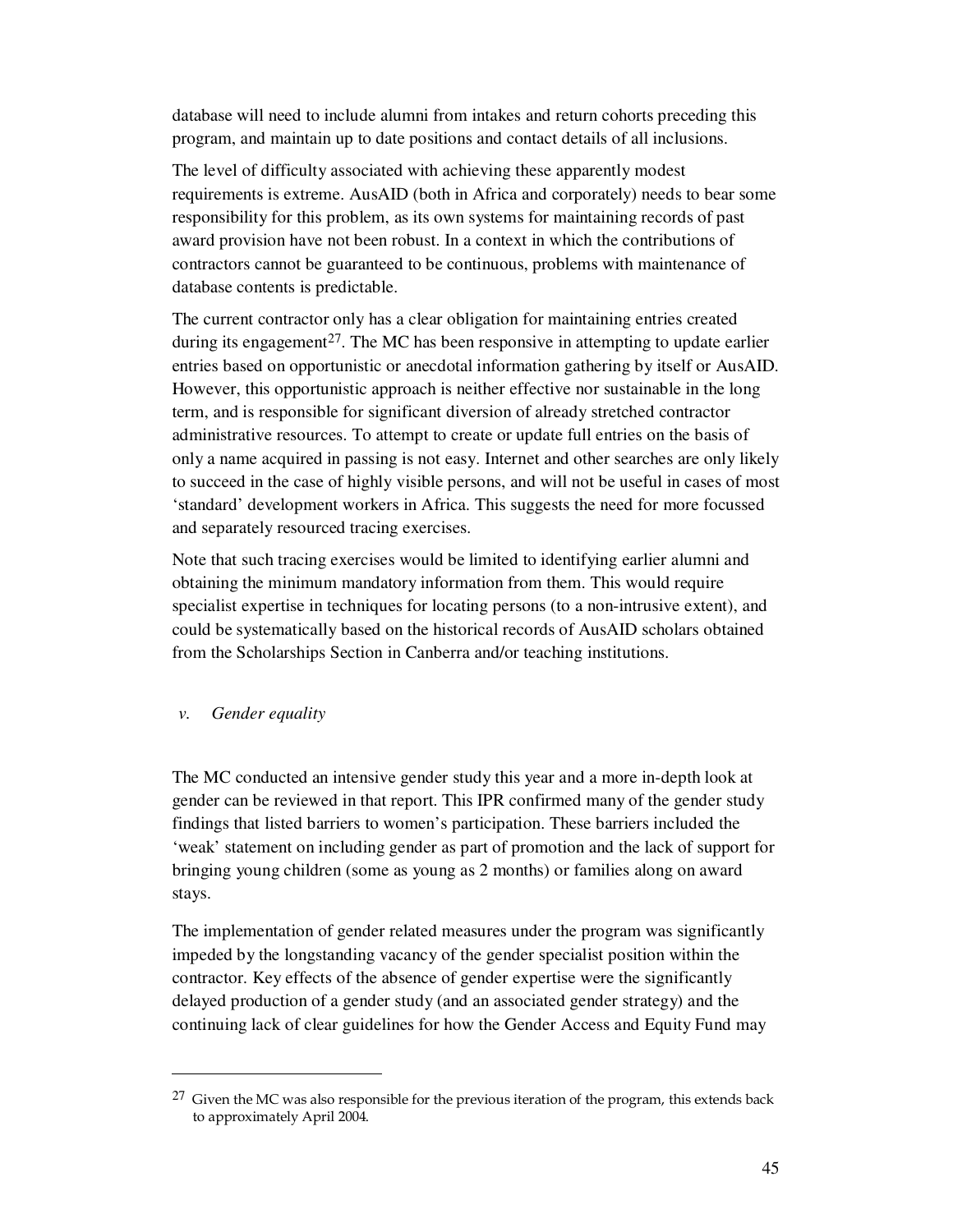be used. A result of the latter example is that this fund is yet to be substantively utilised, mainly because operational staff do not know what uses can be permitted.

From an AusAID corporate policy perspective there is an additional challenge regarding the role of the 50% gender target in maintaining gender sensitivity of the program. There are fears that this blanket target may be unrealistic in the African context, particularly in relation to the Public sector, and that this unrealistic target is potentially having perverse negative effects on broader gender issues. In many of Africa's smaller countries women are severely under-represented within public and private sector workforces. This is largely due to the lack of prerequisite educational and other career advancement opportunities.

This situation requires redress, but simply assuming that there exists an unrestricted supply of women with necessary prerequisite foundational skills available to undertake Australia Awards may not be a 'do-no-harm' compliant solution. It is not difficult to identify scenarios in which women have been pushed up in selection preference merely to help attain the current target. While this type of affirmative action may be beneficial up to a point, if the program goes beyond this limit it will potentially amount to systemically setting women up for a higher rate of failure than males. Employers who review performance statistics of returned awardees may then mistakenly conclude that female candidates are less worth sending for such opportunities.

The IPR team suggests that a rapid assessment be carried out to identify the available pools of suitably eligible women in the public sectors of targeted recipient countries, and this information be used to adjust equality expectations in these countries to match these country-based constraints. To illustrate this point, consider a targeted government sector within a country that has 13 suitably eligible women working within it. Over the course of a number of years, it may be possible to offer all of these women awards. The program would therefore meet the 'best possible' target of providing 100% of available women with awards. However, given that there may be hundreds of suitably qualified males within this sector, and that total awards numbers in the country may be high, this may not come close to achieving a 50% ratio of inclusion of women. It is possible to moderate this effect over a number of sectors and countries, but not if the sectors are those which traditionally favour male employment.

If the program is serious about gender equity, it will therefore need to expand the opportunities available to women in a more gender sensitive manner that includes both selection of a different range of priority sectors and a range of courses with lower entry requirements (e.g. VET courses). Both long and short course awards could offer valuable opportunities in this regard.

In short, the program appears to have a choice about 'getting serious' about assisting women to participate in the program, or 'getting realistic' about setting gender targets.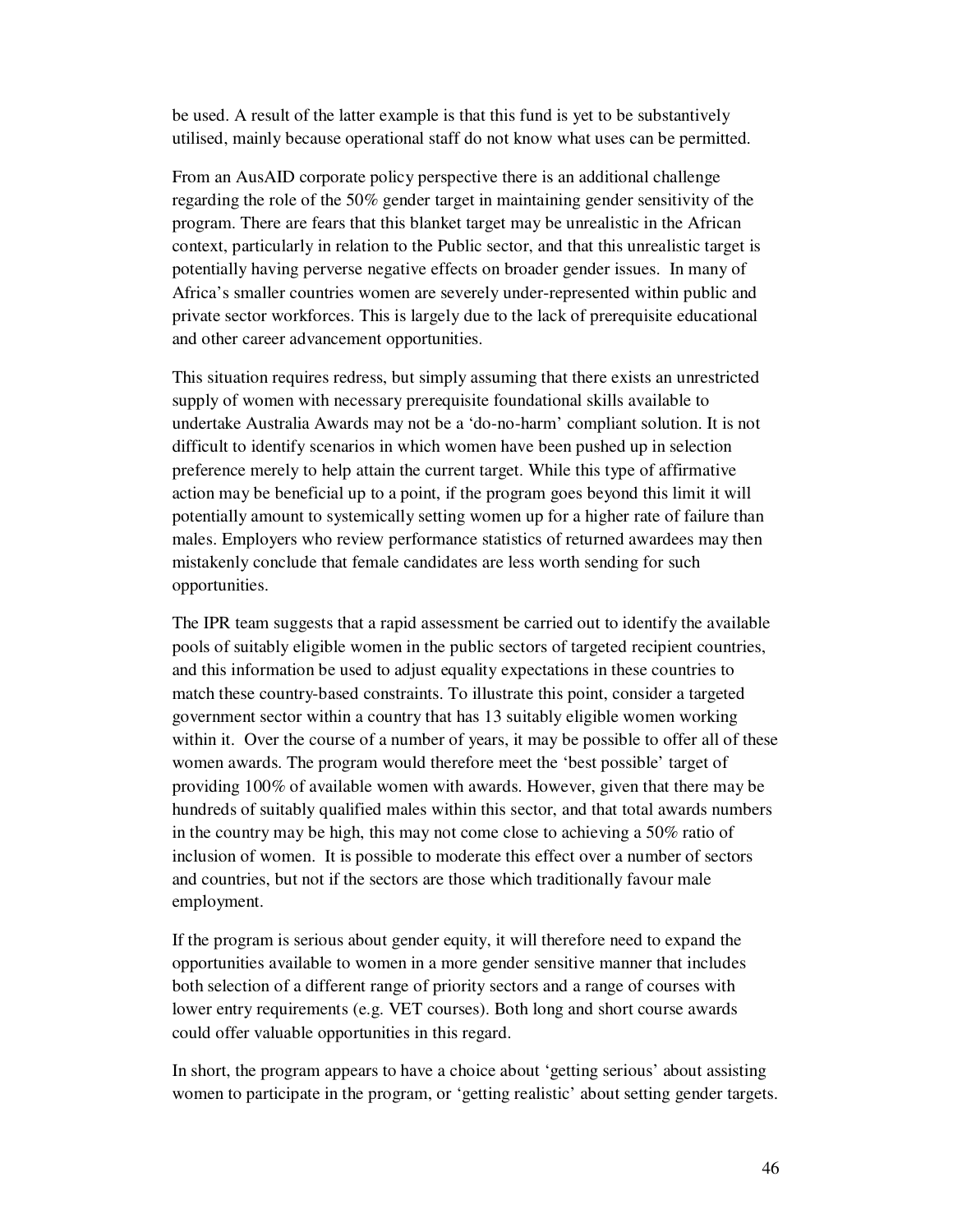As already discussed, just attempting to blindly adhere to abstract targets has the potential to create perverse and negative effects on women at a range of levels.

## *vi. Disability inclusion and access*

The disability inclusion and access approach adopted by the program has generated examples of both problems and successes. Unlike the Gender Access and Equity Fund guidance for the use of the Disability Access and Equity Fund was developed relatively early in the life of the program. The MC has used this fund to help a significant number of participants (e.g. the provision of medical assessments and other assistance to an awardee in order to obtain use of an appropriately fitted wheelchair while in Australia).

One challenge is that some people with disabilities to do not disclose them, particularly those with disabilities that can be 'hidden', and these disabilities do not become apparent until the person is on the program and it is too late to assist them properly. Some examples of this include persons with depression or other similar disorders that were identified only at the time of the participant having significant problems after their arrival in the country of study. This problem impedes the development of early coping strategies and also has implications for insurance coverage of awardees.

Meeting blanket targets for disabled persons' participation in the program has similar issues with the meeting of blanket gender targets. A means of addressing the blanket target for disability inclusion that has already been used by the MC is to allow this target to include participants working in the disability sector. This is a worthwhile modification, provided it is only used to fill the gap between the available disabled participants and the target.

## *vii. Private/civil society participation*

In Uganda there were several examples of alumni from the private sector that had used their new skills, knowledge and abilities to effect change when they returned. All of these examples were in the health sector and many of the examples of change related to working with or supporting government policy and programs.

The participants from the private sector often had different challenges than those in the government sector, namely: (1) they sometimes had difficulty obtaining their supervisor's signature on the application form, and (2) that they had to resign from their current positions in order to accept the scholarship. This meant that they returned to their home country with no job security. This was especially challenging for the single mothers in the program.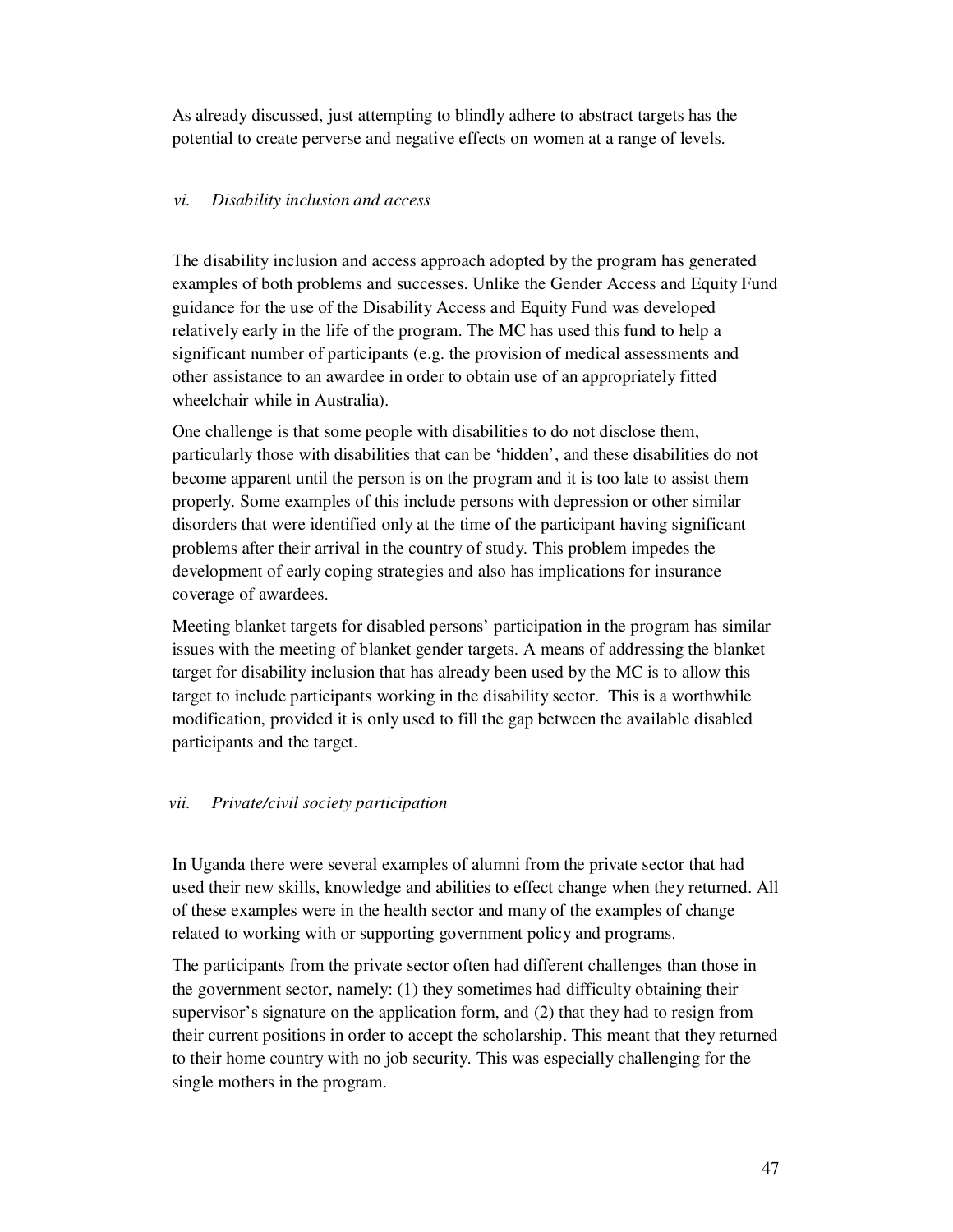When the IPR team was able to identify alumni from this sector, these alumni were consistently able to provide examples of useful development outcomes from the application of their award skills.

#### *viii. Open application processes*

Alumni generally commented very favourably on the 'open' application process. Most felt that the process was very transparent and encouraged them to apply. For example several mentioned that they saw the advertisement in the paper, applied, and were awarded scholarships, 'and we didn't even know someone.' Most Coordinating Authorities consulted had reservations about their 'loss of control' under the new system (with only Uganda being an exception to this rule). While this reaction is predictable, more needs to be done by the program to inform CAs (and line ministries) of how to make best use of the open and competitive process. Many CAs currently just see the new system as 'an absence of a fixed quota', and are not aware of appropriate strategies for competitively profiting from this system by encouraging line ministries to support submission of higher quality applications.

#### *ix. Management of critical incidents and study issues.*

An omission from the current Quality Assurance Manual (QAM) has become apparent in view of recent events. These events concern issues involving awardees who have experienced difficulties while on award, or on return. These types of 'critical incident' events are generally undesirable and therefore currently sit outside the scope of standard QA processes. However, while the exact nature of such incidents may be unpredictable, in a program of this size it is certain that unforseen problems will occur when arranging international activities for such a large and diverse cross-section of people. If addressed in an ad-hoc manner, such incidents have the potential to draw program staff away from their core duties to a highly disproportionate degree.

A contingency measure is therefore needed to address these issues. The simplest approach would be to recognise that these incidents will happen and internalise responses to them through pre-specified mechanisms. It is therefore suggested that a 'Critical Incident Management Team' be created, with key persons being allocated to this team on an 'on-call' basis. Constitution of the team would include relevant advisers and higher management of GRM, but would also need to encompass key AusAID, DIAC and DFAT staff. The need for broader representation is driven by recognition that responses to such critical incidents will be creating important policy precedents for AusAID Australia Awards. AusAID representation on this standing team should therefore, if possible, extend to AusAID Scholarships Section staff.

The maintenance of a critical incident log, including documentation of precedents set and lessons learnt, should be an additional responsibility of this critical incident management team.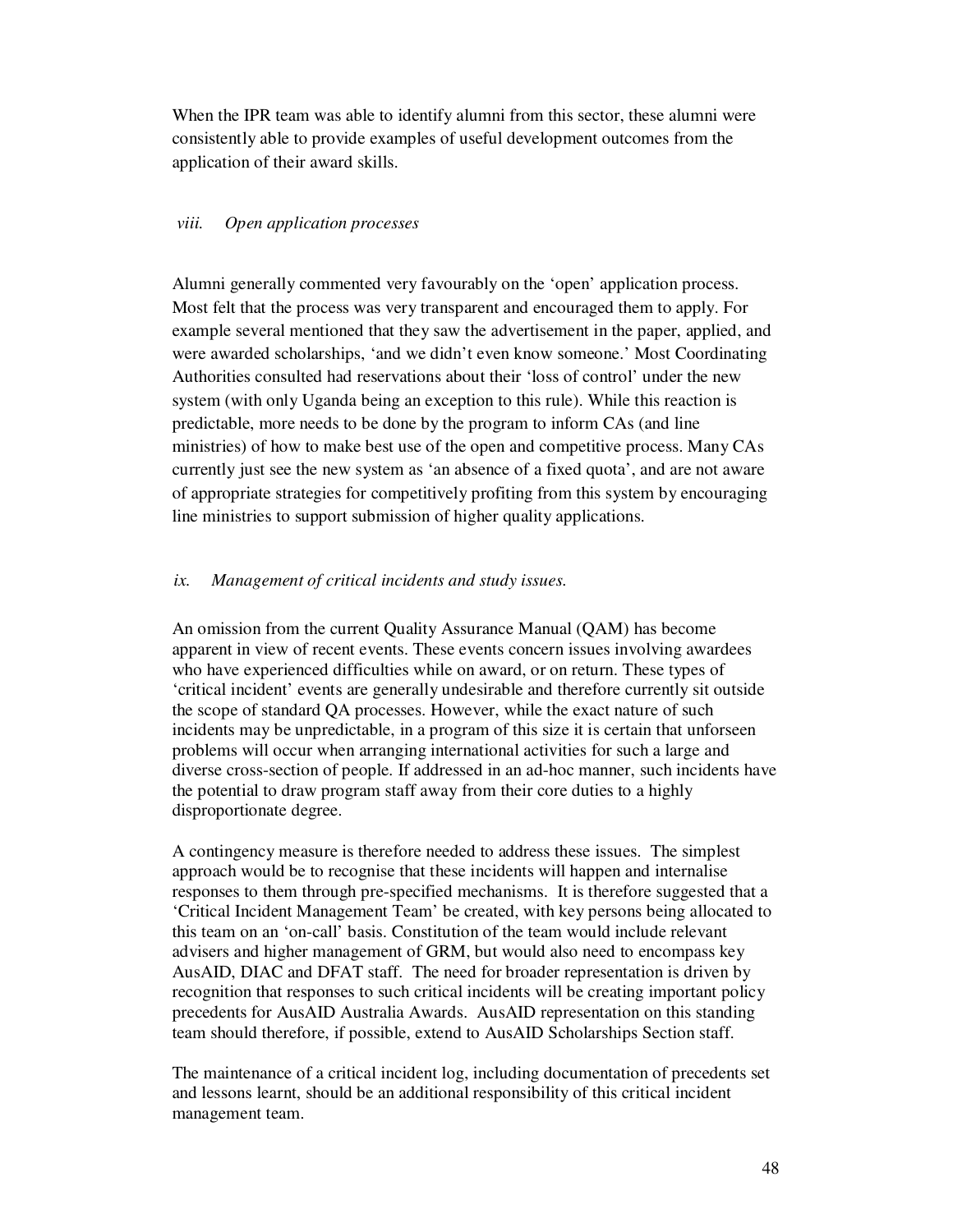It is acknowledged that this measure is similar to contingency planning relating to security incidents, and the team composition could be designed so that both types of incident could be addressed and logged.

*Question 6. To what extent is the Monitoring and Evaluation (M&E) information provided by the MC useful, and being used? (Monitoring & Evaluation and Analysis & Learning)* 

#### *1. To improve accountability;*

Both AusAID and the MC demonstrated the use of basic output data to monitor the program, albeit with AusAID sometimes reflecting on the difficulty of obtaining the data that they needed and the MC reflecting that ad hoc requests for data sometimes presented a challenge. However both organizations were able to track and then confirm the delivery of over 1000 scholarships. On-award monitoring of the participants was also undertaken to a satisfactory level, often through the use of standard AusAID instruments and systems available for this purpose.

#### *2. Tell a positive story about AAA impact;*

AusAID Scholarship programs generally, and the AAA program in particular, have consistently faced 'credibility issues', in terms of not being perceived as valid development assistance. It is easy to simply become defensive in the face of such perceptions, but it needs to be recognised that much of the M&E information 'traditionally' collected by AusAID scholarship programs has actively promoted this unfavourable perception.

This traditional type of information was heavily influenced by an academic or educational interpretation of the purpose of scholarships by implementers. This led to the collection of a wealth of perceptional (satisfaction-based) data and the use of indicators that tended to focus on the effect on the individuals involved (rate of promotion, etc.). While this provided for reporting of many heart-warming stories of 'how the scholarship made a huge difference in a recipient's life', it has actively damaged the reputation of scholarships as a valid aid delivery mechanism.

Most development related institutions (including AusAID and ACFID) make a clear distinction between delivery of 'development' and delivery of 'welfare', with 'development' necessarily generating broader and sustainable effects on communities or countries, and 'welfare' providing personal benefits to individuals. Except in response to humanitarian emergencies, AusAID and ACFID policies actively oppose the provision of welfare using aid funding. Hence, the type of personal effects traditionally recorded as outcomes by AusAID scholarships programs strongly reinforce the view that scholarships are 'not real aid'. Note that the problem is not that scholarships produce individual benefits, rather that the programs try to 'get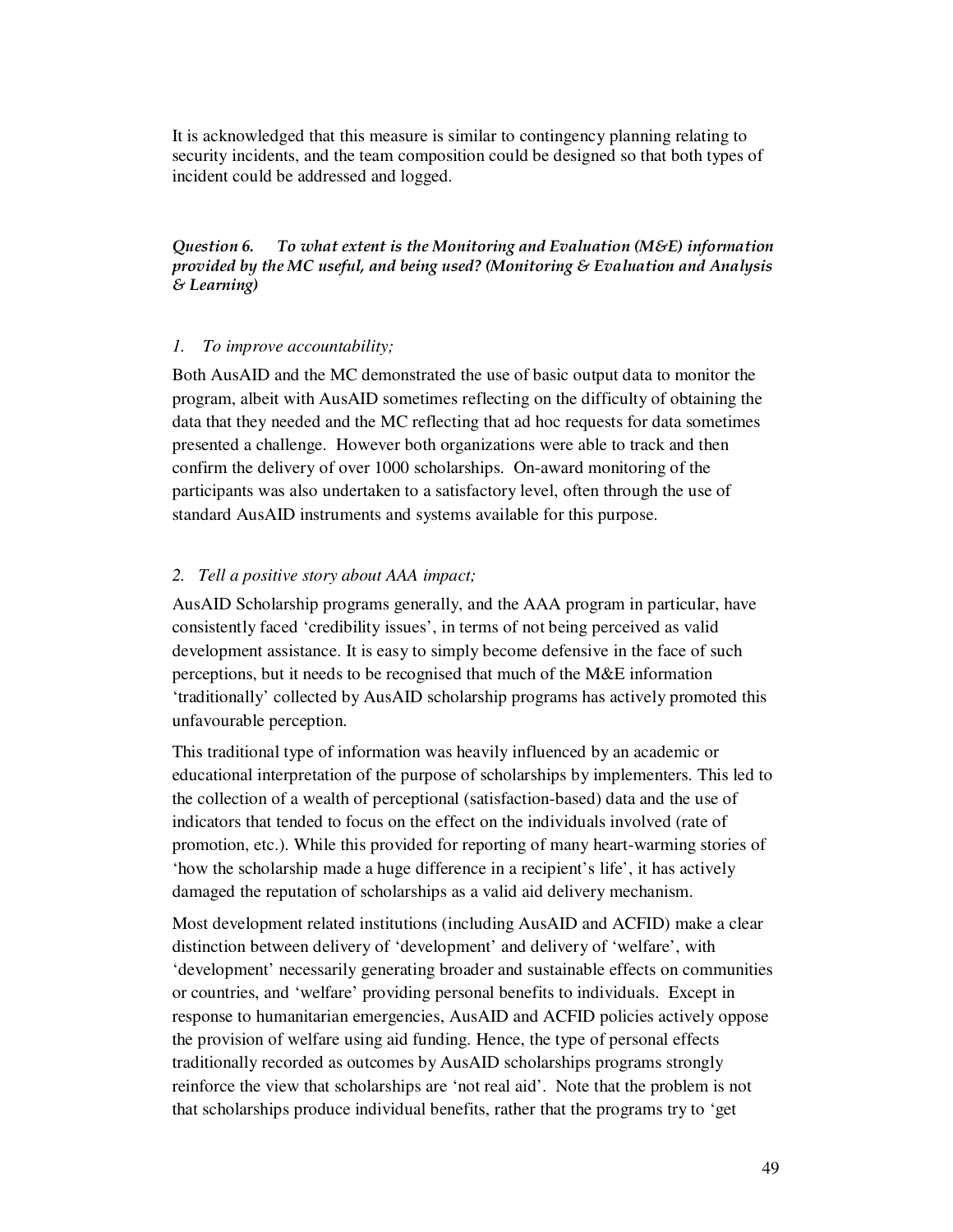credit for them' in a development context, when such benefits are not the appropriate goals of an aid intervention.

While it is easy to argue that scholarships are simply a capacity-building tool and that capacity-building is a necessary element of development theory, the reality of the current situation is, that by gathering the 'wrong data', the subsequent lack of more valid and meaningful outcome data (e.g. verifiable examples of how alumni have applied their skills since return) means that programs do not yet have a defensible and robust basis upon which to make a clear assessment of the true development effectiveness of this form of aid.

The approach adopted to date by the M&E systems of the AAA program makes these classic errors, and urgently needs to refocus its outcome-level data collection and analyses to the approach suggested in Annex 1.

A significant benefit of changing scholarship M&E in recognition of these factors is that programs could stop collecting a lot of ultimately unusable and inappropriate data, and focus solely on gathering valid development effectiveness information. This change will amount to a significant reduction in M&E workloads. Recent AusAID Scholarships Section guidance on application of reintegration plans has strongly promoted this reform process28. Annex 1 of this report presents a synopsis of how this reformed and streamlined guidance on reintegration plans might be applied in the context of AAA.

## *3. Contribute to continuous improvement of AAA;*

Evidence that the information is systematically gathered under the existing M&E framework for use in improving processes and direction of the AAA program is difficult to find. The Quality Assurance Manual is continuously updated, but this occurs largely on an ad-hoc basis, rather than in response to systematic monitoring. Responsiveness is commonly generated through external requests.

#### *4. Using the IAAMP Outcomes Evaluation report as a starting point, recommend how the M&E framework for AAA may be improved to strengthen its usefulness, ensuring that it is a practical and useful instrument to guide AAA;*

Given the IPR findings relating to poorly focussed and inadequate collection of basic outcome data (particularly in regard to development effectiveness), the team does not support the introduction of the complex and adaptive systems approach to M&E suggested in the IAAMP Outcomes Evaluation. There is an urgent need to successfully implement more simple and direct approaches to outcome monitoring, and this should be demonstrably achieved before any more involved or untested approaches are considered. This position is not intended to challenge the validity of complex and adaptive systems theory and associated M&E approaches. Even the

 $\overline{a}$ 

 $28$  It is hoped that Tracer Study guidance will also soon follow suit.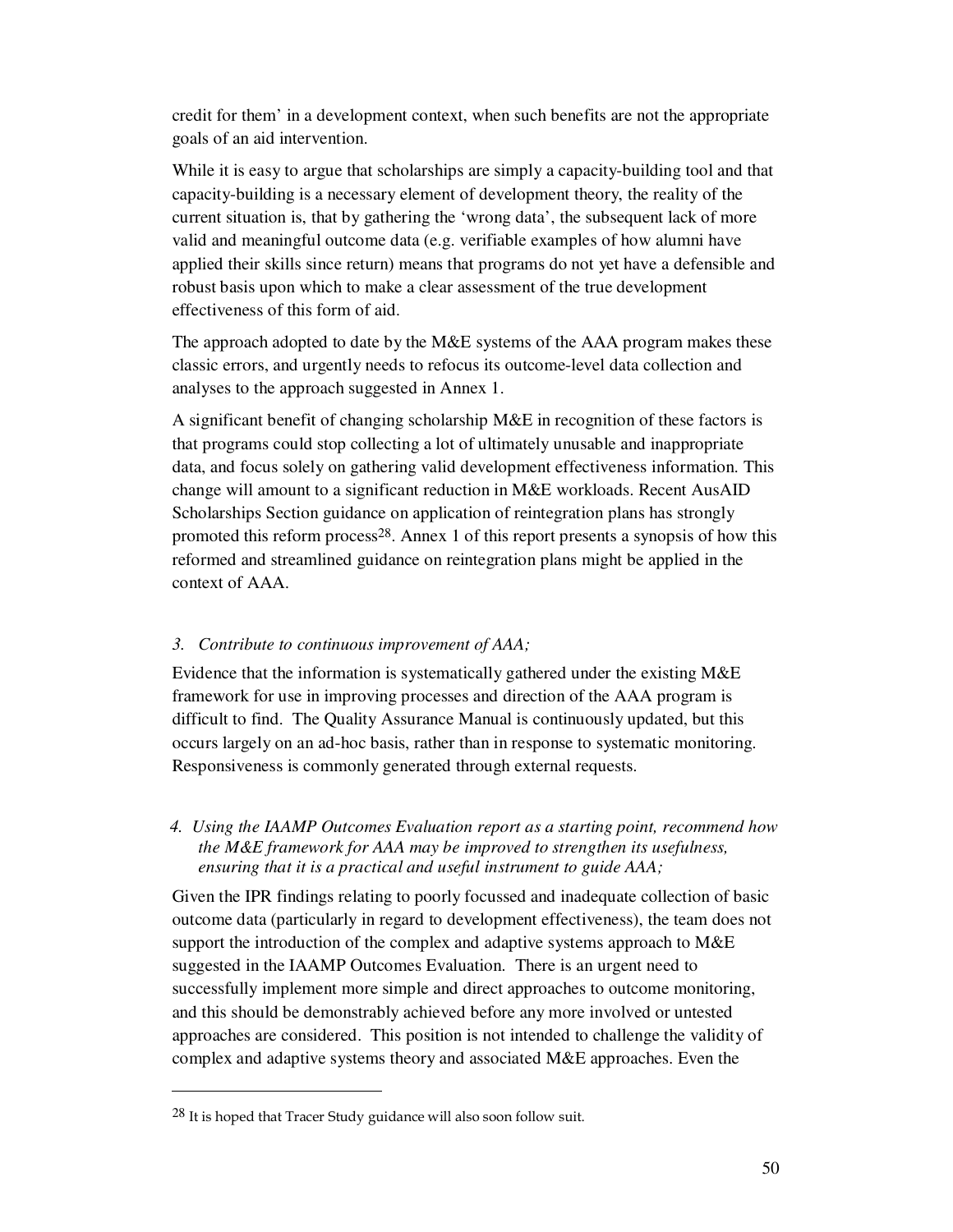'Most Significant Changes' approach, currently applied to some outcome monitoring under the AAA program, is considered too unfocussed at this stage<sup>29</sup>.

The IPR team therefore recommends that the outcome components of the AAA M&E framework be refocussed on the application of work plan-on-return tracking (reintegration plans) and tracer studies. The content of these instruments should be revised to primarily collect verifiable examples of practical uses of award-acquired skills by alumni. Successfully communicating to alumni the form of practical example required in this approach is challenging, but tests conducted by the. The IPR team found that gathering practical examples required only modest additional effort (see summary of examples provided in Annex 2).

## *Question 7. How effective are current AAA selection processes for both long term and short course awards and how could they be improved? (Efficiency)*

*i. Are the processes sufficiently transparent and if not, what can be done to improve transparency?* 

There are a number of factors positively contributing to the transparency of the AAA selection processes (see response to Question 2). The level of transparency is generally appreciated among applicants, with even the occasional coordinating authority candidly admitting that the transparency involved in 'open' application processes prevents many of the potential abuses associated with (past) direct nomination by partner governments.

*ii. Consider the benefits, issues and risks of organising group interviews for LTAs, particularly the resourcing requirements.* 

Assessment of the option of using group interview approaches to reduce workloads is not straightforward. Perceptions that this approach may save interview effort need to be tempered by the recognition that group interviews cannot be held in the form of a 'focus group' meeting. Valid group interview approaches require much more involved facilitation techniques and resources. The high risk of visa violations by African scholarship recipients also calls into question the comparative value of a group interview as an informal screening tool for necessary 'character assessment'.

 $\overline{a}$ 

<sup>&</sup>lt;sup>29</sup> In that it is too easily diverted into collection of data concerning effects on individuals, rather than development outcomes.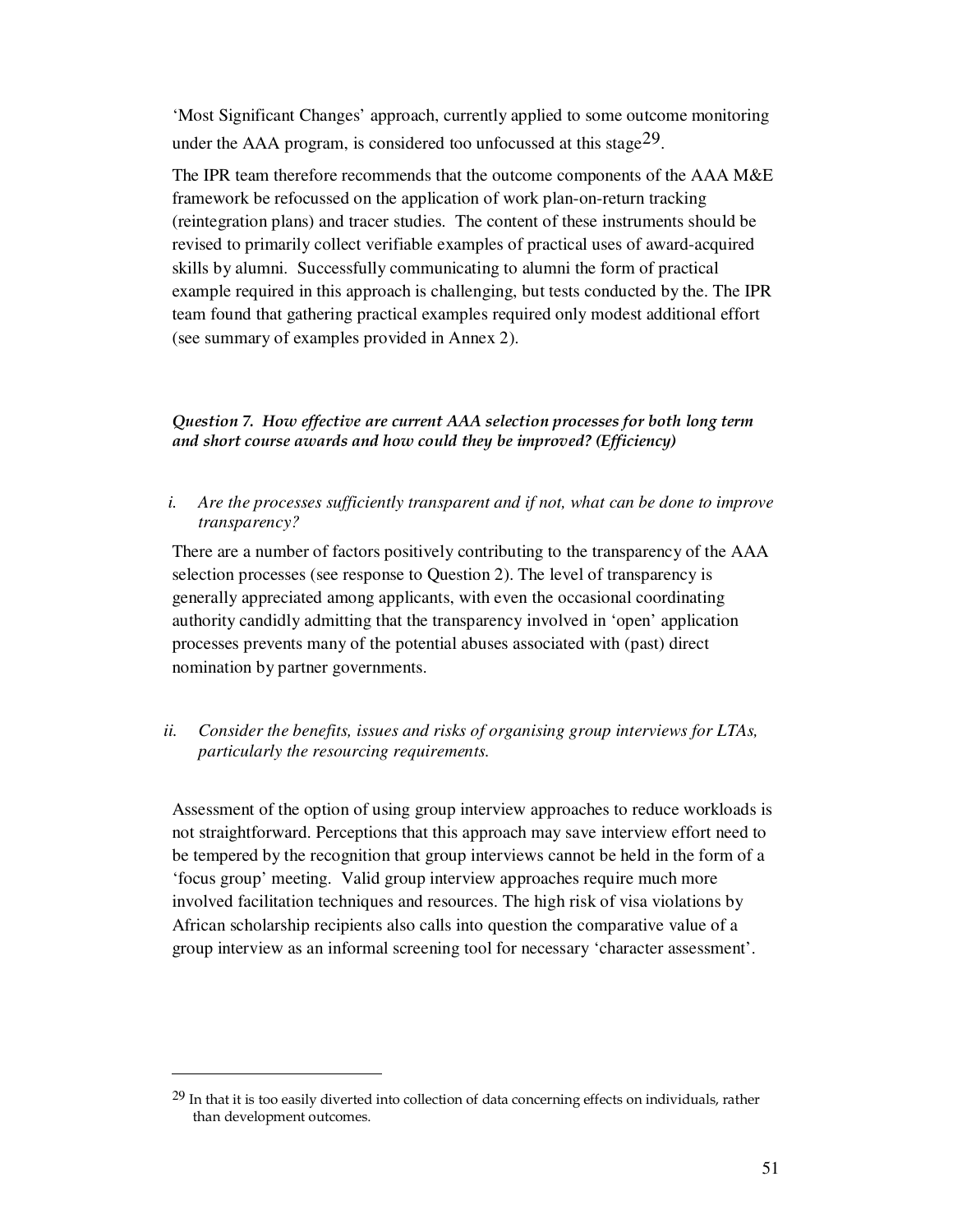*Question 8. What are the implications to AusAID and the MC of refocusing key aspects of AAA promotions, engagement and M&E to fewer countries, while continuing pan-Africa award access? (Relevance)* 

The overall AusAID approach for engagement in Africa is currently under review. This review is looking at how best to rationalize engagement in with different countries and regions. It will likely result in some form of 'tiered' arrangement, delineating the different levels of engagement to be attempted in each country.

This IPR will not attempt to pre-empt the findings of such a review but, given that the resources available for promotional activities and other engagement with stakeholders are limited (both within the contractor and AusAID), such rationalizations would be of significant benefit to the program and would assist in focusing available resources to increase promotional and engagement efforts in priority countries. In lower priority countries engagement could still be maintained indirectly through other AusAID programs (including ANCP partners) operating in these locations, as well as by other relevant institutional linkages with Australia (e.g. through CSIRO or ACIAR). This approach would work well with the partial facility model for future AAA implementation proposed in the recommendations of this report.

# *4.4 Recommendations Arising from Responses to Evaluative Questions*

## **Recommendation 16**

That the outcome level components of the AAA M&E framework be urgently refocussed in line with data collection and analysis approach suggested in Annex 1 of this IPR.

## **Recommendation 17**

The program should focus on achieving a basic degree of relevant outcome monitoring before considering expansion into any more complex approaches to M&E, including those proposed in the *IAAMP Outcomes Evaluation report* 

## **Recommendation 18**

Course providers should be required to provide simultaneous translation of short course delivery, as necessary.

## **Recommendation 19**

Consideration be given to passing on a greater degree of responsibility for administrative and logistic workloads associated with short course delivery to course providers (including responsibility for awardee travel and visa acquisition), particularly when non-standard delivery options are proposed.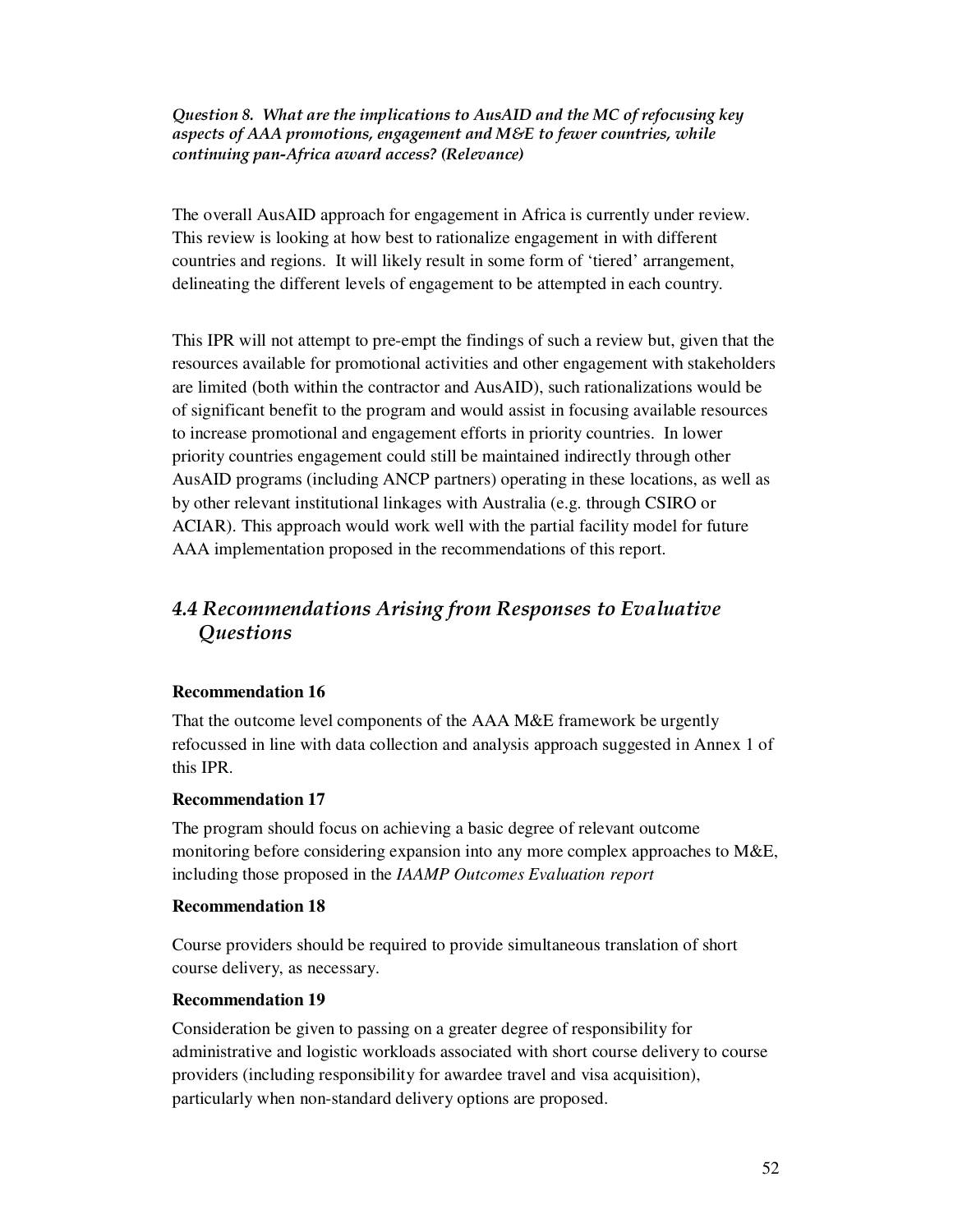## **Recommendation 20**

Consider using ancillary awards to further increase the participation of women, disabled persons and candidates from non-English African speaking countries in the LTA component of the program.

## **Recommendation 21**

Conduct a rapid review of target organisations to assess real world availability of female candidates and use of this information to review blanket targets or reassess reporting against blanket targets. AusAID should consider how addressing gender and equity issues fits in with the larger overall HRD strategy.

## **Recommendation 22**

The option of provision of awards to both disabled persons and people working in disability sectors as a means of addressing disability targets should be continued provided care is taken to ensure that this does not impede the persons living with a disability from accessing awards.

## **Recommendation 23**

A Critical Incident Management Team should be created for addressing unforseen problems faced by applicants, awardees or alumni, and the creation of this team and the procedures for them to follow be reflected in amendments to the QAM.4.5 Ratings against each Criterion

## **Table 2.**

*(Please note: this is an overall assessment and is not directly always reflective of contractor performance)* 

| <b>Evaluation Criteria</b> | Rating | <b>Explanation</b>                                                                                                                                                                         |
|----------------------------|--------|--------------------------------------------------------------------------------------------------------------------------------------------------------------------------------------------|
| Relevance                  |        | All forms of award constitute tools that can be used to<br>address necessary capacity building conditions for<br>generating development impact. This was confirmed by all<br>stakeholders. |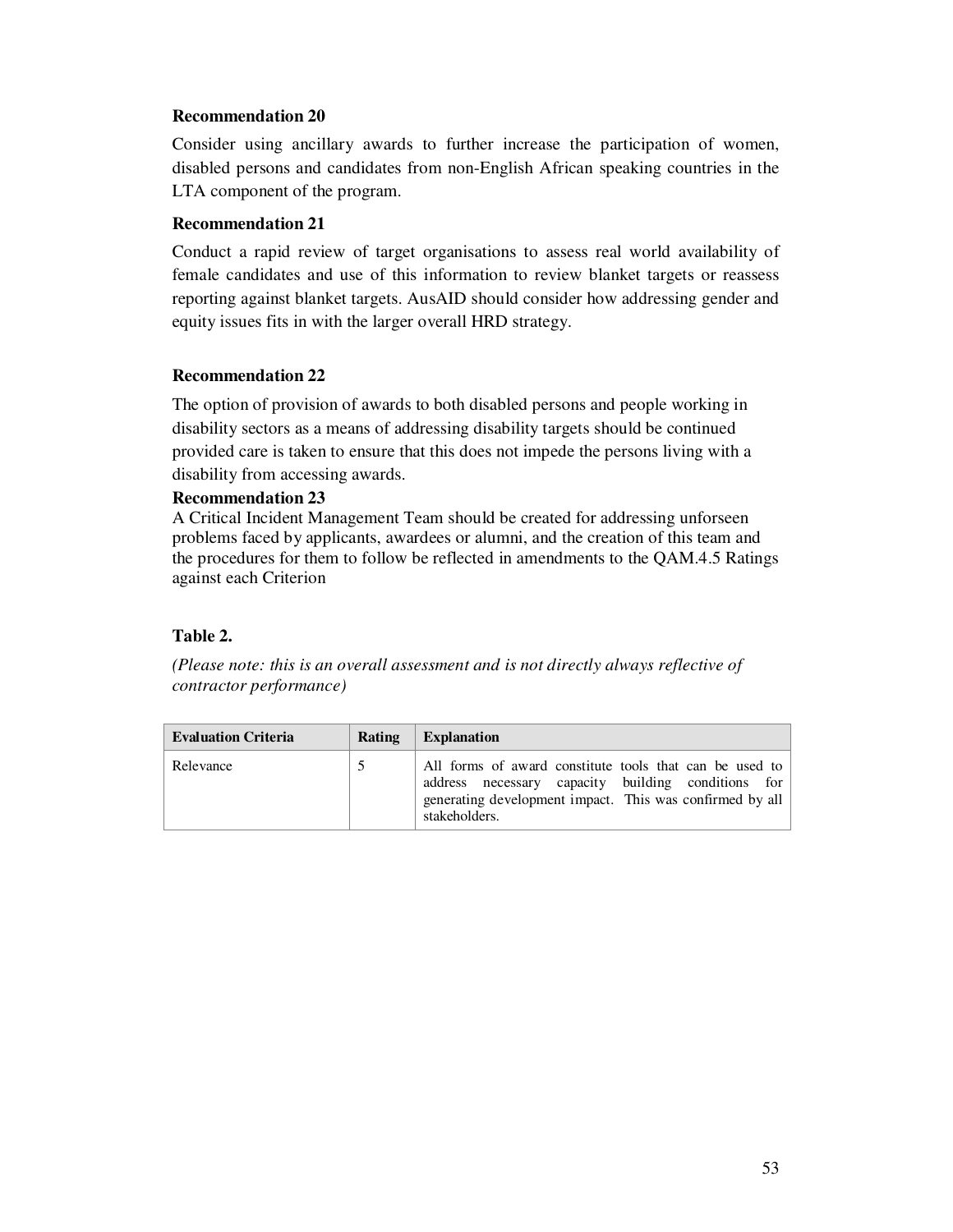| <b>Evaluation Criteria</b> | <b>Rating</b> | <b>Explanation</b>                                                                                                                                                                                                                                                                                                                                                                                                                                                                                                                                                                                                                                                                                              |
|----------------------------|---------------|-----------------------------------------------------------------------------------------------------------------------------------------------------------------------------------------------------------------------------------------------------------------------------------------------------------------------------------------------------------------------------------------------------------------------------------------------------------------------------------------------------------------------------------------------------------------------------------------------------------------------------------------------------------------------------------------------------------------|
| <b>Effectiveness</b>       | 3             | The information gathered directly by the IPR provided<br>consistent evidence of significant development impacts by<br>returnees. Linkages were less well achieved. Raising the<br>profile of Australia has been achieved at higher levels within<br>partner governments, but penetration of awareness of how to<br>benefit from the program needs to be extended into line<br>ministries, if the maintenance of this improved profile is to<br>be sustained.<br>The IPR team had limited exposure to private and civil<br>society sectors and therefore reserves it judgement on<br>associated impacts.<br>The program's own systems for collecting outcome<br>information used to date were often anecdotal or |
|                            |               | perceptional and were therefore not of much use in making<br>the above determinations.                                                                                                                                                                                                                                                                                                                                                                                                                                                                                                                                                                                                                          |
| Efficiency                 | 4             | Scale-up targets were met well within schedule. The joint<br>effort between AusAID and MC staff that made this possible<br>was mutually defensive at times and this resulted in iterative<br>tasking that did not at times rather than cooperative. This lost<br>some efficiency                                                                                                                                                                                                                                                                                                                                                                                                                                |
| Sustainability             | 5             | General development impacts of alumni appear to be<br>significant and sustained over many years (and in some cases<br>decades). Provision of targeted assistance to alumni to<br>maximize their development impact is only cursory and has<br>not been broadly implemented to date.                                                                                                                                                                                                                                                                                                                                                                                                                             |
| Gender Equality            | 3             | While gender targets have been met, the MC has neglected a<br>number of key requirements of the SoS for much of the<br>program life to date. A Gender Study has only just been<br>completed, and the Gender Equity and Access Fund has been<br>under-utilized to date because of a lack of clear guidelines<br>defining what constitutes legitimate use. The application of<br>blanket gender targets may be unrealistic and consequently<br>require approaches to selection that are damaging to gender<br>sensitivity of the program.                                                                                                                                                                         |
| Monitoring & Evaluation    | 3             | Systems for tracking basic output data has<br>significantly improved. Tools used for collecting<br>outcome and impact level data should be revised<br>to focus on collection of more relevant data.                                                                                                                                                                                                                                                                                                                                                                                                                                                                                                             |
| Analysis & Learning        | 4             | The MC and AusAID appear to be continually attempting to<br>identify improvements to the program, particularly in<br>selection processes and have been implementing these as the<br>need arises. However, this has largely been a reactive<br>process, and there are areas of improvement that have been<br>neglected (promotional approaches and M&E systems).                                                                                                                                                                                                                                                                                                                                                 |

*Rating scale: 6 = very high quality; 1 = very low quality. Below 4 is less than satisfactory.*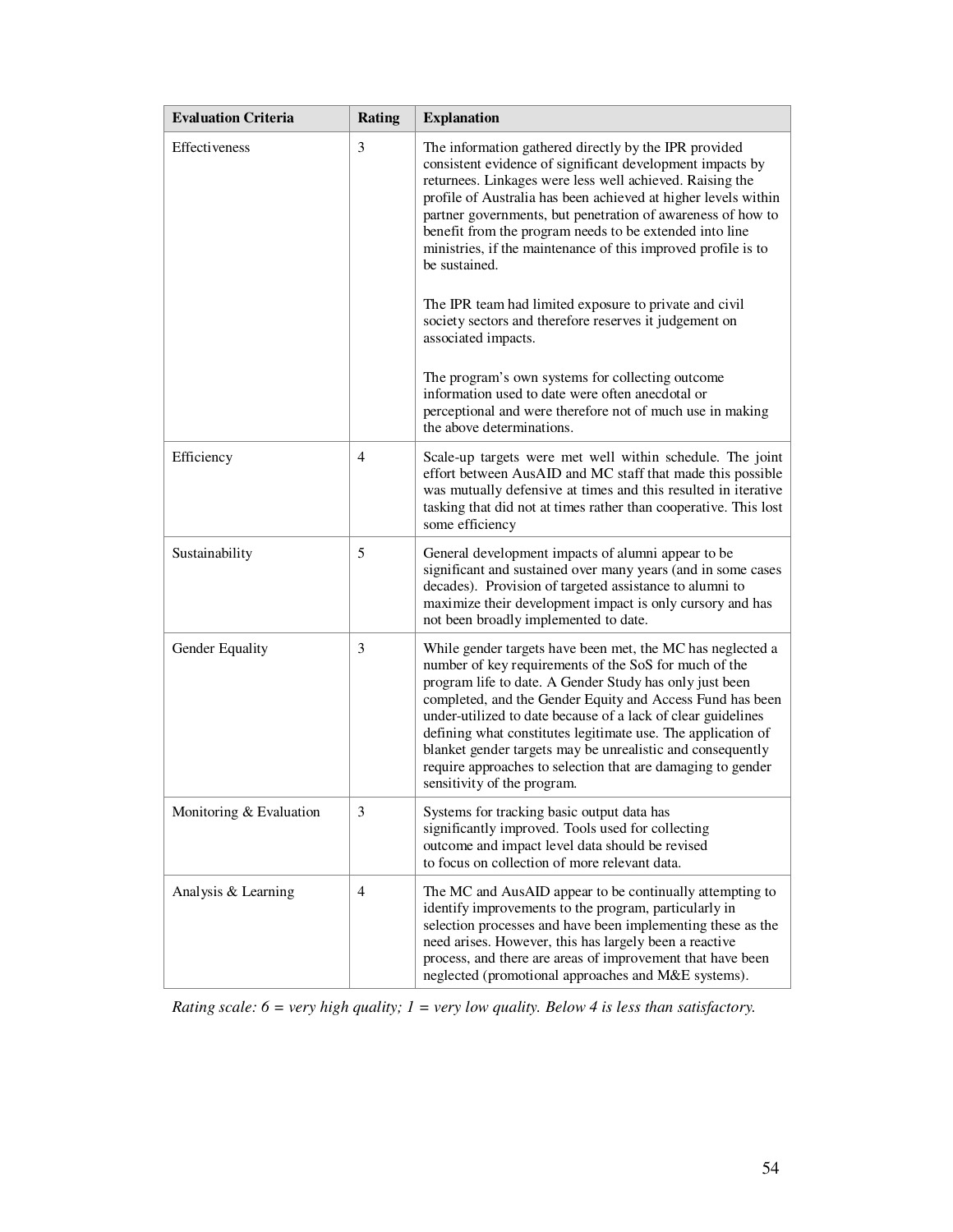# *5. Conclusion and Summary of Recommendations*

## *5.1 Conclusion*

 $\ddot{\phantom{a}}$ 

This Independent Progress Report (IPR) found that the Australian Awards in Africa program has been successful on a number of levels. The level of visa overstays and Protection Visa issues have been far lower than anticipated in the design's risk assessment, approximate gender balance has been maintained in the award provision and inclusive and supportive participation by a significant number of persons living with disabilities is also evident. The failure rate of AAA awardees has been extremely low, suggesting that the selection approaches used are obtaining quality candidates. The IPR team found that the AAA program has registered appropriate impacts in development, linkages and improved Australian profile in the region, and has achieved the targeted scale-up of award numbers.

The IPR team recognises that achieving the targeted scale up in award numbers is a commendable achievement, however, partially as a result of 'mixed messaging' coming from AusAID and partially as a result of an ongoing lack of quality assurance by the managing contractor in certain areas, the relationship between AusAID and the contractor was not an entirely cooperative one. There are also indications that some diversion of already stressed contractor resources into areas not covered by the scope of services has occurred. Consequently, parts of the Managing Contractor's scope of services were addressed only in a belated or cursory manner.

While the monitoring and evaluation (M&E) systems of the program are one area that was addressed quite early in the program, a more focussed and usable outcome level M&E approach needs to be undertaken to be able to defensibly assess whether the program has succeeded in fulfilling its objectives  $30$  and whether the degree of success is commensurate with the resources invested.

Promotional activities, especially to line ministry level, have not been highly successful; resulting in a number of misconceptions about the program amongst targeted employers. These promotional shortcomings will need to be addressed if the benefits of the program are to become sustainable.

Some means must also be developed of facilitating the use of the various Australia Awards HRD (capacity building) tools across all relevant programs. This will require a revision of the provision of AAA as a stand-alone program and will have implications for both external contracting and internal AusAID management. Creation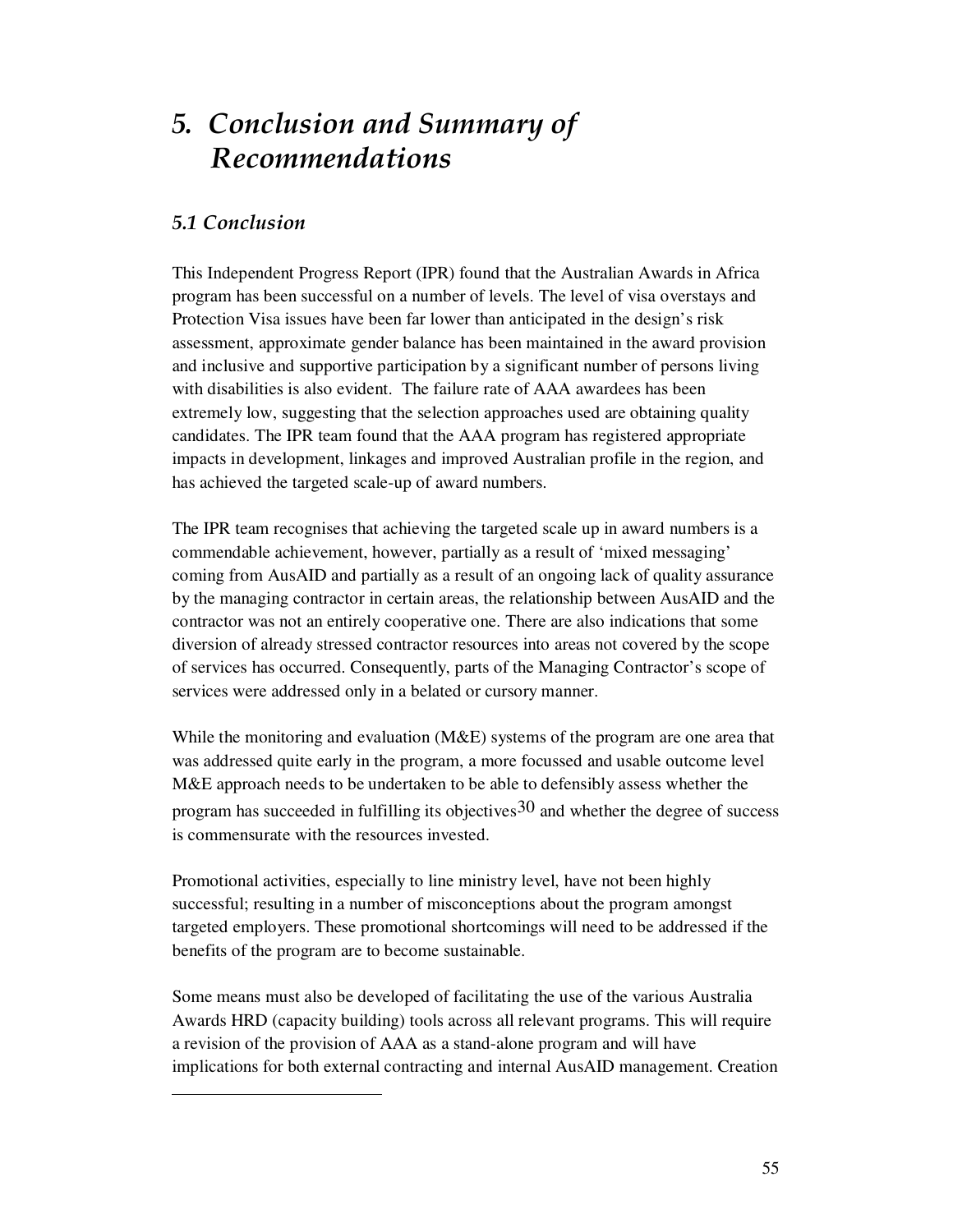by AusAID of contracts that incorporate a service provision function for other AusAID programs will be necessary and a restructure of AusAID work units and associated roles is needed to allow AusAID to play an expanded role in producing and implementing a combined HRD strategy and an associated shared promotional plan (applying to all HRD programs).

The fact that this program has achieved the targeted scale-up of award numbers well within the intended timelines is an achievement that is strongly commended by the IPR team. This achievement was a joint effort between AusAID and the MC in which both parties played critical and indispensable roles. From this basic standpoint the program should be considered successful in an overall sense.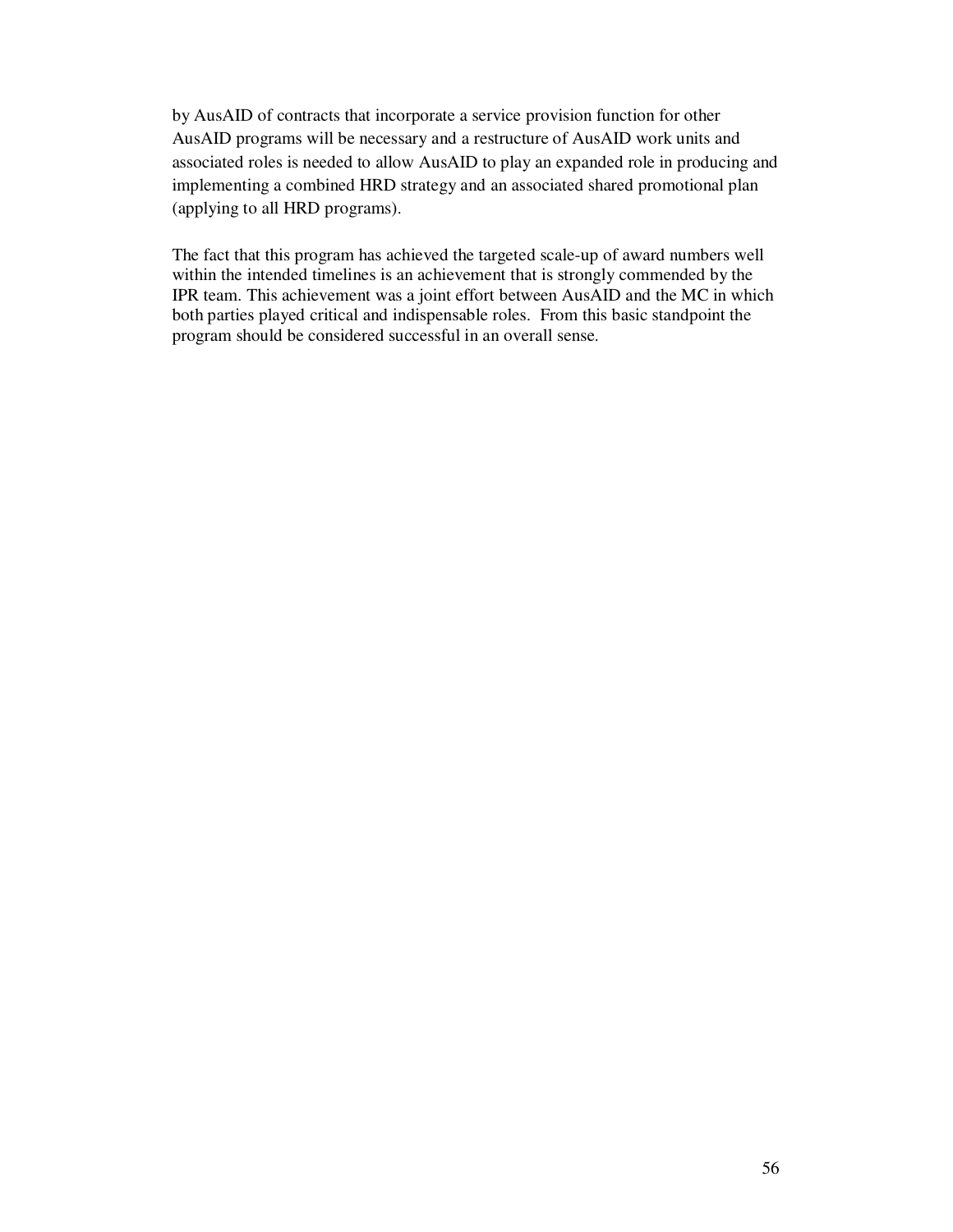# *5.2 Summary of Recommendations*

## **Recommendation 1**

AusAID should:

- combine all of its existing and proposed human resource development (HRD) programs under a single management structure with clear and unambiguous lines of internal authority and contractor communication
- have this combined AusAID HRD unit develop and implement an overall HRD strategy that clearly identifies the capacity building tools available from AusAID and their appropriate application
- have this combined AusAID HRD unit formulate a related *joint promotional and partner government engagement strategy* that consistently pertains to all HRD programs
- enable the AAA program to be modified into a 'partial facility' with the aim of assisting other AusAID programs (including, *but not limited to*, other HRD programs) to utilize the various capacity development tools offered by Australia Awards, while also maintaining the ability to maintain a 'base-load' of direct award provision to ensure overall targets continue to be met.

## **Interim Recommendation 1a**

AusAID immediately develop an action plan to begin bringing selected responsibilities for AAA partner government engagement, promotional, and alumni activities back to existing AusAID Scholarships staff.

## **Recommendation 2**

AusAID utilise the proposed 'tiered' approach to rationalizing engagement in Africa to streamline (and therefore render more effective) HRD promotional workloads. In the case of HRD programs, including the AAA program, it may be best to limit the number of tiers to two levels. In the first (most engaged) tier countries, expanded promotional activities would be designed and implemented to more substantially engage potential employer agencies. In the second (lesser engaged) tier countries promotional activities would mostly target Coordinating Authorities, and would only expect to directly engage employer agencies opportunistically, such as through other AusAID programs.

## **Recommendation 3**

Use the option available in the current managing contractor's contract to extend their period of service for an additional period of one year, in order to:

• allow the necessary amendments to current roles to be clarified and contractual responses to be formulated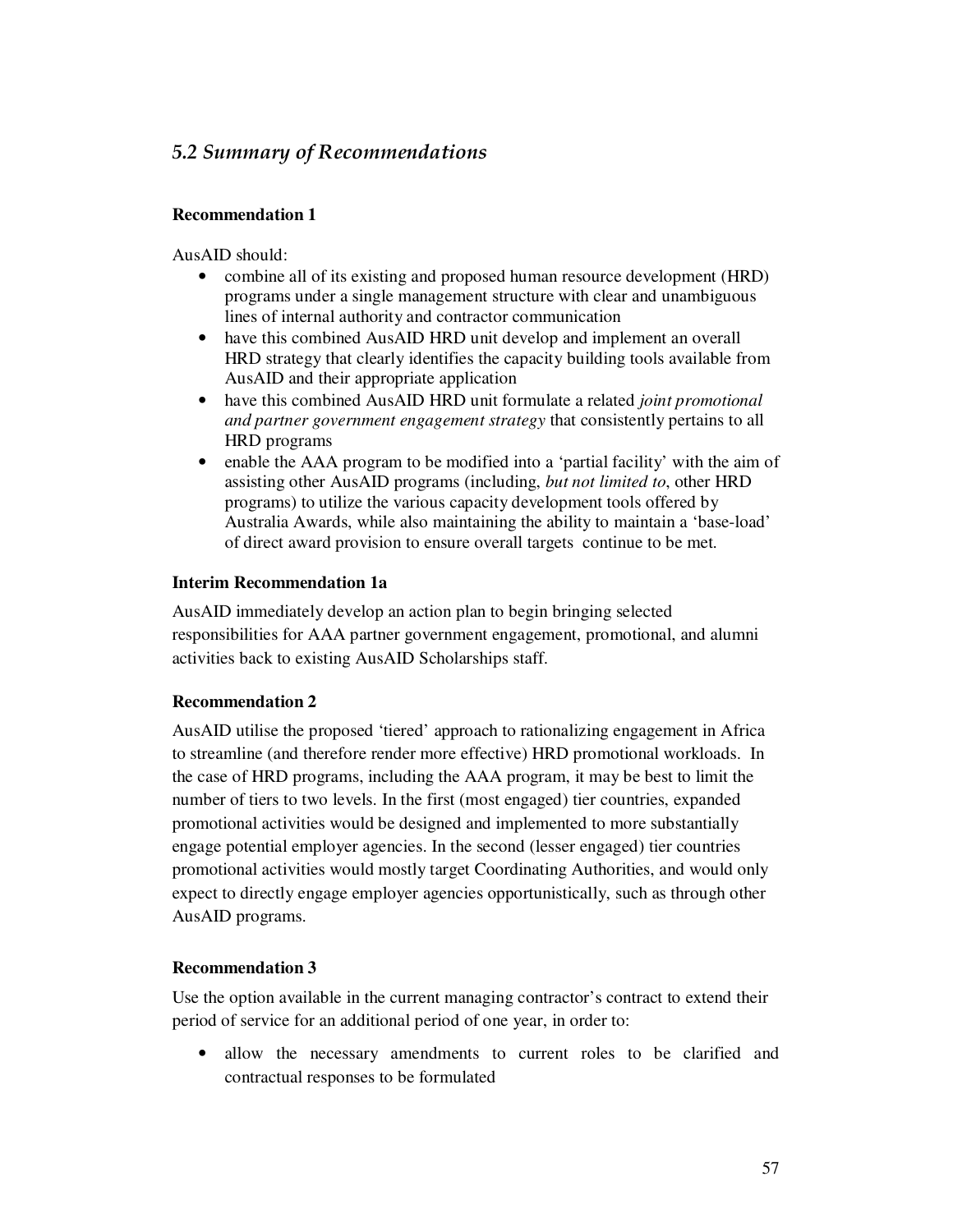• provide an opportunity for the contractor to better demonstrate its ability to fulfil the broader requirements of the current Scope of Service.

## **Recommendation 4**

The definition of Short Course Awards under the AA program be readjusted to: *"Opportunities for formal study or training, generally of less than 3 months duration, and no more than 5 months' duration, delivered by an approved Australian higher education provider (see Table A, B, & C of the Higher Education Support Act 2003) or an Australian Registered Training Organisation (RTO), that while being customised to specific needs of recipients will, as far as practicable, also result in a formal statement of credit or attainment that is:* 

- *recognised under the Australian Qualifications Framework (AQF)\*;*
- *approved in accordance with state- specific legislative frameworks for Australian universities; or*
- *recognised under Australian Nationally registered Vocational Education or Training (VET) material.*

#### *Standard notes:*

*1. In competitive bidding for course provision, preference will always be given to providers willing to formally recognise their own training delivery (through a statement of credit or attainment)*

*2. In cases where a qualification of any form can realistically be attained, opportunities to do so should be maximized. and this will also be viewed favorably in competitive bidding processes.* 

*\*Excluding school sector accreditation (primary and secondary) see: http://www.aqf.edu.au/aqfqual.htm*

## **Recommendation 5**

Selection processes for contracted short course providers, and bidding processes for specific course delivery to include a dominant selection criterion related to the providers willingness to provide accredited recognition of course completion. Such recognition may be made available on the basis of opt-in/opt-out assessment, if necessary, but any selection by a course participant to opt out of assessment would require written approval of their employer.

## **Recommendation 6**

AusAID expand the permissible form of LTAs beyond solely Masters courses by allowing VET diploma or certificate courses of up to one year duration to be included in what may be applied for under long term awards in Africa. No target should be set for proportion of Masters versus VET courses provided as LTAs; rather this should be informed by demand identified in the application process.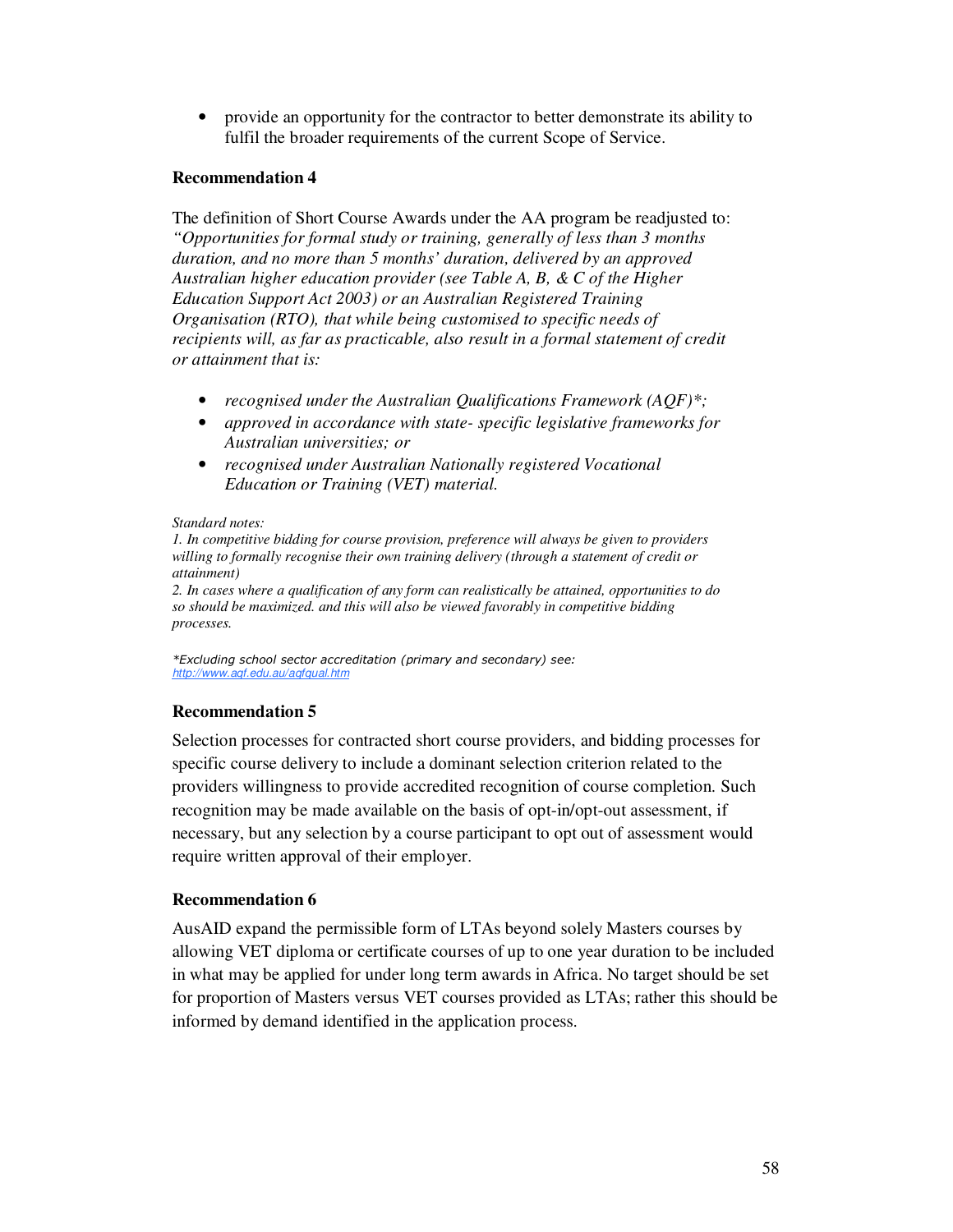## **Recommendation 7**

The current range of contracted short course providers be reviewed to enable delivery of a greater percentage of VET-oriented short courses. Coordinating Authorities, line ministries and other employee organizations should be made aware that VET opportunities are available under the program and encouraged to identify relevant course topics at this level.

## **Recommendation 8**

The delivery of VET-oriented long or short term awards be focused on 'Tier 1' countries (see Recommendation 2.), so that they are applied in a coordinated manner with higher level Australia Awards (e.g. post-graduate courses) to vertically integrate capacity development and thereby remove existing skills-based barriers to generating positive development impacts.

## **Recommendation 9**

Prescriptive targets for private sector involvement in LTA provision be removed, and replaced with a stated aim to progressively increase private sector involvement from its current baseline.

## **Recommendation 10**

Remove the PhD component from the program. If the benefits of retaining them are assessed to outweigh the streamlining opportunity represented by their potential removal, investigate the feasibility of the allocation of a set number of Australia Award PhDs to CSIRO and/or ACIAR to administer and deliver should be considered to remove administrative and promotional redundancies.

## **Recommendation 11**

The AAA program make full use of the opportunities related to alumni now offered by centralised Australia Awards initiatives, including use of the centralized alumni database, and potential partial funding for conducting a definitive 'tracing exercise'.

## **Recommendation 12**

AusAID should use the opportunity presented by consolidation of an overarching AusAID HRD program in Africa to streamline and clarify lines of decision making and communication thereby ensuring unambiguous directions from AusAID to the AAA MC.

## **Interim Recommendation 12a**

Current overlaps between AusAID staff responsible for direction of the MC, in relation to both short and long term courses, to be clearly identified and related interim protocols to be developed for avoiding conflicting direction.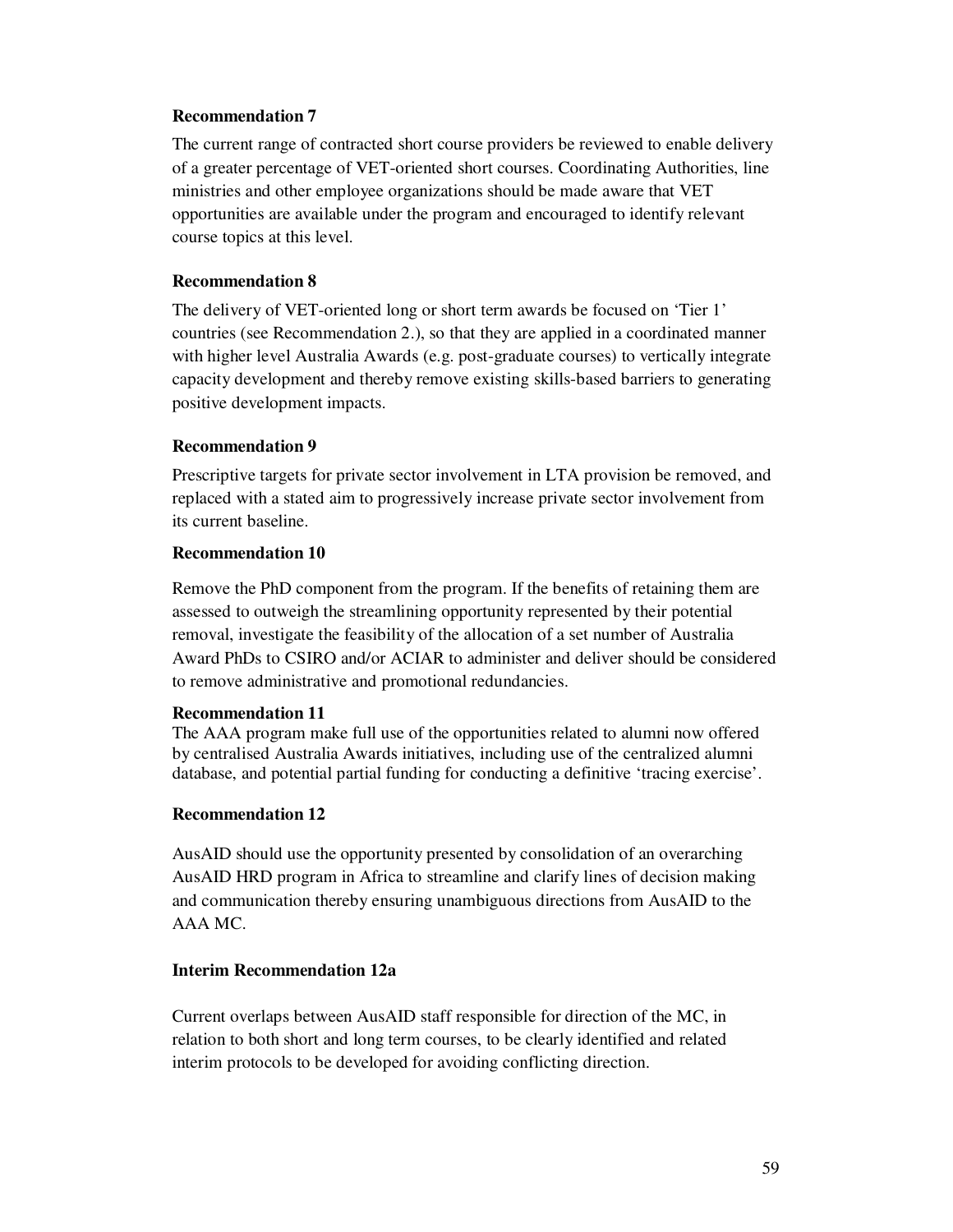## **Interim Recommendation 12b**

The current schedule of fortnightly inter-regional forums between AusAID scholarships staff should be expanded to include fortnightly meetings of key staff with duties that are separated along long and short course lines.

#### **Recommendation 13**

Both the MC and AusAID should take greater care when suggesting or approving tasks that are outside the existing scope of services. Approval for such additional tasks should only be given in cases where additional associated workloads do not divert resources from other critical tasks.

#### **Recommendation 14**

Greater direct involvement by AusAID in partner government engagements, promotions and alumni activities, should be used to reduce the potential for minor mistakes and diffuse the mutually defensive communications.

## **Recommendation 15**

The MC should continue to review and hasten implementation of its recruitment processes, particularly in relation to advisory and mid-level staff.

## **Recommendation 16**

That the outcome level components of the AAA M&E framework be urgently refocussed in line with data collection and analysis approach suggested in Annex 1 of this IPR.

## **Recommendation 17**

The program should focus on achieving a basic degree of relevant outcome monitoring before considering expansion into any more complex approaches to M&E, including those proposed in the *IAAMP Outcomes Evaluation report* 

## **Recommendation 18**

Course providers should be required to provide simultaneous translation of short course delivery, as necessary.

## **Recommendation 19**

Consideration be given to passing on a greater degree of responsibility for administrative and logistic workloads associated with short course delivery to course providers (including responsibility for awardee travel and visa acquisition), particularly when non-standard delivery options are proposed.

## **Recommendation 20**

Consider using ancillary awards to further increase the participation of women, disabled persons and candidates from non-English African speaking countries in the LTA component of the program.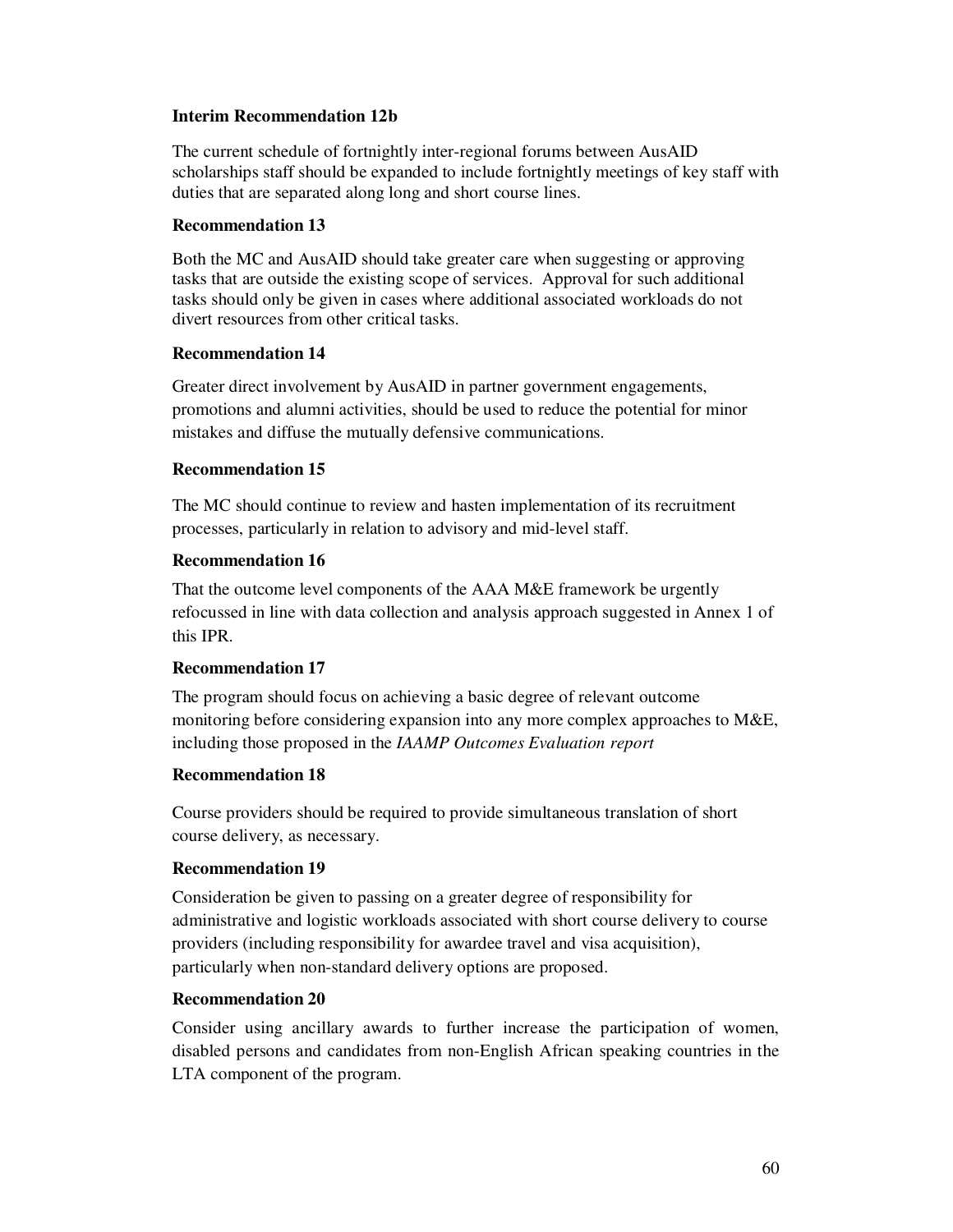## **Recommendation 21**

Conduct a rapid review of target organisations to assess real world availability of female candidates and use of this information to review blanket targets or reassess reporting against blanket targets. AusAID should consider how addressing gender and equity issues fits in with the larger overall HRD strategy.

## **Recommendation 22**

The option of provision of awards to both disabled persons and people working in disability sectors as a means of addressing disability targets should be continued provided care is taken to ensure that this does not impede the persons living with a disability from accessing awards.

## **Recommendation 23**

A Critical Incident Management Team should be created for addressing unforseen problems faced by applicants, awardees or alumni, and the creation of this team and the procedures for them to follow be reflected in amendments to the QAM.4.5 Ratings against each Criterion

| Rec. #                  | Type                      | Priority      | Responsibility                            |
|-------------------------|---------------------------|---------------|-------------------------------------------|
| $\mathbf{1}$            | <b>Strategic</b>          | <b>High</b>   | <b>AusAID (Africa and Schols Section)</b> |
| 1a                      | <i>Interim</i>            | <b>Medium</b> | <b>AusAID</b> (Africa)                    |
| $\overline{2}$          | <b>Strategic</b>          | <b>High</b>   | <b>AusAID</b> (Africa)                    |
| 3                       | <b>Strategic</b>          | <b>High</b>   | AusAID (Africa); AAA MC                   |
| $\overline{\mathbf{4}}$ | <b>Strategic</b>          | <b>Medium</b> | <b>AusAID</b> (Africa and Schols Section) |
| 5                       | <b>Strategic</b>          | <b>Medium</b> | <b>AusAID(Africa and Schols Section);</b> |
|                         |                           |               | <b>AAA MC; Course Providers</b>           |
| 6                       | <b>Strategic</b>          | <b>Medium</b> | AusAID(Africa and Schols Section);        |
|                         |                           |               | <b>AAA MC; Course Providers</b>           |
| $\overline{7}$          | <b>Strategic</b>          | <b>Medium</b> | AusAID(Africa); AAA MC; Course            |
|                         |                           |               | <b>Providers</b>                          |
| 8                       | <b>Strategic</b>          | <b>Medium</b> | AusAID(Africa); AAA MC; Course            |
|                         |                           |               | <b>Providers</b>                          |
| 9                       | <b>Strategic</b>          | <b>Medium</b> | AusAID (Africa); AAA MC                   |
| 10                      | <b>Strategic</b>          | <b>Medium</b> | <b>AusAID</b> (Africa)                    |
| 11                      | <b>Strategic</b>          | <b>High</b>   | <b>AusAID</b> (Africa and Schols Section) |
| 12                      | <b>Strategic</b>          | <b>High</b>   | <b>AusAID</b> (Africa)                    |
| 12a                     | <i><b>Operational</b></i> | <b>High</b>   | <b>AusAID</b> (Africa)                    |
| 12 <sub>b</sub>         | <b>Operational</b>        | <b>High</b>   | <b>AusAID</b> (Africa)                    |
| 13                      | <b>Operational</b>        | <b>High</b>   | AusAID (Africa); AAA MC                   |
| 14                      | <b>Operational</b>        | <b>High</b>   | AusAID (Africa); AAA MC                   |
| 15                      | <b>Operational</b>        | <b>High</b>   | AAA MC                                    |
| 16                      | <b>Operational</b>        | <b>High</b>   | AAA MC; AusAID (Africa and Scols          |
|                         |                           |               | Section)                                  |

## *Table 3. Recommendation Priority and Responsibility Matrix*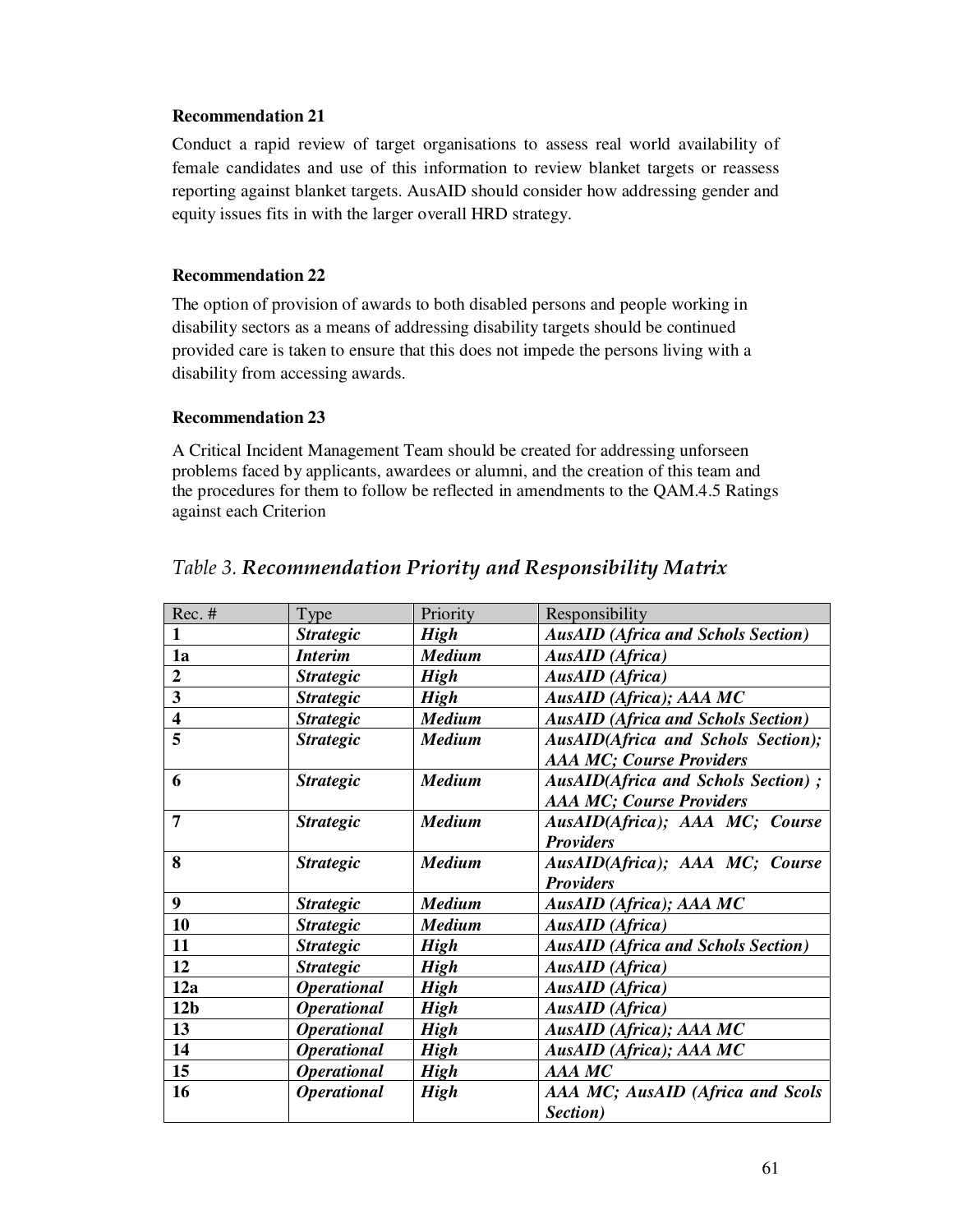| 17 | <i><b>Operational</b></i> | <b>High</b>   | AAA MC; AusAID(Africa and Scols  |
|----|---------------------------|---------------|----------------------------------|
|    |                           |               | Section)                         |
| 18 | <i><b>Operational</b></i> | <b>High</b>   | Course Providers; AAA MC; AusAID |
|    |                           |               | (Africa and Scols Section)       |
| 19 | <i><b>Operational</b></i> | <b>Medium</b> | Course Providers; AAA MC; AusAID |
|    |                           |               | (Africa and Scols Section)       |
| 20 | <i><b>Operational</b></i> | <b>Medium</b> | AAA MC; AusAID (Africa)          |
| 21 | <b>Operational</b>        | <b>Medium</b> | AAA MC; AusAID (Africa and Scols |
|    |                           |               | Section)                         |
| 22 | <i><b>Operational</b></i> | <b>Medium</b> | AAA MC; AusAID (Africa)          |
| 23 | <i><b>Operational</b></i> | <b>High</b>   | AAA MC; AusAID(Africa and Scols  |
|    |                           |               | Section)                         |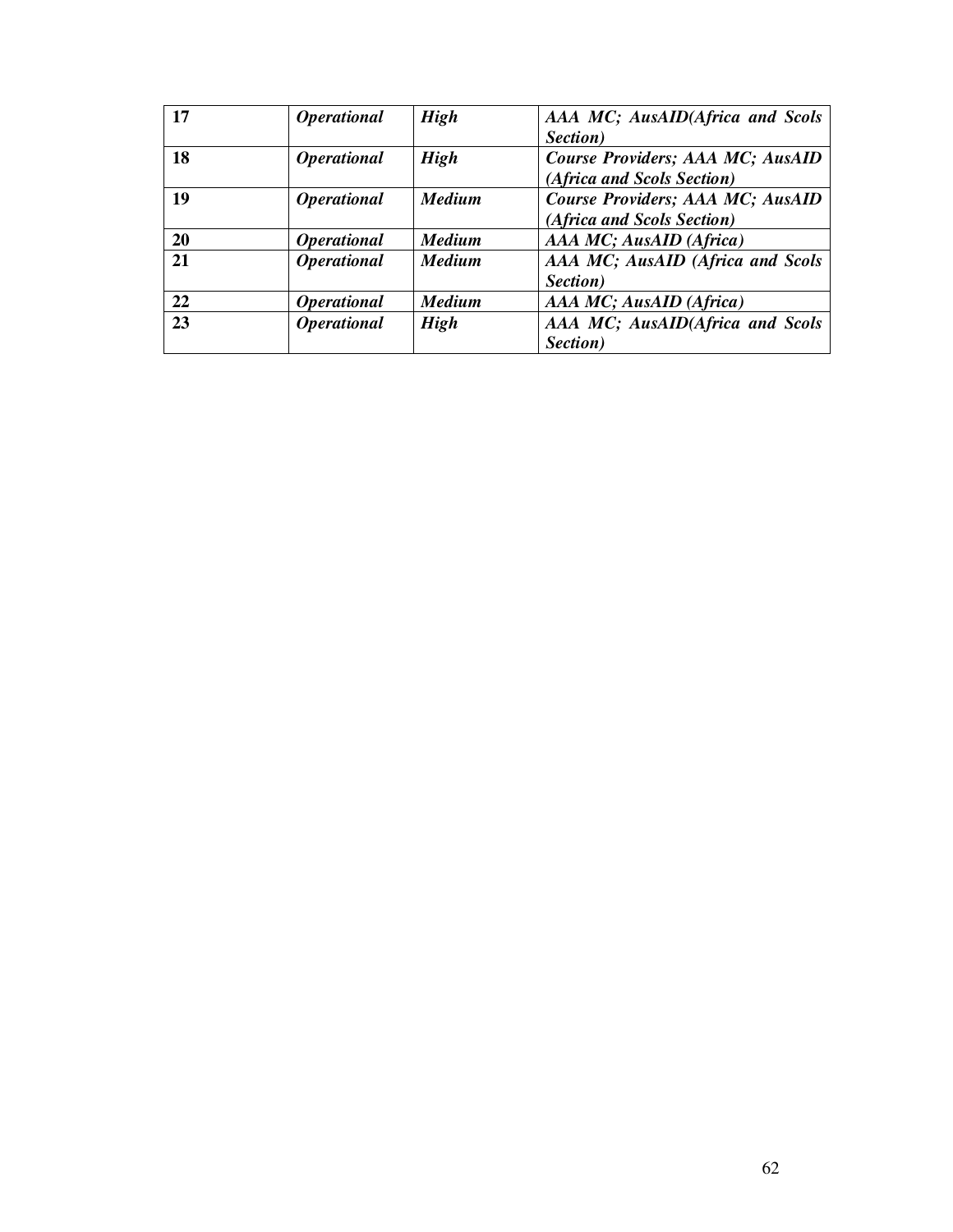# *Annex 1. Revising Reintegration Plans (RPs)*

\*\**Rough Guidance –currently being refined across a number of programs*\*\*

## *Introduction*

Scholarships Section guidance on Reintegration plans has recently been revised. This revision recognizes that early 'good practice examples' of reintegration planning were inadvertently based on formats used by programs that incorporated a substantial component of direct human resource management capacity building within a set of selected recipient institutions. Any prescriptive approach for defining a plan of action and then checking whether this plan is adhered to is only feasible or logical for programs incorporating such components.

Other programs, (including AAA) face a much more non-linear (unpredictable) results environment. In such environments attempting to constrain alumni contributions within prescriptive plans is not only impractical, it is also potentially counterproductive. For example by constraining alumni/employers to doing what they initially agreed, the program may prevent them from utilizing unpredicted opportunities to achieve more relevant or useful results). The new AusAID guidance recognises these factors and allows for a much simpler and more flexible approach to reintegration planning and tracking. This annex uses this new guidance to develop options for RP revision in the Africa context.

**Important Update: Please note, since this annex was drafted DFAT guidance has moved further along these lines with set format and incorporation of case studies into the system already successfully trialled. Any modification of M&E systems for Award programs should therefore also refer to this latest guidance and testing.** 

**Purpose(s) of Reintegration Plans (RPs)** 

There are three valid purposes for doing reintegration plans.

The most relevant two are:

- As initial selection tools. The quality of thought that goes into how a candidate intends to use the skills gained from an award provides a solid and additional selection criteria.
- As a 'basis' of tracking development (or linkage) contributions made postreturn by alumni (i.e. outcomes). For reasons explained below, this 'basis' should be a very loose one in most circumstances.

The other purpose is useful, but less measurable:

• As a performance enhancement tool. The RP can encourage candidates to think about how they can realistically use the new skills they will gain, so they can better position themselves to do so on return. This is something that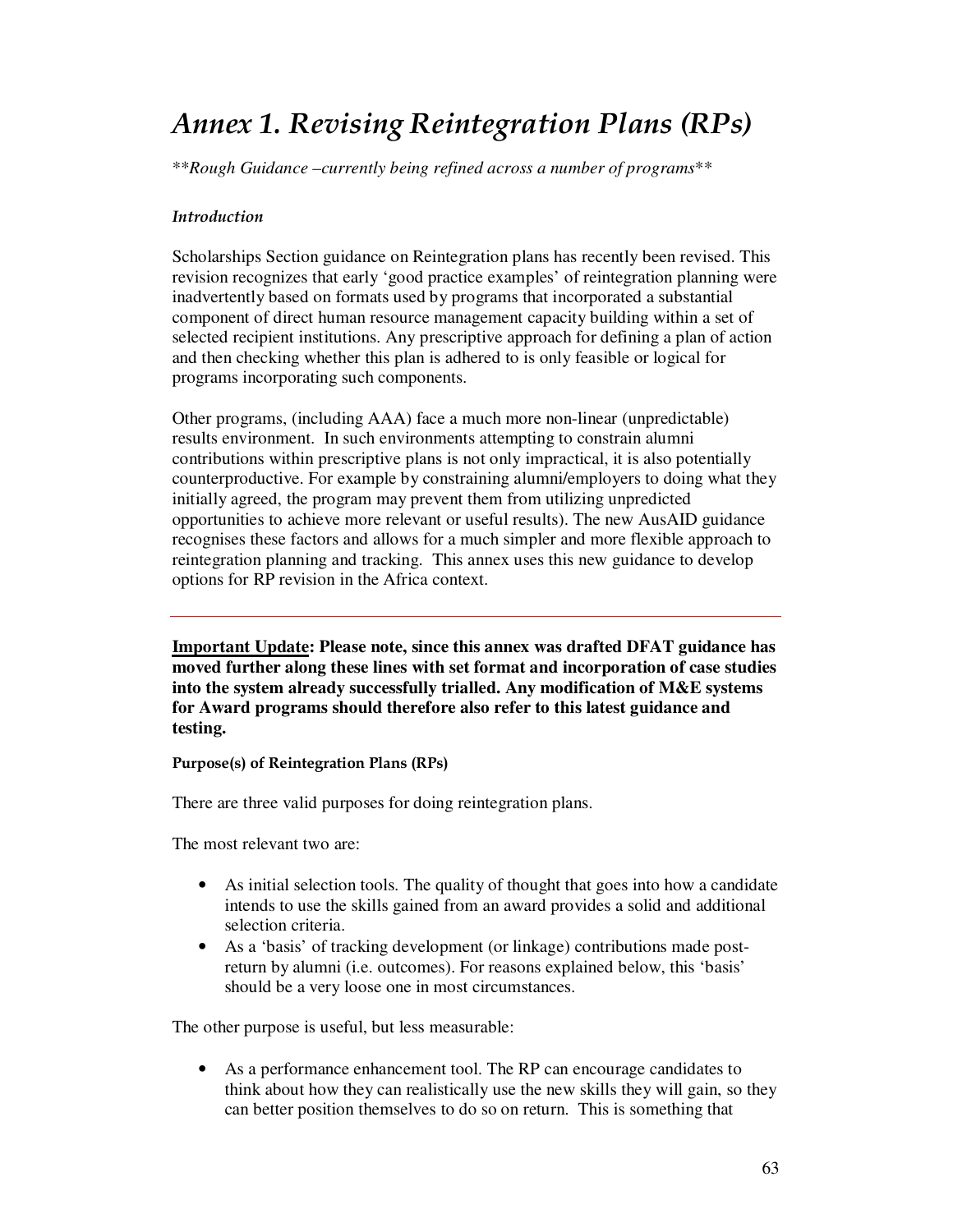would be largely done 'on faith' as it will be quite hard to measure if it ever really makes much difference.

## *Rationalization of Reintegration Plans*

A number of key issues arise that should guide rationalized approaches to use of reintegration plans:

- The first issue is that if you are using RPs in a way that does not satisfy one of the above purposes, you are wasting effort.
- Secondarily, if you do not explicitly recognise which purpose(s) you are attempting to address with your use of reintegration plans, you are likely to develop very inefficient (i.e. very over-complicated) instruments.
- Compromising good survey design principles in attempts to streamline analysis is false economy.

The first issue guiding rationalization is pretty clear. If you are not addressing a valid purpose, why are you doing RPs? No one should do RPs, just for the sake of doing RPs.

The second issue guiding rationalization is a little subtler, but has significant ramifications. If we are doing an initial RP for a selection purpose, an updated one (say just before return) for a performance enhancement purpose, and some post-return updates as outcome monitoring, then each phase of RP use has a separate purpose, and there is no logical need to have them 'intimately connected'. For simplicity, put aside the pre-return update, and consider it this way:

> *If a candidate gives us a set of worthwhile 'intentions' before departure, do we* really *care if those particular intentions are fulfilled, provided they do produce development impacts. Also, would we rather that alumni were adaptable enough to make the optimal use of all and any appropriate opportunities that arise for use of their award-based skills? If we merely encourage them to 'stick to plan', we may well be unintentionally constraining/discouraging them from taking opportunities to do even better things.*

> *In practice, it is very apparent that the temporal employment environment faced by most awardees is 'non-linear'31. Under such conditions a reintegration planning and tracking approach that assesses how well awardees stick to their initial plans is making the survey design error of 'mismeasurement' –it wishes to measure development outcomes, but actually measures how well a candidate can predict the future.*

Given this consideration, post-return updates of reintegration plans need not be complicated, inter-related comparisons of past intentions and actual achievements –they just need to collect the actual achievements made.

 $\overline{a}$ 

<sup>31</sup> In real terms, this just means it is highly unpredictable.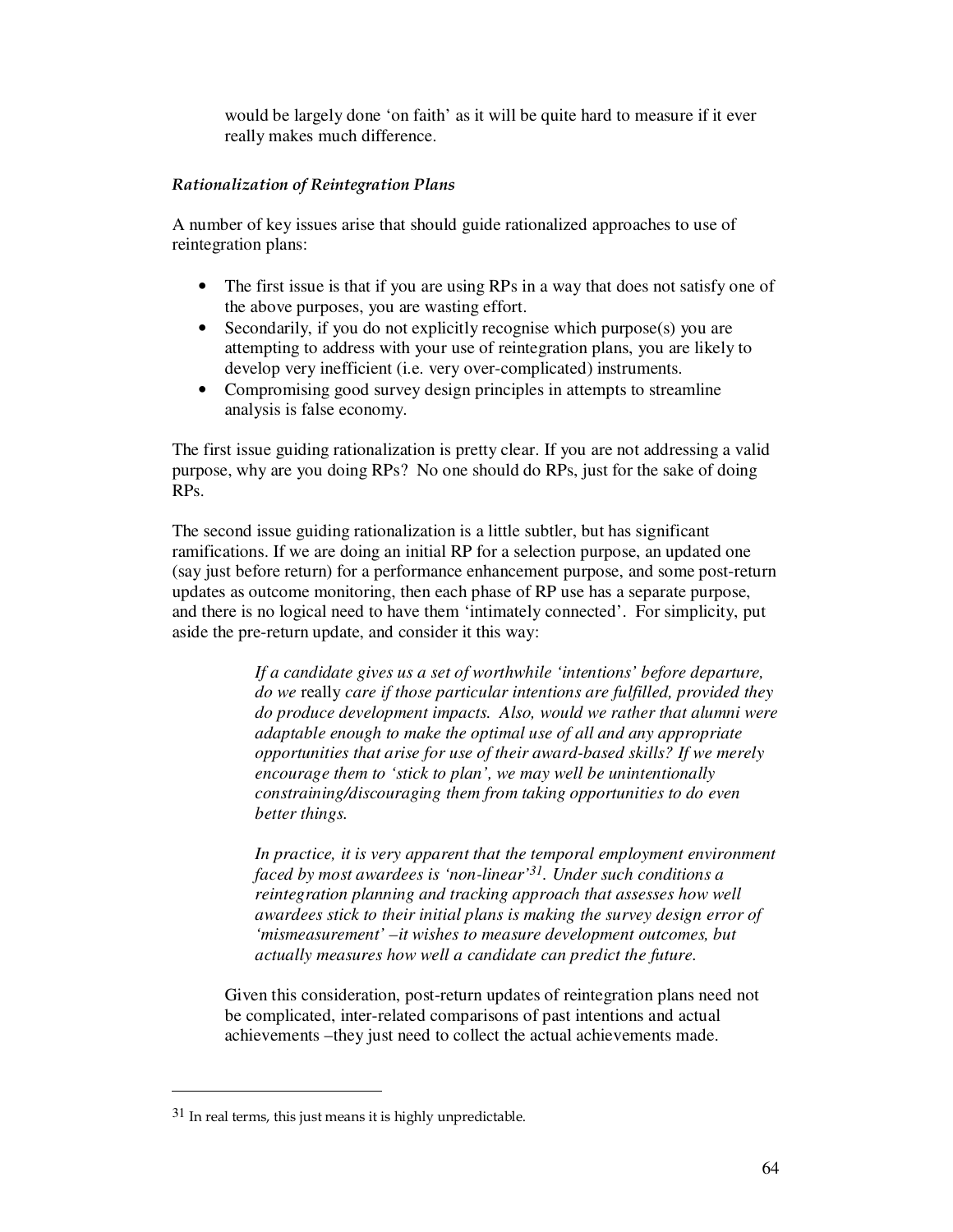Note: it is recognised that these considerations fall on a spectrum. RPs associated with short courses may not face such a high degree of unpredictability, and even longer-term scholarship programs that are highly integrated with HR planning of specific institutions 32 may be able to plan with a bit more certainty (-and may also want to inject a bit of institutional accountability). However, experience shows that most of AusAID's current long term Scholarships do operate in a largely non-linear employment environment, even (if not especially) those in 'Public' categories.

The third point affecting rationalization is simply the need to practice good survey design that explicitly recognises the purpose of the survey instrument and does not defeat those purposes. A common problem of more complex RPs is that they often ask respondents to 'pre-codify' the responses, regardless of the impact of this on data quality. This allows for 'easy' later analysis, but is very dangerous. For example, using questions like "Which development related sectors do you intend to contribute to?" and "Which MDGs do you intend to contribute to?" with response options that require checking of appropriate option boxes in set lists.

Yes, this approach makes later analysis easy, but it also makes it largely meaningless for two reasons:

- 1. If you are doing an initial reintegration plan for the purpose of assessing how well a candidate has thought about the development contributions they wish to make, then these checkbox approaches mean you are not just leading them to the extent of 'telling them the answers we want to hear', but you are not letting them answer anything badly! This defeats the purpose of using the results to separate those candidates who have put some real thought in responses from those who have just randomly checked boxes. In short, such approaches are critically flawed in regard to generating RPs of differentiable quality<sup>33</sup>.
- 2. The checkbox approach effectively asks respondents to categorize their own responses.. The problem with this is that respondents are not (and cannot be) trained in maintaining consistent classification.. For example, different respondents may well classify the same achievement under different sectors or MDGs. So while responses come in pre-classified form from such approaches, there is no basis to ensure that the classification is consistent. An inconsistent classification is not a valid or useful classification. Hence, while analyses will be easier, they will also be largely meaningless.

Proposed Changes

.

 $\ddot{\phantom{a}}$ 

 $32$  In fact, the current over complication of RP usage can be traced to their genesis in the Philippines program. These early RPs were (rightly) quite detailed and linear, as the Philippines schols program was highly integrated with associated HR planning within specific institutions. The mistake made was to take these detailed formats as good practice for *all* schols programs, without recognising that the Philippines was an exceptional case.

 $33$  And the accompanying narrative components suffer the same limitation on structured analysis as the open narrative entries of the application form that they effectively duplicate (see later).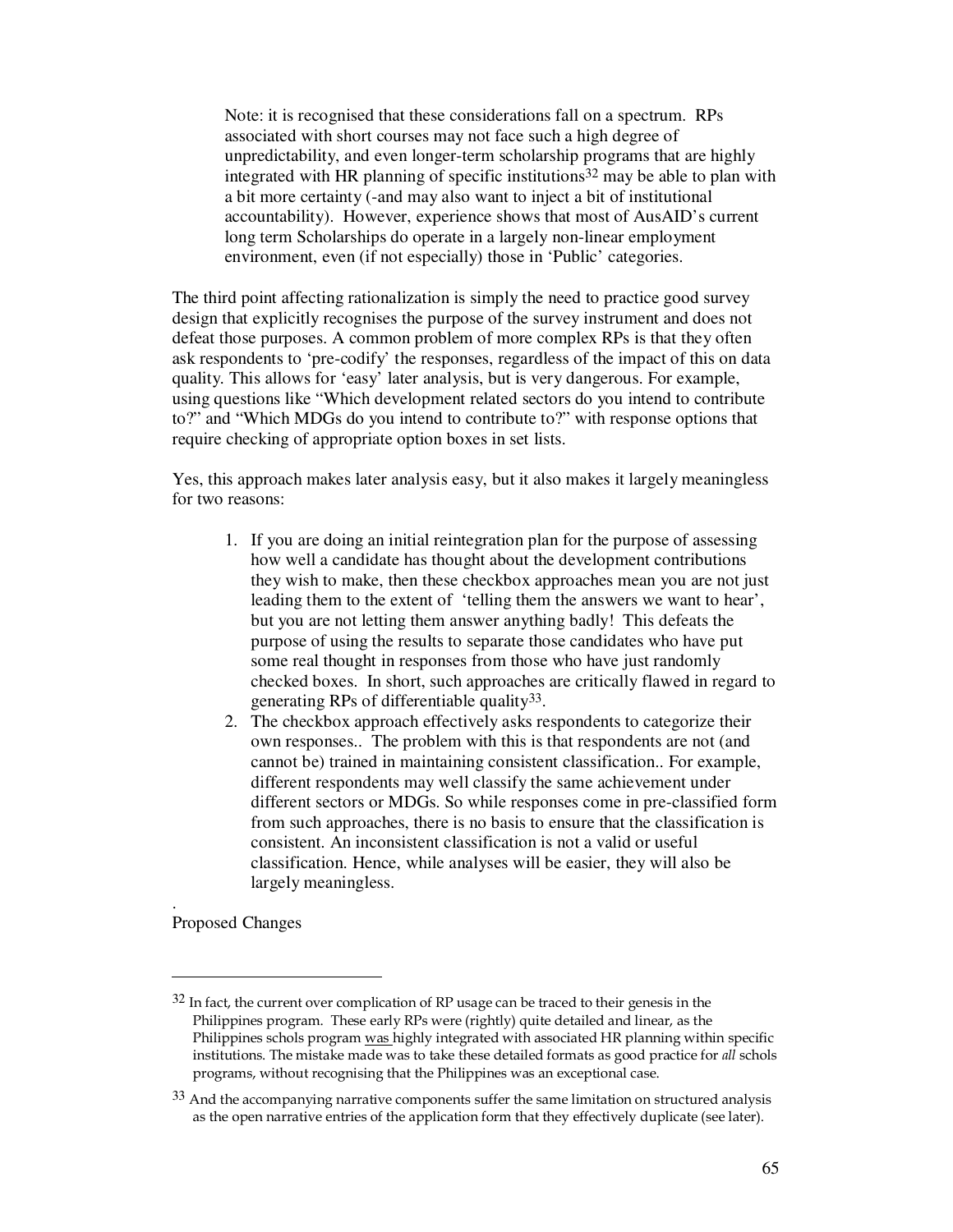The revised set of more focussed RP formats will include:

- 1. An initial (on-application) format
- 2. A pre-return update format
- 3. A post-return update format

## *The Initial (on application) Format:*

## CANDIDATE:

Q1. Please provide (up to 10) practical and realistic examples of how you will try to use the skills or Australian connections gained during your scholarship, and state the main constraints you may face in doing so:

| Examples | <b>Probable Constraints</b> |
|----------|-----------------------------|
|          |                             |
|          |                             |
|          |                             |
|          |                             |
|          |                             |

**(Note examples may be professional or personal in nature)** 

Note this does not go much further than what is already asked in the standard application form, but the differences are significant. In order to be able to codify and thereby analyse such qualitative data there is a minimum required level of structure that must be required of responses (see below). The open-ended narrative responses boxes of the standard application form do in provide for this.

The purpose of this initial format is mainly as a basis for improving selection, and each RP will be given a tentative 'quality score' (after eligibility checking) that will be fed into shortlisting and later assessments.

An expanded format is also available for bringing in employer input where feasible. This expanded format would also include:

## *EMPLOYER (where applicable)*

*Q2. Please provide (up to 5) practical and realistic examples of how you will try to provide this returnee with opportunities to use the skills or Australian connections gained during their scholarship, and state the main constraints you may face in providing these opportunities:* 

| Examples | <b>Probable Constraints</b> |
|----------|-----------------------------|
|          |                             |
|          |                             |
|          |                             |
|          |                             |
|          |                             |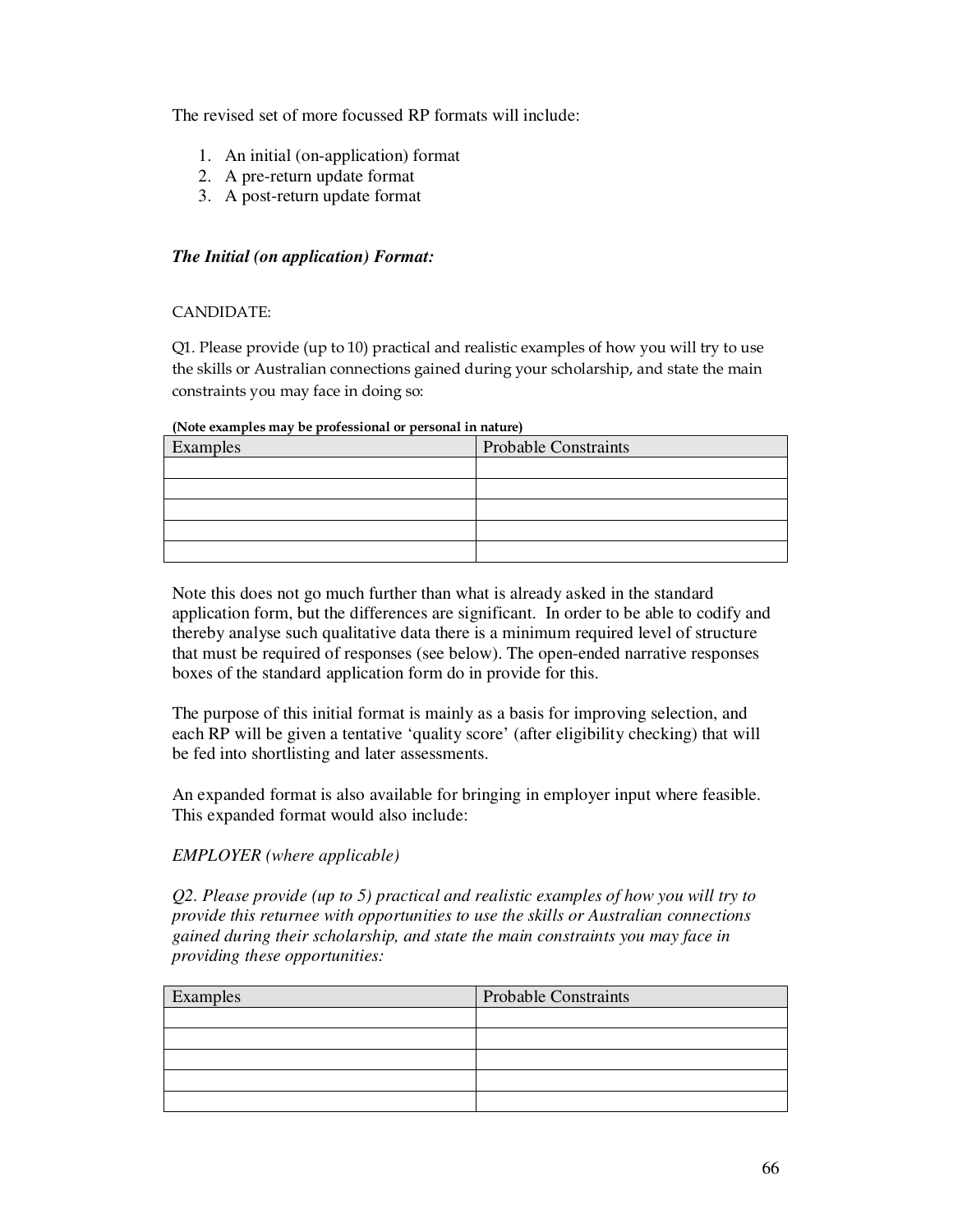## *The Pre-Return Update Format*

RPs may be updated prior to return of awardees on two occasions. The first at the Predeparture Briefing of the selected awardees, where feedback from course advisors or the selection panels will be used to reality-check the awardees' initial intentions. The format of this update is the same as that of the initial format, except that at completion of these updates, program staff34 will insert codification against all entries to enable analysis:

#### Coding

#### **(Note examples may be professional or personal in nature)**

| Examples | <b>Probable Constraints</b> | Sec | M | E <sub>f</sub> |
|----------|-----------------------------|-----|---|----------------|
|          |                             |     |   |                |
|          |                             |     |   |                |

The key use of this first pre-return update will be to allow very tentative outcome reporting (at the intention level) of likely contributions to be made by new cohorts<sup>35</sup>. Another pre-return RP update may also be conducted just prior to return of an awardee. The purpose of this will be limited to performance enhancement (i.e. getting awardees thinking about what to do on return), so it will again just use the initial format and codification is unnecessary.

## *The Post-Return Update Format*

This is the key outcome-monitoring format. It will consist of a slightly augmented version of the initial format and codification will always be added to responses by program staff (–respondents will not see these columns).

## *CANDIDATE:*

 $\overline{a}$ 

*Q1. Please provide (up to 10) practical and realistic examples of how (in the last six months), you have used the skills or Australian connections gained during your scholarship:* 

*<u> Coding</u>*  $\alpha$  *Coding* 

| (Note examples may be professional or personal in nature)          |                 |  |
|--------------------------------------------------------------------|-----------------|--|
| Examples (state specific policies, projects or practices worked on | Sector MDG Etc. |  |
| where relevant)                                                    |                 |  |
|                                                                    |                 |  |

<sup>34</sup> These program staff will be trained to maintain a consistent classification regime.

<sup>35</sup> Note there is therefore no need to codify responses of RPs from all applications.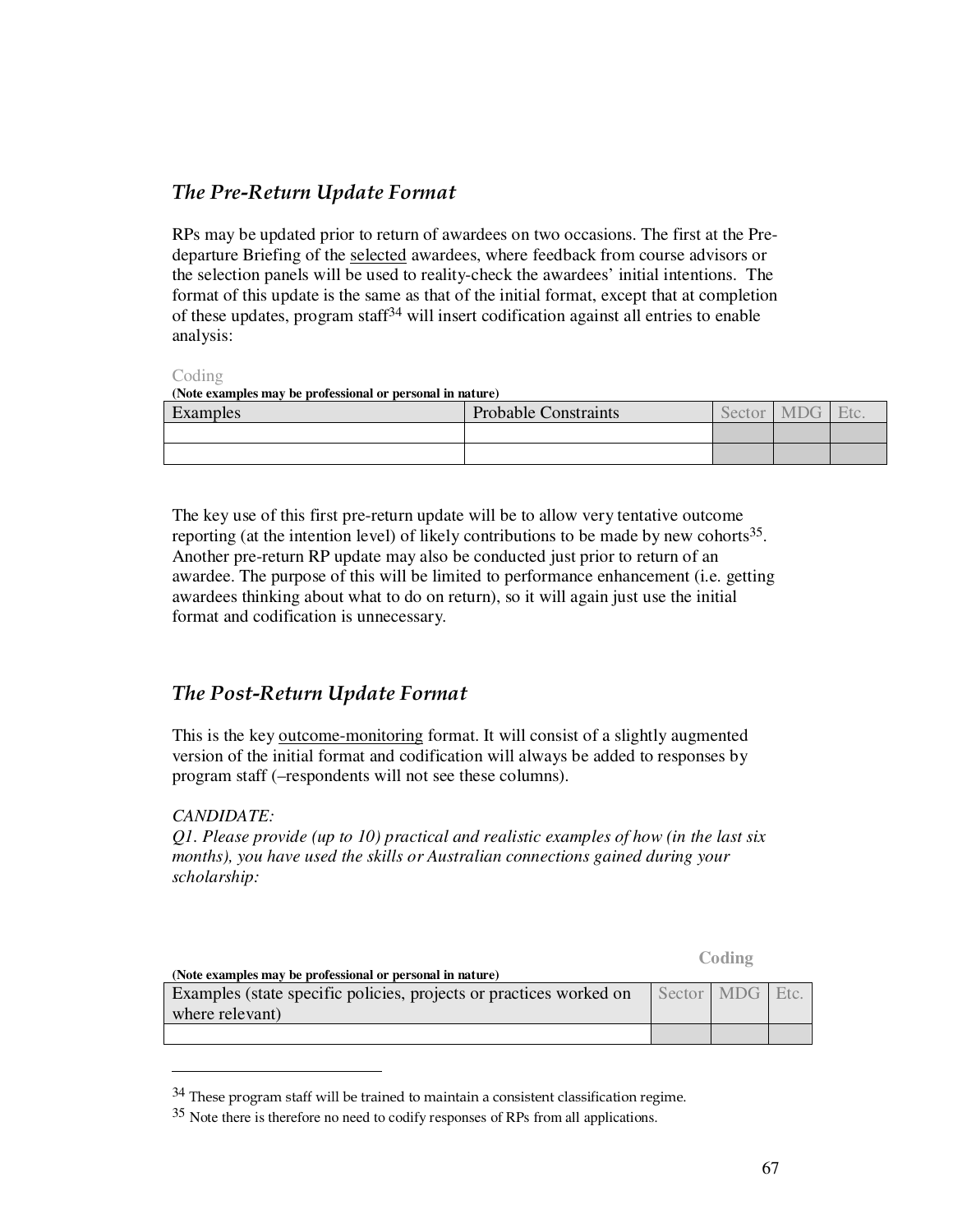*Q2. Please provide (up to 10) main constraints you have faced (in the past six months) in using the skills or Australian connections gained during your scholarship, and give any suggestions for addressing these constraints36:* 

| Coding      |                |             |  |
|-------------|----------------|-------------|--|
| Constraints |                | Suggestions |  |
|             | Const.<br>Type |             |  |
|             |                |             |  |
|             |                |             |  |
|             |                |             |  |
|             |                |             |  |
|             |                |             |  |

An expanded format is again available for bringing in employer input/accountability where feasible. This expanded format would also include:

EMPLOYER (where applicable)

 $\overline{a}$ 

*Q3. Please provide (up to 5) practical and realistic examples of how (in the past six months) you have provided this returnee with opportunities to use the skills or Australian connections gained during their scholarship:* 

Examples (state specific policies, projects or practices where relevant)

*Q4. Please provide the (up to 5) main constraints you have faced (in the past six months) in providing such opportunities, and give any suggestions addressing these constraints:* 

| Constraints | Suggestions |
|-------------|-------------|
|             |             |
|             |             |
|             |             |
|             |             |

<sup>&</sup>lt;sup>36</sup> The reason that the suggestions for overcoming constraints is not included in the pre-return formats is that it is regarded as more appropriate to focus on the more informed suggestions that will come with experience, rather than consider too much conjecture.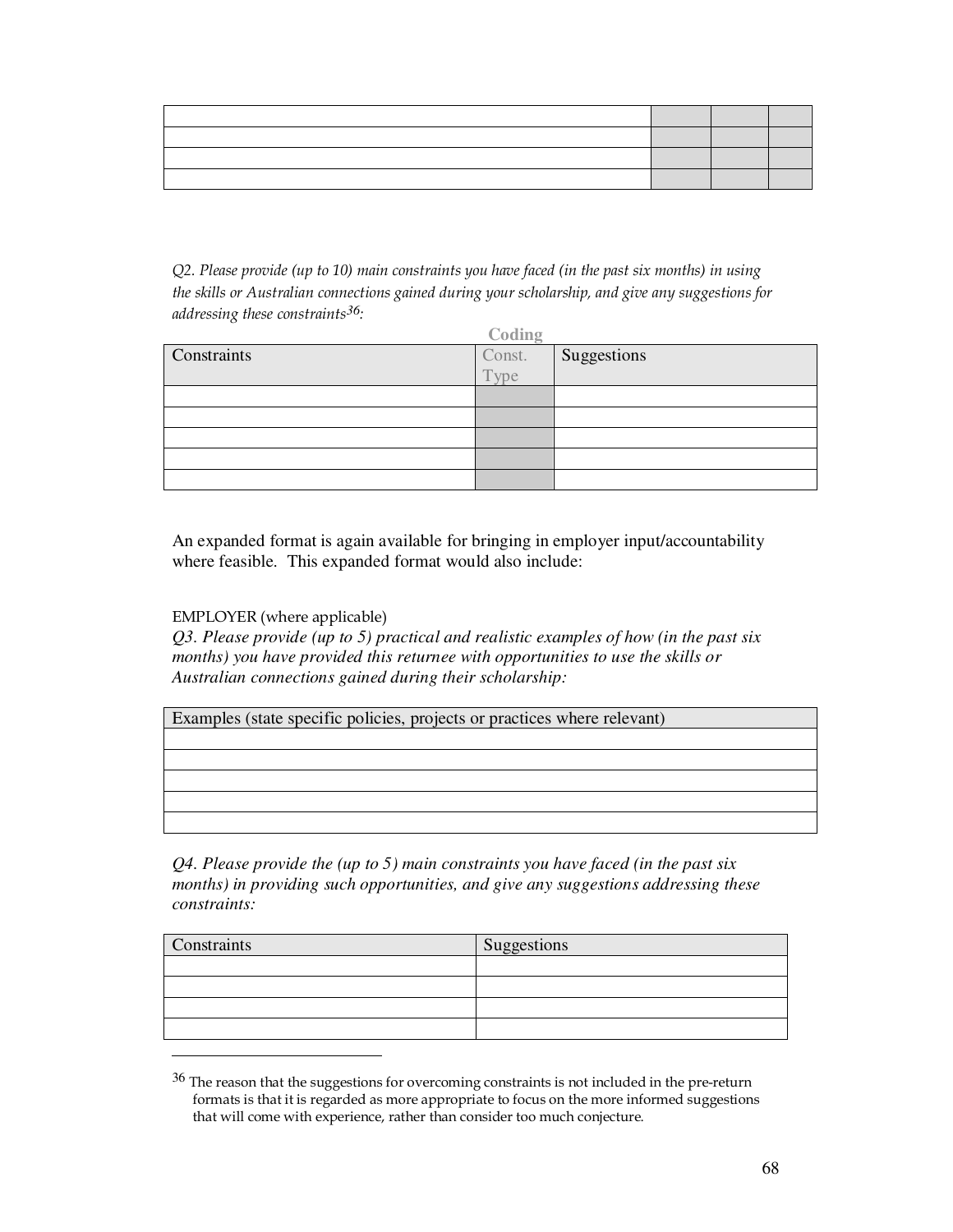The application of this post-return (outcome-monitoring) update will be at 6, 12 and 18 months after return. It will be applied to a stratified sample of approximately 5- 10% of returnees.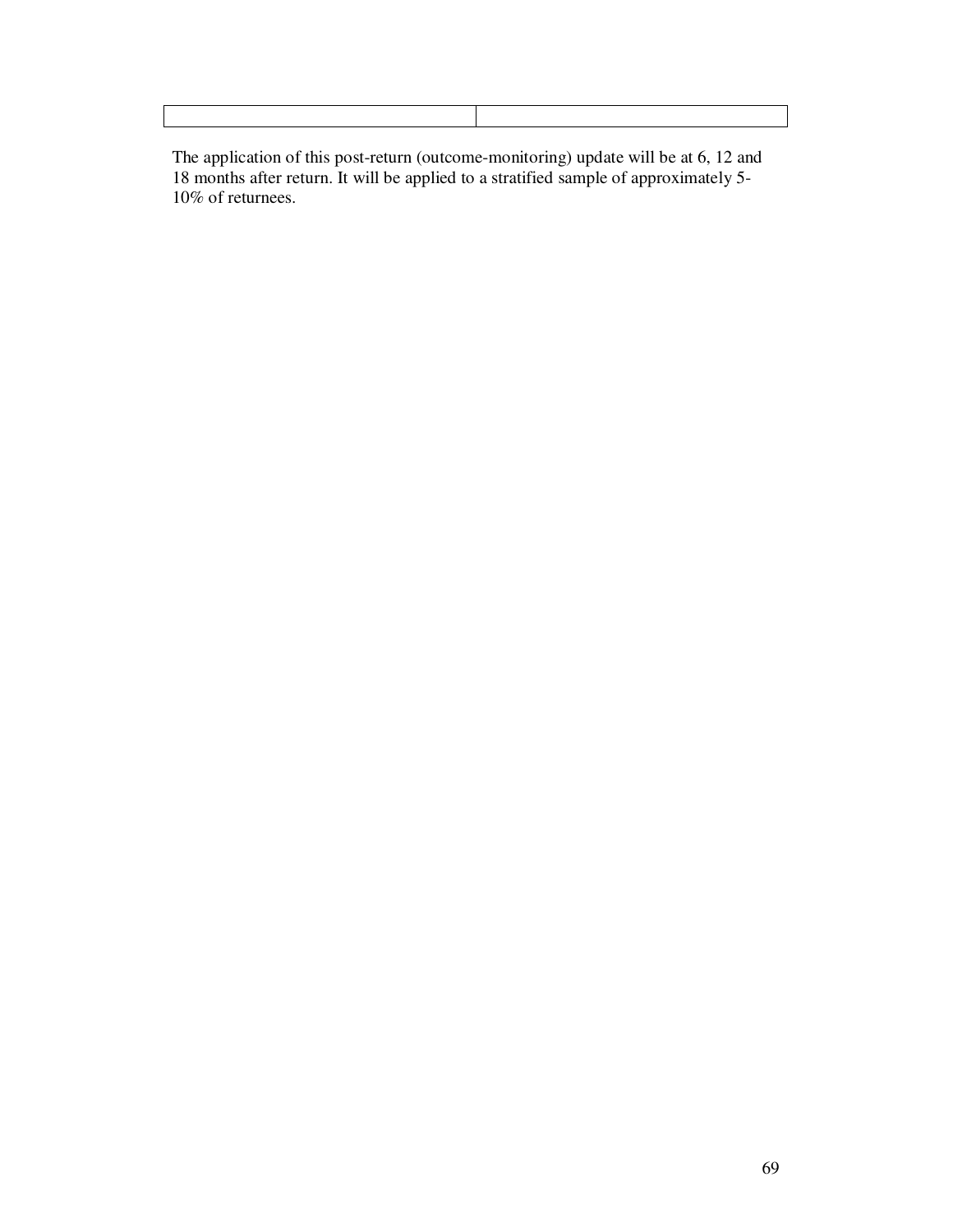# *Annex 2 Persons Consulted*

The Management Response (page 2) notes that the consultants interviewed DFAT staff in Canberra (Scholarships Section and Africa Desk); DFAT staff in Africa; GRM staff in Brisbane and in Africa; Australia Africa Partnership Facility (AAPF) managing contractor staff; partner government representatives Coordinating Authorities (CAs) and line Ministries where relevant); alumni; alumni peers; and industry and civil society groups. The review team was unable to supply a list of persons consulted.

# *Annex 3 Documents Reviewed*

A list of the documents reviewed appears at the end of the Terms of Reference (Annex 4)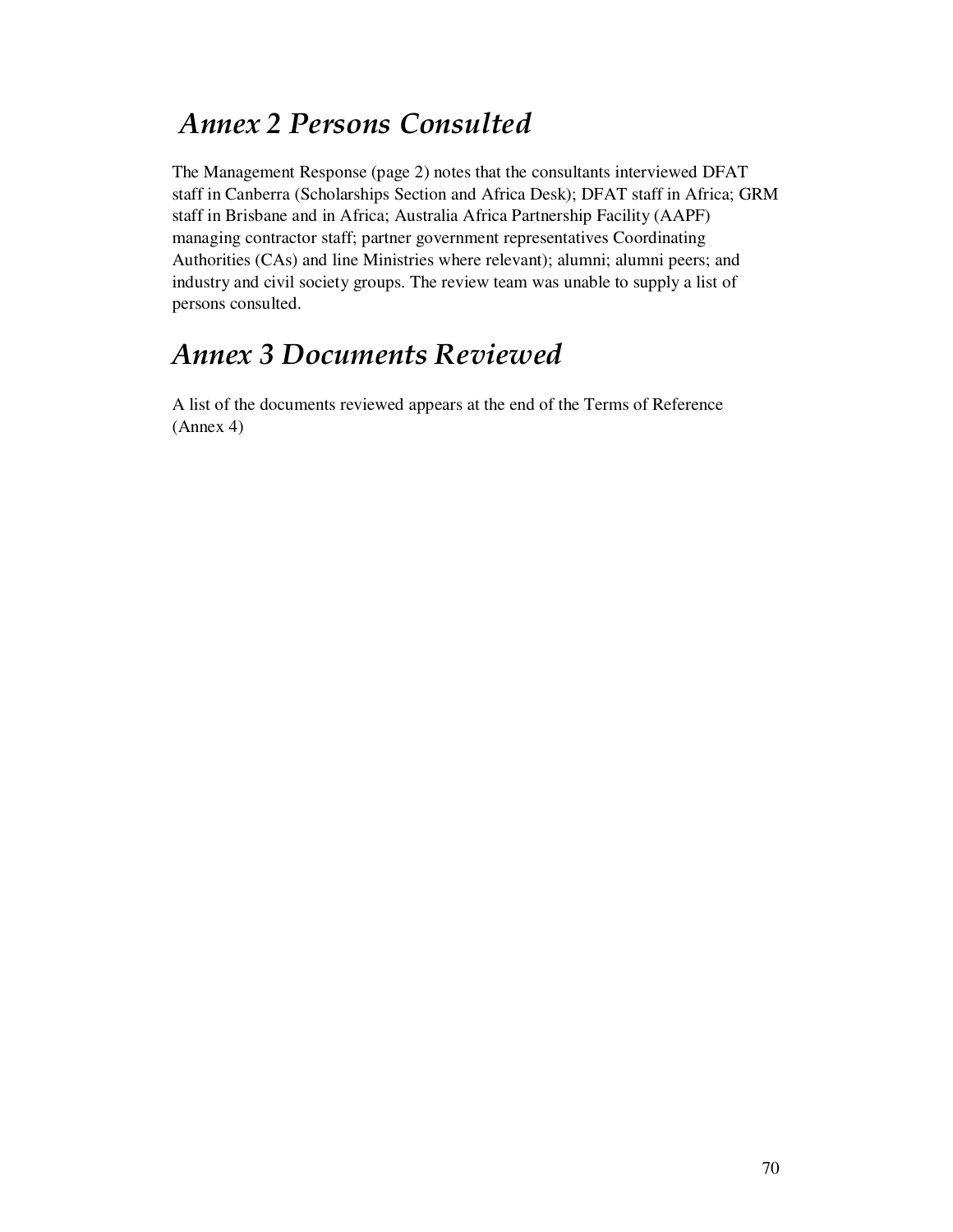# Annex 4 Terms of Reference

## **Terms of Reference: Mid-Term Review for Australia Awards in Africa**

#### **Introduction**

Mid-Term Reviews are standard AusAID processes governed by the AusAID Guideline entitled "Manage the Independent Evaluation of an Aid Activity". Mid-Term Reviews are now more commonly referred to as Independent Progress Reports. As per the Guidelines, Independent Progress Reports focus on three areas:

- Assessing progress against objectives;
- Improving implementation quality;
- Informing the design of any follow-on phases/new activities.

To meet AusAID requirements, this Mid-Term Review will need to address the following standard Evaluation Criteria, using the AusAID wide ratings.

| <b>Evaluation Criteria</b>    | <b>Related Primary Focus Questions (pages 3-4)</b> |
|-------------------------------|----------------------------------------------------|
| Relevance                     | Q1 & Q2 & Q8                                       |
| Effectiveness                 | Q1 & Q2                                            |
| Efficiency                    | Q3 & Q4 & Q7                                       |
| Sustainability                | Q <sub>5</sub>                                     |
| <b>Gender Equality</b>        | Q <sub>5</sub>                                     |
| Monitoring $\&$<br>Evaluation | Q6                                                 |
| Analysis & Learning           | Q4 & Q5 & Q6                                       |

*Rating scale: 6 = very high quality; 1 = very low quality. Below 4 is less than satisfactory.* 

The Mid-Term Review (MTR) was established in the Australia Awards in Africa (AAA) design to:

"…consider program outcomes and MC performance … its findings will help determine whether the MC should manage the program for a further two years. Specifically, the MTR will provide advice on ways to improve the impact and/or sustainability of the program for the remainder of its implementation period, and possibly beyond. It will also provide an opportunity to update risk and sustainability assessments and management. It will assess the quality and progress in delivery of program outputs and objectives (including the PDA 'pilot'); assess any issues or problems and their impact; assess the progress made towards achieving sustainable benefits, and identify and document any essential refinements to the program design. Members of the TAG may be engaged to undertake or to participate in the Mid Term Review." Note: Managing Contractor is abbreviated as MC here.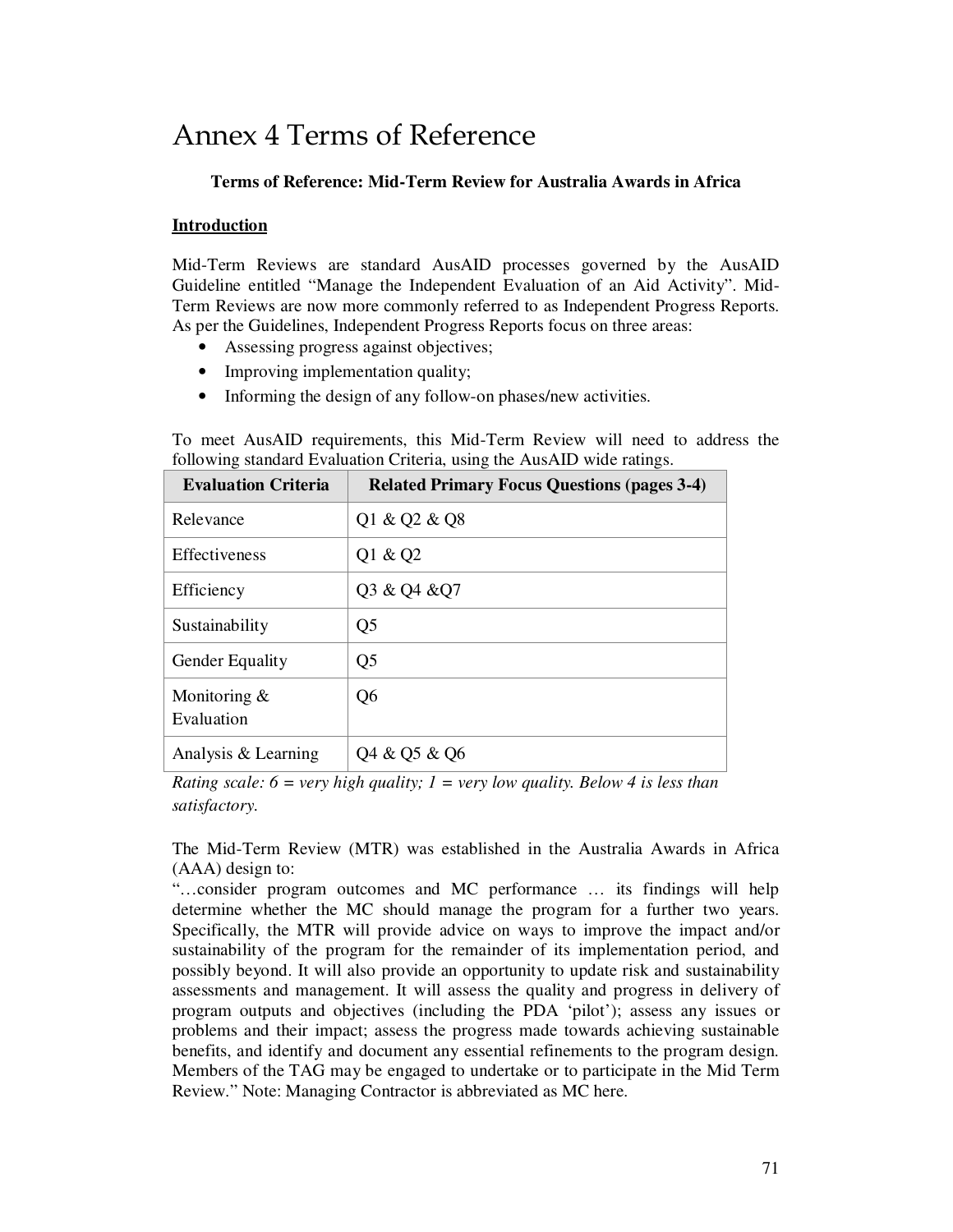The MTR will undertake a comprehensive review and assessment of the impact of AAA. It will include evaluating scholarships impact in five focus countries: Botswana, Ghana, Malawi, Togo and Uganda, complimenting the recent evaluation of two countries (Kenya and Mozambique) in the Outcomes Evaluation (Independent Completion Report of the In-Africa Australian Development Scholarship Management Program). The MTR will also consider the operational aspects of implementation by AusAID and the MC, GRM International Pty Ltd with field visits to Nairobi and Pretoria. The MTR will focus on contractor performance, the effectiveness of the M&E framework and functional processes. In so doing, the MTR will assess the quality and progress in the delivery of program outputs in realising AAA objectives; assess any issues or problems and their impact and also assess the progress made towards achieving sustainable benefits, and recommend how the operational management of AAA could be improved.

The implications for AAA of refocusing promotional and engagement efforts to fewer countries, particularly in terms of monitoring and evaluation, will be an area of consideration for the Review Team, including the impact this would have on the AAA initiative, particularly around resourcing. The mix of awards available to countries will also be reviewed.

## **Background**

Australia Awards in Africa (AAA) is a flagship of Australia's development cooperation efforts on the continent. It comprises the delivery of a range of development scholarships across the whole of Africa, including to the islands of the South West Indian Ocean. The design was completed in 2009 following the Labor Government's announcement of its intentions to re-engage in Africa after its election in late 2007.

AAA built on the previous scholarships program which offered up to 100 scholarships a year to 12 African countries in 2008. After a period of rapid scale up, by 2012 1,000 scholarships are being provided to 50 African countries (including North Africa).

A three year contract for the management of Australia Awards in Africa was signed on 20 December 2010 with GRM International. GRM International had been first appointed to as Managing Contractor in April 2004 upon outsourcing of scholarships management in Africa. The end date of the current contract period is 31 December 2013. There is a contract extension option in the contract of two years. The design incorporates a Mid Term Review (MTR) to be completed around six months before the end of the first three-year phase of the program (June 2013). AusAID wishes to bring this timing forward to inform the decision around extending the existing MC for a further 2 years beyond the December 2013 contract end.

## **Purpose**

The Mid-Term Review has two objectives:

1) to explore the impact as per the goals set in the design on a selected sample of Australia's African partners;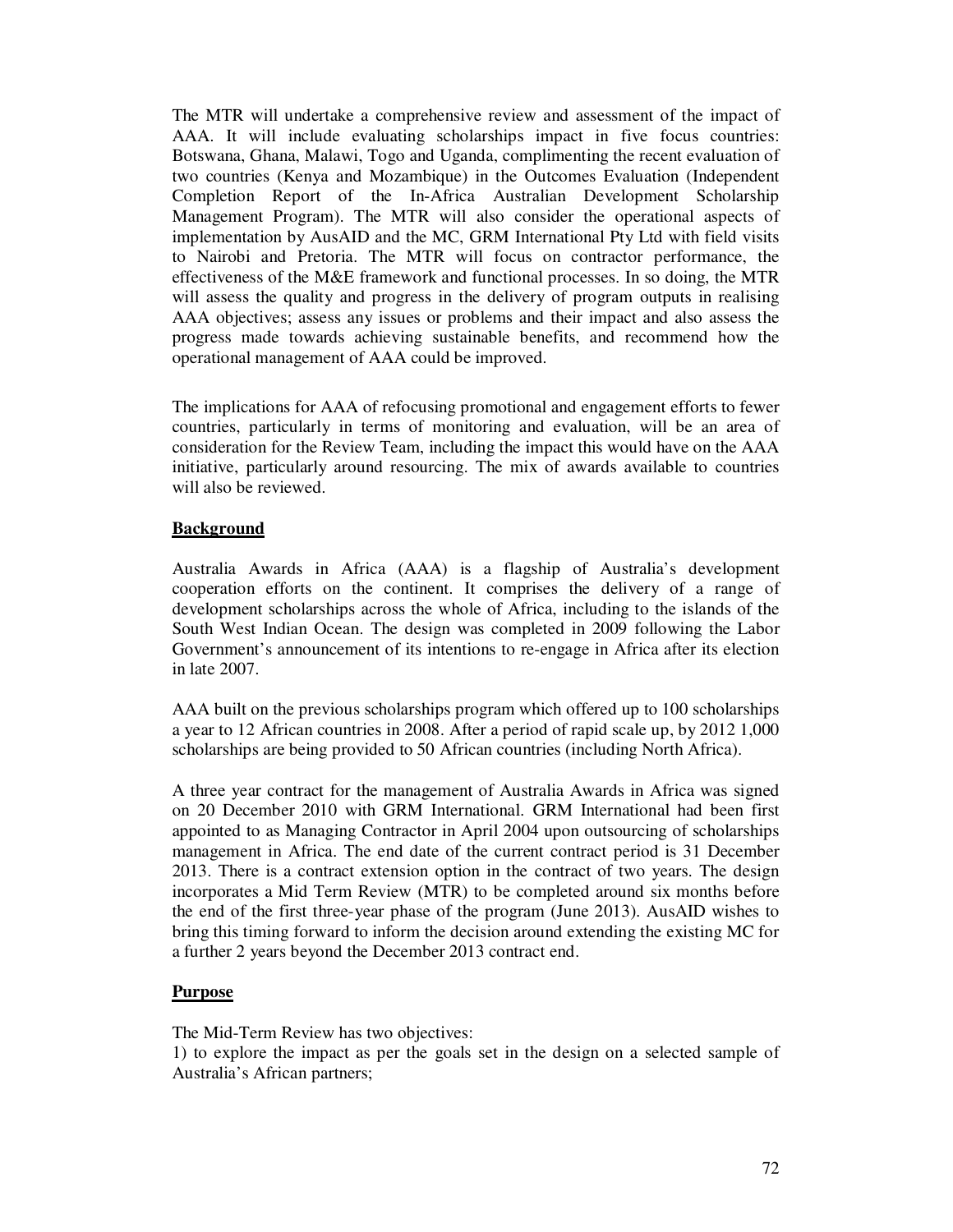2) to assess how effectively and efficiently AAA is being implemented by both AusAID and GRM with a view to strengthening delivery for the remainder of the contractual period.

## **Scope**

The Review will:

- primarily assess both AusAID's and the MC's performance in administering and supporting the delivery of the Australia Awards in Africa during 2011 and 2012;
- recommend options for strengthening the implementation of AAA; and
- be supplemented by an independent financial analysis of AAA to be commissioned by the AusAID Africa Desk.

#### **Focus questions for the Mid-Term Review:**

1. To what extent are the AAA objectives identified in the design being achieved? The four objectives are:

## **Objective 1**

AusAID Alumni within African government agencies develop and apply sound policy and practice relevant to designated sectors, particularly in specified sub-sectors, and in additional areas of demand.

#### **Objective 2**

AusAID Alumni within African non-profit civil society and African development organisations develop and apply sound operational policy and practice, including collaborative engagement, relevant to designated sectors, particularly in specified sub-sectors.

## **Objective 3**

AusAID Alumni within African commercial private sector organisations develop and apply sound corporate policy and practice, including industry linkages, relevant to designated sectors, particularly in specified subsectors.

#### **Objective 4**

Australia is increasingly recognised as an active partner in African development.

- 2. What unintended consequences (positive or negative) is AAA having?
- 3. How effective are current AAA selection processes for both long term and short course awards and how could they be improved;
	- i. Are the processes sufficiently transparent and if not, what can be done to improve transparency?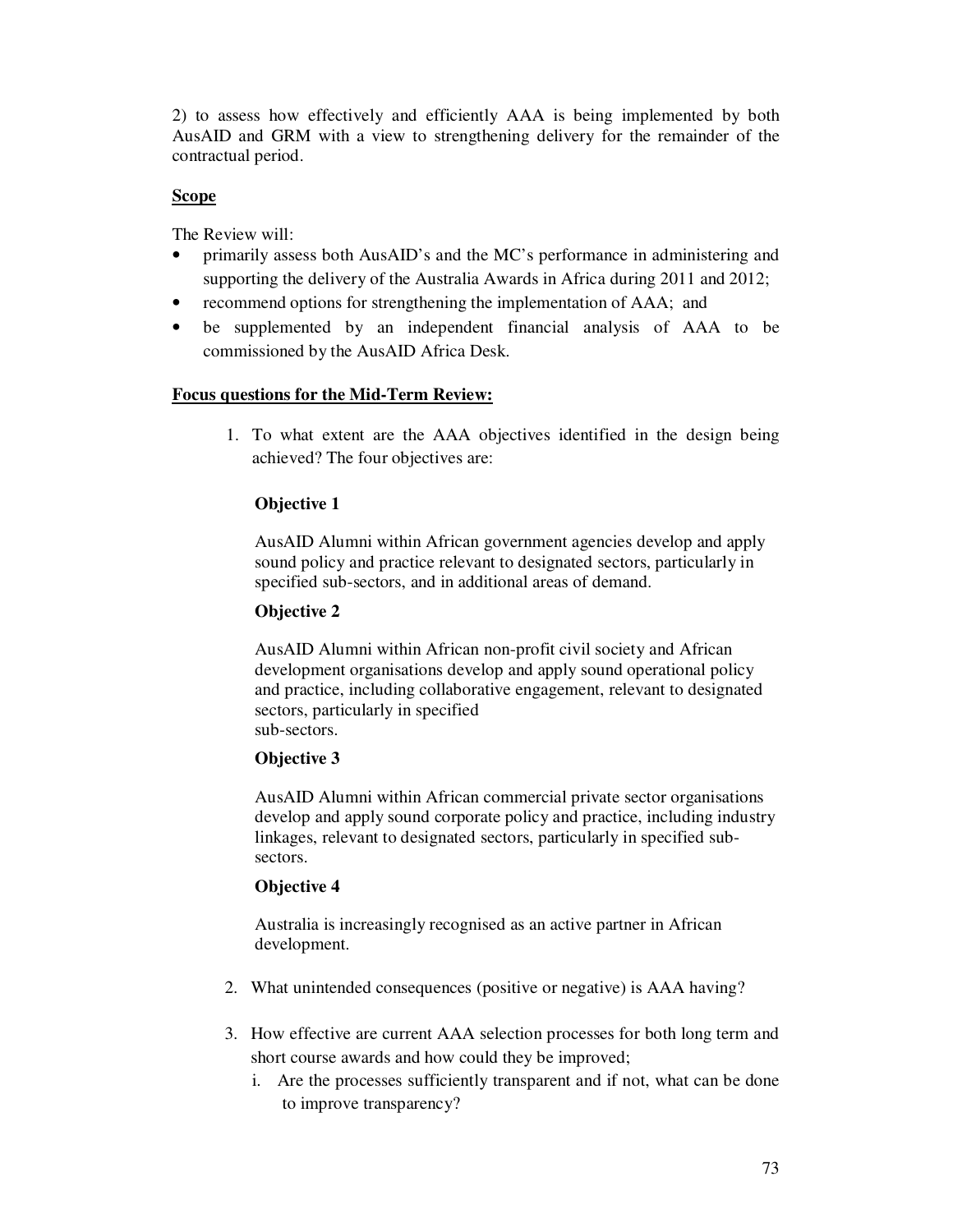- ii. Consider the benefits, issues and risks of organising group interviews for LTA, particularly the resourcing requirements.
- 4. Where do the elements of the program that contribute or reduce program effectiveness and efficiency lie?
	- i. To what extent are existing management arrangements (including staffing) appropriate for delivering up to 1,000 scholarships across the African continent?
	- ii. Document the efficiencies and innovations that have been introduced during implementation by both AusAID and the MC and consider how responsive the MC has been to changes requested by AusAID?
	- iii. How have the main changes from the original design (especially Professional Development Awards being replaced by Australian Leadership Award Fellowships and using a different model for in-Africa Short Course Award delivery) affected efficiency and effectiveness of AAA delivery?
	- 5. Is the MC effectively delivering the services specified in the Scope of Services (Schedule 1) of Contract 57041?
		- i. Assess the quality of the services delivered by the MC to date, including its administrative systems and resourcing, identifying both strengths and challenges faced;
		- ii. Consider whether the level of AusAID resourcing allocated to AAA is reasonable, particularly to provide strategic direction for the program and to support the MC's delivery. Recommend how AusAID could be organised more efficiently bearing in mind that it is unlikely AusAID will be able to allocate further human resources to AAA;
		- iii.Compare the Contractor Performance Assessments and resourcing of GRM with those of the Australia Africa Partnership Facility (AAPF), the other pan African capacity building program. Recommend how the two initiatives could collaborate to create further efficiencies and learn from each other.
	- 6. How effectively are enhanced AAA design elements being implemented, including but not limited to:
		- i. Promotions, Public Diplomacy and Communications
		- ii. Ancillary Awards
		- iii. Reintegration planning
		- iv. Alumni engagement
		- v. Gender equality
		- vi. Disability inclusion and access
		- vii. Private sector/civil society participation
		- viii. Open application processes
		- ix. Management of critical incidents and student issues.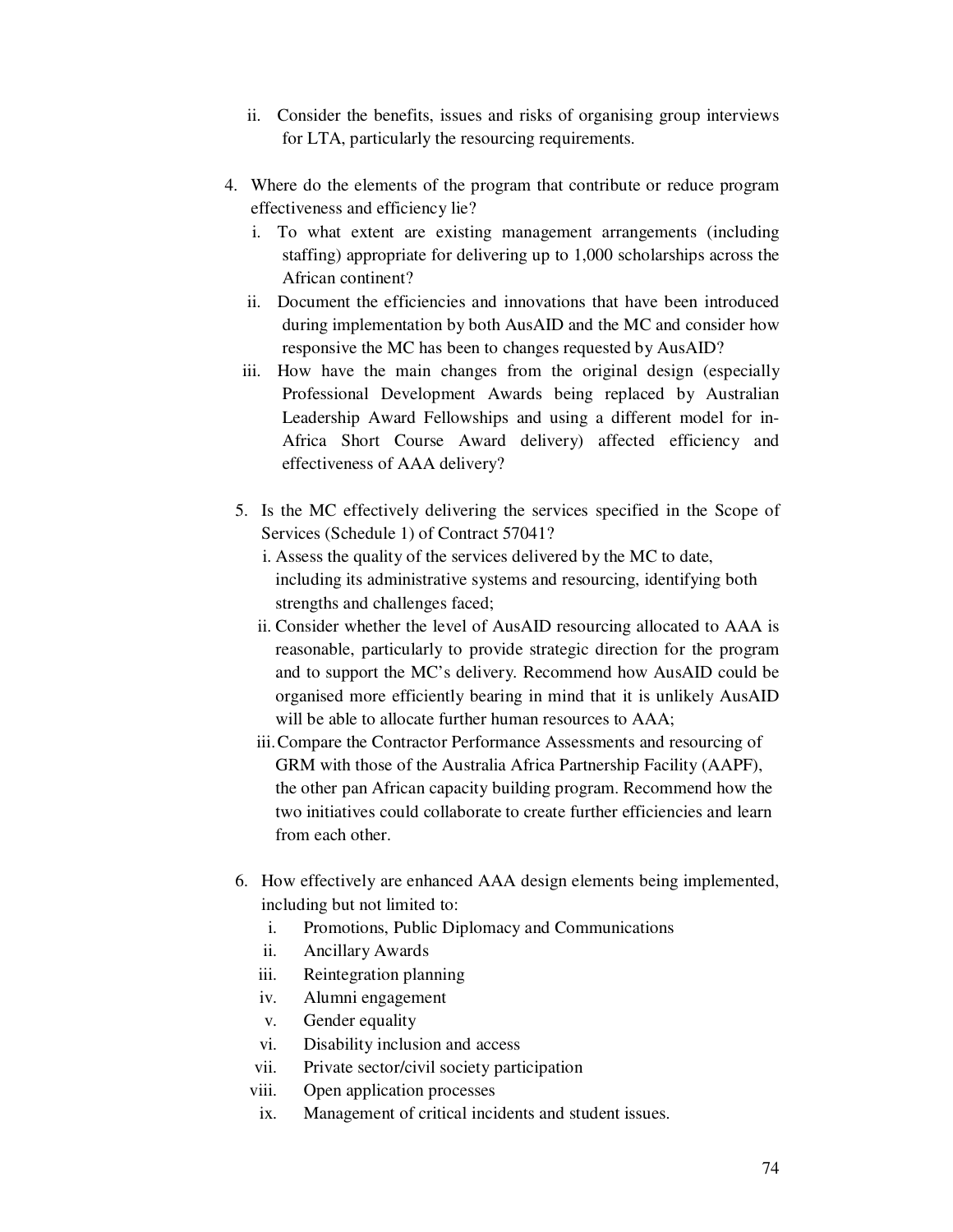- 7. To what extent is the Monitoring and Evaluation (M&E) Framework and information provided by the MC useful for, and being used to:
	- i. improve accountability;
	- ii. tell a positive story about AAA impact;
	- iii. contribute to continuous improvement of AAA?

Using the IAAMP Outcomes Evaluation report as a starting point, recommend how the M&E framework for AAA may be improved to strengthen its usefulness, ensuring that it is a practical and useful instrument to guide AAA.

8. What are the implications to AusAID and the MC of refocusing key aspects of AAA promotions, engagement and M&E to fewer countries, while continuing pan-Africa award access? Recommend how this refocusing could be undertaken.

These questions will be addressed acknowledging the DAC Evaluation Criteria<sup>37</sup> around which the IPR document is structured.

# **Method**

 $\overline{a}$ 

The MTR will be undertaken by the TAG to AAA. A Tasking Note will be prepared to formalise the inputs for the MTR (Tasking Note 1). The TAG Team Leader will be responsible for coordinating the inputs of Mid-Term Review to team members. The MTR will include a desk review and field work. The MTR team will interview, at least: AusAID staff in Canberra (Scholarships Section and Africa Desk); AusAID staff in Africa; GRM staff in Brisbane and in Africa; AAPF managing contractor staff; partner government representatives (coordinating authorities and line Ministries where relevant); alumni; alumni peers; industry or civil society groups where relevant.

## **Team Composition and responsibilities**

The Technical Advisory Group (TAG) members will undertake the Mid-Term Review: Mr Colin Reynolds as Team Leader and Dr Donna Podems as the Monitoring and Evaluation Adviser.

## Team Leader Responsibilities: Mr Colin Reynolds

It is expected the Team Leader will:

- 1. Perform the role of Mid-Term Review Team Leader and work collaborative with the M&E Adviser
- 2. Be AusAID's primary contact point for the Mid-Term Review
- 3. Have overall responsibility for producing and presenting reports

<sup>&</sup>lt;sup>37</sup> The team recognizes that some overlap between DAC criteria and key questions will occur.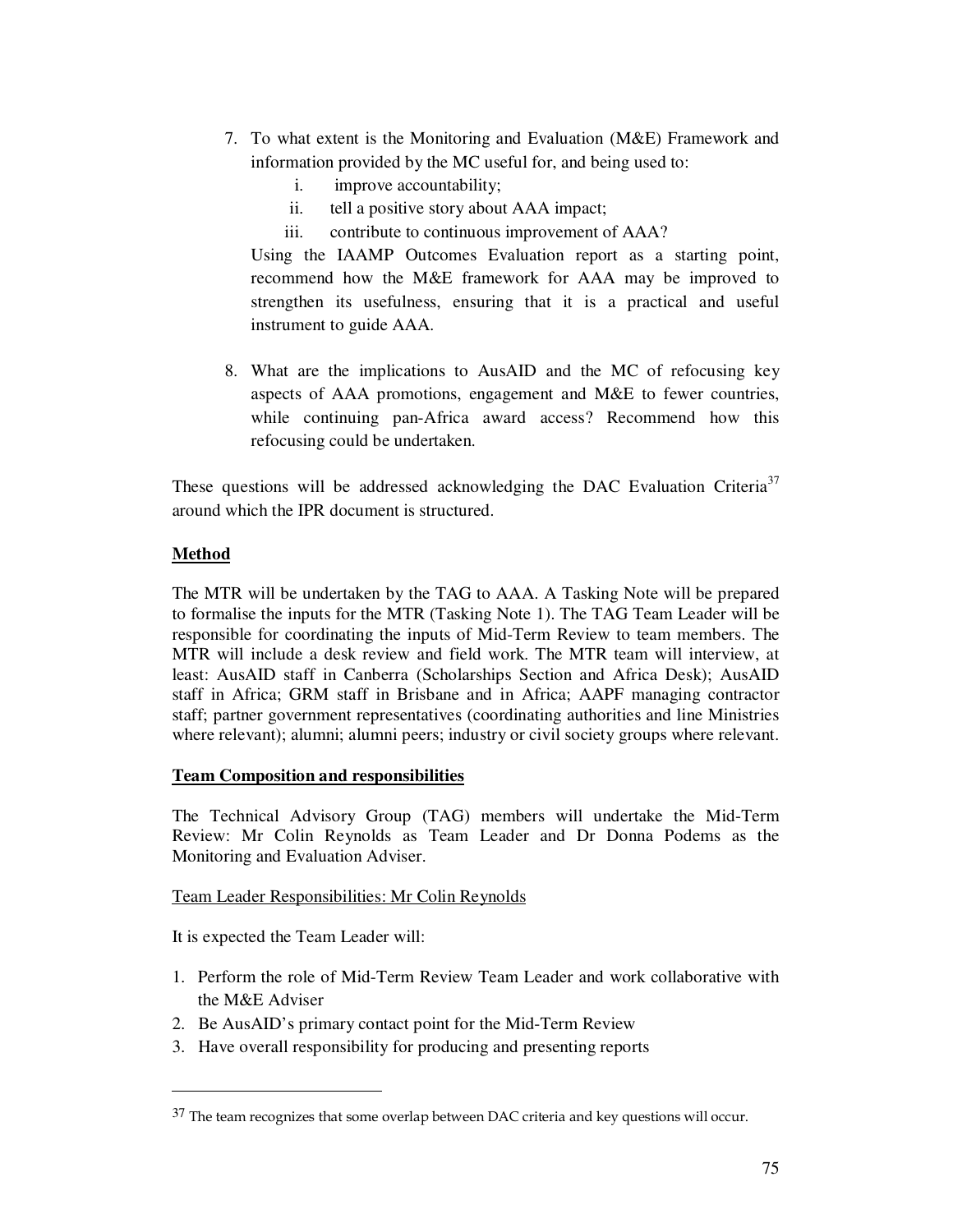- 4. Organise the inputs of the team to complete the following tasks in response to Tasking Notes received from AusAID:
	- Assess documents prepared by the MC including but not limited to: quality at implementation reports, strategy documents, annual plans, annual reports, six monthly reports, monthly exception reports, M&E framework and reports, gender review/s, quality assurance plans, quality assurance reports, handover plan, activity completion report;
	- Conduct fieldwork in Botswana, Ghana, Malawi, Togo and Uganda
	- Form a view, based on analysis on the focus questions
	- Submit a draft report in accordance with AusAID Guidelines and Templates for Independent Progress Reports
	- Attend an AusAID Peer Review meeting to present and discuss the findings
	- Submit a final report taking account of AusAID's comments.
- 5. Other duties as directed.

#### Monitoring and Evaluation Adviser Responsibilities: Dr Donna Podems

It is expected the Monitoring and Evaluation Adviser will:

- 1. Perform the role of Monitoring and Evaluation Adviser during the Mid-Term Review
- 2. Work collaboratively with the Mid-Term Review Team Leader
- 3. Contribute to completing the Mid Term Review Tasking Note received from AusAID in line with tasking received from the Team Leader
- 4. Participate in field work visits
- 5. Assess monitoring and evaluation frameworks, and monitoring and evaluation skills of MC staff
- 6. Assess the effectiveness of the links between AAA monitoring and evaluation and external communications
- 7. Provide advice to AusAID on the quality and relevance of the monitoring and evaluation information the MC is collecting for evaluating impact, effectiveness and sustainability of scholarships and as a tool for public diplomacy
- 8. Assist in identifying and developing means of capturing greater efficiency and effectiveness in AAA approaches and processes, including but not limited to the areas of promotion, processing, risk management and M&E
- 9. Advise on assessing the annual performance of the MC
- 10. Other duties as directed by AusAID.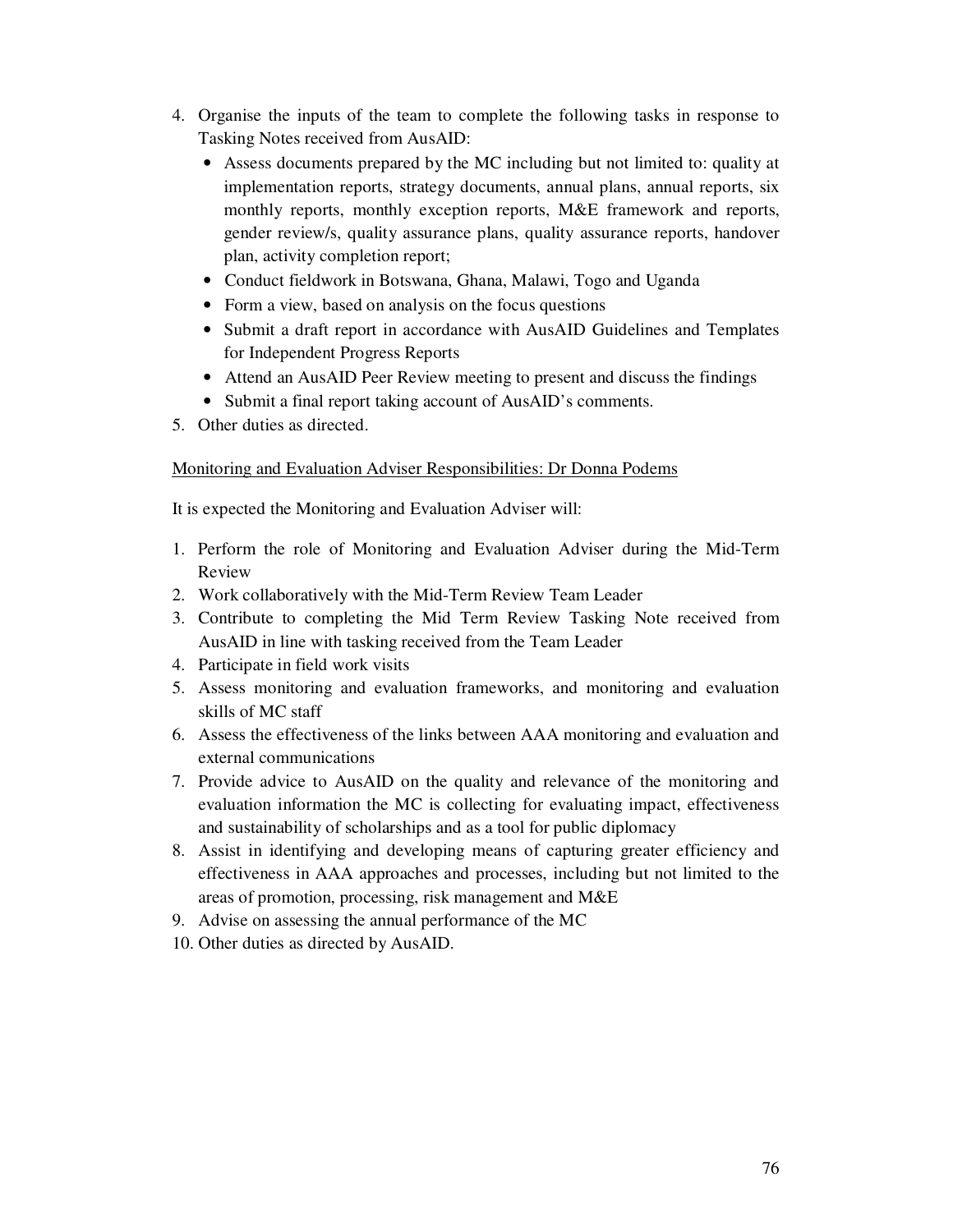# **Timeframe and Reporting**

The MTR will start on 25 June 2012 and to be completed by 31 October.

| <b>Activity</b>                                                                                                  | Input<br><b>Days</b> | <b>Proposed</b><br><b>Dates</b>                            | <b>Location</b>                                                |
|------------------------------------------------------------------------------------------------------------------|----------------------|------------------------------------------------------------|----------------------------------------------------------------|
| Prepare an evaluation plan and<br>undertake an initial field visit                                               | 15 days              | Initial field visit<br>– first week of<br><b>July 2012</b> | South Africa and<br><b>Botswana</b>                            |
|                                                                                                                  |                      | Evaluation plan<br>prepared by 20<br><b>July 2012</b>      |                                                                |
| Desk review analysing existing<br>background documents and<br>including briefing session with<br>AusAID Canberra | 30 days              | By mid-August<br>2012                                      | Australia/South Africa                                         |
| Field Work                                                                                                       | 30 days              | August – Sept<br>2012                                      | Pretoria, Nairobi,<br>Botswana, Ghana,<br>Malawi, Togo, Uganda |
| <b>Submission and Presentation</b><br>of Aide Memoire                                                            | 2 days               | September<br>2012                                          | Pretoria                                                       |
| Draft Mid-Term Review<br>(Independent Progress Report                                                            | 20 days              | By Oct 8 2012                                              | Australia/South Africa                                         |
| Peer Review, revise MTR<br>Report and Final Submission                                                           | 10 days              | By 31 Oct 2012                                             | <b>Australia/South Africa</b>                                  |
| Total                                                                                                            | 107<br>days          |                                                            |                                                                |

Table 1: Anticipated MTR work plan with estimated inputs/timeframes

# **Background Documents**

- AusAID Guidelines: *Manage the Independent Evaluation of an Aid Activity*
- AusAID Template: Independent Progress Report template
- AusAID Scholarship specific Monitoring and Evaluation Criteria
- Australian Scholarship for Africa Design document, February 2010
- Australia-Africa Partnerships Facility Design document, November 2009
- GRM program documentation including but not limited to:
	- − Annual Plans
	- − Six monthly reports
	- − Exception reports
	- − Mobilisation Plan
	- − Monitoring and Evaluation Framework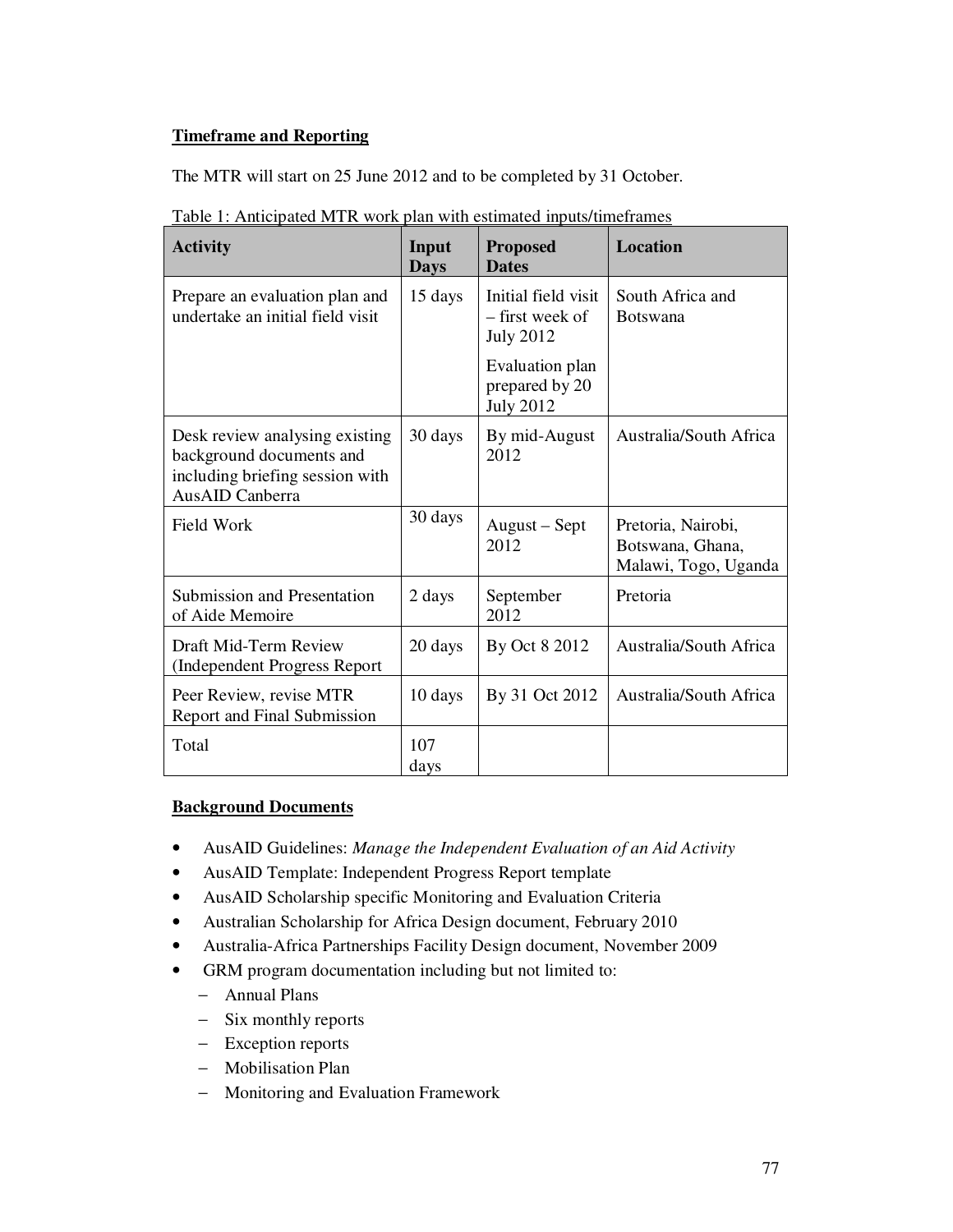- − Scholarship Promotion, Public Diplomacy and Communication Plan 2012
- − Alumni Plan
- Contractor Performance Assessments (GRM International and Cardno Emerging Markets)
- Independent Outcomes Evaluation Report for In-Africa ADS Management Program
- The Contract for Australia Awards in Africa and the Australia Africa Partnerships Facility
- GRM Gender Study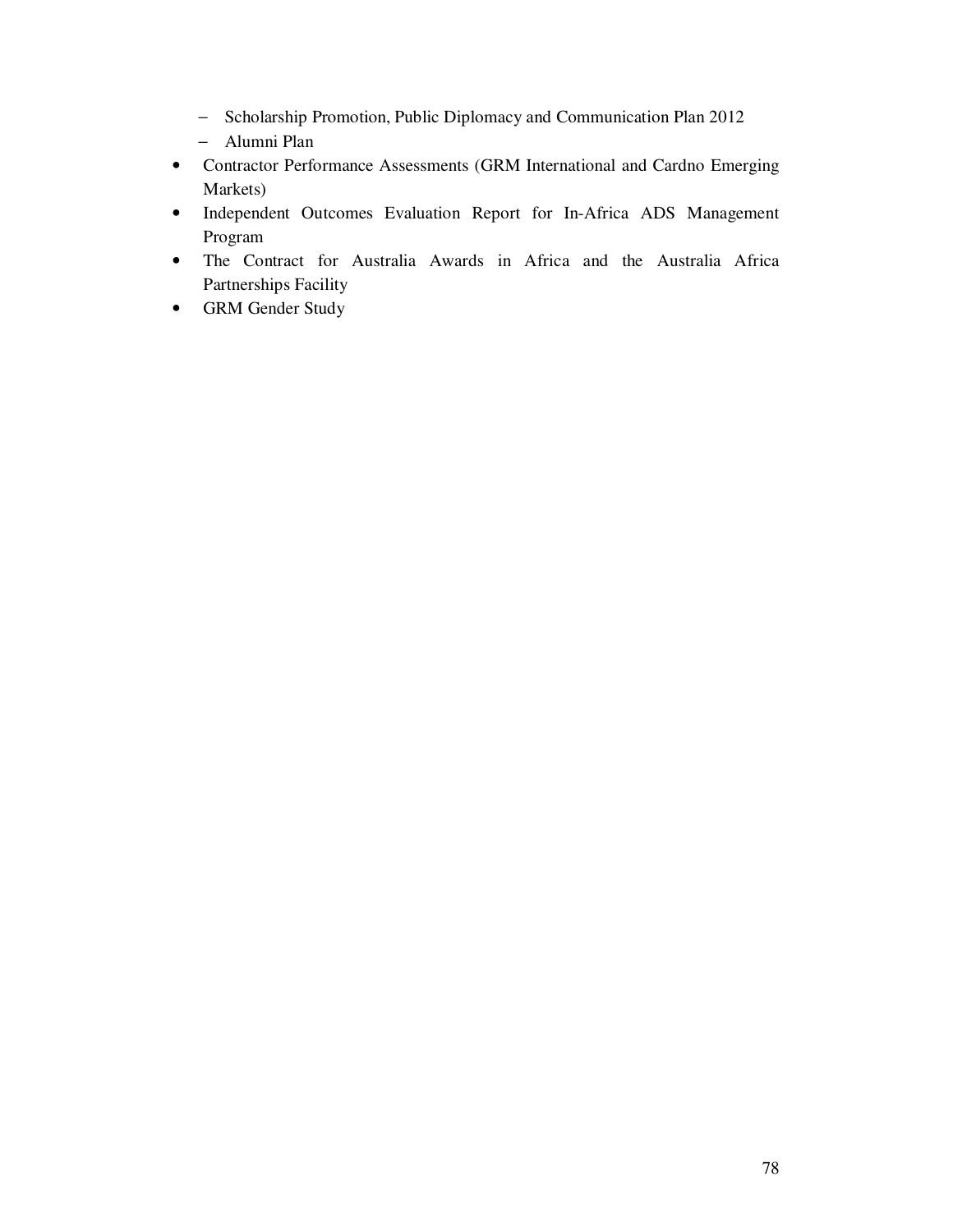# *Annex 5 Evaluation Plan*

# **Independent Progress Report for the Australia Awards in Africa Program:**

# **Draft Evaluation Plan**

#### **1. Background**

The Terms of Reference for this IPR provided the basis for developing the evaluation plan which defines the objectives, scope and key evaluation questions for the assessment.

## 1.1 Objectives

The IPR's stated objectives are:

- 1. based on the objectives of the Australia Awards in Africa (AAA) described in the design, to explore the impact of AAA on a selected sample of AAA African partner countries
- 2. to assess how effectively and efficiently AAA is being implemented by both AusAID and GRM, the Managing Contractor, with a view to strengthening delivery for the remainder of the contractual period, including the optional two year extension.

## 1.2 Scope

The IPR will:

- undertake a limited impact assessment of AAA on a selected sample of AAA partner countries in Africa;
- primarily assess both AusAID's and the Managing Contractor's (MC) performance in administering and supporting the delivery of the Australia Awards in Africa during 2011 and 2012;
- recommend options for strengthening the implementation of AAA; and
- be supplemented by an independent financial analysis of AAA to be commissioned by the AusAID Africa Desk.

## 1.3 Key Questions

The TORs present eight key questions with will be considered with reference to the five focus countries selected for impact evaluation (Botswana, Ghana, Malawi, Togo, Uganda) and, where relevant, the main AusAID/GRM locations (Nairobi and Pretoria).. The questions are:

1. To what extent are the AAA objectives identified in the design being achieved? The four objectives are: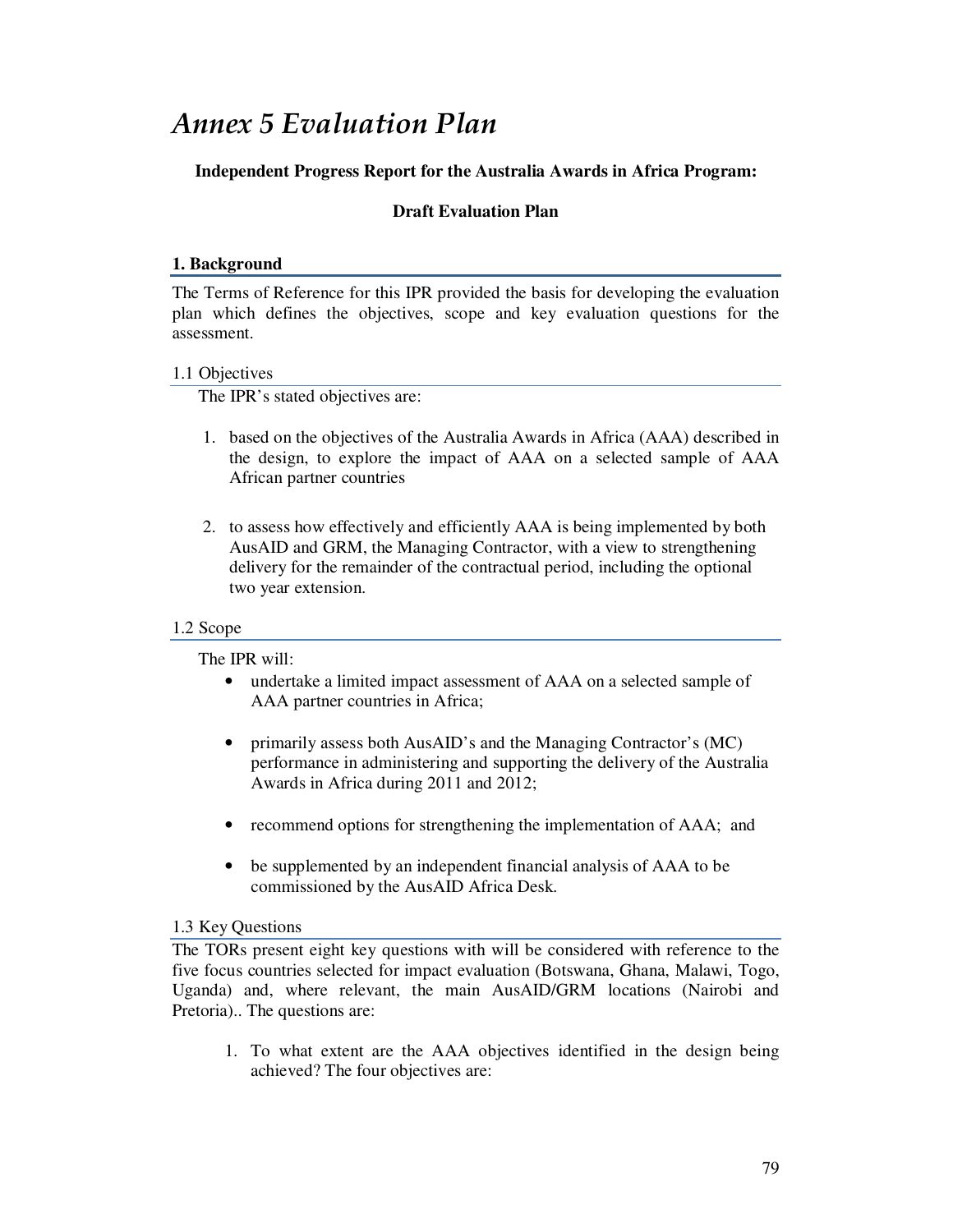# **Objective 1**

AusAID Alumni within African government agencies develop and apply sound policy and practice relevant to designated sectors, particularly in specified sub-sectors, and in additional areas of demand.

#### **Objective 2**

AusAID Alumni within African non-profit civil society and African development organisations develop and apply sound operational policy and practice, including collaborative engagement, relevant to designated sectors, particularly in specified sub-sectors.

#### **Objective 3**

AusAID Alumni within African commercial private sector organisations develop and apply sound corporate policy and practice, including industry linkages, relevant to designated sectors, particularly in specified subsectors.

#### **Objective 4**

Australia is increasingly recognised as an active partner in African development.

- 2. What unintended consequences (positive or negative) is AAA having?
- 3. How effective are current AAA selection processes for both long term and short course awards and how could they be improved;
	- i. Are the processes sufficiently transparent and if not, what can be done to improve transparency?
	- ii. Consider the benefits, issues and risks of organising group interviews for LTA, particularly the resourcing requirements.
- 4. Where do the elements of the program that contribute or reduce program effectiveness and efficiency lie?
	- i. To what extent are existing management arrangements (including staffing) appropriate for delivering up to 1,000 scholarships across the African continent?
	- ii. Document the efficiencies and innovations that have been introduced during implementation by both AusAID and the MC and consider how responsive the MC has been to changes requested by AusAID?
- iii. How have the main changes from the original design (especially Professional Development Awards being replaced by Australian Leadership Award Fellowships and using a different model for in-Africa Short Course Award delivery) affected efficiency and effectiveness of AAA delivery?
- 5. Is the MC effectively delivering the services specified in the Scope of Services (Schedule 1) of Contract 57041?
	- i. Assess the quality of the services delivered by the MC to date, including its administrative systems and resourcing, identifying both strengths and challenges faced;
	- ii. Consider whether the level of AusAID resourcing allocated to AAA is reasonable, particularly to provide strategic direction for the program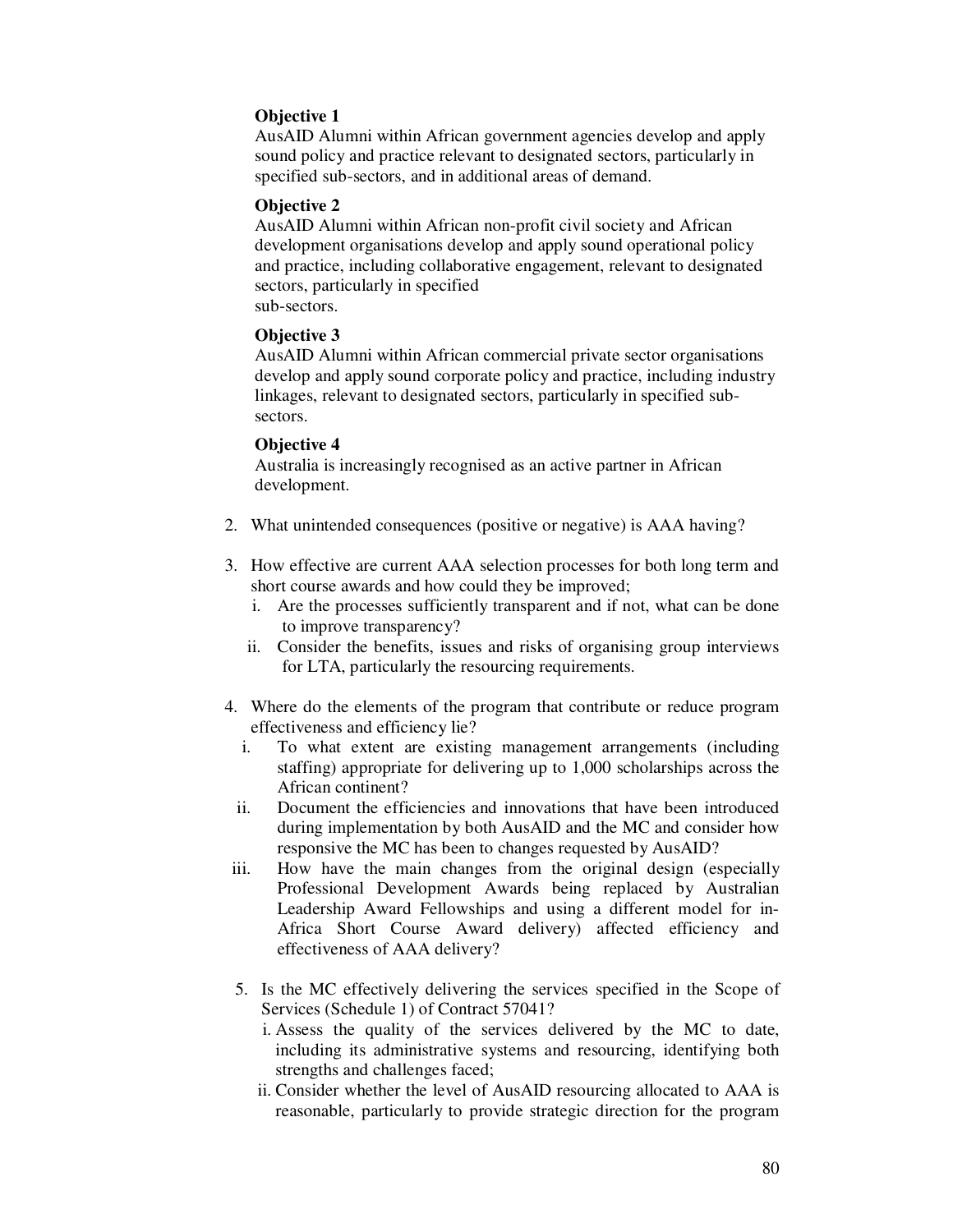and to support the MC's delivery. Recommend how AusAID could be organised more efficiently bearing in mind that it is unlikely AusAID will be able to allocate further human resources to AAA;

- iii.Compare the Contractor Performance Assessments and resourcing of GRM with those of the Australia Africa Partnership Facility (AAPF), the other pan African capacity building program. Recommend how the two initiatives could collaborate to create further efficiencies and learn from each other.
- 6. How effectively are enhanced AAA design elements being implemented, including but not limited to:
	- i. Promotions, Public Diplomacy and Communications
	- ii. Ancillary Awards
	- iii. Reintegration planning
	- iv. Alumni engagement
	- v. Gender equality
	- vi. Disability inclusion and access
	- vii. Private sector/civil society participation
	- viii. Open application processes
	- ix. Management of critical incidents and student issues.
- 7. To what extent is the Monitoring and Evaluation (M&E) Framework and information provided by the MC useful for, and being used to:
	- a. improve accountability;
	- b. tell a positive story about AAA impact;
	- c. contribute to continuous improvement of AAA?

Using the IAAMP Outcomes Evaluation report as a starting point, recommend how the M&E framework for AAA may be improved to strengthen its usefulness, ensuring that it is a practical and useful instrument to guide AAA.

8. What are the implications to AusAID and the MC of refocusing key aspects of AAA promotions, engagement and M&E to fewer countries, while continuing pan-Africa award access? Recommend how this refocusing could be undertaken.

These questions will be addressed acknowledging the DAC Evaluation Criteria<sup>38</sup> around which the IPR document is structured.

#### **2. Approach**

 $\overline{a}$ 

The approach will be guided by utilisation focused evaluation approach combined with a stakeholder based evaluation. In this approach the IPR team designs the methodology, implements the related processes, and writes up the report. Key stakeholders will guide the refinement of the methodology. Given that key stakeholders interviewed in this evaluation are most likely experts on AAA, they will have significant input into the selection of the evaluation criteria and the interpretation of the findings.

<sup>&</sup>lt;sup>38</sup> The team recognizes that some overlap between DAC criteria and key questions will occur.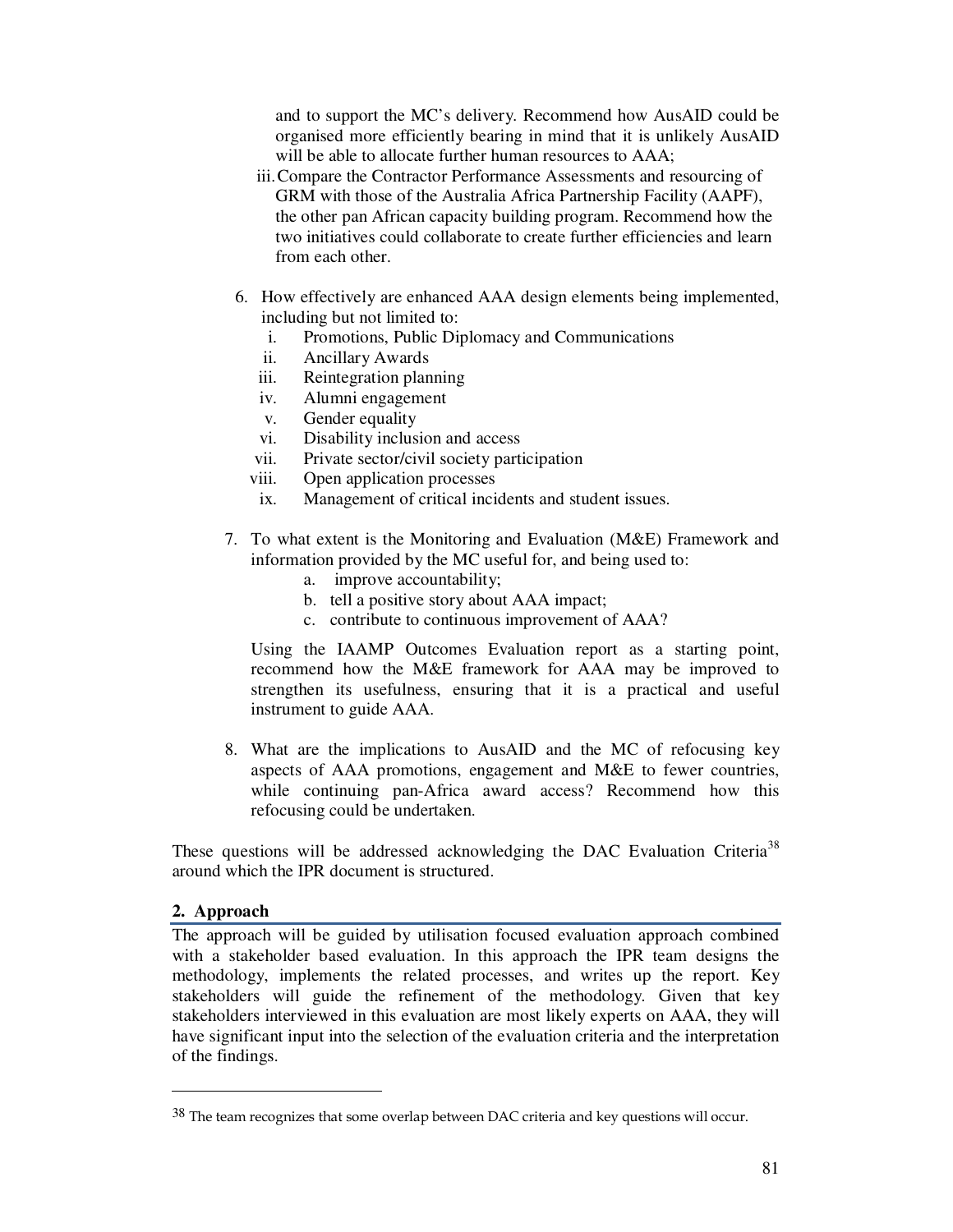The primary objective of stakeholder-based evaluation is to provide the stakeholders with feedback for program improvement while not sacrificing any rigor, validity, or objectivity in the process, so that the needs of the main client  $(e.g., AusAID)$  are met. Involving key stakeholders will enhance the evaluation's credibility and ownership among key stakeholders. Further the evaluation questions will focus on objectives rather than activities.

Stakeholder based evaluation will guide the design and therefore the suggested design below may change slightly after discussion with key stakeholders. In response to the key evaluation questions, evaluation requirements, and criteria set out by the Terms of Reference, this IPR will seek to gather data from three main sources:

- A Desk Review of relevant documents (including past evaluative reports and contractor performance assessments)
- Selected extracts and analysis of data from existing data repositories (including program M&E and Management Information Systems, as well as other AusAID scholarships databases)
- Stakeholder Interviews (individually and as focus groups)

# 2.1 Core Background Documents

The main background documents to be reviewed include, but may not be limited to:

- AusAID Guidelines: *Manage the Independent Evaluation of an Aid Activity*
- AusAID Template: *Independent Progress Report template*
- AusAID Scholarship specific Monitoring and Evaluation Criteria
- Australian Scholarship for Africa Design document, February 2010
- Australia-Africa Partnerships Facility Design document, November 2009
- The Contracts for Australia Awards in Africa and the Australia Africa Partnerships Facility
- GRM program documentation including but not limited to:
	- − Annual Plans
	- − Six monthly reports
	- − Exception reports
	- − Mobilisation Plan
	- − Monitoring and Evaluation Framework
	- − Scholarship Promotion, Public Diplomacy and Communication Plan 2012
	- − Alumni Plan
- AusAID Contractor Performance Assessments (GRM International for AAA and Cardno Emerging Markets for AAPF)
- Independent Outcomes Evaluation Report for In-Africa ADS Management Program
- GRM Gender Study
- Financial assessment of AusAID/GRM's management of AAA

These core documents will be augmented as required to follow up on key issues identified during the course of the assessment.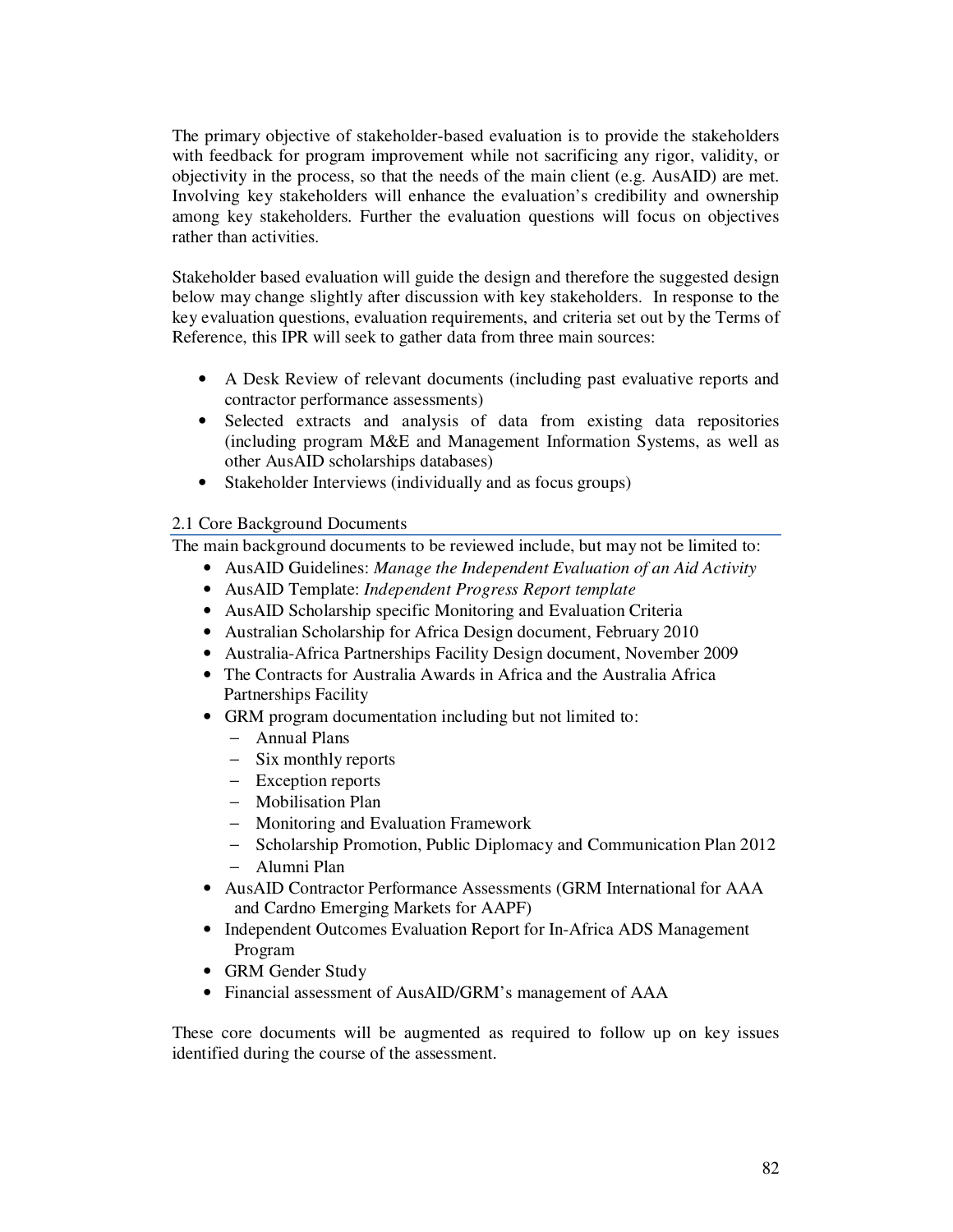#### 2.2 Data Repositories

 $\overline{a}$ 

The second source of secondary data collection will come from the SCHOLAR and OASIS Systems. This may be supplemented by additional financial, M&E or management information systems used by stakeholders, where appropriate and feasible.

## 2.3 Interview Approach and Data Compilation

The evaluation team will also conduct primary data collection. The primary research conducted by the IPR team will include qualitative stakeholder interviews. Most interviews will be conducted face-to-face. When and if necessary phone and Skype interviews will take place. The interviews will be semi structured to ensure that qualitative data collection addresses the key evaluation areas and yet allows for identification of additional issues.

Interview and/or focus group discussion data will be organised and analysed using a 'Qualitative Compilation Table' that includes a SWOT' (Strengths, Weaknesses, Opportunities and Threats) approach. Specifically, the SWOT framework provides a straightforward and robust means of structuring information gathering. The SWOT framework ensures that any issues or observations raised by respondents are tested for relevance to program progress or performance<sup>39</sup>. SWOT is also an efficient means of identifying the key issues as perceived by respondents compared to necessarily more prescriptive design-focused questioning.

In addition to the SWOT, the IPR team will use a 'Qualitative Compilation Table' (QCT –see Figure 1). This compilation table approach is based on the collection of pertinent structural data with a consistent set of related dependent information. In practice, this means allowing respondents to raise any SWOT issues (the 'structural' data) 'that they think are important' in relation to the program; either in an (initial) unprompted part of an interview or in relation to a set of predetermined prompt topics.

The prompt topics will be introduced only after respondents have been given the opportunity to raise their own priority issues. Prompt topics will also be used selectively to ensure that relevant topics are raised with each respondent type. The set of prompt topics is initially drawn from the key evaluation questions provided in the Terms of Reference (See Table 1.), and will likely grow during the course of the evaluation as new (unforeseen) issues are raised.

• The structured interview approach offers a proforma approach to transcribing and consolidating interview notes. This provides a consistent format for sharing of information between team members, as the team members will sometimes need to work independently during the evaluation. Finally, the approach ensures a transparent review of the data that supports evidence based discussion and recommendations.

 $39$  No matter how forcibly presented, any information provided that does not easily fall into one or more of the SWOT categories is likely to be irrelevant.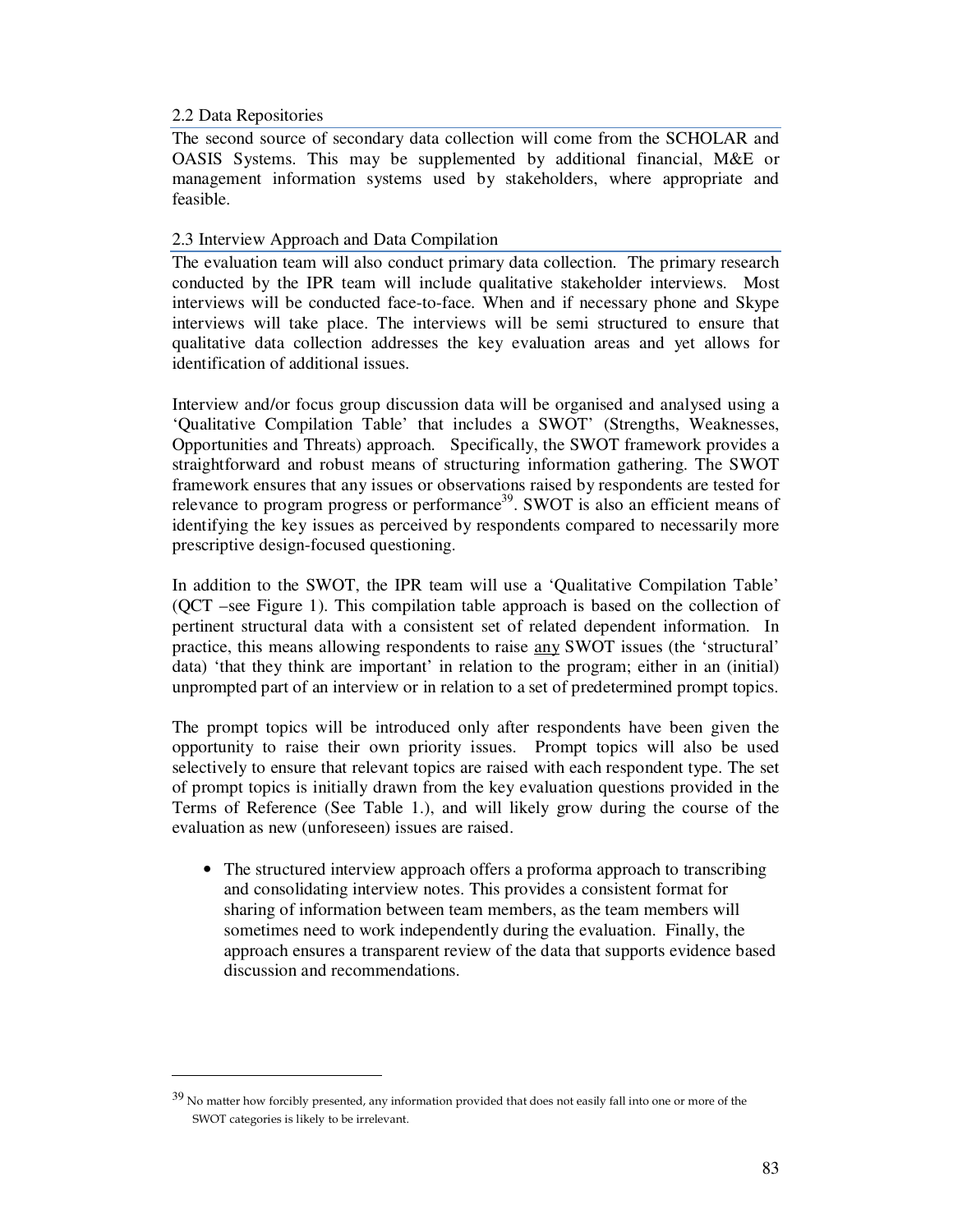Table 1 below provides the prompt topics.

| Table 1 Initial Prompt Topics |  |  |  |
|-------------------------------|--|--|--|
|-------------------------------|--|--|--|

| 'Issues Associated with:' |                                                              |  |  |  |  |  |  |
|---------------------------|--------------------------------------------------------------|--|--|--|--|--|--|
| Question 1                | Development contributions of Returnees                       |  |  |  |  |  |  |
|                           | Changes in Perception of Australian Aid                      |  |  |  |  |  |  |
| <b>Question 2</b>         | Unintended consequences<br>$\bullet$                         |  |  |  |  |  |  |
| <b>Question 3</b>         | 3.1                                                          |  |  |  |  |  |  |
|                           | MC capacity-staffing<br>$\bullet$                            |  |  |  |  |  |  |
|                           | $MC$ capacity – Processes & Procedures<br>٠                  |  |  |  |  |  |  |
|                           | MC capacity – Country Coverage/Lang/Hubs<br>٠                |  |  |  |  |  |  |
|                           | 3.2                                                          |  |  |  |  |  |  |
|                           | MC Learning $\&$ Innovation<br>$\bullet$                     |  |  |  |  |  |  |
|                           | MC Responsiveness (to AusAID)<br>٠                           |  |  |  |  |  |  |
|                           | 3.3                                                          |  |  |  |  |  |  |
|                           | Changes to Original Design - Short course delivery/ALAF<br>٠ |  |  |  |  |  |  |
|                           | Changes to Original Design - Other                           |  |  |  |  |  |  |
| <b>Question 4</b>         | 4.1                                                          |  |  |  |  |  |  |
|                           | MC capacity-staffing<br>٠                                    |  |  |  |  |  |  |
|                           | MC capacity - Processes & Procedures<br>٠                    |  |  |  |  |  |  |
|                           | MC capacity – Country Coverage/Lang/Hubs                     |  |  |  |  |  |  |
|                           | 4.2                                                          |  |  |  |  |  |  |
|                           | AA capacity-staffing<br>٠                                    |  |  |  |  |  |  |
|                           | AA capacity – Processes & Procedures<br>$\bullet$            |  |  |  |  |  |  |
|                           | AA capacity – Country Coverage/Lang/Hubs                     |  |  |  |  |  |  |
|                           | 4.3                                                          |  |  |  |  |  |  |
|                           | Differences between AAA and AAPF processes<br>and            |  |  |  |  |  |  |
|                           | performance                                                  |  |  |  |  |  |  |
|                           | AAA and AAPF cooperation/coordination                        |  |  |  |  |  |  |
| <b>Question 5</b>         | Promotions, Public Diplomacy and Communications<br>٠         |  |  |  |  |  |  |
|                           | <b>Ancillary Awards</b><br>٠                                 |  |  |  |  |  |  |
|                           | Reintegration planning<br>$\bullet$                          |  |  |  |  |  |  |
|                           | Alumni engagement<br>$\bullet$                               |  |  |  |  |  |  |
|                           | Gender equality<br>٠                                         |  |  |  |  |  |  |
|                           | Disability inclusion and access<br>٠                         |  |  |  |  |  |  |
|                           | Private/civil society participation<br>$\bullet$             |  |  |  |  |  |  |
|                           | Open application processes<br>٠                              |  |  |  |  |  |  |
|                           | Management of critical incidents and study issues.           |  |  |  |  |  |  |
| Question 6                | M&E - Accountability<br>$\bullet$                            |  |  |  |  |  |  |
|                           | $M&E$ – Case Studies<br>$\bullet$                            |  |  |  |  |  |  |
|                           | Evidence-based Promotion of AAA                              |  |  |  |  |  |  |
|                           | MC Learning and innovation<br>٠                              |  |  |  |  |  |  |
| Question 7                | 7.1<br>Promotion                                             |  |  |  |  |  |  |
|                           | Selection                                                    |  |  |  |  |  |  |
|                           | Mobilization                                                 |  |  |  |  |  |  |
|                           | On-Award                                                     |  |  |  |  |  |  |
|                           | Reintegration                                                |  |  |  |  |  |  |
|                           | Transparency<br>٠                                            |  |  |  |  |  |  |
|                           |                                                              |  |  |  |  |  |  |
|                           | Gender Inclusiveness<br>٠                                    |  |  |  |  |  |  |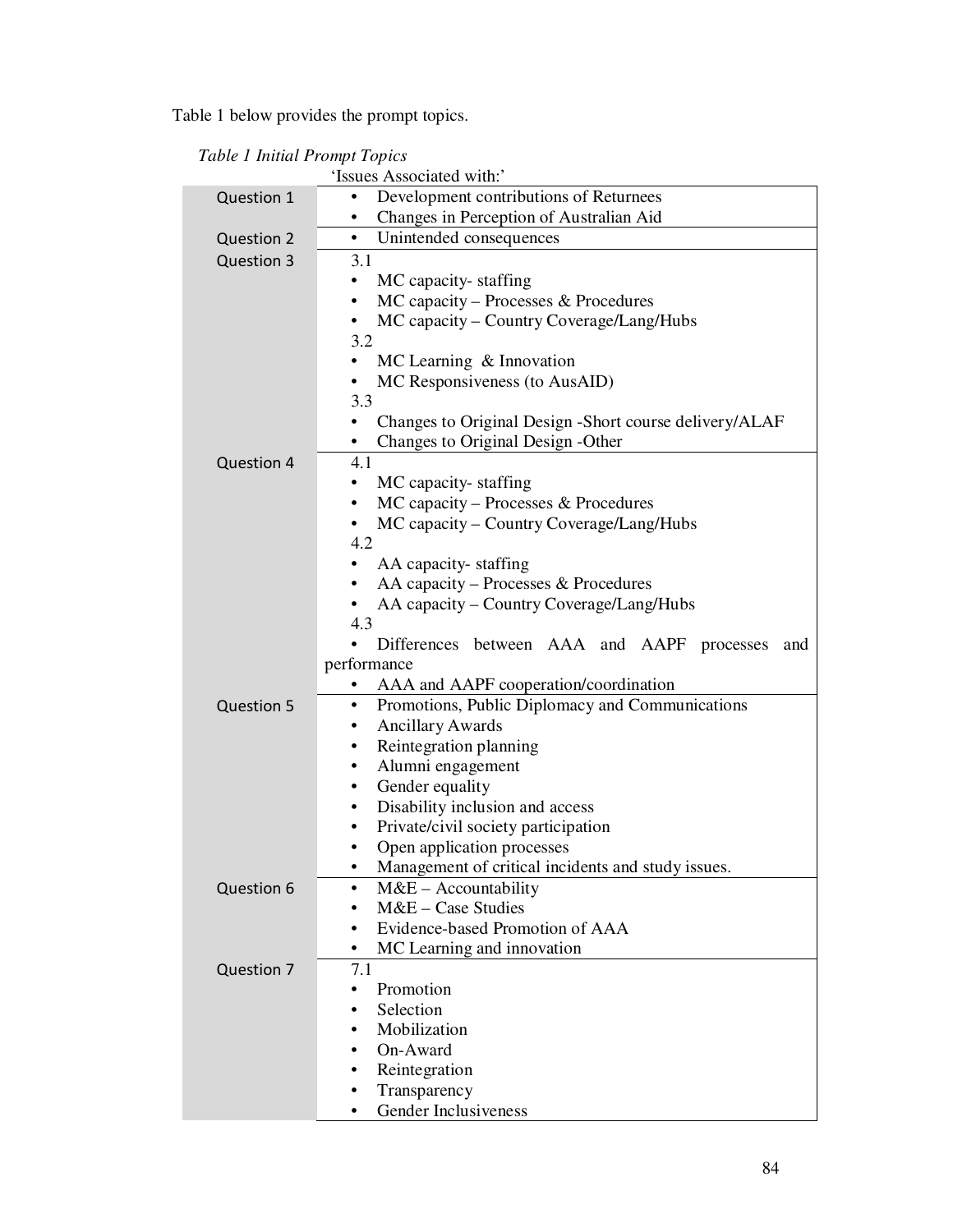|            | • Disability Inclusiveness                     |  |  |
|------------|------------------------------------------------|--|--|
|            |                                                |  |  |
|            | Potential for group Interviews                 |  |  |
| Question 8 | Rationalizing Country Foci & Engagement Levels |  |  |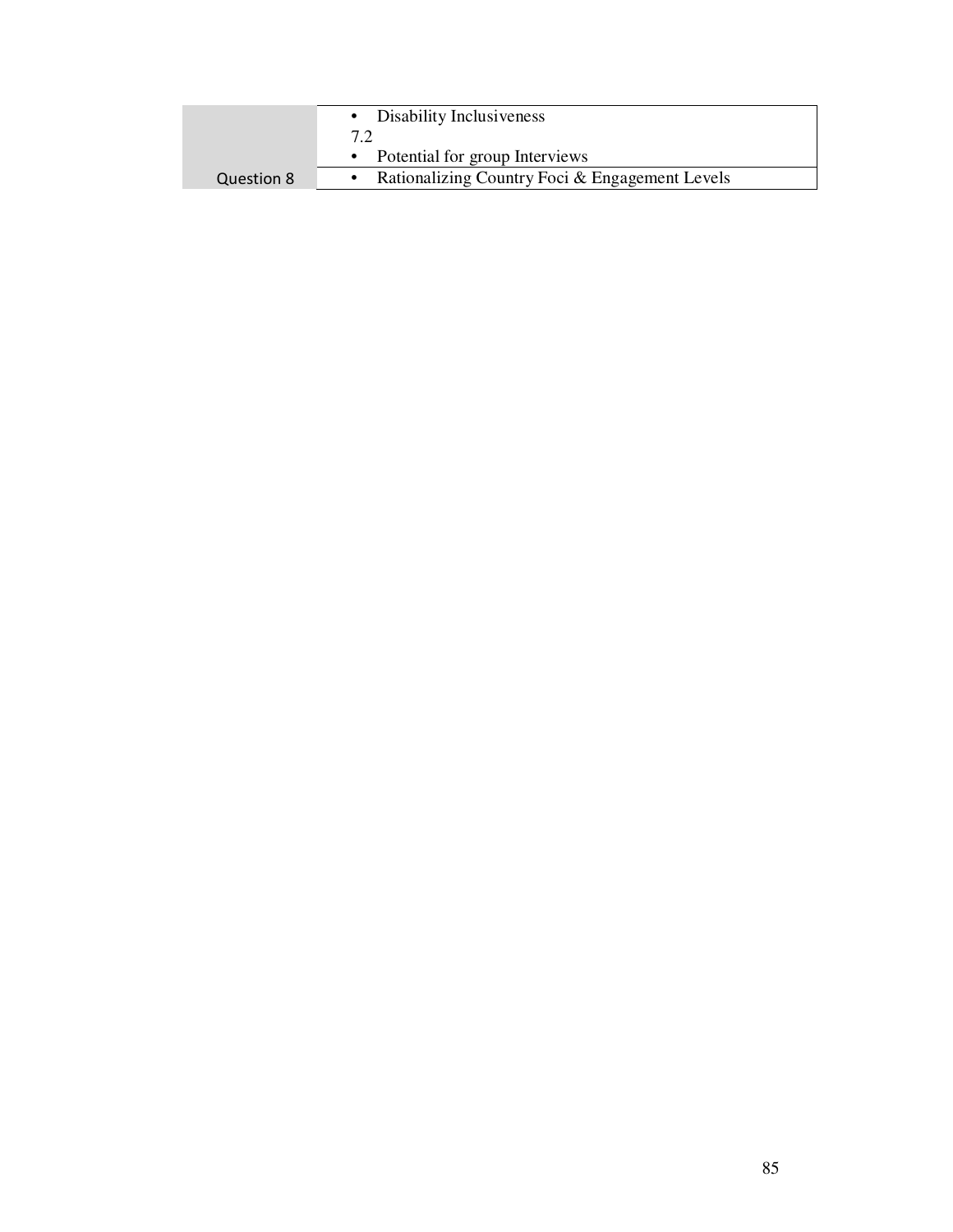# **Figure 1. Interview Record Sheet**

| Ref No.           |  |
|-------------------|--|
| Name &            |  |
| <b>Position:</b>  |  |
| Location:         |  |
| Date:             |  |
| Sex:              |  |
| Type:<br>Doc Ref. |  |
|                   |  |
|                   |  |

|                | <b>Issue Raised</b> | 5<br><b>SW</b> | n | r.<br>$\frac{6}{1}$<br>$\frac{6}{3}$ | <b>Effect of Issue on</b><br>Program | <b>How Resolved?</b><br>Key Players/Roles /Suggested Actions? (Sources/Reminders) | <b>Our Comments:</b> |
|----------------|---------------------|----------------|---|--------------------------------------|--------------------------------------|-----------------------------------------------------------------------------------|----------------------|
|                |                     |                |   |                                      |                                      |                                                                                   |                      |
| $\mathbf{2}$   |                     |                |   |                                      |                                      |                                                                                   |                      |
| $3 \mid$       |                     |                |   |                                      |                                      |                                                                                   |                      |
| 4              |                     |                |   |                                      |                                      |                                                                                   |                      |
| 5 <sub>l</sub> |                     |                |   |                                      |                                      |                                                                                   |                      |
| $6 \,$         |                     |                |   |                                      |                                      |                                                                                   |                      |
| ⇁              |                     |                |   |                                      |                                      |                                                                                   |                      |
| 8              |                     |                |   |                                      |                                      |                                                                                   |                      |

N*ote: this table is not filled out during an interview. Interviews remain conversational and notes are still taken with a notepad and pencil, but these notes are transcribed into this table (as an Excel spreadsheet) at a later point.*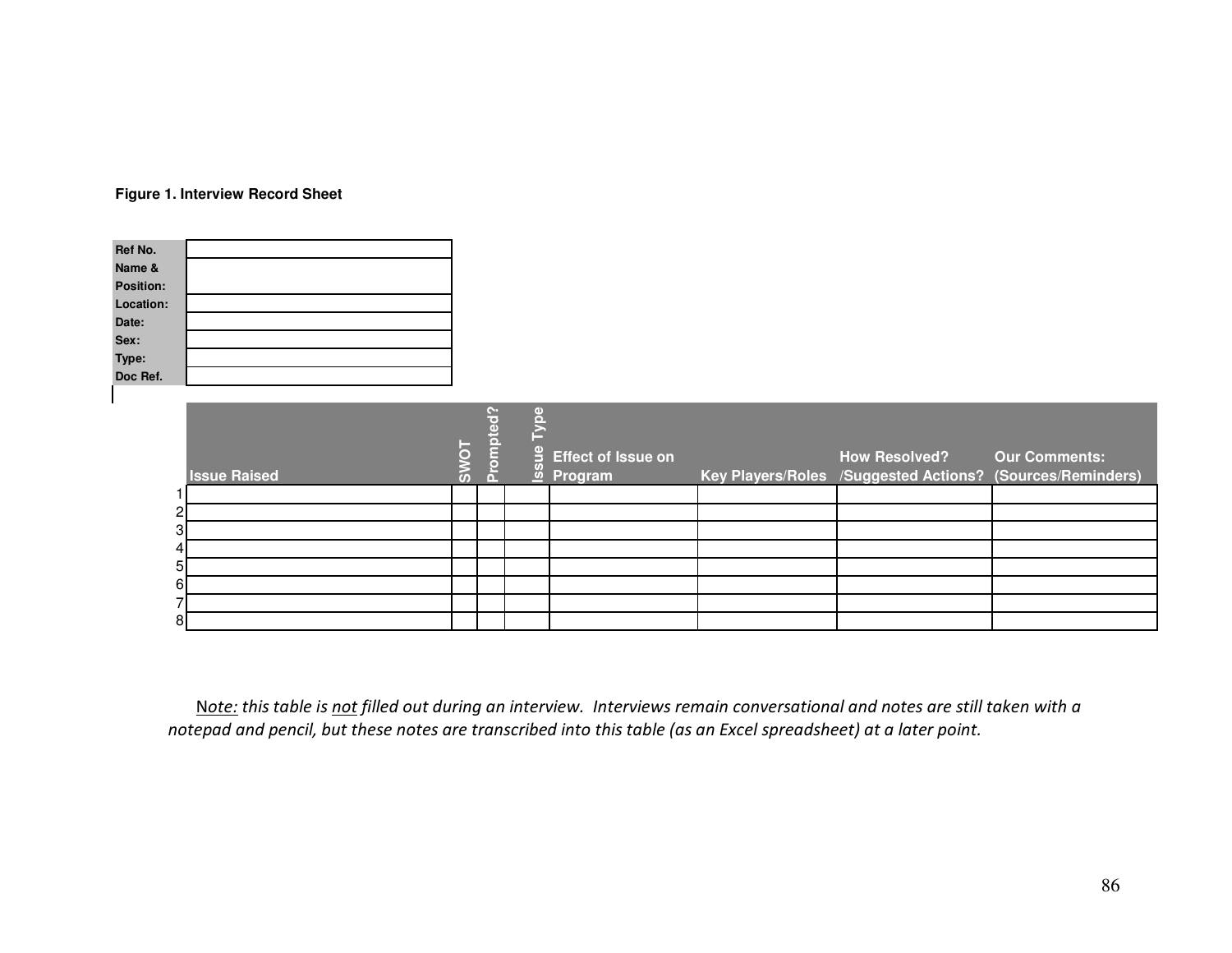#### 2.4 Sampling

#### *Key Stakeholders*

In order to address the evaluation questions, a highly targeted (stratified) approach to selection of interviewees is proposed. As far as possible, fieldwork will attempt to consistently engage the following stakeholder groups (where present) in countries visited:

- AusAID Staff (in Africa and Australia) AAA and AAPF officers
- GRM Program Staff (in Africa & Australia)
- DFAT Staff (including High Commission Staff)
- DIAC Staff in Pretoria and Nairobi
- Partner Government Ministry of Foreign Affairs Officials
- Partner Government Coordinating Authority Officials
- Recipient Partner Government Line Ministry HR Officials
- Recipient Partner Government Line Ministry Returnee Supervisors/Peers
- Recipient NGO or Private Sector Employers HR Staff
- Recipient NGO or Private Sector Returnee Supervisors/Peers
- Recipient Teaching Institution Staff
- Australia Africa Partnership Facility Program (Cardno) Staff
- AAA Alumni

## *African Countries*

The IPR Team will visit the following African countries:

- Botswana
- Ghana
- Kenya
- Malawi
- South Africa
- Togo
- Uganda

This pragmatic sample includes:

- A mix of heavily-engaged and lesser-engaged countries
- A number of countries that were visited during the design mission for the program
- Countries with a range of types and numbers of awards provided

This list avoids countries that have already been heavily-visited by other recent program assessments or other intensive exercises and takes into consideration the time available for fieldwork and the need to attempt to meet with a relatively consistent set of stakeholder types within each country (see s2.4.). Unforeseen logistical constraints may further constrain fieldwork. This will be mitigated by the IPR Team remaining flexible and splitting up, as necessary.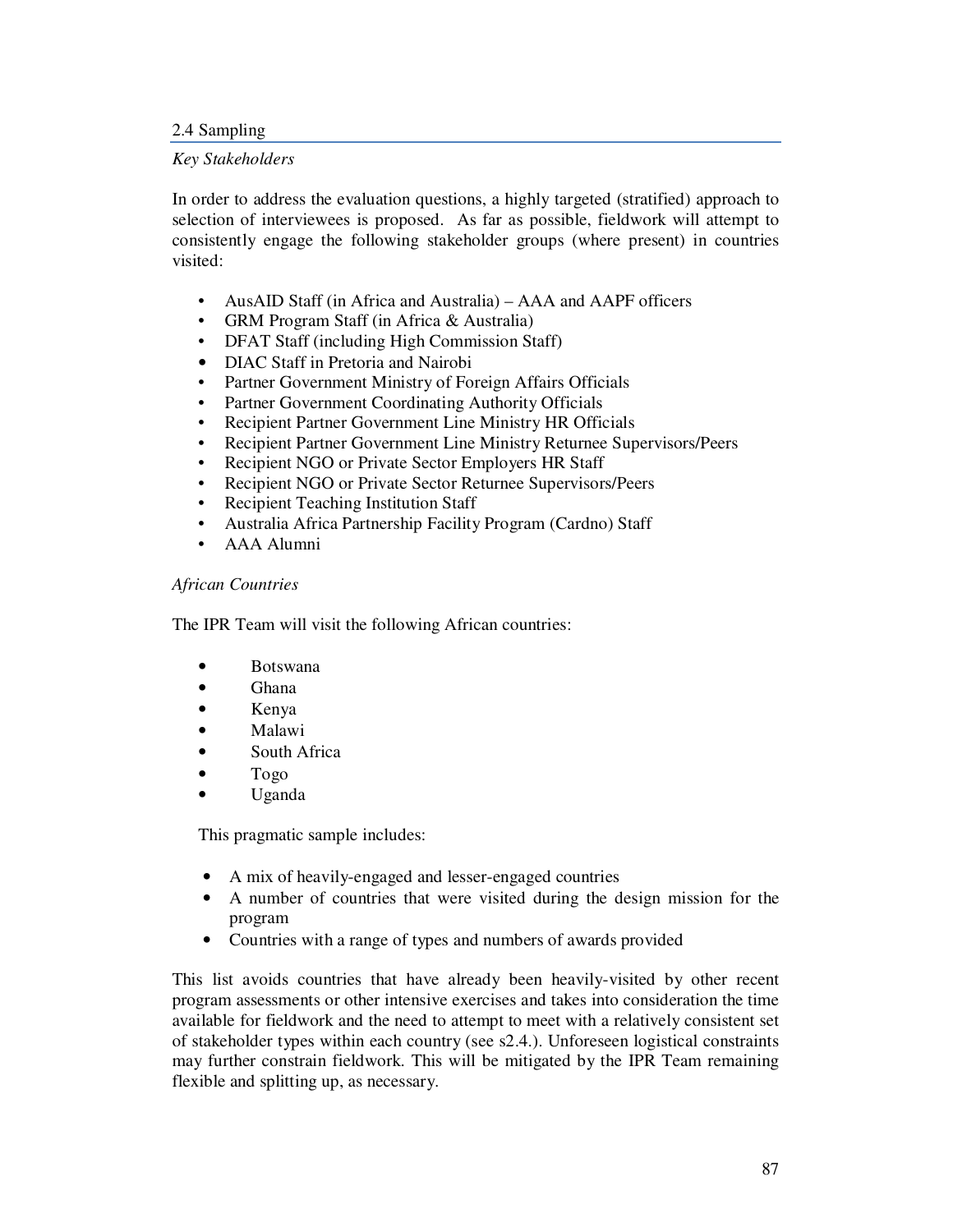2.5 Key IPR Activity and Deliverable Dates

The ToRs outline the relevant milestones and associated dates for this IPR. These include:

| Activity                                                                                                            | <b>Proposed Dates</b>                            | Location                                                       |
|---------------------------------------------------------------------------------------------------------------------|--------------------------------------------------|----------------------------------------------------------------|
| Prepare an evaluation plan and<br>undertake an initial field visit                                                  | Initial field visit – first<br>week of July 2012 | South Africa                                                   |
|                                                                                                                     | Evaluation plan<br>prepared by 20 July<br>2012   |                                                                |
| Desk review analysing existing<br>background documents<br>and<br>including briefing session with<br>AusAID Canberra | By mid-August 2012                               | Australia/South Africa                                         |
| Field Work                                                                                                          | August – Sept 2012                               | Pretoria, Nairobi,<br>Botswana, Ghana,<br>Malawi, Togo, Uganda |
| Submission and Presentation of<br>Aide Memoire                                                                      | September 2012                                   | Pretoria                                                       |
| Draft Mid-Term Review<br>(Independent Progress Report)                                                              | By 8 October 2012                                | <b>Australia/South Africa</b>                                  |
| Peer Review, revise MTR Report<br>and Final Submission                                                              | By 31 October 2012                               | <b>Australia/South Africa</b>                                  |

# 2.6 Proposed Itinerary (Approximate)

The proposed travel itinerary is as follows:

| Country         | <b>IPR</b> Team Member | Dates                     |
|-----------------|------------------------|---------------------------|
| South Africa    | Colin and Donna        | $16-21$ August            |
| <b>Botswana</b> | Donna                  | 22-24 August              |
| Malawi          | Colin                  | $21 - 24$ August          |
| Kenya           | Colin and Donna        | $25 - 29$ August          |
| Uganda          | Donna                  | 29 - 31 August            |
| Ghana and Togo  | Colin                  | 29 August - 4 September   |
| South Africa    | Colin and Donna        | 6 - 7 September (Colin    |
|                 |                        | may arrive in Pretoria a  |
|                 |                        | day earlier, depending on |
|                 |                        | flights).                 |

These dates are subject to the time required for the organised interviews which may be shorter or longer as appropriate.